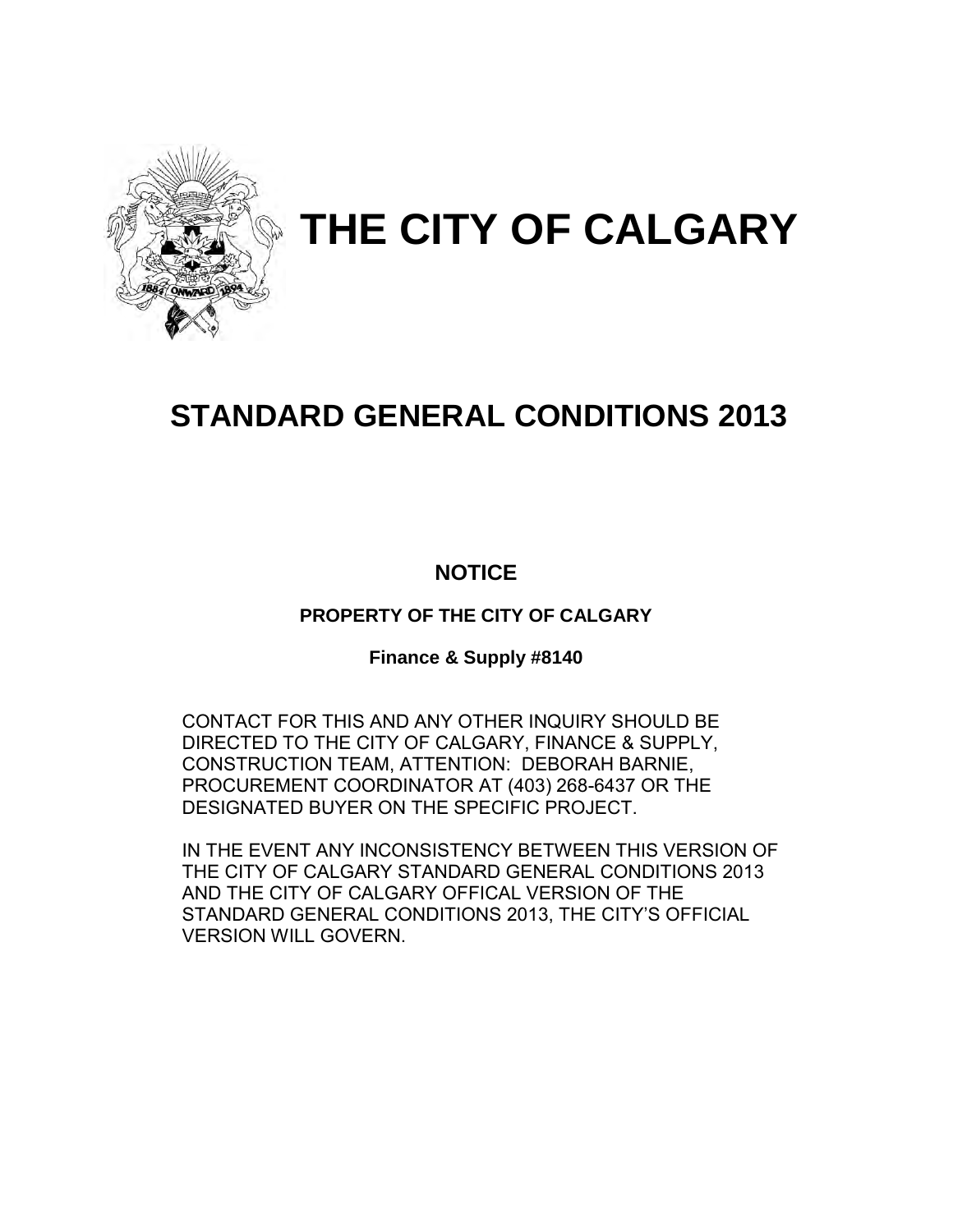## **IMPORTANT NOTICE**

The following is a summary of revisions to the Standard General Conditions 2013

| <b>Section</b>  | <b>Page Number or Section</b>                             | <b>Description</b> |
|-----------------|-----------------------------------------------------------|--------------------|
|                 | Cover Page                                                | Revised            |
| 1.1.2           | <b>Definitions</b>                                        | Revised            |
| 1.1.3           | <b>Definitions</b>                                        | Revised            |
| 1.1.4           | <b>Definitions</b>                                        | Revised            |
| 1.1.8           | <b>Definitions</b>                                        | Revised            |
| 1.1.9           | <b>Definitions</b>                                        | Revised            |
| 1.1.10          | <b>Definitions</b>                                        | Revised            |
| 1.1.12          | <b>Definitions</b>                                        | Revised            |
| 1.1.42          | <b>Definitions</b>                                        | Formatting         |
| 1.1.43          | <b>Definitions</b>                                        | Revised            |
| 1.1.44          | <b>Definitions</b>                                        | Formatting         |
| 1.1.45          | <b>Definitions</b>                                        | Formatting         |
| $\overline{2}$  | Information to Tenderers                                  | Revised            |
| 2.1.1           | <b>Contents of Tender Documents</b>                       | Revised            |
| 2.1.2           | <b>Contents of Tender Documents</b>                       | Revised            |
| 2.2.1           | Manner of Resolving Inconsistencies or Conflict in        | Revised            |
|                 | Documents                                                 |                    |
| $2.2.2$ (b) (h) | Manner of Resolving Inconsistencies or Conflict in        | Revised            |
|                 | Documents                                                 |                    |
| $2.2.5$ (d) (k) | Manner of Resolving Inconsistencies or Conflict in        | Revised            |
|                 | Documents                                                 |                    |
| 2.4.1           | <b>Standard Specifications</b>                            | <b>New</b>         |
| 2.4(e)          | <b>Standard Specifications</b>                            | Revised            |
| 2.4.2           | <b>Standard Specifications</b>                            | <b>New</b>         |
| 2.5.1           | Printed Form of Tender and Revisions                      | Revised            |
| 2.7             | Submission of Detailed Price Information                  | Revised            |
| 2.9             | Acceptance or Rejection of Tenders and Right to<br>Cancel | Revised            |
| 2.9.2           | Acceptance or Rejection of Tenders and Right to<br>Cancel | Revised            |
| 2.9.6           | Acceptance or Rejection of Tenders and Right to<br>Cancel | Revised            |
| 2.9.8           | Acceptance or Rejection of Tenders and Right to<br>Cancel | <b>New</b>         |
| 2.10.1          | Acceptance of Tender and Its Effect                       | Revised            |
| 2.10.2          | Acceptance of Tender and Its Effect                       | Revised            |
| 2.12            | Return of Bid Bond or Bid Security                        | Revised            |
| 2.13            | Site Information for Tendering Purposes                   | Revised            |
| 2.13.1          | Site Information for Tendering Purposes                   | Revised            |
| 2.13.2          | Site Information for Tendering Purposes                   | Revised            |
| 2.13.3          | Site Information for Tendering Purposes                   | Revised            |
| 2.13.4          | Site Information for Tendering Purposes                   | Revised            |
| 2.13.5          | Site Information for Tendering Purposes                   | Revised            |
| 2.14            | Omissions and Discrepancies                               | Revised            |
| 2.21            | <b>Separate Contracts</b>                                 | Revised            |
| 3.2             | Tenders Irrevocable                                       | Revised            |
| 3.2.1           | Tenders Irrevocable                                       | <b>New</b>         |
| 3.2.2           | Tenders Irrevocable                                       | <b>New</b>         |
| 3.2.3           | Tenders Irrevocable                                       | <b>New</b>         |
| 3.2.4           | Tenders Irrevocable                                       | <b>New</b>         |
| 3.3.1           | <b>Consent of Surety</b>                                  | Revised            |
| $3.3.1$ (b)     | <b>Consent of Surety</b>                                  | Revised            |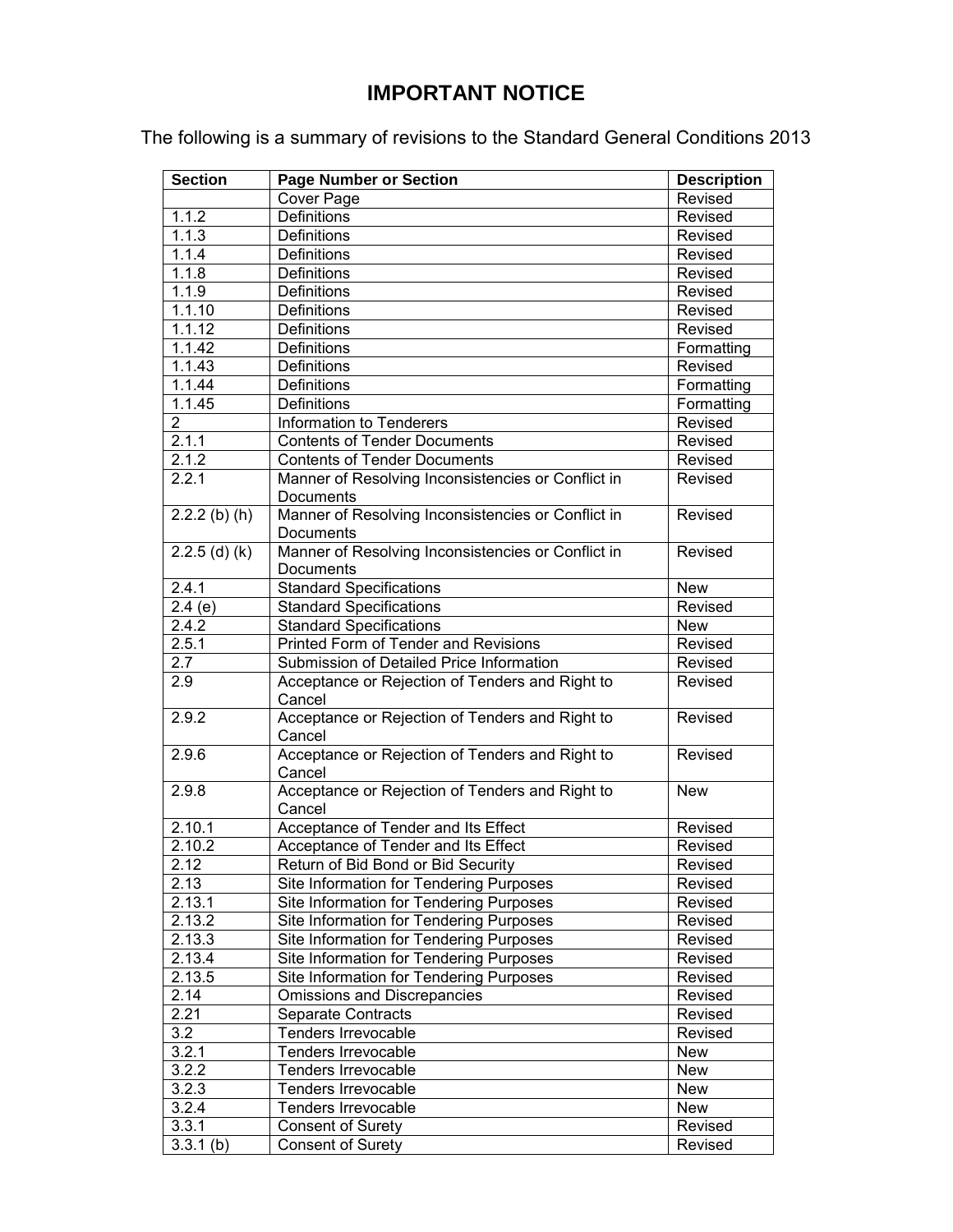| 3.3.2         | <b>Consent of Surety</b>                             | Revised    |
|---------------|------------------------------------------------------|------------|
| 3.4.6         | Contractor's Insurance                               | Revised    |
| 3.6.1         | Bids on Alternate Designs to Tender Design           | Revised    |
| 3.6.2         | Bids on Alternate Designs to Tender Design           | Revised    |
| 3.7.2         | Disclosure of Interest                               | Revised    |
| 3.8           | Allowances for Lump Sum Contracts                    | Revised    |
| 3.12.1        | Approval of Materials or Equipment                   | Revised    |
| 3.12.2        | Approval of Materials or Equipment                   | Revised    |
| 3.12.7        | Approval of Materials or Equipment                   | Revised    |
| 3.14          | <b>Execution of Formal Agreement</b>                 | Revised    |
| 3.15          | Permits and Licenses                                 | Revised    |
| 3.16.2        | Extensions or Basis for Separate Awards              | Revised    |
| 4.1.1         | <b>Engineer and Contractor</b>                       | Revised    |
| 4.1.6         | <b>Engineer and Contractor</b>                       | Revised    |
| 4.6.2         |                                                      |            |
|               | <b>Explosives and Blasting</b>                       | Revised    |
| 4.6.3         | <b>Explosives and Blasting</b>                       | Revised    |
| 4.7.1         | Work Adjacent to Pipelines                           | Revised    |
| 4.7.5         | Work Adjacent to Pipelines                           | Revised    |
| 4.7.6         | Work Adjacent to Pipelines                           | Revised    |
| 4.7.9         | Work Adjacent to Pipelines                           | Revised    |
| 4.11.1        | Occupational Health and Safety                       | Revised    |
| 4.11.2        | Occupational Health and Safety                       | Revised    |
| 4.11.7        | Occupational Health and Safety                       | Revised    |
| 4.20.5        | Signs at the Worksite                                | Revised    |
| 4.21.2        | Installation, Maintenance, and Performance Standards | Revised    |
|               | for Temporary Traffic Control                        |            |
| 4.22          | Closing of Streets or Sidewalks                      | Revised    |
| 4.25          | <b>Legal Survey and Control Monuments</b>            | Revised    |
| 4.27.1        | <b>Testing of Materials</b>                          | Revised    |
| 4.27.5        | <b>Testing of Materials</b>                          | <b>New</b> |
| 4.35.3(b)     | <b>Erosion and Sediment Control</b>                  | Revised    |
| 4.35.3(c)     | <b>Erosion and Sediment Control</b>                  | Revised    |
| 4.35.3(f)     | <b>Erosion and Sediment Control</b>                  | Revised    |
| 4.35.8        | Recycling and Waste Management                       | Revised    |
| 4.35.11       | Release Reporting and Cleanup                        | Revised    |
| 4.35.12(a)    | <b>Contamination Discovery</b>                       | Revised    |
| $4.35.12$ (d) | <b>Contamination Discovery</b>                       | Revised    |
| 4.35.16       | Application of Pesticides and Herbicides             | Revised    |
| 4.36.1        |                                                      | Revised    |
|               | Payments by Contractors                              |            |
| 4.38          | Ownership of Drawings and Models                     | Revised    |
| 4.44.2        | Maintenance/Guarantee                                | Revised    |
| 4.44.5.2      | <b>Bridges and Streets</b>                           | Revised    |
| 5.2.2         | <b>Project Survey</b>                                | Revised    |
| 5.4.1         | Changes in the Work                                  | Revised    |
| 5.7.1         | City's Rights, including: to Declare Contractor in   | Revised    |
|               | Default and Seek Remedies, and to Terminate          |            |
|               | Contract                                             |            |
| 5.7.2         | City's Rights, including: to Declare Contractor in   | Revised    |
|               | Default and Seek Remedies, and to Terminate          |            |
|               | Contract                                             |            |
| 5.7.3         | City's Rights, including: to Declare Contractor in   | New        |
|               | Default and Seek Remedies, and to Terminate          |            |
|               | Contract                                             |            |
| 5.7.4         | City's Rights, including: to Declare Contractor in   | <b>New</b> |
|               | Default and Seek Remedies, and to Terminate          |            |
|               | Contract                                             |            |
| 5.7.5         | City's Rights, including: to Declare Contractor in   | <b>New</b> |
|               | Default and Seek Remedies, and to Terminate          |            |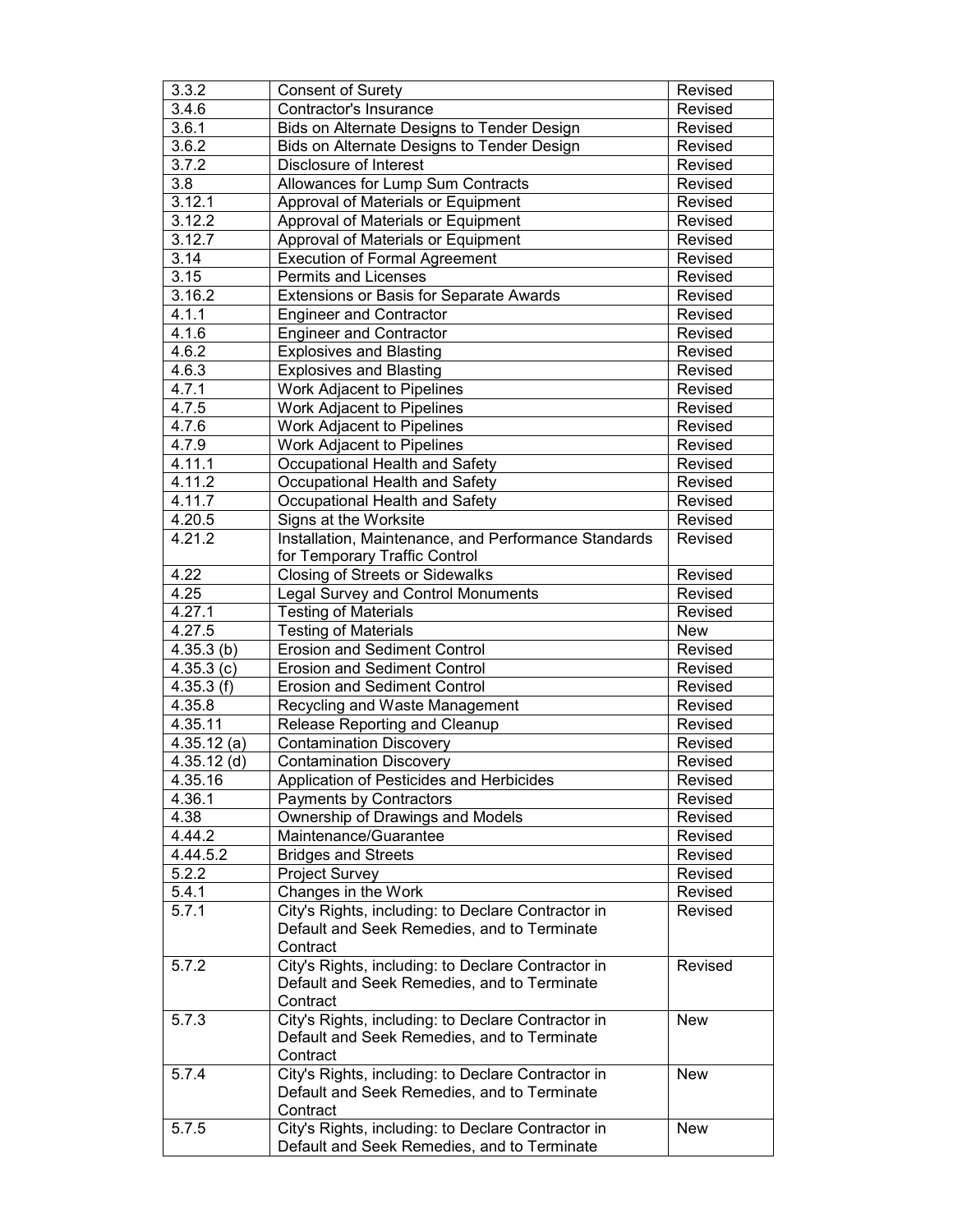|                  | Contract                                           |            |
|------------------|----------------------------------------------------|------------|
| 5.7.6            | City's Rights, including: to Declare Contractor in | <b>New</b> |
|                  | Default and Seek Remedies, and to Terminate        |            |
|                  | Contract                                           |            |
| 5.7.7            | City's Rights, including: to Declare Contractor in | <b>New</b> |
|                  | Default and Seek Remedies, and to Terminate        |            |
|                  | Contract                                           |            |
| 6.3 (b) (i) (ii) | Valuation of Changes in Work, Expenses Incurred or | Revised    |
|                  | Damages Sustained                                  |            |
| 6.4.3(b)         | Contingency and Cash Allowances                    | Revised    |
| 6.5              | <b>Expenditure of Contingency Allowances</b>       | Revised    |
| 6.6              | <b>Application for Payment</b>                     | Revised    |
| 6.7              | <b>Certificate and Payments</b>                    | Revised    |
| 6.8.2            | Liens and Holdbacks                                | Revised    |
| 6.8.5            | Liens and Holdbacks                                | Revised    |
| 6.8.6.3(b)       | Liens and Holdbacks                                | Revised    |
| 6.8.7            | Stage 2 - Construction Completion                  | Revised    |
| 6.1              | Changes in Taxes and Duties Applicable to Contract | Revised    |
| 7.2.1            | Force Majeure                                      | Revised    |
| 7.3.1            | <b>Availability of Products</b>                    | Revised    |
| 7.6.2            | <b>Dispute Resolution</b>                          | Revised    |
| 7.6.3            | <b>Dispute Resolution</b>                          | <b>New</b> |
| 7.6.4            | <b>Dispute Resolution</b>                          | <b>New</b> |
| Index            | " $N$ "                                            | Revised    |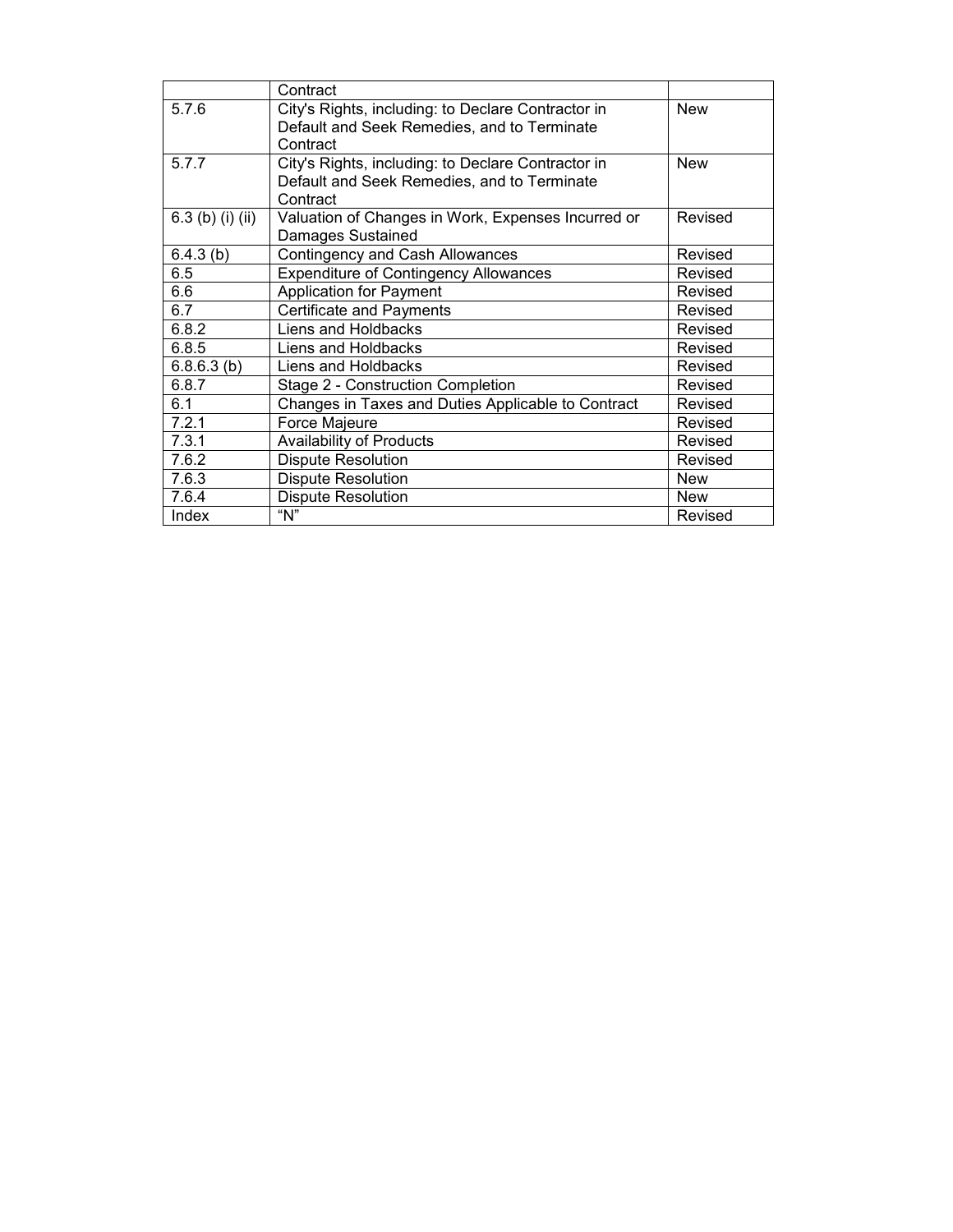

### **TABLE OF CONTENTS**

#### **CLAUSE NO. PAGE NO.**  $G.C.1$  $G.C.1.1$  $G.C.1.2$  $G.C.2$  $G.C.2.1$  $G.C.2.2$  $G.C.2.3$  $G.C.2.4$  $G.C.2.5$  $G.C.2.6$  $G.C.2.7$  $G.C.2.8$  $G.C.2.9$  $G.C.2.10$  $G.C.2.11$  $G.C.2.12$  $G.C.2.13$  $G.C.2.14$  $G.C.2.15$  $G.C.2.16$  $G.C.2.17$  $G.C.2.18$  $G.C.2.19$  $G.C.2.20$ City Service Connection Charges (Water, Sanitary Sewer, Storm Sewer).............................. 12  $G.C.2.21$  $G.C.2.22$  $G.C.3$  $G.C.3.1$  $G.C.3.2$  $G.C.3.3$  $G.C.3.4$  $G C 35$  $G.C.3.6$  $G.C.3.7$  $G.C.3.8$  $G.C.3.9$ G.C.3.10 G.C.3.11  $G.C.3.12$  $G.C.3.13$  $G.C.3.14$ G.C.3.15  $G.C.3.16$  $G.C.4$  $G.C.4.1$  $G.C.4.2$  $G.C.4.3$  $G.C.4.4$  $G.C.4.5$  $G.C.4.6$  $G.C.4.7$ G.C.4.8  $G.C.4.9$  $G.C.4.10$ G.C.4.11 G.C.4.12  $G.C.4.13$  $G.C.4.14$

 $G.C.4.15$  $G.C.4.16$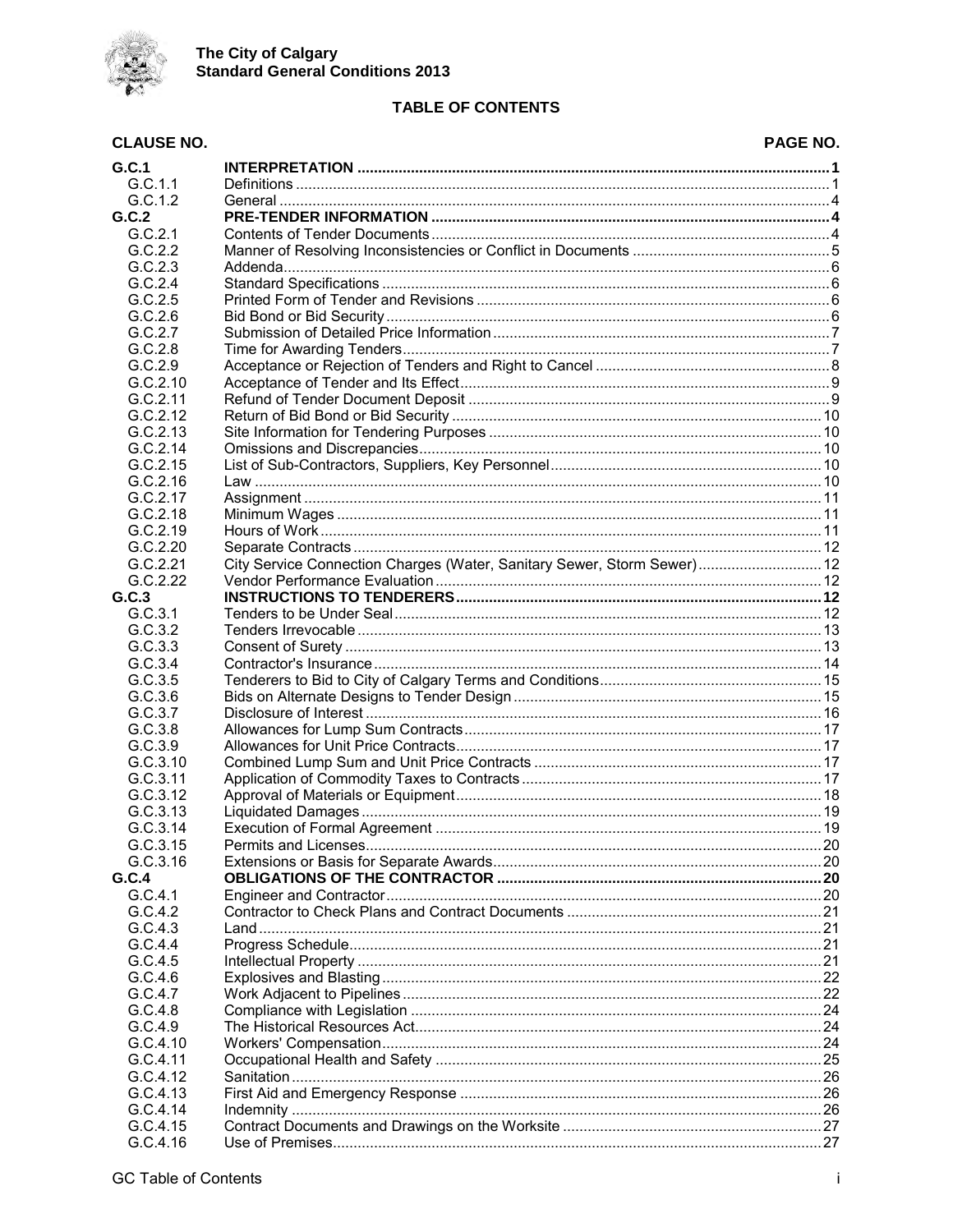

| <b>ALC:</b> |                                                                                      |  |
|-------------|--------------------------------------------------------------------------------------|--|
| G.C.4.17    |                                                                                      |  |
| G.C.4.18    |                                                                                      |  |
| G.C.4.19    |                                                                                      |  |
| G.C.4.20    |                                                                                      |  |
| G.C.4.21    | Installation, Maintenance, and Performance Standards for Temporary Traffic Control29 |  |
| G.C.4.22    |                                                                                      |  |
| G.C.4.23    |                                                                                      |  |
| G.C.4.24    |                                                                                      |  |
| G.C.4.25    |                                                                                      |  |
| G.C.4.26    |                                                                                      |  |
| G.C.4.27    |                                                                                      |  |
| G.C.4.28    |                                                                                      |  |
| G.C.4.29    |                                                                                      |  |
| G.C.4.30    |                                                                                      |  |
| G.C.4.31    |                                                                                      |  |
| G.C.4.32    |                                                                                      |  |
| G.C.4.33    |                                                                                      |  |
| G.C.4.34    |                                                                                      |  |
| G.C.4.35    |                                                                                      |  |
| G.C.4.36    |                                                                                      |  |
| G.C.4.37    |                                                                                      |  |
| G.C.4.38    |                                                                                      |  |
| G.C.4.39    |                                                                                      |  |
| G.C.4.40    |                                                                                      |  |
| G.C.4.41    |                                                                                      |  |
| G.C.4.42    |                                                                                      |  |
| G.C.4.43    |                                                                                      |  |
| G.C.4.44    |                                                                                      |  |
| G.C.4.45    |                                                                                      |  |
| G.C.4.46    | Confidentiality and Freedom of Information and Protection of Privacy Act (FOIP) 45   |  |
| G.C.4.47    |                                                                                      |  |
| G.C.5       |                                                                                      |  |
| G.C.5.1     |                                                                                      |  |
| G.C.5.2     |                                                                                      |  |
| G.C.5.3     |                                                                                      |  |
| G.C.5.4     |                                                                                      |  |
| G.C.5.5     |                                                                                      |  |
| G.C.5.6     |                                                                                      |  |
| G.C.5.7     | City's Rights, including: to Declare Contractor in Default and Seek Remedies, and to |  |
|             |                                                                                      |  |
| G.C.5.8     |                                                                                      |  |
| G.C.6       | <b>PAYMENT CLAUSES</b>                                                               |  |
| G.C.6.1     |                                                                                      |  |
| G.C.6.2     |                                                                                      |  |
| G.C.6.3     | Valuation of Changes in Work, Expenses Incurred or Damages Sustained51               |  |
| G.C.6.4     |                                                                                      |  |
| G.C.6.5     |                                                                                      |  |
| G.C.6.6     |                                                                                      |  |
| G.C.6.7     |                                                                                      |  |
| G.C.6.8     |                                                                                      |  |
| G.C.6.9     |                                                                                      |  |
| G.C.6.10    |                                                                                      |  |
| G.C.6.11    |                                                                                      |  |
| G.C.7       |                                                                                      |  |
| G.C.7.1     |                                                                                      |  |
| G.C.7.2     |                                                                                      |  |
| G.C.7.3     |                                                                                      |  |
| G.C.7.4     |                                                                                      |  |
| G.C.7.5     |                                                                                      |  |
| G.C.7.6     |                                                                                      |  |
|             |                                                                                      |  |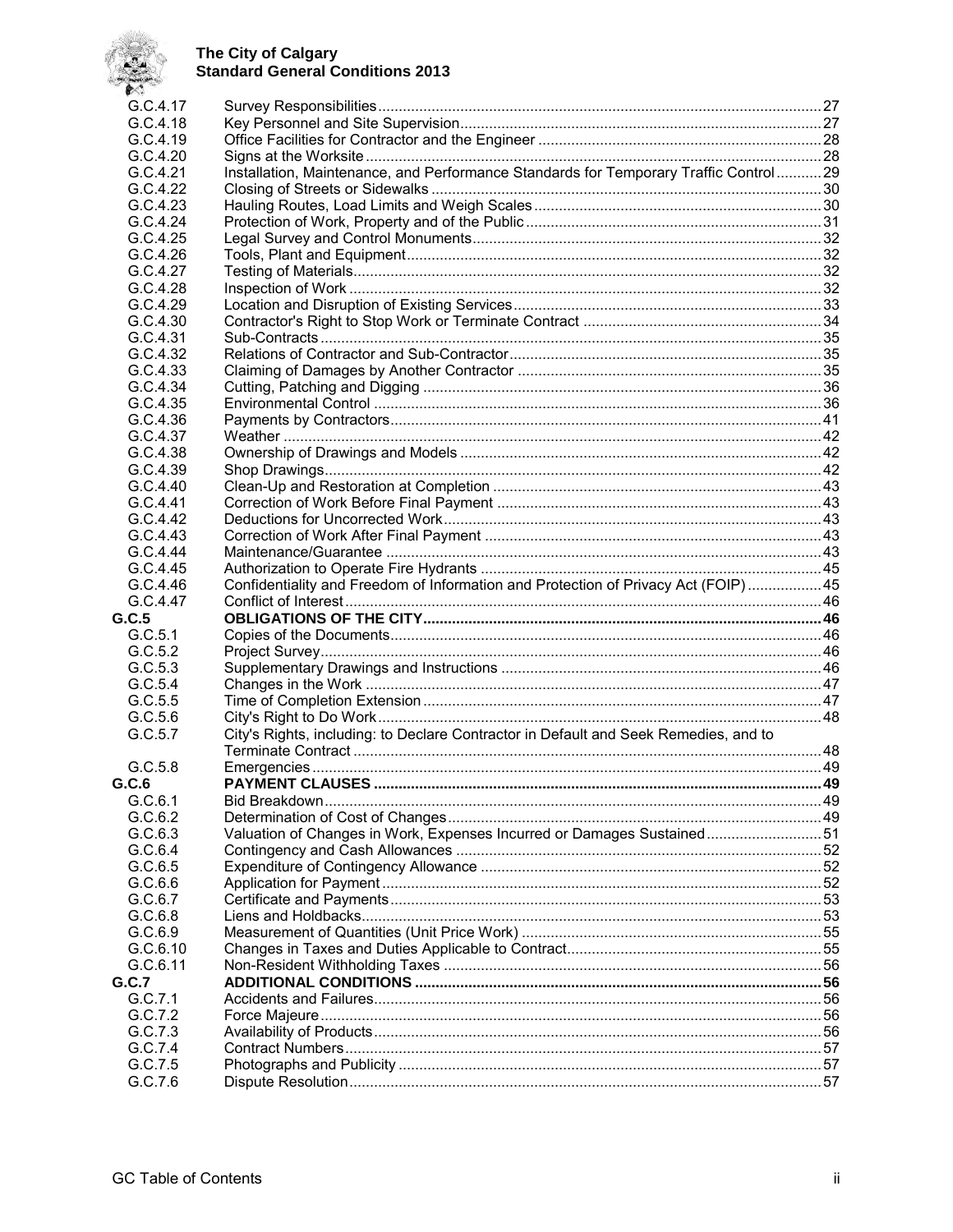

## <span id="page-6-0"></span>**G.C.1 INTERPRETATION**

## <span id="page-6-1"></span>**G.C.1.1 Definitions**

- 1.1.1 "Addendum" means a document which changes the scope of the work and is issued prior to Tender closing to provide for certain revisions as noted therein. All such revisions will become part of the Contract and the impacts on cost must be included in the Tender Price. All work is to be performed in accordance with the Contract Documents.
- 1.1.2 "Approved Alternate", "Approved Equal" and "Approved Equivalent" mean approved in accordance with the procedures set out in G.C.3.12.
- 1.1.3 "Bid" or "Tender" means the written submission to perform the Contract.
- 1.1.4 "Bidder" or "Tenderer" means the individual, firm, partnership, corporation or combination thereof or which as an independent entity has submitted a Tender on the project.
- 1.1.5 "Cash Allowance" means the net sum entered in the Tender Documents to cover the cost of, or to be paid by the Contractor for, specific materials to be supplied or work to be done.
- 1.1.6 "Change Order" ("CO") means a document issued by the Engineer or Project Manager and approved by The City, which formalizes a change of scope of the work, with information, which may have been provided in response to a Notice of Proposed Change ("NPC" or "NPC Tenderer"). Preparation of the Change Order may follow (1) submission of information provided in response to an NPC or (2) a Field Order.
- 1.1.7 "City" or "The City" means The City of Calgary, a municipal corporation of the Province of Alberta.
- 1.1.8 "Construction Completion Certificate" means the Certificate issued by the Engineer certifying that performance of the Contract has been completed, except for continuing obligations for maintenance/guarantee and the correction of faulty materials and workmanship described in G.C.4.43 and G.C.4.44.
- 1.1.9 "Contingency" or "Contingency Allowance" means funds not approved for expenditure but set aside for budgetary purposes in the event additional unforeseen items of work are determined to be required which were not included in the original scope of the project. These funds are not payable to the Contractor unless approved by the City's Project Manager.
- 1.1.10 *"Contract" or "Contract Documents" means the agreement between The City and the Contractor for the* project awarded by The City, and includes the Tender Documents, any and all documents incorporated by reference in the Tender Documents, the notice of award, the purchase order, and if a formal agreement in writing (usually a Memorandum of Agreement) is signed by The City and the Contractor such document will be included along with any modifications to any of the documents or drawings set out in the formal agreement and any further documents listed in the formal agreement or incorporated by reference in the formal agreement, and any modifications agreed to by the parties after the signing of the formal agreement and confirmed in writing (usually by way of an amending agreement).
- 1.1.11 "Contract Completion", "Completion", or "Construction Completion" occurs when the Contractor has completed all Contract work including deficiencies and seasonal work and the value of remaining work, as determined by the Engineer, is minimal.
- 1.1.12 "Contractor", "Construction Manager" or "General Contractor" means the party that is awarded the Contract by The City.
- 1.1.13 "Contract Price" or "Contract Sum" is defined as the price of the signed Contract including Contingency Allowances, Cash Allowances and G.S.T. where applicable.
- 1.1.14 "Contract Value" means the amount of the Contract awarded.
- 1.1.15 "Current Edition" means the edition as described in the Tender Documents, or if not so described the edition in effect when the tender was issued.
- 1.1.16 "Day" or "Days" means calendar day or days, respectively.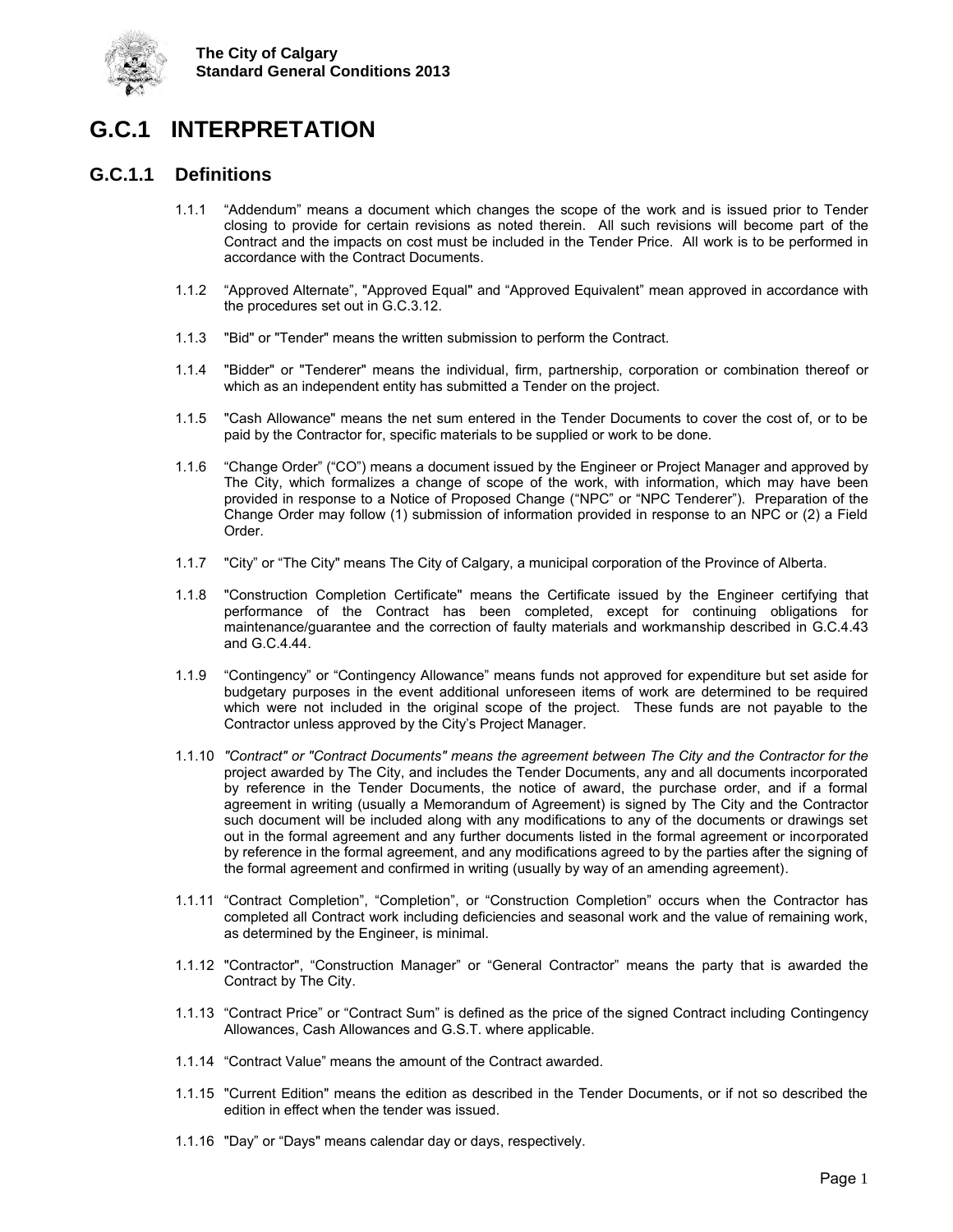

- 1.1.17 "Drawings of Record" or "Record Drawings" means the updated plans, drawings, diagrams, illustrations, technical details, and other data provided with and included in the Contract Documents, incorporating all approved changes and modifications authorized during the construction period providing a complete record of the project as built. Copies of all design calculations where applicable must be included.
- 1.1.18 "Engineer" means a Professional Engineer or Professional Licensee within their defined scope of practice registered by the Association of Professional Engineers, Geologists and Geophysicists of Alberta (APEGGA) or equivalent professional body. The Engineer may be an employee of The City or may be an employee of a consulting firm ("Consultant"). On some building projects, an architect registered by the Alberta Association of Architects (AAA) or equivalent professional body, may be designated.
- 1.1.19 "Engineering Department" means the business unit "Infrastructure & Information Services" (formerly called "Corporate Engineering office") of The City, which is headed by the Director of Infrastructure & Information Services.
- 1.1.20 "Field Instruction" ("FI") is a clarification of the Contract Documents which does not change the Contract Value.
- 1.1.21 "Field Order" ("FO") means a document issued during construction, by which the Engineer makes changes in the work. This document is used in an urgent situation and the Engineer may subsequently prepare a Change Order.
- 1.1.22 "Final Maintenance Certificate" means the Certificate issued by the Engineer to the Contractor at the end of the maintenance period certifying that performance of the Contract has been completed including maintenance and the correction of faulty materials and workmanship.
- 1.1.23 "Final Payment" means the payment of all money due and payable to the Contractor when the Engineer has certified that the Contractor has completed and fulfilled the terms and conditions of the Contract.
- 1.1.24 "Force Account Rate" means the applicable hourly rate for Force Account work, as set out in a booklet or rate book of The City or as otherwise adopted by The City.
- 1.1.25 "Force Account work" means work not specified in the Contract, or of a class not included in the Contract, that is required to achieve the intent or scope of the Contract and is approved by the Project Manager or the Engineer on an hourly rate basis.
- 1.1.26 "General Conditions", hereinafter abbreviated as "G.C.", means the Standard General Conditions as described in the Tender Documents.
- 1.1.27 "Incorporated in the work" means when the equipment or materials have been installed or placed in their final location suitably enclosed if necessary, in an undamaged state. Equipment does not necessarily have to be connected up to the auxiliary services such as power, adjacent piping or instrumentation in order to have been incorporated in the work.
- 1.1.28 "Installer" means the Contractor or its Sub-Contractor responsible for the installation under this Contract.
- 1.1.29 "Intellectual Property" means all property, works, reports, data, compilations of information, computer programs, written presentations, memoranda, research, drawings, sketches, layouts, commercial material, working papers, documents, copy, ideas, photographs and negatives, films, videotapes, video, audio and audio-visual productions and other materials in all forms and however fixed, stored, expressed or embodied, created, developed, generated, authored or produced by either party in performance under the Contract.
- 1.1.30 "Intellectual Property Rights" means all intellectual and industrial property rights including but not limited to all copyright, all copyright applications, trademarks, patents, inventions, patent applications, industrial designs, trade secrets and rights in Intellectual Property.
- 1.1.31 "Interim Completion Date" means a completion date for specified portions of the Contract, so noted because of its importance for co-ordination of the work of more than one Contract.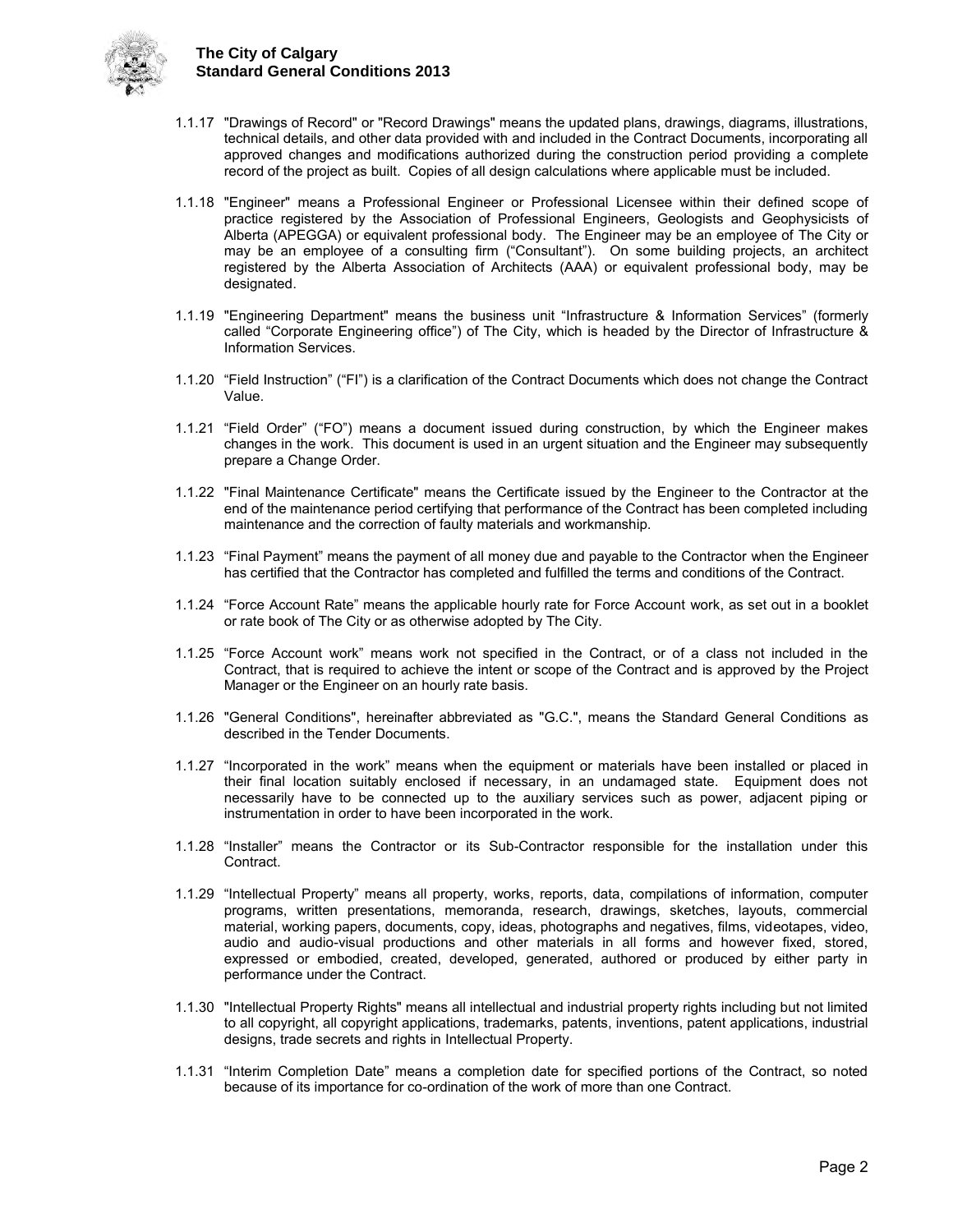

- 1.1.32 "Letter of Award" or "Award of Contract" means written notification of Contract Award issued by The City of Calgary Supply Management to the successful Tenderer. The "Letter of Award" takes effect upon the date of its receipt by the successful Tenderer.
- 1.1.33 "Maintenance Period" means that time during which the Contractor is responsible for the correction of faulty materials and workmanship, as well as the performance of any and all maintenance that is required, and starts upon Contract Completion and continues for a period of two years.
- 1.1.34 "Manufacturer" means the person or firm supplying equipment or material or both to the project, and may include a supplier or distributor.
- 1.1.35 "Net Cost" means the proven cost of any work or product, materials, plant and labour taking into account actual workers' pay, Workers' Compensation coverage costs, Canada Pension Plan, Workers' premium for Employment Insurance, holiday pay and medical benefits, payments to a proportionate part of the wages of foremen, construction plant and tools, equipment rental, all as applicable to the item being costed, but does not include any costs for profit, administration, or G.S.T.
- 1.1.36 "Notice of Proposed Change" ("NPC") or "Contemplated Change Notice" ("CCN") means a document that shows potential changes to the scope of the work and is issued after Award of Contract. It does NOT constitute an order to perform the change but is a notice of a proposed change only. Within fourteen (14) days after receipt of an NPC, the Contractor will submit to the Engineer a statement of any cost adjustment and effect upon the construction schedule required by the proposed change. The Engineer will generate a Change Order following approval of the NPC.
- 1.1.37 "Notice to Proceed" means the written notification provided by The City to the Contractor, which must be obtained before the Contractor can move onto the Site. The Notice to Proceed will not be issued until the following requirements of the Tender Documents have been fulfilled: The City has approved the bonding and insurance documents from the Contractor; and the Engineer and Contractor have mutually accepted the Contractor's schedule, as modified with the Engineer's comments, showing work to be commenced in the first 90 days.
- 1.1.38 "Other Contractor" means any person, firm or corporation employed by or having a contract directly or indirectly with The City other than through the Contractor and not a party to the Contract.
- 1.1.39 "Owner" means The City of Calgary.
- 1.1.40 "Project Manager" means the employee of The City, or the consultant engaged by The City, who is responsible for overall administration of the work.
- 1.1.41 "Shop Drawings" means drawings, diagrams, illustrations, schedules, performance charts, brochures and other data which are to be provided by the Contractor to illustrate details of portions of the work.
- 1.1.42 "Special Conditions" means any additional conditions or information included with the Tender Documents to modify or add to the General Conditions specific to the project.
- 1.1.43 "Specifications" means any Standard Specifications, Project Specifications, and any supplementary specifications, or supplementary requirements that may be included or incorporated by reference in the Tender Documents.
- 1.1.44 "Sub-Contractor" or "Subcontractor" means a person, firm or corporation having a contract or entering into an agreement or purchase order with the Contractor for the execution of a part or parts of the work, or for furnishing to the Contractor services, materials or equipment called for in the Contract.
- 1.1.45 "Substantial Completion Certificate" or "Substantial Performance Certificate" means a certificate issued by the Contractor as described in G.C.6.8.6.
- 1.1.46 "Tender Documents" means the Documents listed in G.C.2.1 of these Standard General Conditions and any modification thereof or addition thereto incorporated by an addendum before the close of the tender.
- 1.1.47 "Tender Price" or "Total Tendered Price" means the total price including Contract Price, as well as any applicable Contingency Allowance, Cash Allowance, and G.S.T.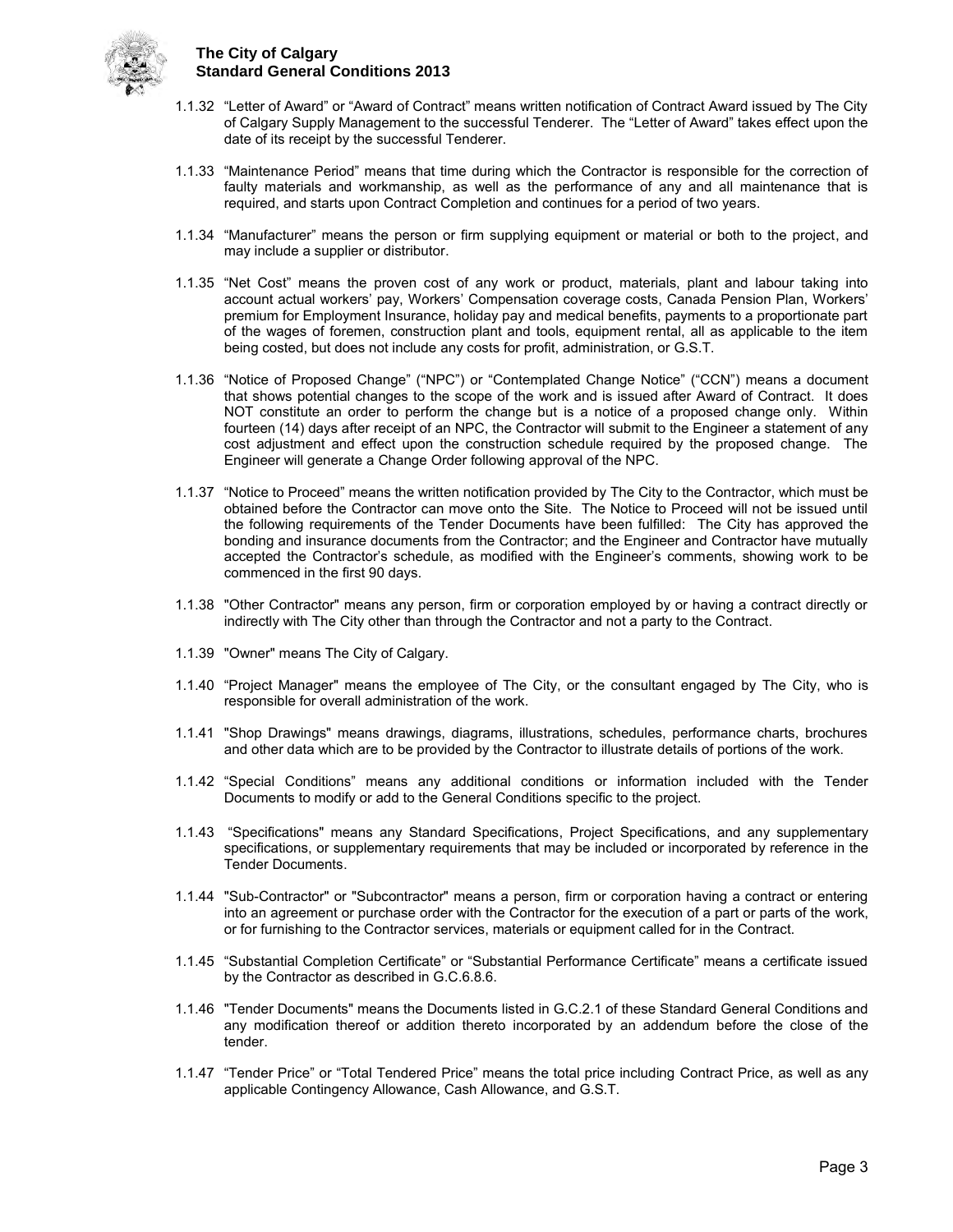

## <span id="page-9-0"></span>**G.C.1.2 General**

- 1.2.1 Headings and titles in the Contract are inserted for convenience only and are not explanatory of the clauses with which they appear.
- 1.2.2 All references in the Tender Documents to statutes and regulations thereto and City Bylaws are deemed to be the most recent amendments thereto or replacements thereof.
- 1.2.3 Where reference in the Tender Documents is made to a City representative, such representative shall throughout the duration of the Contract, have the authority to act on behalf of The City to the extent expressly provided in the Tender Documents.

## <span id="page-9-1"></span>**G.C.2 PRE-TENDER INFORMATION**

Information to Tenderers

The directions contained hereunder apply to the project for which Tenders are called in a Notice and provide instructions as to the manner in which Tenders are to be completed. This Information to Tenderers will be included as part of the Contract Documents and will bind the successful Tenderer and The City to the extent and applicability of its provisions. In order to ensure consideration of the Tender, it should be placed in an envelope marked with the Tender number and the project title as the same are set out in the Notice and forwarded to the Manager, Supply Management in accordance with the closing time and date stated in the Tender Documents.

## <span id="page-9-2"></span>**G.C.2.1 Contents of Tender Documents**

- 2.1.1 The Tender Documents referred to in the Notice consist of:
	- List of Contents Addenda (if any issued) **Notice** Form of Tender Bidder's Information Sheets Bid Bond Consent of Surety Company to Furnish Bonds Contract Performance Bond Labour and Material Bond (if applicable) **Waiver** Standard General Conditions (incorporated by reference) Force Account Rates (incorporated by reference) Special Conditions of the Contract Price Detail Sheets **Specifications** Project Drawings (if applicable) Contractors Environmental Responsibility Package ("CERP") and acknowledgment form Memorandum of Agreement, and Other project specific documents or attachments.
- 2.1.2 If included in the Notice or other Tender Documents, the provisions of the Current Edition of:
	- (a) Standard Specifications, Roads Construction
	- (b) Standard Specifications, Sewer Construction
	- (c) Standard Specifications, Waterworks Construction
	- (d) Standard Specifications, Landscape Construction
	- (e) Standard Specifications, Street Lighting Construction

are incorporated by reference in the Tender Documents to the same extent and with the same effect as if the said Standard Specifications were incorporated in full and bound with the Tender Documents. Whether or not a Tenderer submitting a Tender has obtained a copy of the aforesaid Standard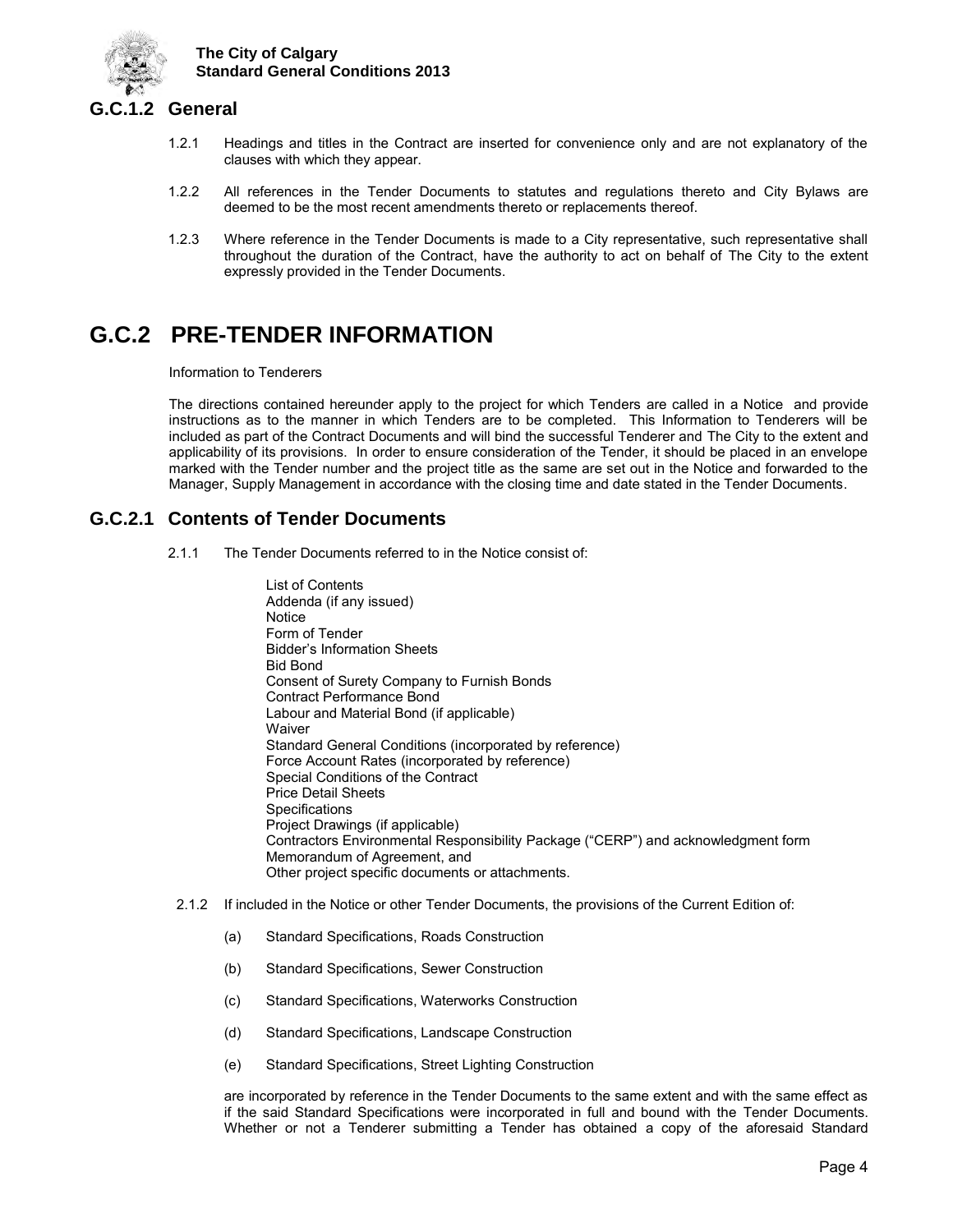

Specifications prior to submitting the Tender, the offer contained therein will be deemed to be based on and include all of the applicable provisions of the said Standard Specifications and the successful Tenderer to whom the Contract is awarded shall be bound by every obligation and undertaking applicable to the Contractor contained in the said Standard Specifications to the same extent and with the same effect as such party is bound by the provisions actually set out and bound with the Tender Documents.

## <span id="page-10-0"></span>**G.C.2.2 Manner of Resolving Inconsistencies or Conflict in Documents**

- 2.2.1 The Tender Documents are complementary and what is called for by any one will be as binding as if called for by all. The intention of the Tender Documents is to include all labour, equipment, and materials reasonably necessary for the proper execution of the work. The intention is that materials or work shown on the drawings but not covered by the Specifications must be supplied unless distinctly noted otherwise on the drawings or elsewhere in the Tender Documents. Descriptions of materials or work in words which have well-known technical or trade meanings, will be deemed to incorporate such recognized standards.
- 2.2.2 In case of any inconsistency or conflict between the provisions of the Tender Documents, the provisions of such documents and addenda thereto will take precedence and govern in the following order:
	- (a) Addenda (if any)
	- (b) Notice
	- (c) Special Conditions
	- (d) General Conditions
	- (e) Project Specifications
	- **Standard Specifications**
	- $(g)$  Drawings (if any)
	- (h) Memorandum of Agreement (if any)
	- (i) All other Tender Documents.
- 2.2.3 Figured dimensions on a drawing take precedence over measurements scaled from the drawing, and large scale drawings take precedence over those of smaller scale. Supplementary drawings and project specifications supersede their antecedents. In case of conflict between figured dimensions on a drawing and the dimensions of a specified product, the dimensions of the specified product will govern.
- 2.2.4 The Tender Documents, and any additional documents agreed to by the parties and confirmed in the Memorandum of Agreement, will become the Contract Documents and represent the entire agreement between The City and the Contractor and supersede all prior negotiations, representations or agreements, either written or oral. The Contract Documents may be amended only by written instrument executed by both parties.
- 2.2.5 In the event of any inconsistency or conflict between the provisions of the Contract Documents, the provisions of such documents will take precedence and govern in the following order:
	- (a) Memorandum of Agreement (if any)<br>(b) Letters of Clarification (if any)
	- Letters of Clarification (if any)
	- (c) Addenda (if any)
	- **Notice**
	- (e) Special Conditions
	- (f) General Conditions
	- (g) Project Specifications
	- (h) Standard Specifications
	- (i) Completed Form of Tender
	- (j) Drawings (if any)<br>(k) All other Contract
	- All other Contract Documents

or if the above order is not sufficient to resolve the inconsistency or conflict, then the following means may be used in the order listed:

 the most recent provision; or the most specific provision.

 In addition and in any event the parties will endeavor to interpret the Contract Documents, both individually and collectively, so as to give effect to the intentions of the parties and the carrying out of the work in a timely, effective, and cost effective manner.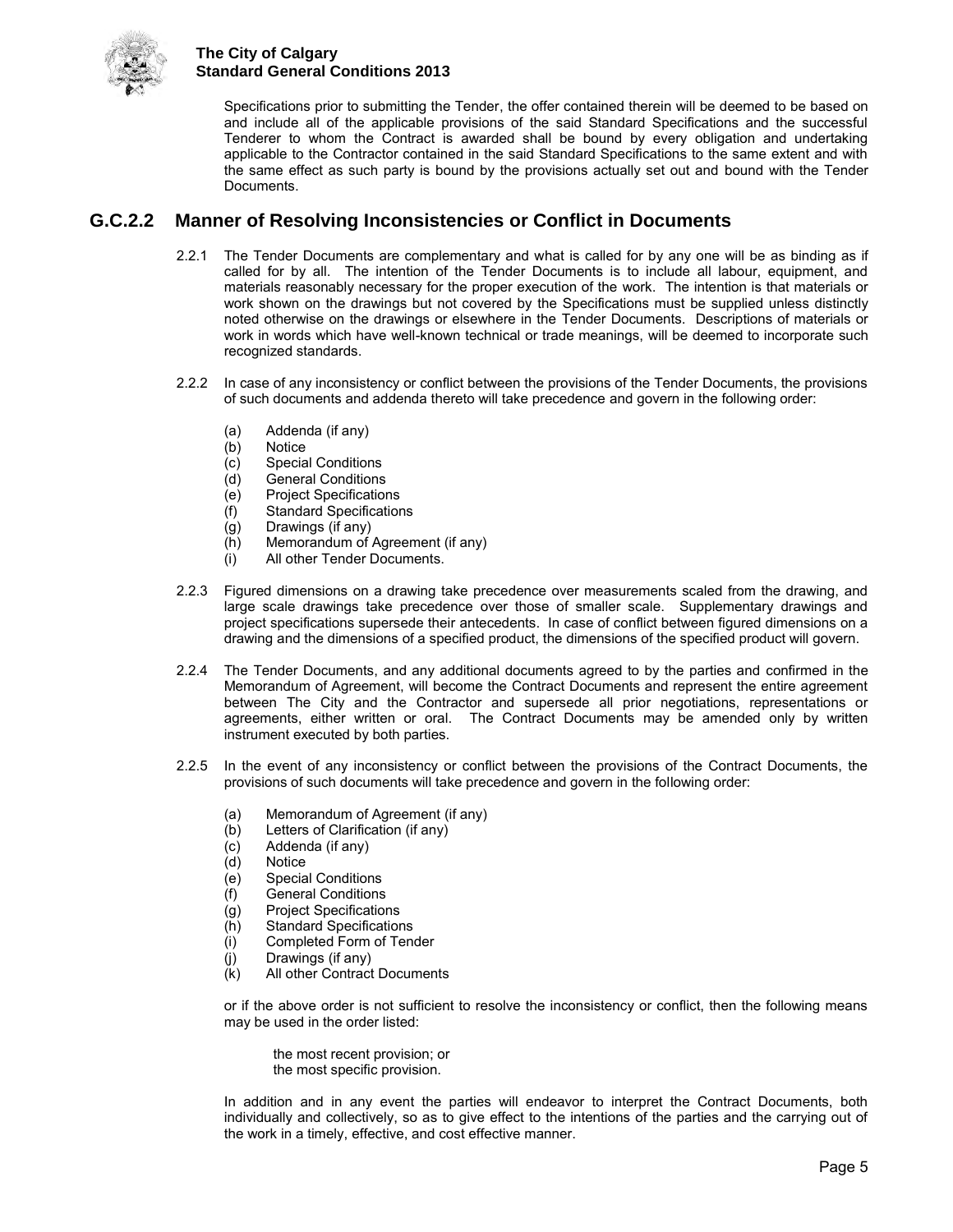

## <span id="page-11-0"></span>**G.C.2.3 Addenda**

- 2.3.1 The Tender must be based on the Tender Documents issued initially, as well as all documents which are included by reference therein and all addenda issued by The City before the close of Tenders. The Tenderer shall complete the document for acknowledging the receipt of any addendum or addenda included in the Form of Tender. The City may refuse to consider any Tender in which the Acknowledgement is not completed.
- 2.3.2 Where addenda have been added to the Tender Documents, the latest addendum will take precedence and govern the others which preceded it.

## <span id="page-11-1"></span>**G.C.2.4 Standard Specifications**

- 2.4.1 The following Standard Specifications will be incorporated by reference if included in the Notice or other Tender Documents:
	- (a) Standard Specifications, Roads Construction
	- (b) Standard Specifications, Sewer Construction<br>(c) Standard Specifications, Waterworks Constru
	- Standard Specifications, Waterworks Construction
	- (d) Standard Specifications, Landscape Construction
	- (e) Standard Specifications, Street Lighting Construction.
- 2.4.2 If any Standard Specifications are incorporated by reference, the provisions of the Current Edition of those Standard Specifications will apply as if they were included in full and bound with the Tender Documents whether or not a Tenderer submitting a Tender has obtained a copy of them before submitting a Tender.

## <span id="page-11-2"></span>**G.C.2.5 Printed Form of Tender and Revisions**

2.5.1 Only Tenders completed on the Form of Tender supplied by or on behalf of The City with the Tender Documents, or an unaltered copy thereof, will be considered. See G.C.3.5 to 3.12 for specific details on completion.

 The Tenderer shall execute the Form of Tender as provided in G.C.3.1 hereof and complete and include each schedule to the Form of Tender or Bidder's Information Sheets as indicated therein.

2.5.2 Revisions provided to The City to any Bid submitted will not be considered. The original Bid may be withdrawn prior to official tender opening (see G.C.3.2). Any modifications to a Bid may only be made by way of a complete and formal Bid submitted in a timely manner in accordance with the Tender Documents.

## <span id="page-11-3"></span>**G.C.2.6 Bid Bond or Bid Security**

- 2.6.1 The Tenderer is required to submit a Bid Bond in an amount not less than ten percent (10%) of the value of the Bid, or such other amount as may be required by the Tender Documents, issued by a surety company satisfactory to the City Solicitor and licensed to issue such bonds acceptable in the Province of Alberta for the Bid Deposit required by the Tender Documents. The Bid Bond must be on the form included in the Tender Documents or in a form containing the same or more stringent obligations on the part of the surety and the Tenderer and in no case is the Bid Bond to allow the surety to call for new Tenders upon the default of the Tenderer or failure of the Tenderer to execute the Tender Documents. If the Tenderer does not use the form of Bid Bond supplied with the Tender Documents The City's decision as to whether the Bid Bond supplied by the Tenderer is adequate will be final and The City at its discretion may consider the Tender or refuse to consider the Tender or may recommend the Tender subject to any conditions which The City requires.
- 2.6.2 In addition to G.C.2.6.1, The City may accept the following in lieu of a Bid Bond:
	- (a) a Bank Draft, or
	- (b) an Irrevocable Letter of Credit/Guarantee

that is issued by a Canadian bank and is acceptable to the City Solicitor.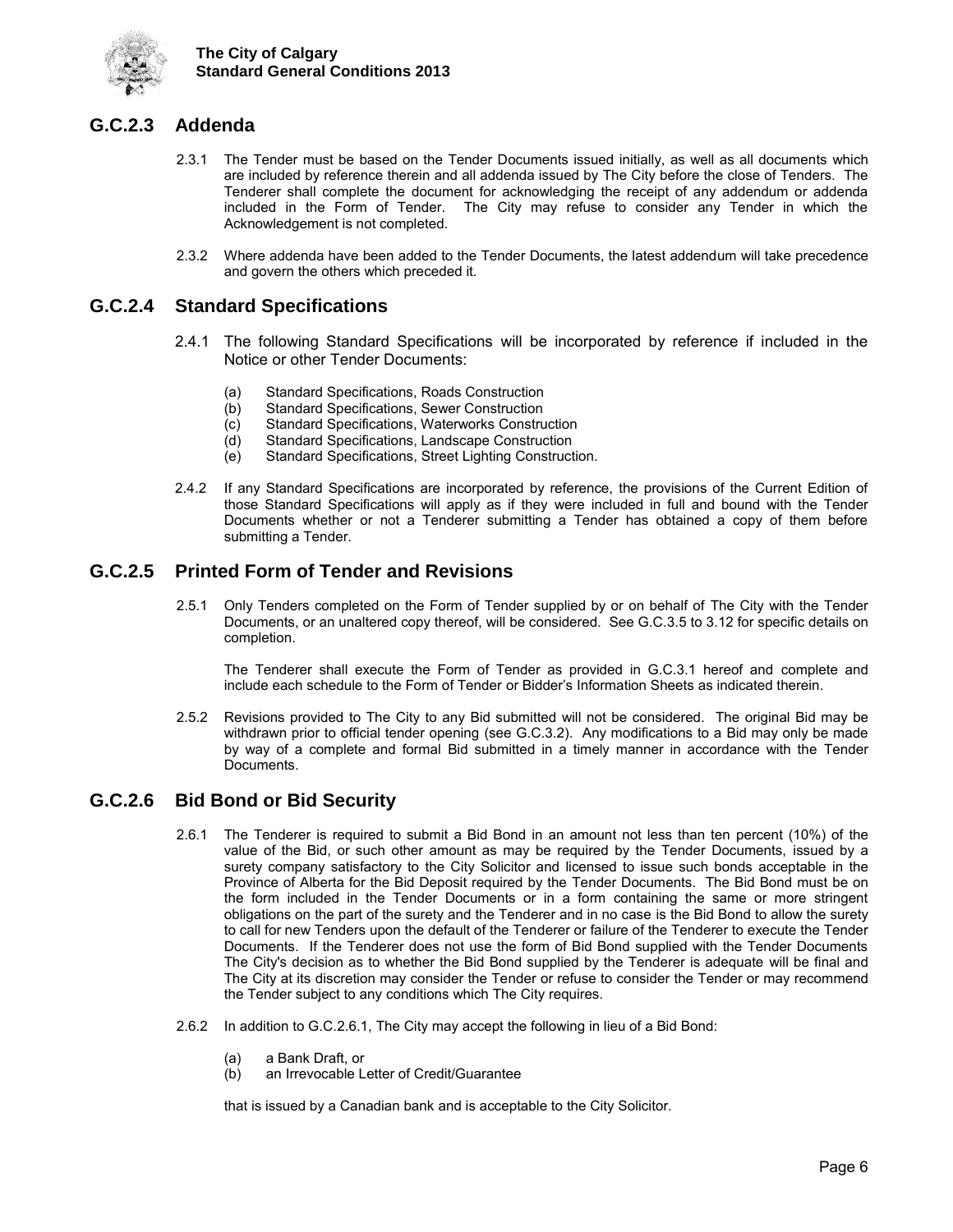

 A Bank Draft supplied by an unsuccessful Tenderer will be returned; however, in no case will The City pay any interest whatsoever. The Bid Bond or Irrevocable Letter of Credit/Guarantee is not normally returned to unsuccessful Tenderers and will be returned only on written request to The City. The Bid Bond or Irrevocable Letter of Credit/Guarantee for the successful Tenderer will be retained by The City but on written request will be returned after the Contract has been executed by both parties and all bond and insurance requirements have been met.

 The Bank Draft, if any, for the successful Tenderer will be returned by The City after the Contract has been executed by both parties and all acceptable bonding and insurance requirements have been met. No interest will be payable.

## <span id="page-12-0"></span>**G.C.2.7 Submission of Detailed Price Information**

Unless otherwise indicated in the Tender Documents, Bidder must submit detailed price information in the form of completed Price Schedule(s) or Bid breakdown or both (as stipulated in the Tender Documents) within twenty-two (22) hours of the closing time identified in the Tender Documents. The sum of the various prices included in these documents must equal the total price of all the schedules as indicated on the Summary for Form of Tender submitted with a Bid and be a realistic and fair assessment of the value of each item listed. Following award, the Contractor may be asked to specify even more detailed pricing to facilitate estimates for budgeting or other purposes and to revise this information as may be reasonably required by The City.

## <span id="page-12-1"></span>**G.C.2.8 Time for Awarding Tenders**

- 2.8.1 Unless otherwise provided by a Special Condition, or otherwise agreed and confirmed in writing, Tenderers are required to hold tendered prices open for acceptance for a period of sixty (60) days.
- 2.8.2 While The City feels it is desirable that offers be firm for acceptance for the period so specified, in view of various approvals that may have to be obtained before an acceptance can be made, recognition is made of the difficulty encountered by Tenderers in obtaining commitments that will allow them to Bid in this manner. The following is therefore the position of The City with respect to consideration of offers and processing of awards:
	- (a) Each Tenderer is requested to quote firm prices for acceptance within the period specified by the Tender Documents.
	- (b) Tenders which are limited by the Tenderer to acceptance within a shorter period, but not less than thirty (30) days, and supported by a Bid Bond and Consent of Surety or other form of Bid security if permitted pursuant to G.C.2.6.2, will be considered.

Tenderers so limiting their Tender shall

- (i) when completing the Form of Tender clearly designate the date beyond which the Tender is not valid for acceptance by The City, and
- (ii) be responsible for making the appropriate changes to Bid Bond and Consent of Surety or other form of Bid security if permitted pursuant to G.C.2.6.2.
- (c) Appropriate sections of Tender Documents referring to time limitations for acceptance shall be regarded as subject to any limitation on time submitted by the Tenderer.
- (d) The City shall not be liable for any real or perceived loss or expense incurred by any Tenderer, whether successful or not, arising from or in any way connected with the failure of The City to award a Tender within the specified acceptance period of the lowest acceptable Tenderer. The City may award the Tender to that Tenderer at a date later than specified in the Tender if Tenderer agrees to extend its acceptance date and provides the necessary bonds incorporating the extended acceptance date, or may award the Tender to another Tenderer who has not so restricted its Tender, as may be in The City's best interest.
- (e) Each Tenderer's attention is specifically drawn to the following:
	- (i) When the successful Tenderer receives written notification of Contract award in accordance with G.C.2.10.1, a Contract is already made at law between The City and the Tenderer. At that time, the successful Tenderer as Contractor is in a position to order materials and complete sub-contracts without waiting for formal documentation.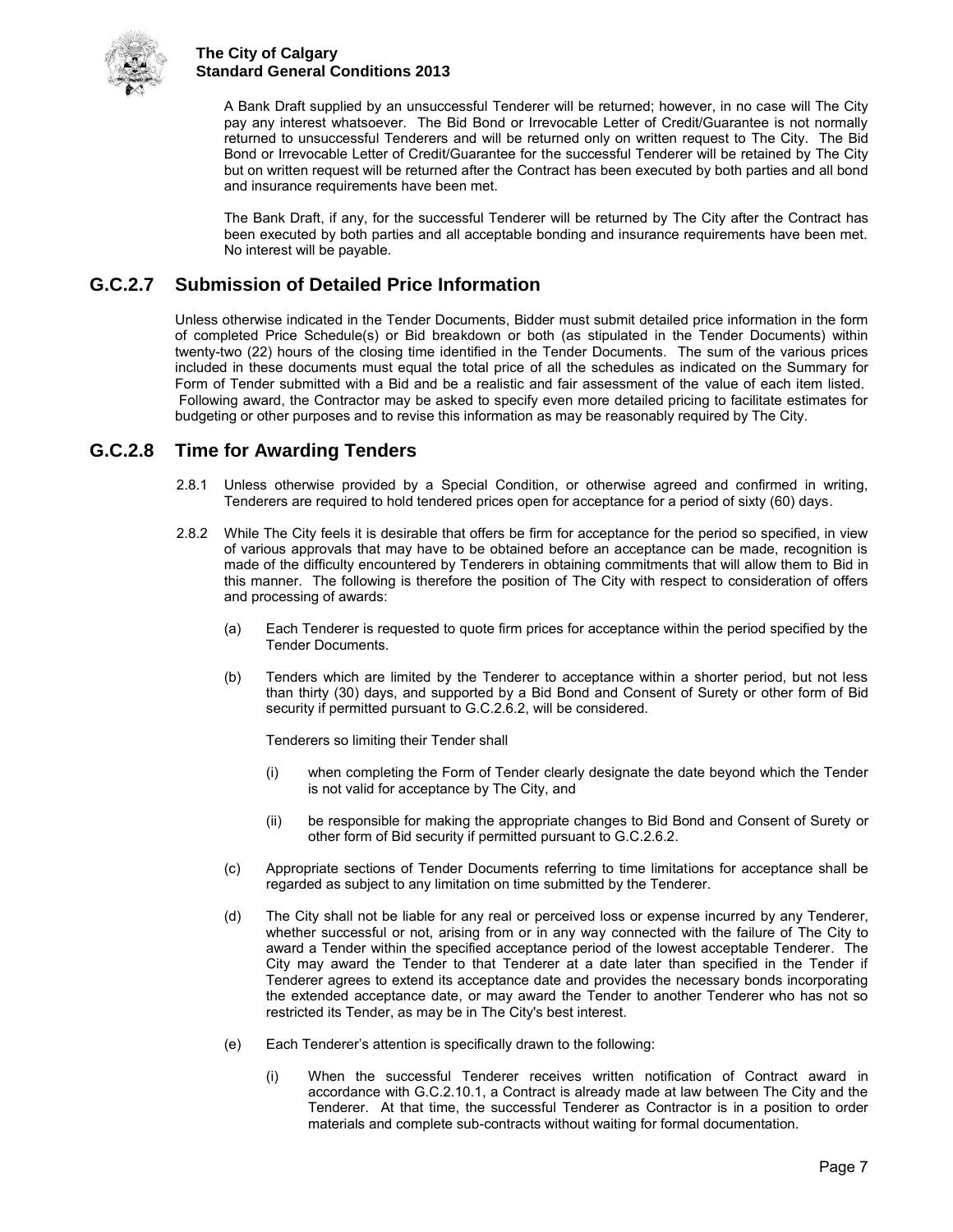

(ii) Existence of the contractual right of The City to require performance of the Contract begins with the award of the Contract, and not with provision by the Contractor of any bond or of any insurance required by the Contract.

## <span id="page-13-0"></span>**G.C.2.9 Acceptance or Rejection of Tenders and Right to Cancel**

2.9.0 Each Bidder is solely responsible for ensuring that its submission is received and time stamped at:

The City of Calgary, Supply Management Manchester Building "U", 2<sup>nd</sup> Floor Reception  $677 - 25^{th}$  Avenue S.E. Calgary, Alberta T2G 4K8

before the stated closing time in the tender package. Receipt of each submission will be confirmed by The City of Calgary time clock stamp, located in Supply Management at the above address only. No other time clock stamp will be considered valid. The City of Calgary is not responsible for any submission received or time stamped after the stated closing time, and will not consider any such submission.

- 2.9.1 The City reserves the right to reject any or all Tenders. The lowest or any Tender will not necessarily be accepted. Without limiting the generality of the foregoing any Tender which:
	- (a) is incomplete, obscure, irregular, or unrealistic;
	- (b) has one or more errors, erasures, or corrections;
	- (c) omits a price on any one or more items in any Schedule;
	- (d) fails to complete the information required in any Schedule or tabulation;
	- (e) is accompanied by a Bid Bond in an unsatisfactory form or insufficiently executed or of an insufficient amount, or an insufficient or unacceptable Bid security when alternative forms of Bid security are permitted pursuant to G.C.2.6.2; or
	- (f) is otherwise non-compliant;

may at The City's sole discretion be rejected. Further, a Tender may be rejected on the basis of a Tenderer's level of expertise or experience, past performance, financial capabilities, completion schedule, prime contractor capabilities, or non-compliance with any material Federal or Provincial legislation or Municipal bylaw or permit.

- 2.9.2 It is a condition of tender award that the Tenderers agree to authorize credit checks in accordance with standard City policy. To enable The City to initiate credit checks prior to award of tender, a "Request for Credit Authorization" form, when received, must be completed and returned to The City promptly by the Tenderer.
- 2.9.3 Any liability of The City as a result of or in connection with the acceptance of the Bid of any Bidder or the rejection of the Bid of any Bidder, or the rejection of all Bids, shall be limited to the lesser of the reasonable costs of the preparation of the Bid of the Bidder or the Bidders claiming damages, or the sum of \$250,000 cumulatively in respect of the aggregate of the claims by any and all Bidders.
- 2.9.4 As it is the objective of The City to obtain a Tender most suitable to the interests of The City and what it wishes to accomplish,
	- (a) The City may accept or waive a minor and inconsequential irregularity, insufficiency, or noncompliance; and
	- (b) The determination of what is or is not a minor and inconsequential irregularity, the determination of whether to accept, waive, or require correction of any irregularity, and the final determination of the validity of any Tender, will be at the sole discretion of the Manager of Supply of The City.
- 2.9.5 In the event all Bidders are over the budget, subject to the Special Conditions providing for and when the budget is posted or otherwise disclosed, The City reserves the right to negotiate with the lowest compliant Bidder.
- 2.9.6 The City may include Price Schedules for additions to or deletions from the Contract as part of the Tender Documents. The City may choose to add or delete any items included on these Price Schedules if this is deemed to be in The City's best interest. Any decision to add or delete will only be applied to the lowest compliant Bid.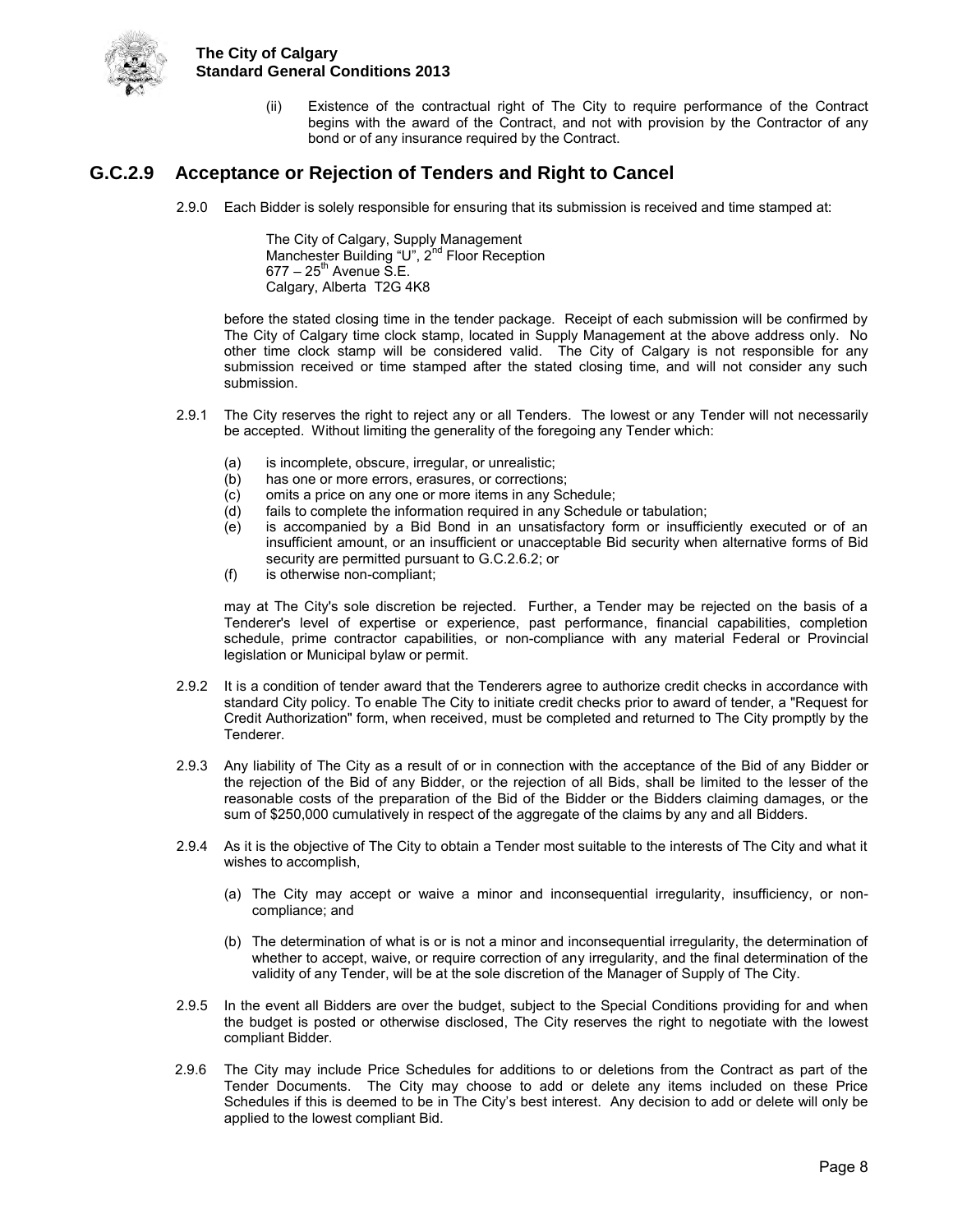

#### 2.9.7 **Bid on Procurements for Goods, Services or Construction with Parties with Disputes**

- 2.9.7.1 The City, acting through its Manager of Supply Management in consultation with the City Treasurer and City Solicitor, may in its absolute discretion after considering the criteria outlined in G.C.2.9.7.2, reject a Bid, Tender, quotation or proposal if the Bidder, or any officer or director of the Bidder is engaged, either directly or indirectly through a corporation, an affiliate, or personally, in a dispute against The City in relation to:
	- (a) any other Contract or services;
	- (b) any other matter arising from The City's exercising its powers, duties or functions.
- 2.9.7.2 In determining whether or not to reject a Bid, Tender, quotation or proposal under this clause, the Manager of Supply Management, the City Treasurer and City Solicitor will consider:
	- (a) whether the dispute is likely to adversely affect the Bidder's ability to work with The City, its consultants and representatives;
	- (b) whether The City's experience with the Bidder indicates that The City is likely to incur increased staff and legal costs in the administration of the Contract if the Contract is awarded to the Bidder;
	- (c) whether the Bidder has failed to satisfy an outstanding debt to The City or one of its boards or corporations; and
	- (d) whether there are reasonable grounds to believe it would not be in the best interests of The City to enter into a Contract with the Bidder.
- 2.9.8 The City reserves the right to cancel any project for which Tenders have been requested. Should The City exercise this right, notice will be provided in writing from the Finance and Supply business unit only.

#### <span id="page-14-0"></span>**G.C.2.10 Acceptance of Tender and Its Effect**

- 2.10.1 No act of The City other than a notice in writing signed by The City Clerk or Manager, Supply Management or designate will constitute an acceptance of a Tender. Such acceptance by The City shall bind the successful Tenderer to execute in a manner satisfactory to the City Solicitor the Contract Documents, to furnish the bonds and insurance documents required by the Tender Documents or to be responsible for the damages provided in G.C.3.14. The other rights and obligations contained in the provisions of the Tender Documents will only enure to the benefit of and be binding upon the parties upon the formal execution of the Contract.
- 2.10.2 If The City has called for the Tenders to be made for payment on a unit price basis or partly on a unit price basis, the Tenderer shall be deemed to have offered to perform all of that part of the work for which the unit prices have been called at the said unit prices as are set out in the Form of Tender or Bidder's Information Sheets. The City will establish the total cost contained in the Tenders received by multiplying such unit prices by the number of units in each case. When The City determines that a mathematical error exists in the Tender Document, The City shall assume the error has been made in the Tenderer's calculation and The City, may, without consulting the Tenderer, correct the calculation accordingly.
- 2.10.3 Notwithstanding the provisions of the first paragraph of G.C.2.10 or any other part of the Contract Documents, if the Engineer or The City, after acceptance of a Tender by The City, but before execution of the Contract Documents objects to any Subcontractor proposed to be employed by the successful Tenderer in the performance of the Contract, and the Tenderer refuses or neglects to nominate another Subcontractor acceptable to the Engineer and The City, The City may rescind its acceptance of the Tender. In such event, neither The City nor the successful Tenderer will have any rights or obligations in respect of the acceptance of Tender, and The City may award the Tender to another Tenderer.

### <span id="page-14-1"></span>**G.C.2.11 Refund of Tender Document Deposit**

"Not applicable"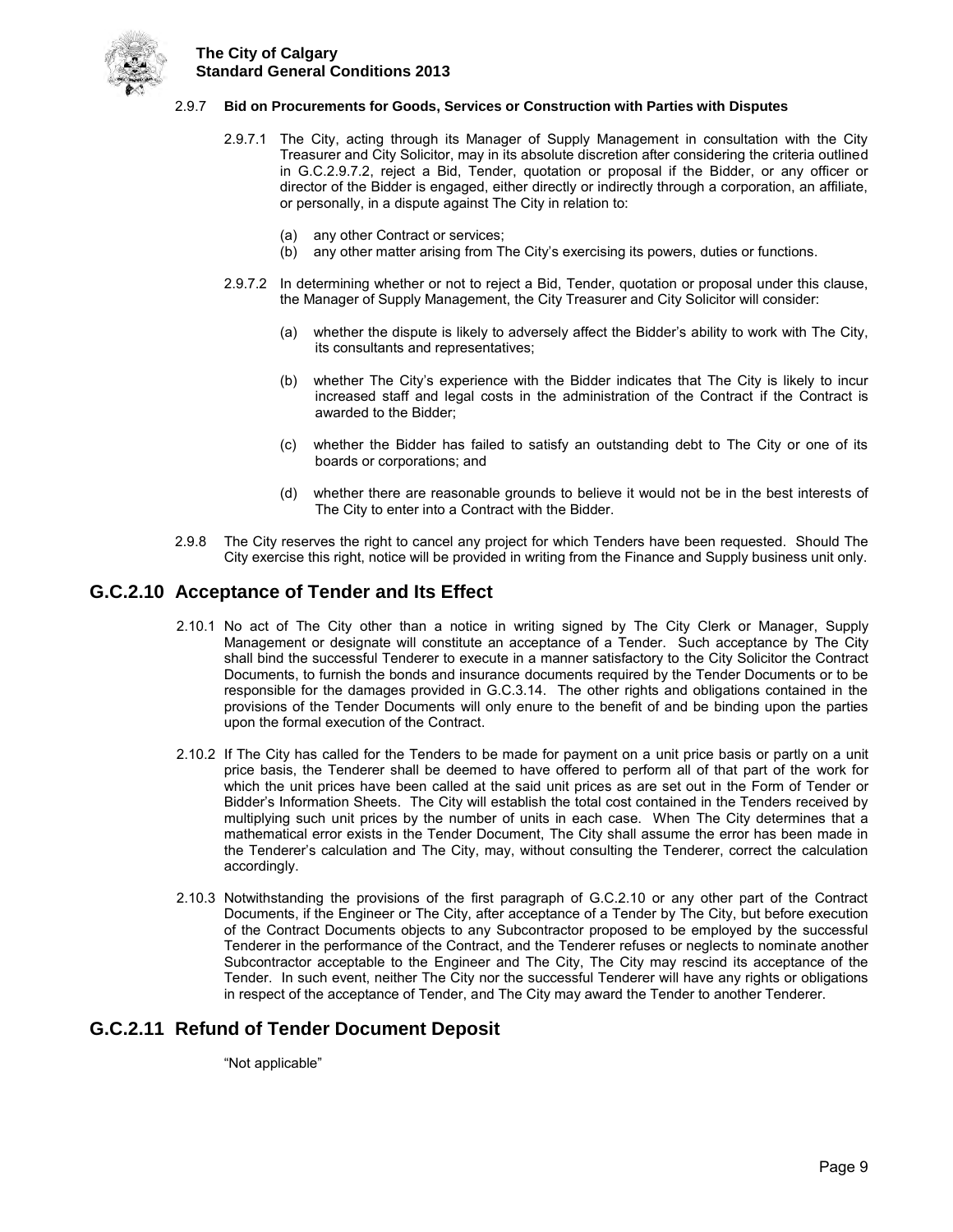

## <span id="page-15-0"></span>**G.C.2.12 Return of Bid Bond or Bid Security**

Unless forfeited due to withdrawal of a Tender contrary to G.C.3.2, the Bid bond or Bid security furnished with the Tenders may be obtained by all but the three lowest Tenderers within three (3) days following the opening of the Tenders. Subject to G.C.2.6, any Bid security (other than a Bid bond) for each of the three lowest Tenders which have not been rejected because of irregularities will be returned promptly upon request after the award of the Contract or, in any case, within ninety (90) days of the opening of the Tenders. If the project is cancelled the Bid bond will be returned promptly upon request.

## <span id="page-15-1"></span>**G.C.2.13 Site Information for Tendering Purposes**

- 2.13.1 A Bidder will be deemed to have satisfied itself of the following prior to submitting a Bid:
	- (a) the nature and location of the work,
	- (b) the soil structure and topography of the site,
	- (c) the nature and quantity of materials required to perform the work,
	- (d) any equipment or facilities required either in preparation to do the work or while performing the work, and
	- (e) any other matters that could in any way affect the work.
- 2.13.2 The Bidder's obligation to familiarize itself with the soil structure and topography of a site is not diminished in any way by the provision of any soils report, data, test hole drilling report or any other information made available or supplied with the Tender Documents. Any data reports so provided are for information only and neither The City nor the Engineer accepts or assumes any responsibility for the accuracy or sufficiency of the information provided.
- 2.13.3 Bidder shall promptly advise The City or the Engineer if they discover or suspect that site conditions differ substantially or materially from those indicated in the information provided.
- 2.13.4 Bidder shall not disturb any site conditions unless authorized by the Engineer to do so.
- 2.13.5 If the Engineer investigates and determines prior to closing site conditions differ substantially or materially from those identified in the information provided to the Bidder or in the Tender Documents, the Engineer will issue appropriate instructions in the form of an Addendum through Supply Management to the Tender Documents.

#### <span id="page-15-2"></span>**G.C.2.14 Omissions and Discrepancies**

If the Tenderer finds any discrepancy or omission in the Tender Documents or if the Tenderer is in doubt as to the meaning thereof he should at once notify the person(s) designated in the Notice, and the person(s) so notified may issue an addendum to all Tenderers. The Tender Documents supersede all communications, negotiations and agreements either written or oral relating to the subject or matter of the Tender made prior to the date of the Tender and no changes shall be made to the Tender Documents except by written addenda.

## <span id="page-15-3"></span>**G.C.2.15 List of Sub-Contractors, Suppliers, Key Personnel**

- 2.15.1 If required by the Tender Documents, the Tenderer shall submit to the Manager, Supply Management within twenty-two (22) hours of Tender close, names of the Subcontractors and suppliers proposed for the work.
- 2.15.2 The Tenderer shall, when requested, provide a list of key personnel, complete with resumes, to The City. All staff must be competent to perform assigned duties. The City may request the Tenderer to substitute any staff which, in The City's opinion, is unacceptable.

### <span id="page-15-4"></span>**G.C.2.16 Law**

The work must be done in accordance with the law in force in the Province of Alberta. This includes the Agreement on Internal Trade and NWPTA, being the New West Partnership Trade Agreement between the governments of British Columbia, Saskatchewan, and Alberta. No action at law or in equity may be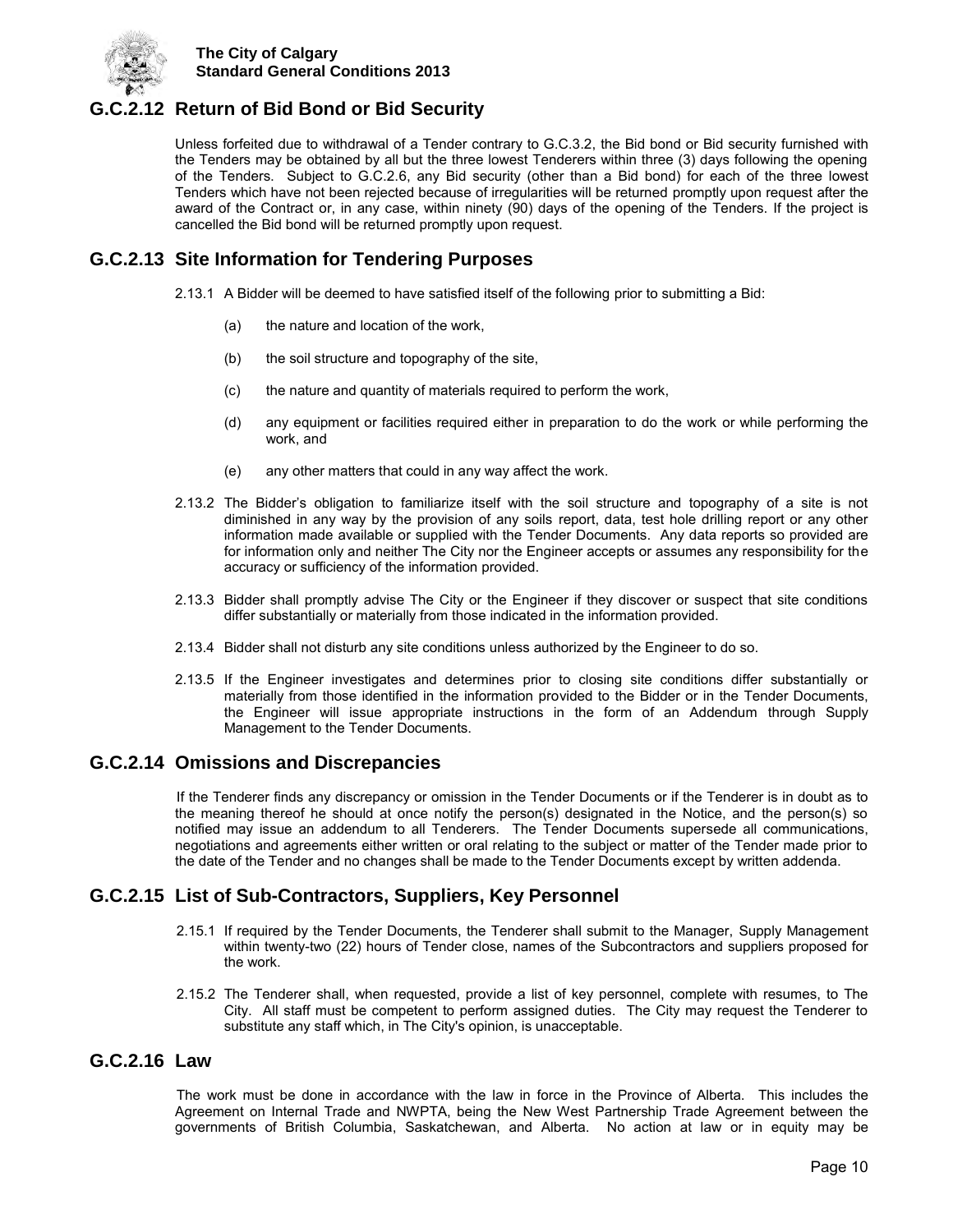

commenced or continued on any matter arising out of or connected with the Contract in any court other than a court of competent jurisdiction in the Province of Alberta or on appeal to the Federal Court of Appeal or Supreme Court of Canada from the appropriate court in the Province of Alberta.

## <span id="page-16-0"></span>**G.C.2.17 Assignment**

The Contractor shall not assign the Contract or any portion thereof without the written consent of the Manager, Supply Management, which consent The City is not obliged to give.

## <span id="page-16-1"></span>**G.C.2.18 Minimum Wages**

- 2.18.1 The Contractor shall comply with all of the provisions of the *Employment Standards Code (Alberta)*, which are or could be applicable to performance of this agreement by the Contractor. If The City receives a complaint that the Contractor is not paying its employees as provided by the Code, and it is established to the satisfaction of The City that the Contractor is not complying with such provisions relating to payment of its employees, The City may retain from any amount owing to the Contractor under this or under any other Contract sufficient money in the opinion of The City to pay all of the employees of the Contractor the amounts or amounts to which in the opinion of The City based on the evidence presented to it any such employee or employees are entitled. The amount which The City may retain pursuant to G.C.2.18 is in addition to and not in substitution for any amounts which The City is required or allowed to deduct from amounts owing to the Contractor under any provisions of this or any other Contract between the parties hereto or of any statute of Canada or of the Province of Alberta or any regulations made under any such statute.
- 2.18.2 The City may retain such amounts until the Contractor has produced written evidence satisfactory to The City that all such outstanding amounts due to its employees have been paid. In addition to the amount which is to be retained for the benefit of such employees, The City may also charge to the Contractor, a reasonable overhead cost to The City for the additional accounting and other services incurred by The City in connection with the enforcement of this clause and may deduct such amount from any amounts due to the Contractor under the Contract or under any other agreement. Without limiting the provisions of any other clause of the Contract, the Contractor shall bind its Subcontractors to the provisions of this clause, and The City may on the same conditions deduct from any amount due to the Contractor any amount owing to employees of the Sub-Contractor engaged by the Contractor in the performance of this agreement. The rights granted hereunder are in addition to, and not in substitution for:
	- 2.18.2.1 Any other provisions of the Contract relating to the working conditions which the Contractor is obliged to provide for its employees, and
	- 2.18.2.2 Any right which the said employees may have against the Contractor pursuant to the provisions of any Federal or Provincial statute in relation thereto.
- 2.18.4 If the *Employment Standards Code (Alberta)* is amended or is replaced by a similar statute, the provisions of the amending statute or of the statute replacing the said Code will apply to this clause as though the amended or replaced provisions had been specifically set out herein. Nothing in G.C.2.18 will oblige or be deemed to oblige The City to exercise any of the powers conferred hereby.

## <span id="page-16-2"></span>**G.C.2.19 Hours of Work**

- 2.19.1 The Contractor shall not work on Sunday or on any other day normally observed as a holiday in The City of Calgary without the approval of the Project Manager.
- 2.19.2 The Contractor shall comply with the provisions of the Community Standards Bylaw.
- 2.19.3 Hours of work allowable are 7:00 hours to 22:00 hours, Monday to Saturday. Sunday or holidays work hours if approved by The City will be 9:00 hours to 22:00 hours.
- 2.19.4 The Contractor shall take precautions to minimize the public exposure to noise.
- 2.19.5 The Special Conditions may require the successful Tenderer to work up to sixteen (16) hours a day without any increase in the unit rates paid or any additional compensation for overtime.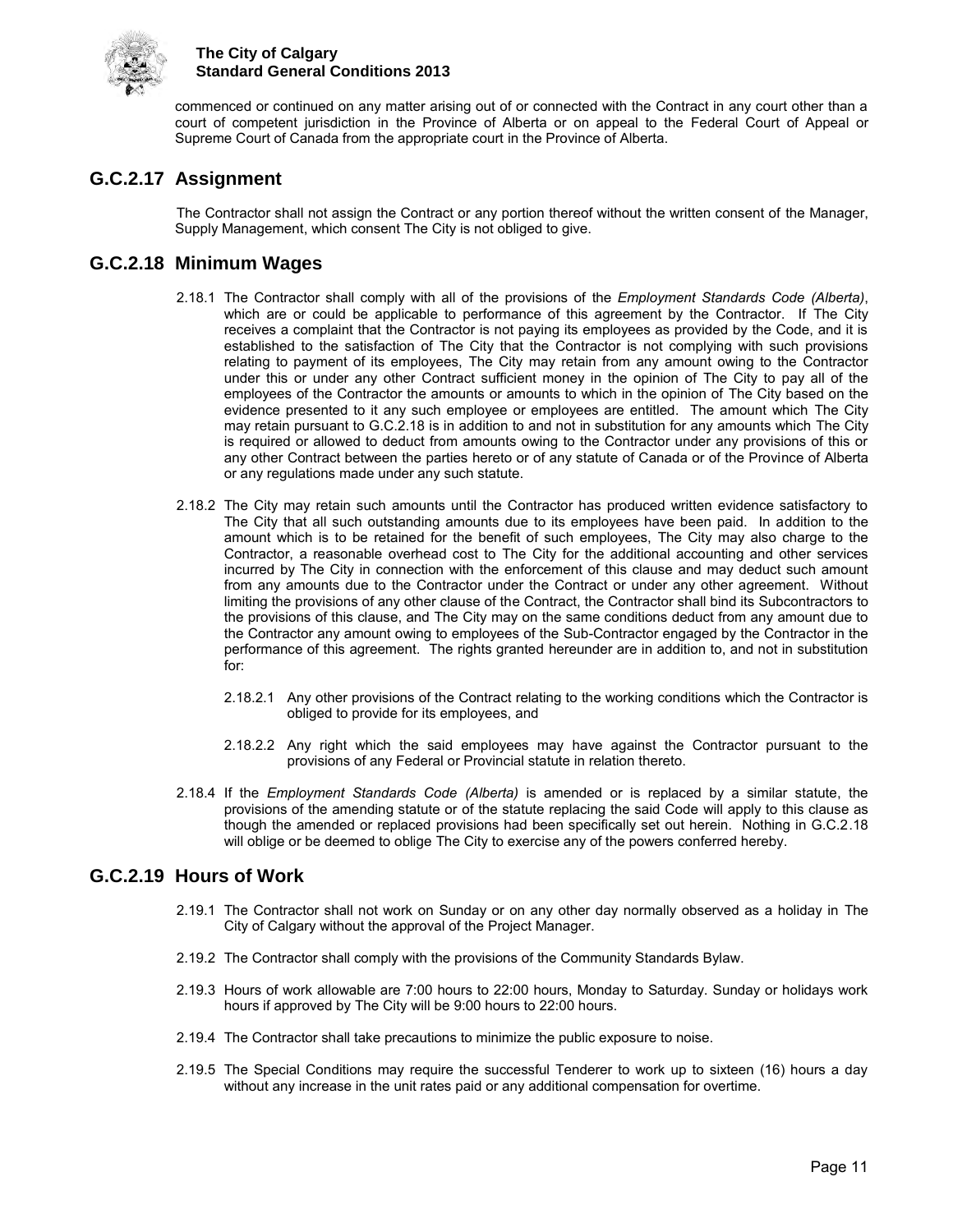

## <span id="page-17-0"></span>**G.C.2.20 Separate Contracts**

The City may make other Contracts in connection with the undertaking or project of which the work under the Contract is a part. If The City does make such additional Contracts, the Contractor must coordinate its work with the work of the Other Contractors. Where any part of the Contractor's work hereunder depends for its proper execution or result upon work of the Other Contractor who is not a party to the Contract, the Contractor shall report promptly to the Engineer any defect or insufficiency in the work of the Other Contractor that may interfere with the proper execution of the Contractor's performance of the Contract. Should the Contractor fail either to inspect the work of the Other Contractor on which this Contractor's work depends or to report the same as herein provided, the Contractor shall be as responsible for the defective or unfinished work to the same extent as if the defective or unfinished work had been the Contractor's own work. This provision shall not apply to defects of the Other Contractor's work which in the opinion of the Engineer would not be apparent at the time of commencement of the Contractor's work. Nevertheless, if during the performance of the Contractor's obligations, a defect which was not previously apparent should become apparent, then the Contractor shall at that time report it forthwith to the Engineer.

## <span id="page-17-1"></span>**G.C.2.21 City Service Connection Charges (Water, Sanitary Sewer, Storm Sewer)**

The Tenderer is not required to include the cost of permanent City service connection or disconnection fees in the Tender. However, the Tenderer shall be responsible for all aspects of coordination of the construction work related to any such connection or disconnection.

## <span id="page-17-2"></span>**G.C.2.22 Vendor Performance Evaluation**

The successful Tenderer will be evaluated on its performance during the Contract. If performance concerns arise during construction, a meeting or meetings may take place to discuss and resolve the issues. The Project Manager will document the outcome.

Vendor performance may be evaluated at any time, and may be evaluated more than once. A final Vendor Performance Evaluation form should be completed by the Project Manager at the completion of the Contract, and should be part of the process for the release of holdback. A copy of the completed Vendor Performance Evaluation form will be provided to the successful Tenderer by The City. Information contained in this form and any supporting documentation may be used in future tender evaluations and award recommendations.

Should the Tenderer view any of the information contained in the Vendor Performance Evaluation form to be at variance with its own evaluation of its performance, then the Tenderer shall, within ten (10) days of receipt of the Vendor Performance Evaluation form, give notice in writing to the Manager of Supply Management, and set out the items which the Tenderer takes exception to.

If, in the opinion of The City, performance ratings indicate a meeting between the Contractor and The City may be warranted to discuss performance concerns, The City will invite the Contractor to meet and discuss performance.

These discussions will focus on specific issues and the outcome will be summarized in a confirming letter. The Contractor may be invited to respond by letter as to the measures it proposes to make with the intention of correcting or mitigating the concerns.

## <span id="page-17-3"></span>**G.C.3 INSTRUCTIONS TO TENDERERS**

## <span id="page-17-4"></span>**G.C.3.1 Tenders to be Under Seal**

- (a) The Tender is to be signed and sealed. If the Tenderer is a corporation, the Tender should be signed by one or more duly authorized officers of the corporation and under its corporate seal. If the Tenderer is an individual person, the Tender should be signed by that person. If the Tenderer is an association of persons or a firm not incorporated, each member of the association or firm should sign and if applicable affix its seal to the Tender. If the Tenderer is a Cooperative incorporated under the *Cooperatives Act*, and if the Tenderer has a corporate seal the Tender should be signed by one or more duly authorized officers of the corporation and under the Cooperative's corporate seal.
- (b) If a corporation or other legal entity does not have a seal, or if the seal is unavailable, the corporation or entity should provide reasonable documentation to confirm that the person signing on behalf of the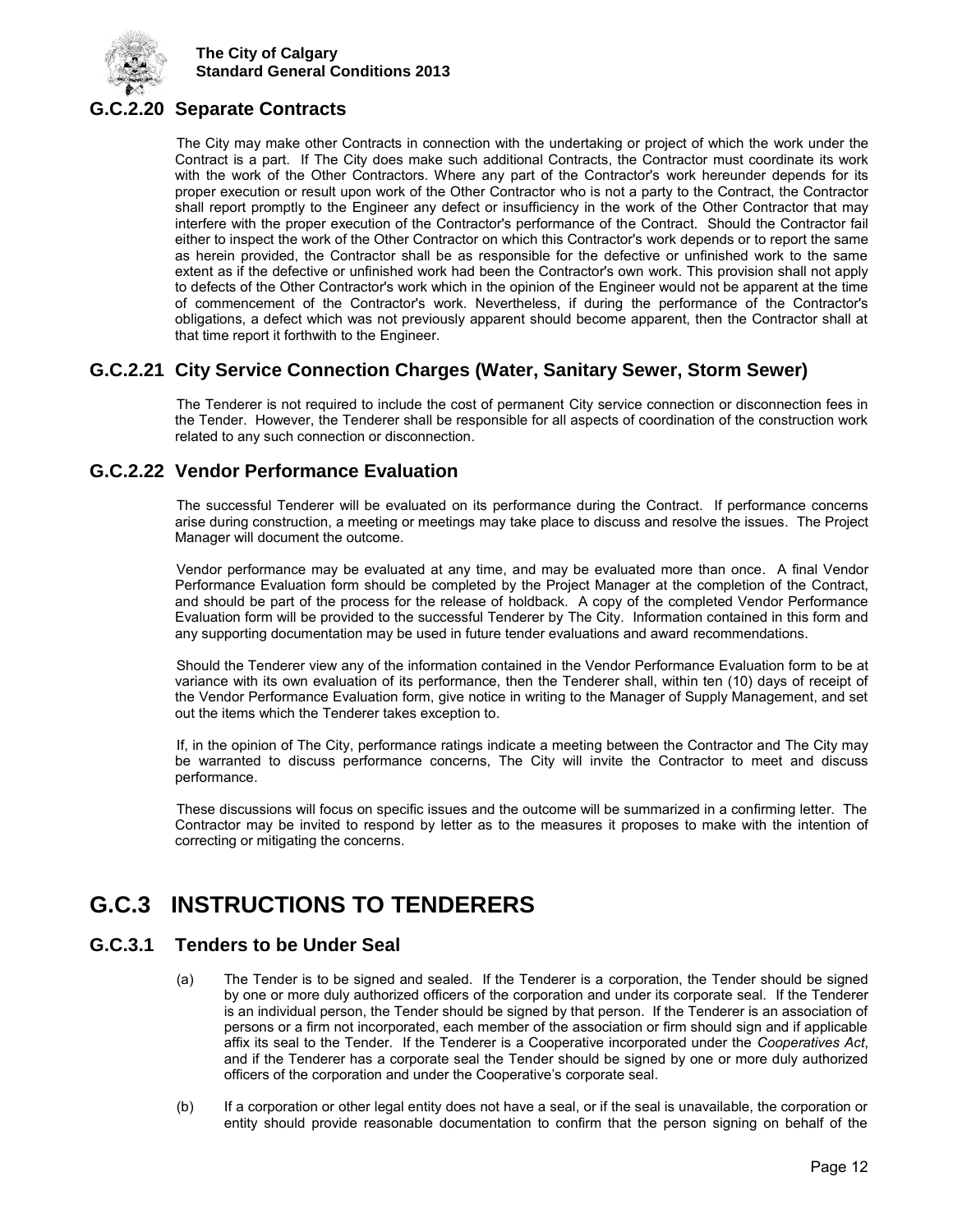

entity has authority to bind the legal entity. Affidavits of authority and execution will normally constitute reasonable confirming documentation.

### <span id="page-18-0"></span>**G.C.3.2 Tenders Irrevocable**

- 3.2.1 After the Tenders have been officially opened, each Tender will be irrevocable, at the sole discretion of the Manager, Supply Management, until either:
	- (a) the date on which the Tender is awarded by the Manager, Supply Management; or
	- (b) sixty (60) days after closing time.
- 3.2.2 Notwithstanding G.C.3.2.1 above, the Manager, Supply Management may require a Tender to be irrevocable for a longer period than stated in G.C.3.21 if any one or more of the following conditions apply to the Tender:
	- (a) an alternate design is submitted in accordance with the conditions described in G.C. 3.6;
	- (b) a Special Condition or other requirement in the Tender Documents requires the Tender to be irrevocable for a longer period; or
	- (c) a longer period is mutually agreed to by the bidder and The City.
- 3.2.3 A Tenderer may withdraw its Tender without penalty or forfeiture until closing time on the closing date by submitting a written request to the Manager, Supply Management before closing time requesting the return of its Tender. The City will not return a Tender to a Bidder based on the Bidder's verbal request.
- 3.2.4 If a Tender is withdrawn after the closing time on the closing date, but prior to the date of award, The City may retain the Bid bond or Bid security that accompanied the Tender.

#### <span id="page-18-1"></span>**G.C.3.3 Consent of Surety**

- 3.3.1 The Tenderer shall provide with its Tender a Consent of Surety in the form included in the Tender Documents, or in a form containing the same or more stringent obligations on the part of the surety and the Tenderer, executed under seal by a Surety satisfactory to the City Solicitor and allowed by the laws of the Province of Alberta to issue bonds in Alberta. Surety listing is available from the Office of the Superintendent of Insurance of Alberta, Alberta Finance, Government of Alberta. If the Contract is awarded to the Tenderer, the Surety Company shall furnish:
	- (a) a Contract Performance Bond, and
	- (b) if the Notice so directs, a Labour and Material Payment Bond

each in an amount of not less than fifty percent (50%) of the Total Tendered Price and containing all of the provisions set out in the Consent of Surety and in the Contract Performance Bond, and where required, the Labour and Material Payment Bond appearing in the Contract Documents. The Performance Bond will secure the Tenderer's faithful performance of its obligations under the Contract until the completion of the construction required in the Contract and during the period of maintenance or guarantee set out in G.C.4.44 of the Contract. If a Labour and Material Payment Bond is required, it will secure payment to all Sub-Contractors, employees, workmen and suppliers of material in connection with the performance of the Contract. If the Tenderer is awarded the Contract, the Tenderer shall provide the required bonds along with documentation evidencing all policies of insurance required by the Contract Documents at or before the execution of the Contract by the parties hereto. The required Contract Performance Bond, and if required by the other Contract Documents the Labour and Material Payment Bond, must be in the form supplied by The City or in a form that is acceptable to the City Solicitor.

- 3.3.2 In lieu of a Consent of Surety for each bond that is required under a Tender, The City may accept from a financial institution acceptable to the City Solicitor in an amount not less than fifty percent (50%) of the Total Tendered Price one of the following:
	- (a) a bank draft or certified cheque, or
	- (b) an Irrevocable Letter of Credit or Guarantee, or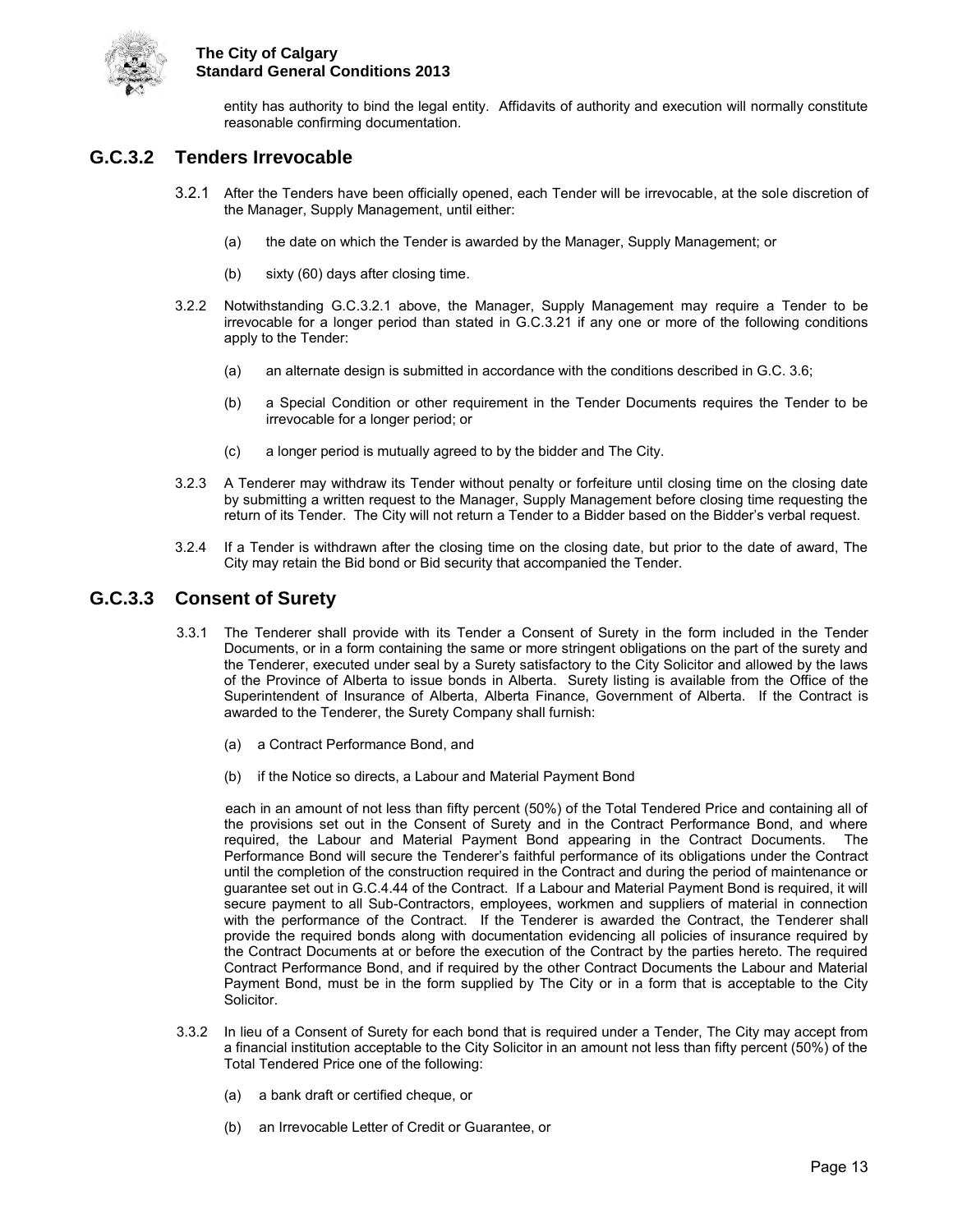

(c) a letter confirming that either (a) or (b) will be provided upon request.

The City may require additional documentation for either (a) or (b) to ensure full and proper project completion. Failure to provide any additional required documentation may result in rejection of the Tender.

3.3.3 In the event of a material extension of the award, Contractor must obtain and provide to The City an appropriate rider or extension to any applicable performance security and any applicable labour and material payment security, or provide additional security to maintain a security level of not less than 50% of the Total Tendered Price as stipulated in G.C.3.3.1. The cost of such rider or extension or additional security will be a reimbursable expense.

### <span id="page-19-0"></span>**G.C.3.4 Contractor's Insurance**

During the term of the Contract and at all times when the Contractor is performing any part thereof and during the times provided for correction of work after final payment in G.C.4.43 and for maintenance in G.C.4.44, the Contractor shall:

- 3.4.1 Maintain with an insurance company or companies satisfactory to the City Solicitor and allowed by the laws of the Province of Alberta to provide insurance in Alberta, the undermentioned types of insurance policies in forms satisfactory to the City Solicitor:
	- (a) Commercial general liability ("CGL") insurance for bodily injury (including death) and property damage in an amount of not less than TWO MILLION DOLLARS (\$2,000,000.00) inclusive limit for any one occurrence. This CGL insurance must be written to a minimum of the current IBC 2100 form, or the most recent version, and such insurance policy must include:
		- (i) The City as an Additional Insured;
		- (ii) a cross liability clause;
		- (iii) products and completed operations coverage of no less than 24 months;
		- (iv) broad form contractual liability coverage;
		- (v) non-owned automobile liability coverage;
		- (vi) operation of attached machinery clause;
		- (vii) the waiving of every right of subrogation by the said insurance company or companies against The City arising out of or in any way connected with the performance of the Contract;
		- (viii) a provision that the rights of The City under any provision of the said policy will not be prejudiced by any default or violation by the Contractor or by any other person insured by that policy; and
		- (ix) any other specific clauses or coverages as may be required by the City Solicitor and described in the applicable Special Conditions;
	- (b) Automobile third party liability insurance (Owner's Form) for bodily injury (including death) and property damage in an amount of not less than TWO MILLION DOLLARS (\$2,000,000.00) inclusive limit for any one occurrence insuring each and every automobile used in the performance of the Contract and such insurance policy will include specific clauses or coverages as may be required by the City Solicitor and described in the applicable Special Conditions;
- 3.4.2 Secure an endorsement to each of the insurance policies mentioned in G.C.3.4.1 showing that said insurance will not be cancelled or materially altered without at least thirty (30) days written notice to The City;
- 3.4.3 Covenant and agree that The City's insurance requirements mentioned above will not be construed to and will in no manner limit or restrict the liability of the Contractor or its responsibility under G.C.4.14;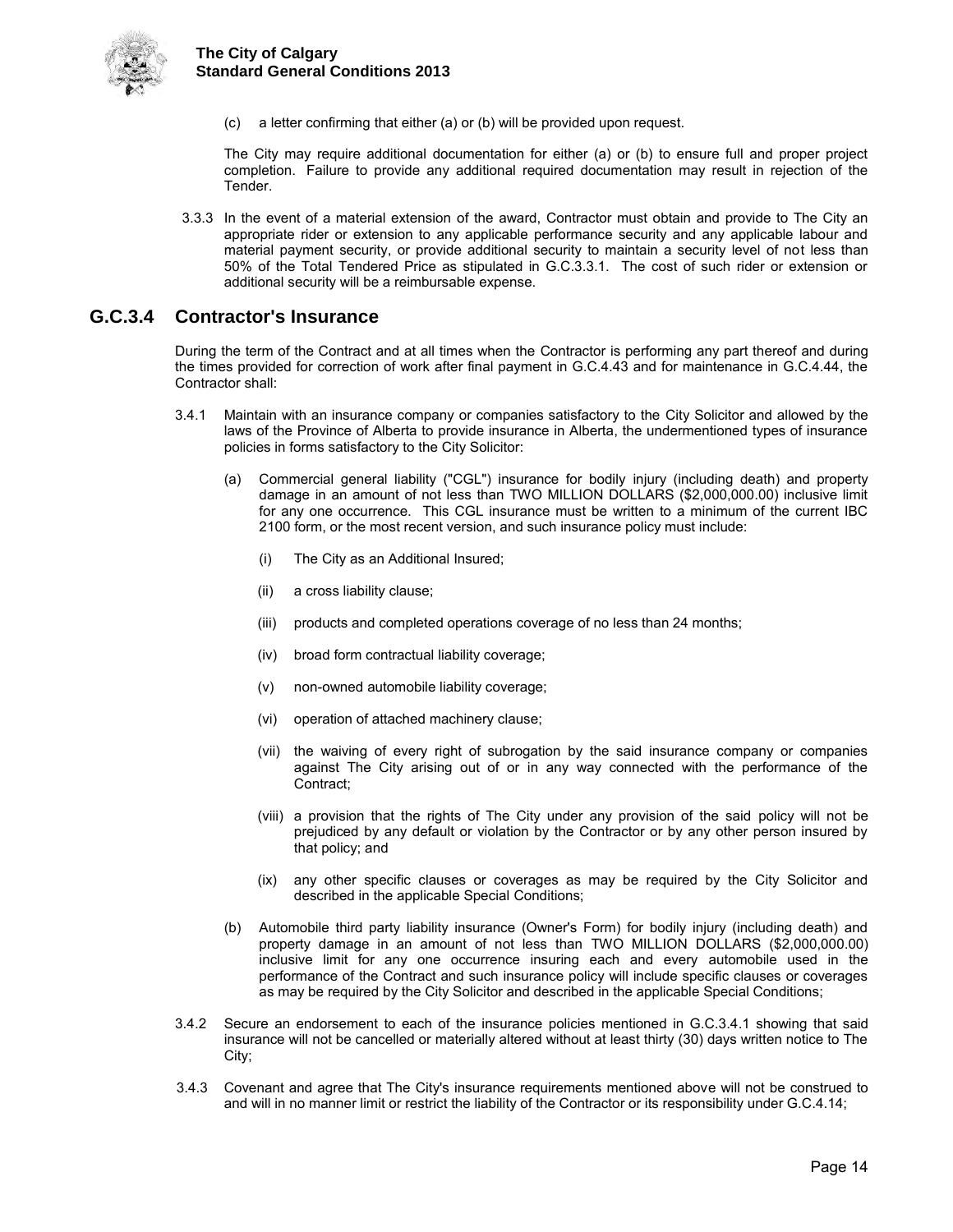

- 3.4.4 Be solely responsible for the payment of every deductible amount provided in any policy of insurance furnished pursuant to the Contract;
- 3.4.5 Furnish to The City prior to commencing any work or operation under this Contract documentation satisfactory to the City Solicitor evidencing such insurance and also furnish documentary evidence satisfactory to the City Solicitor of the renewal or continuance of such insurance within ten (10) business days of any expiry date(s) thereof;
- 3.4.6 Accept that The City's insurance requirements must, as mentioned in G.C.3.4.1 above, be in forms satisfactory to the City Solicitor and that if the City Solicitor finds it necessary for all or any of such insurance requirements to be in forms different from those as maintained by the Contractor then the Contractor shall comply accordingly with the City Solicitor's findings and forward to The City the relevant insurance documentation. If the Contractor has not maintained the insurance required by this clause and furnished the City Solicitor with the required documentation, The City may, without waiving, relinquishing or abridging any right it has under the Contract, obtain the required insurance and charge the cost of the insurance to the Contractor. The City, at its sole option, may set off the cost of the insurance against any amount due from The City to the Contractor.
- 3.4.7 Be solely responsible for and indemnify The City against any loss or damage to the Contractor's tools, materials or equipment or any portion of the Work hereunder not accepted and occupied by The City except and to the extent that such responsibility is specifically accepted by The City pursuant to a provision of the Contract;
- 3.4.8 As described in more detail in G.C.4.10, maintain an account in good standing with the Workers' Compensation Board of the Province of Alberta covering all activities of the Contractor hereunder and pay all assessments thereunder. If the Contractor or Subcontractor is in an exempt industry or does not qualify for Workers' Compensation coverage in Alberta, the Contractor or Subcontractor must provide an employer's liability extension to its CGL policy.

## <span id="page-20-0"></span>**G.C.3.5 Tenderers to Bid to City of Calgary Terms and Conditions**

- 3.5.1 (a) All Tenderers must Bid to The City's specified terms and conditions.
	- (b) Any Tenderer taking exception to any of The City's specified terms and conditions, and wishing to Bid to a qualified or alternate term or condition, may only do so providing that:
		- (i) The Tenderer has first tendered a price based on The City's terms and conditions verbatim, and
		- (ii) The Tenderer's offer of qualified or alternate terms or conditions must clearly define the details of any such changes, and set out individually and in full detail the additional or reduced amount that applies to each change.
	- (c) In evaluating Tenders, selection of the successful Tenderer will be on prices tendered to The City's terms and conditions verbatim. If that Tenderer has offered additional or reduced amounts based on qualified or alternate terms and conditions, The City may accept or reject such alternate terms and conditions as may be deemed in The City's best interests.
	- (d) The words "terms and conditions" used in this clause refer only to that portion of the Tender Documents setting out the requirements other than the detailed work or Project Specifications.

## <span id="page-20-1"></span>**G.C.3.6 Bids on Alternate Designs to Tender Design**

- 3.6.1 The City acknowledges that there may be designs other than what is described in the Tender Documents, and unless expressly indicated otherwise in the Tender Documents, The City will consider an alternate bid based on an alternate design prior to award of the Tender provided that the Tenderer complies with all of the following:
	- (a) the Tenderer has tendered a Tender Price based on the Tender Documents and is the low Tenderer;
	- (b) the Tenderer has also tendered a Tender Price based on the alternate design and has completed the "Summary for Form of Tender for Alternate Bid" included in the Tender Documents, which must be completed whether or not the alternate design relates to all or only part of the project;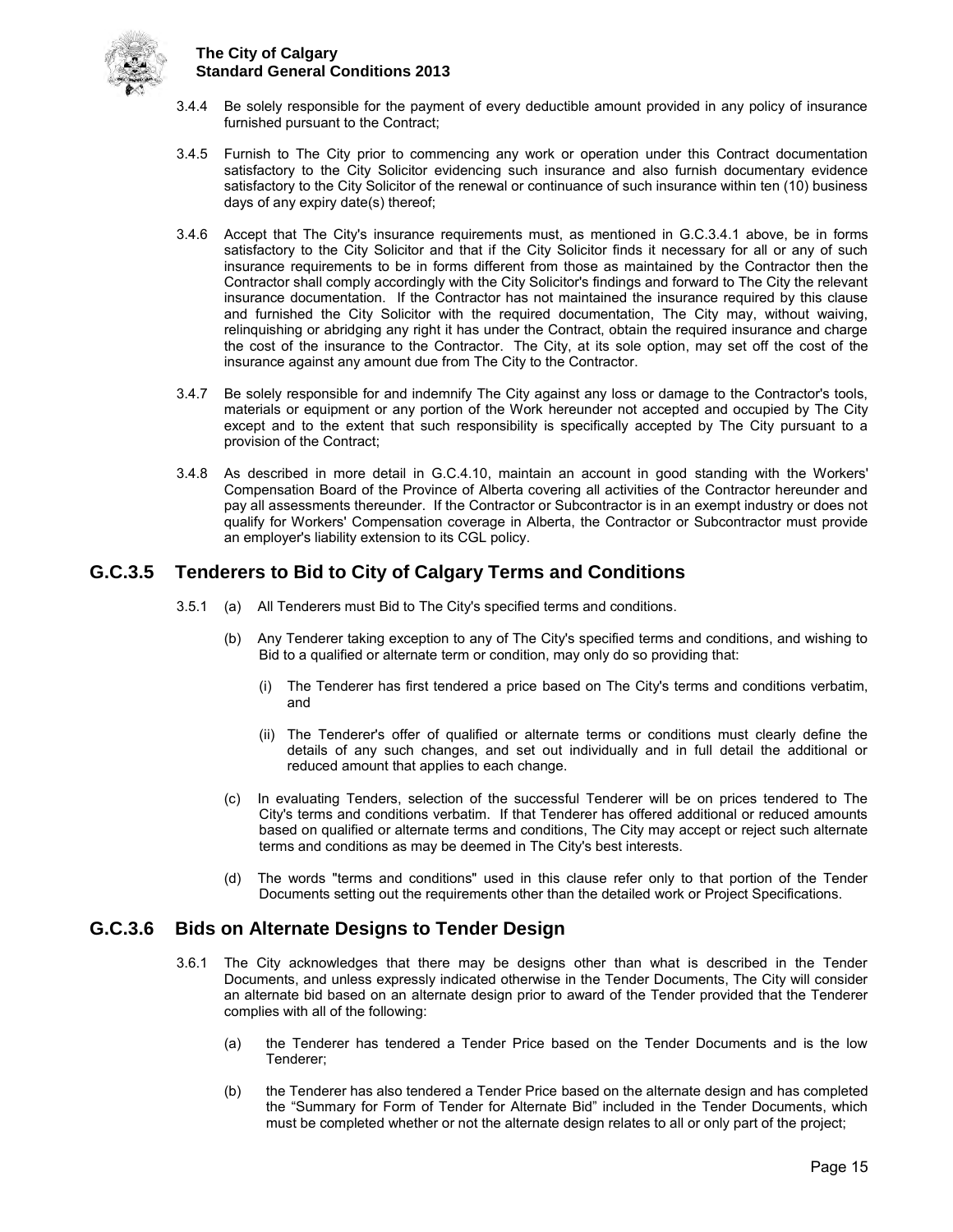

- (c) the Tenderer has included sufficient information on the alternate design to permit The City to quickly and easily assess the alternate bid;
- (d) the Tenderer has provided an alternate design prepared by a Professional Engineer registered in the Province of Alberta.
- 3.6.2 In the event The City accepts the proposed alternate bid, the Tenderer shall be responsible for providing the services of an Engineer or the services of a resident Engineer, or both, during construction as required by The City.
- 3.6.3 On completion of the construction, the Tenderer shall supply The City with one reproducible set of Drawings of Record and two copies of properly signed and stamped design calculations.
- 3.6.4 The City requires that the Bid submitted by the Tenderer be open for at least sixty (60) days to properly evaluate the Bid based on the alternate design.

## <span id="page-21-0"></span>**G.C.3.7 Disclosure of Interest**

- 3.7.1 In accordance with approved policy of City Council, each supplier or Contractor must, as a condition of supplying goods and services to The City, make full disclosure of any of the following existing business relationships with any member of Council, Executive Officer, or any employee of The City who makes recommendations concerning the award of Tender, or the spouse or immediate relative of any such person.
	- (a) If a private company Details of ownership of shares by any of the above.
	- (b) If a public company Details of any ownership of shares, in excess of one percent (1%) of total shares issued, by any of the above.
	- (c) If a partnership Details of any partnership arrangement of any of the above.
	- (d) Details of any directorship of any of the above, unless the directorship is only by reason of the individual being a member of Council, and who has Council's authorization to vote.
	- (e) Details of any direct or indirect pecuniary interest of any of the above in the supply of such goods and services.
- 3.7.2 Disclosure, where any is required, must be made in writing at time of bidding.

A Contractor or supplier of goods or services required to disclose an existing business relationship as described in 3.7.1 must make disclosure in writing at the time of submitting a Bid.

- 3.7.3 If any Contractor or supplier fails to disclose an interest or the interest is falsely or insufficiently reported, The City reserves the right to terminate or suspend the Contract.
- 3.7.4 For the purposes of G.C.3.7, "immediate relative" means a person who is related to an identified person in any of the categories identified below, including:
	- (a) through a blood relationship as a parent, grandparent, aunt, uncle, child, or grandchild;
	- (b) through marriage or other legal process, including adoption, is a spouse, parent, grandparent, child or grandchild; or
	- (c) through co-habitation is connected to a co-habiting person or any parent, grandparent, child or grandchild of such person.
- 3.7.5 Without limiting the other requirements in G.C.3.7, the Tenderer must also provide timely disclosure of any actual or potential conflict of interest that exists or would arise if it were to be awarded this Tender. Any failure to do so may result in the suspension or cancellation of the award or termination of the Contract.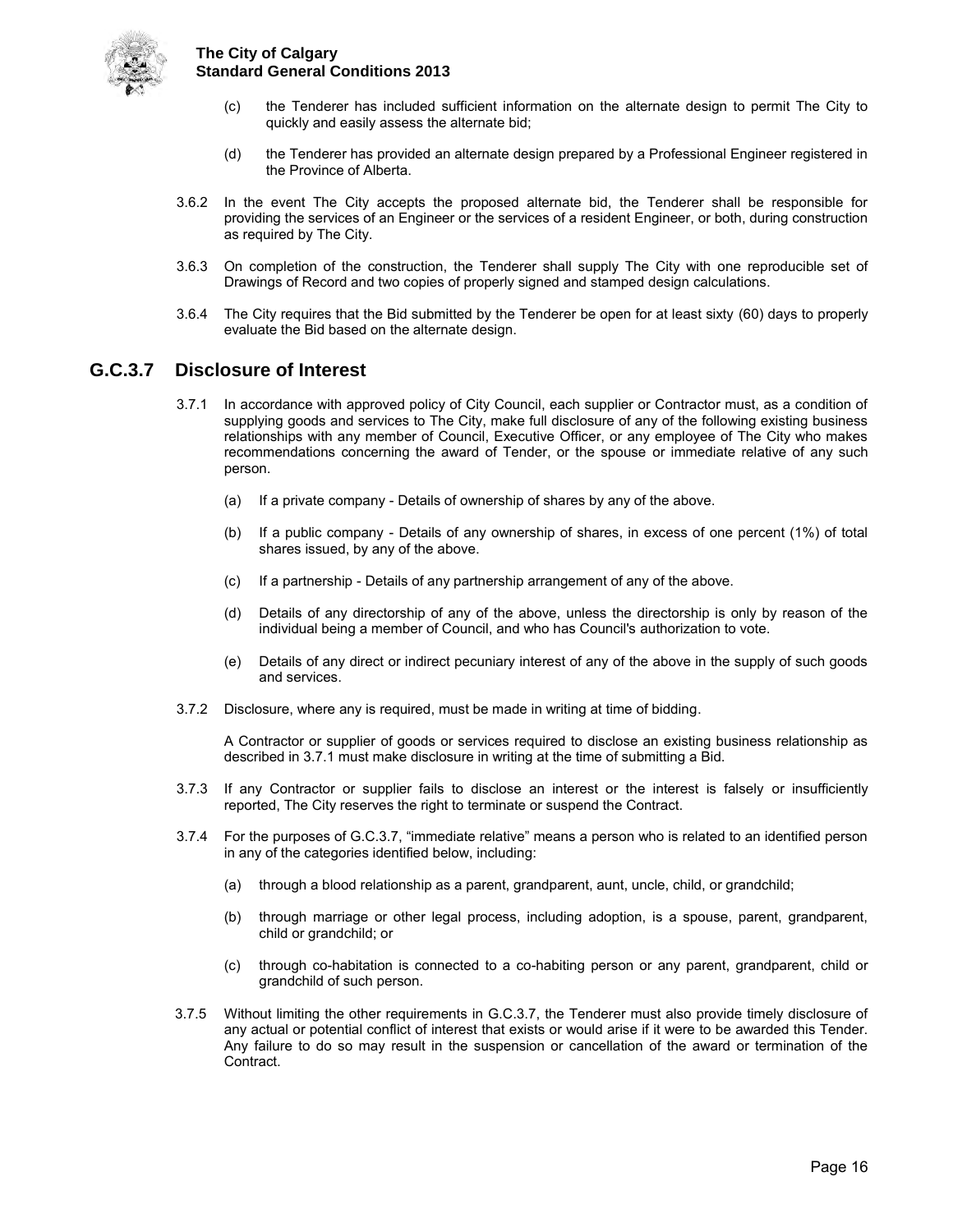

## <span id="page-22-0"></span>**G.C.3.8 Allowances for Lump Sum Contracts**

If the Tender is for a lump sum Contract, the Tenderer shall first determine the amount for which he is willing to perform completely all of the requirements of the Tender Documents. The Tenderer shall enter this amount in the appropriate space on the Summary for Form of Tender.

After this amount has been entered the Tenderer shall add the Contingency Allowance to the Total Schedule Amount(s).

Cash Allowances if set out or indicated on the Summary Sheet must be included in the "Total Tendered Price". The Contract will be awarded on the said Total Tendered Price but the successful Tenderer will only be entitled to the Contingency Allowances or any part thereof to the extent that any applicable alterations, modifications, additions or extras qualify for extra payments under the Contract Documents, these items have been done, and these items and the corresponding extra payments have been approved by the Engineer.

## <span id="page-22-1"></span>**G.C.3.9 Allowances for Unit Price Contracts**

If the Tender is for a unit price Contract, the Tenderer shall add up the total amounts from all of the schedules and shall enter this amount in the appropriate space on the Summary for Form of Tender. After this amount has been entered, the Tenderer shall add the Contingency Allowance to the Total Schedule Amount. Cash Allowances as set out or indicated on the Summary Sheet shall be included in the "Total Tendered Price". The Contract will be awarded on the Total Tendered Price but the successful Tenderer will only be entitled to the Contingency Allowance or any part thereof to the extent that any applicable alterations, modifications, additions or extras qualify for extra payments under the Contract Documents, these items have been made or done, and these items and the corresponding extra payments have been approved by the Engineer. The Tenderer to whom the Contract is awarded will be paid at the unit price rate on the actual quantities of Work done.

## <span id="page-22-2"></span>**G.C.3.10 Combined Lump Sum and Unit Price Contracts**

Where a Tender calls for both lump sum and for unit prices for portions of the Work, then a combined Contingency Allowance should be indicated on the Summary for Form of Tender.

## <span id="page-22-3"></span>**G.C.3.11 Application of Commodity Taxes to Contracts**

- 3.11.1 (a) Goods and Services Tax ("G.S.T.") should be excluded from all unit prices and schedule amounts. G.S.T. content in tax included prices is to be calculated, deducted from the schedule amount and shown as a separate total amount in the "Add G.S.T." space on the "Summary for Form of Tender" (yellow sheet).
	- (b) G.S.T. applies to the Contingency/Cash Allowance amounts which are to be included in the "Add G.S.T." space on the Summary for Form of Tender.

Comparison of Bids will be made on the basis of the tendered price.

- 3.11.2 Where The City calls for Tenders on Contracts on which G.S.T. Zero-Rated or Exempt materials or services are being provided, the Tenderer shall indicate such Zero-Rated or Exempt materials or services on each schedule to the Tender. The City may refuse to consider a Tender which does not separate the following costs from all other costs:
	- (a) The materials costs of all Zero-Rated goods and services.<br>(b) The cost of all Exempt goods and services.
	- The cost of all Exempt goods and services.
- 3.11.3 It is the responsibility of each Tenderer to ascertain before submitting its Tender whether or not any portion of the project to be constructed under the Contract qualifies for Goods and Services Tax Relief. To obtain this information, Tenderers should contact:

 Canada Revenue Agency ("CRA") Attention: GST Inquiries Harry Hays Building, Room 172 220 - 4th Avenue S.E. Calgary, Alberta T2G 0L1

Or call: 1-800-959-5525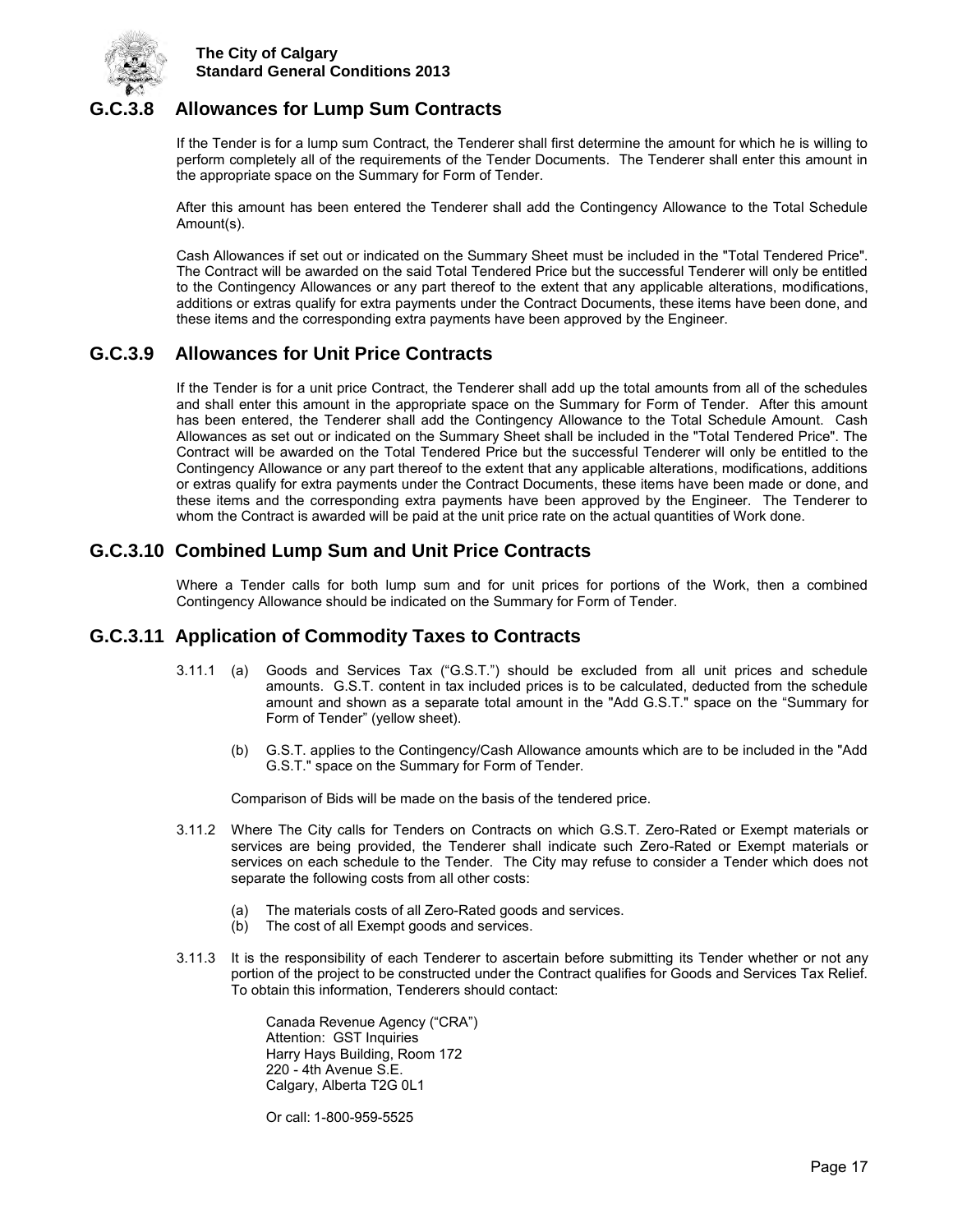

- 3.11.4 If the Contractor is unable to recover G.S.T. on any item found by the CRA not to be Zero-Rated or Exempt from Sales Tax, no additional amount will be paid by The City.
- 3.11.5 In general, the following categories of goods or services qualifying for specific tax or duty relief may be used as a guideline:
	- 3.11.5.1 Schedule VI (Zero-Rated Supplies) to the *Excise Tax Act* which lists certain prescription drugs, medical devices, basic groceries, agriculture and fishing supplies, transportation services, financial services and certain non-taxable importations. In general, Tenderers should consider all of the Zero-Rated supplies as clearly outlined in Schedule VI; in particular section 5 of part IV Agriculture and Fishing zero-rates a supply of fertilizer in bulk or in a container containing at least 25 Kg of fertilizer where the total quantity of fertilizer supplied at that time is at least 500 Kg.
	- 3.11.5.2 Schedule V (Exempt Supplies) to the *Excise Tax Act* which lists certain supplies of real property excluding municipal real property (2004 Amendment), health care services, educational services and financial services.
- 3.11.6 G.S.T. on Progress Billings The successful Tenderer shall invoice The City on progress billings clearly indicating the net billing after deduction of the holdback pursuant to G.C.6.8 as a G.S.T. excluded amount. G.S.T. shall be clearly indicated as a separate amount on each progress billing.
- 3.11.7 G.S.T. on Holdbacks The successful Tenderer shall exclude G.S.T. from the amounts held back from progress billings pursuant to G.C.6.8 Liens and Holdbacks. In accordance with subsection 168(7) of the *Excise Tax Act*, G.S.T. on the amount held back is payable by The City to the Contractor on the earlier of the day the holdback is paid out or the day the holdback expires.
- 3.11.8 Customs duty remissions may also apply on certain imported machinery possibly included here where same is either not available in Canada or when such importation is in the public interest as provided in the *Financial Administration Act* and when approved by the Federal Department of Industry, Trade and Commerce.
- 3.11.9 Unless otherwise specifically stipulated, where necessary the Contractor shall undertake all needed operations, and pay all relevant charges, for clearing any imported equipment or materials through the Canada Border Services Agency.
- 3.11.10 Unless otherwise specifically stipulated, if the Contractor or its supplier manufactures or purchases any goods involved in the Contract outside of Canada, the Contractor must ensure that he or its agent or representative is the "IMPORTER OF RECORD" for customs purposes.
- 3.11.11 In the event The City elects to exercise its option to delegate specific responsibility for importations to a person or entity other than the Contractor, as provided in G.C.3.11.9 and G.C.3.11.10, The City or its representative shall facilitate customs clearance. The Contractor shall provide all information and documentation required by customs to enable The City or its representative to complete the importation process without delay.
- 3.11.12 The City will not be liable for and the Contractor or its supplier shall indemnify The City in respect of any special or dumping duties which may be levied by the CRA or Canada Border Services Agency, or otherwise, upon any imported goods required in the supply of materials in this order and in performance of the Contract.
- 3.11.13 The cancellation, reduction or remission of any special or dumping duty included in prices must be to the advantage of The City.
- 3.11.14 Without restricting the generality of the provisions set out in G.C.4.14 (Indemnity), The City will not be liable for, and the Contractor or its supplier shall indemnify The City in respect of, any interest charges or penalties arising as a result of errors in tariff classifications or duties which may be levied by the Canada Border Services Agency, under the provision of the *Customs Act*, upon any imported goods required in the supply of materials in the performance of the Contract.

## <span id="page-23-0"></span>**G.C.3.12 Approval of Materials or Equipment**

3.12.1 Where the Tender Documents call for the use of "trade name" materials, services or equipment the Tenderer may apply for approval of additional "trade name" items.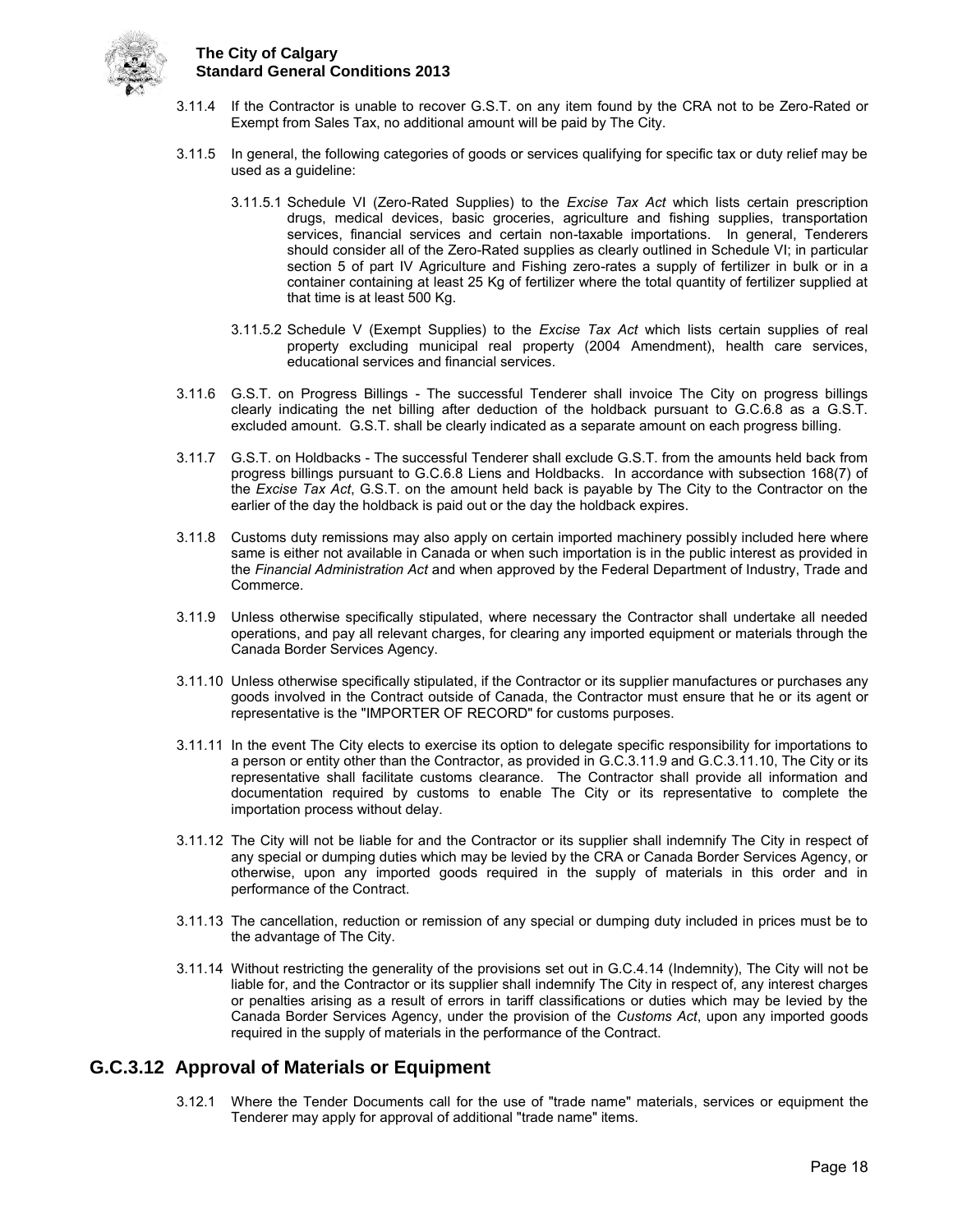

Where trade names are not used, approval is required for materials, services or equipment which are at variance with the Tender Documents.

- 3.12.2 Where "or equal" is specified in the Tender Documents, the Tenderer should apply for approval of "or equal" materials or equipment so that the specified materials or equipment have the status of Approved Alternate, Approved Equivalent or Approved Equal.
- 3.12.3 The Tenderer should obtain approval at least seven (7) calendar days prior to the Tender closing date.
- 3.12.4 Detailed specifications, plans, and where applicable, samples, must accompany all applications for approval. The Tenderer shall itemize all features that are at variance with the Tender Documents.
- 3.12.5 In all other respects, the materials and installation must comply with the requirements of the Tender Documents. The Tenderer will not be entitled to compensation for any material or installation that fails to meet the requirements of the Tender Documents in all other respects.
- 3.12.6 Any approval must be obtained by the Tenderer from the Engineer, in writing. Any approval so granted pursuant to the terms of this General Condition will be for this Tender only.
- 3.12.7 The City will only consider requests for the status of Approved Alternate, Approved Equivalent or Approved Equal from the Tenderer that will be submitting the Bid. The City and the Engineer will not consider applications for Approved Alternate, Approved Equivalent or Approved Equal status from suppliers of materials or equipment that will not be bidding directly to The City.

## <span id="page-24-0"></span>**G.C.3.13 Liquidated Damages**

- 3.13.1 Where the Tender Documents provide any date or dates for completion of substantially all of the Contract, or any specified portions of the Contract ("Interim Completion Date"), and where the Tender Documents provide that liquidated damages will apply and specify the relevant rate or amount, then liquidated damages will be applicable to any failure to meet any such date specified.
- 3.13.2 If applicable, liquidated damages or a liquidated damage rate for delay in achieving any Interim Completion Date or Substantial Performance will be calculated to cover the anticipated additional costs to The City due to such delay, including without limitation the costs of City staff and consultants, site management, and other related claims due to such delay, and will be confirmed in the Tender Documents (such as the Notice or Special Conditions or both).
- 3.13.3 The Tender Documents may also provide for the assessment and refinement of liquidated damages or a liquidated damage rate by The City and the Engineer, with input from the Contractor, approximately one month prior to each Interim Completion Date as well as the date for Substantial Performance of the Contract.
- 3.13.4 For any breach of Contract for which liquidated damages or a liquidated damage rate has not been specified, The City may claim damages on the basis of the actual loss sustained.

#### <span id="page-24-1"></span>**G.C.3.14 Execution of Formal Agreement**

If The City requires a formal agreement, the Contractor shall execute the Contract Documents including the Drawings of Record, if any, within a reasonable period after they are received from The City. The Contract Documents should be executed as described in G.C.3.1 for the execution of the Tender and promptly returned to The City. Failure or refusal to execute and return the Contract Documents to The City will constitute a breach of the agreement effected between the parties by the award of the Tender and The City, at its option, may do any one or more of the following:

- (a) consider the Tenderer has abandoned the Contract, whereupon The City will be entitled to retain the Bid deposit as liquidated damages,
- (b) take such action at law as it is entitled to under the Contract and establish damages suffered by The City,
- (c) proceed in such manner as The City determines to be appropriate and in its best interest in the circumstances.

If The City claims damages for breach of Contract against the Contractor the claim may include, but not be limited to, loss sustained by The City as a result of delay to or interference with The City's construction program.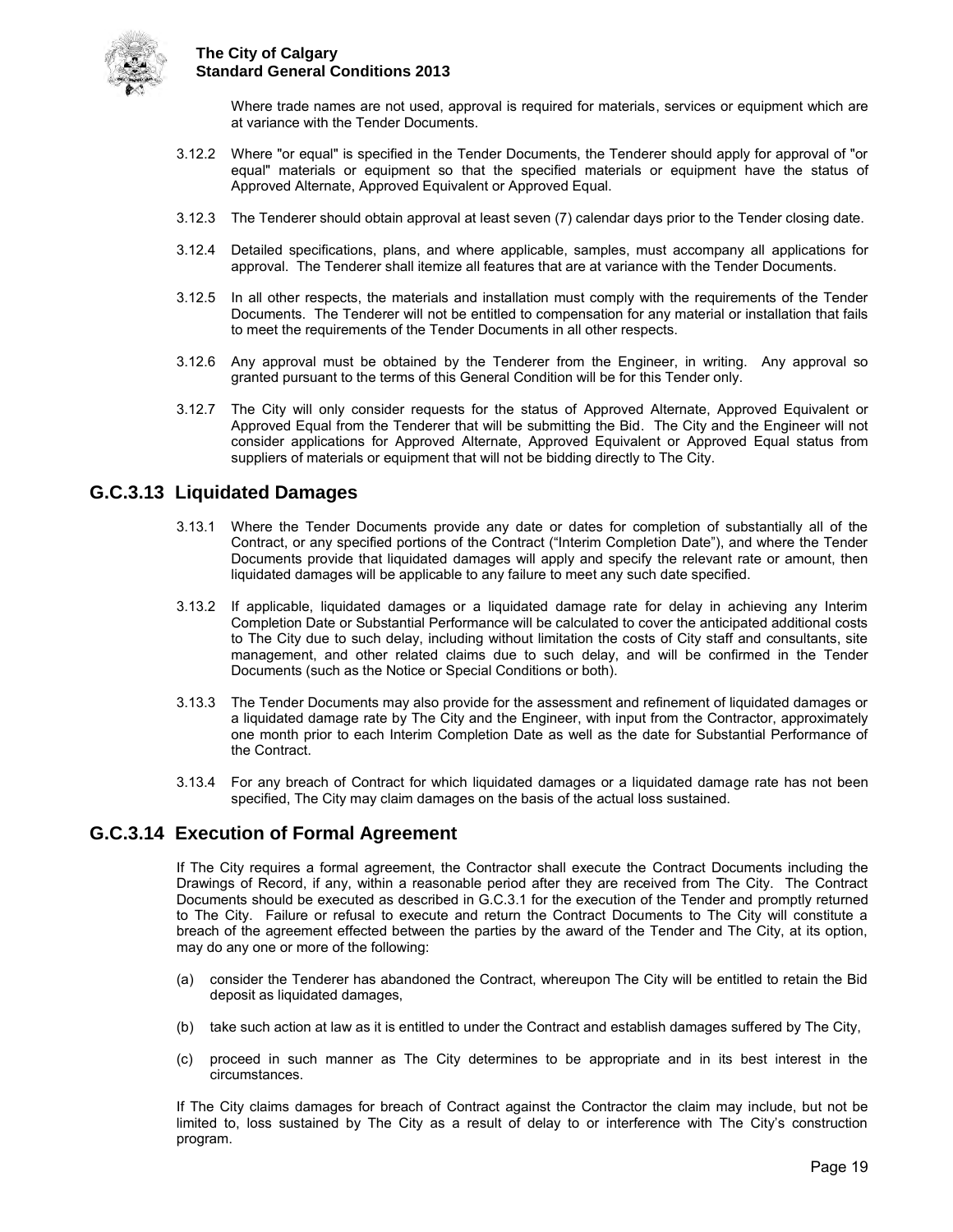

## <span id="page-25-0"></span>**G.C.3.15 Permits and Licenses**

The successful Tenderer shall obtain and pay for all permits and licenses required by the Province of Alberta, The City of Calgary, or any other authority, required to enable him to do all things required to perform the Contract. Without restricting any remedies available to The City, failure to obtain any required permits or license may result in:

- (a) forfeiture, as liquidated damages, of any Bid security or performance security provided by the Tenderer to The City up until the date of failure to obtain any necessary permit or license, and
- (b) the Tenderer paying to The City all monies paid by The City in connection with the Tender up until the date of failure to obtain any necessary permit.

## <span id="page-25-1"></span>**G.C.3.16 Extensions or Basis for Separate Awards**

3.16.1 Length of Agreement

If so noted in the Special Conditions, in addition to requesting pricing for the tendered project, The City may also request pricing based on the current project, with the option to extend the current award for additional periods. Rules and procedures for award extension will be described in the Special Conditions.

3.16.2 Use of Pricing for Other Projects for Lump Sum or Unit Price Contracts or both Lump Sum and Unit Price Contracts

The City may use pricing offered on one tendered project (a project awarded in the past 36 month period) as the basis for approving an award on other similar projects, without tendering subject to approval by the Manager, Supply Management of a business case based on the applicable NWPTA exemption.

In all cases, pricing offered on the originally accepted tender will be used as a basis for negotiating price changes.

## <span id="page-25-2"></span>**G.C.4 OBLIGATIONS OF THE CONTRACTOR**

## <span id="page-25-3"></span>**G.C.4.1 Engineer and Contractor**

- 4.1.1 The Contractor must at all times control the work, subject to G.C.5.8 Emergencies and G.C.4.11 Occupational Health and Safety (in situations where another party has been designated as prime contractor). The Contractor must effectively direct and supervise the work to ensure conformity with the Contract Documents. The Contractor is solely responsible for all construction means, methods, techniques, sequences and procedures and for coordinating the work in its entirety.
- 4.1.2 The Contractor is solely responsible for the design, erection, operation, maintenance and removal of temporary structures and other temporary facilities and the design and execution of construction methods required in the work. The Contractor shall engage and pay for registered professional engineers or personnel skilled in the appropriate discipline to perform those functions where required by law or by the Contract Documents and in all cases where such temporary facilities and their method of construction are of such a nature that professional engineering skill is required to produce safe and satisfactory results.
- 4.1.3 The Contractor shall not employ on the work any person who is, in the opinion of the Engineer or Project Manager, unfit for the work or unskilled in the work assigned to him.
- 4.1.4 The Engineer is, in the first instance, the interpreter of the Contract Documents and the judge of its performance. The Engineer shall use its powers under the Contract to enforce its performance by the Contractor and Owner.
- 4.1.5 No interference, or taking part in the work, as directed by the Engineer, by The City under any of the provisions of the Contract and no issuance or making of any account, statement, estimate or certificate by the Engineer referred to in the Contract, and no approval of any such account, statement, estimate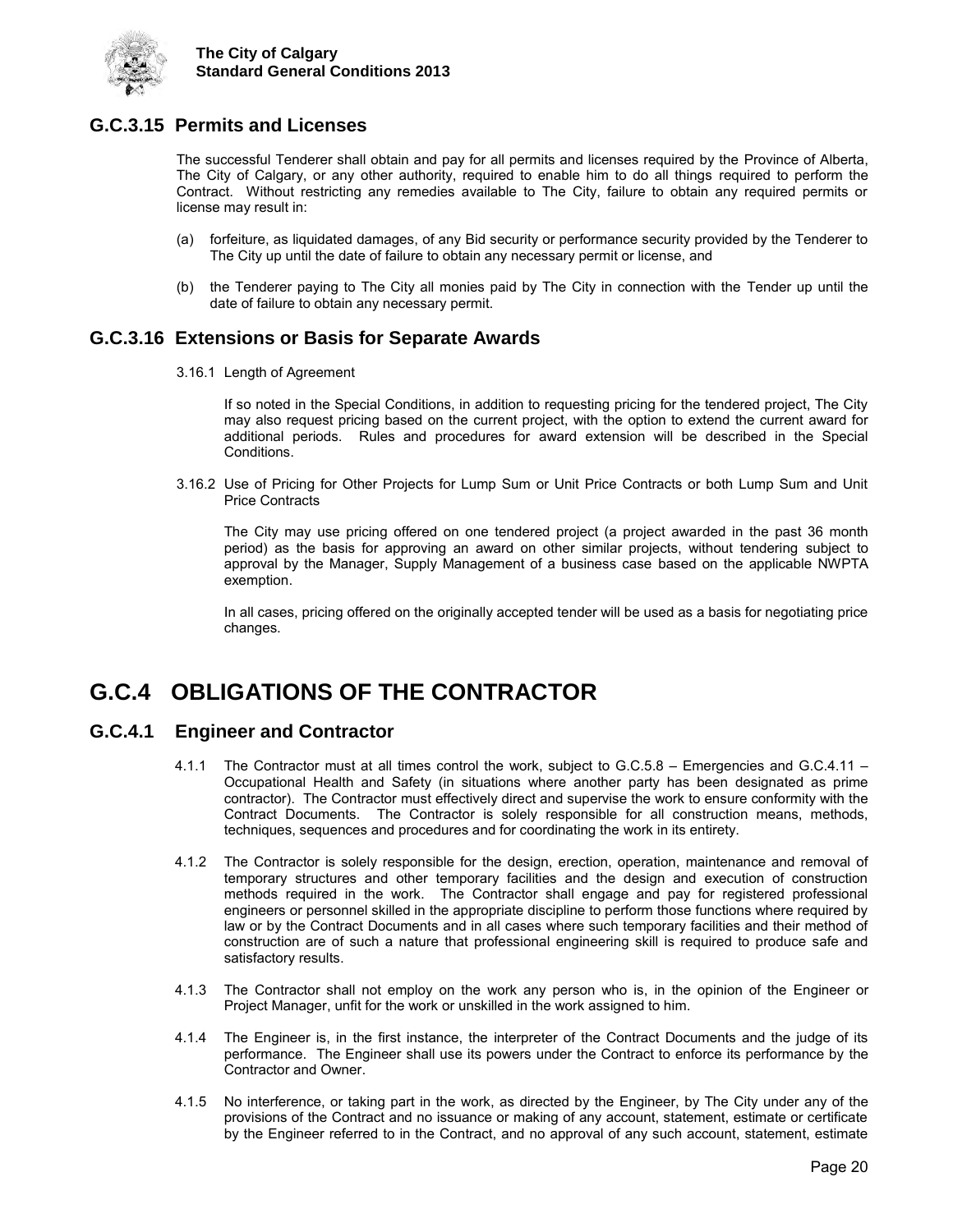

or certificate by The City and no payment, whether in part or in full, which may be made by The City to the Contractor, or on its account, and no acceptance, taking over, using or operating of any part or parts of the work by The City, or any person or persons through or under The City will in any way affect the obligation, responsibility or liability of the Contractor under the provisions of the Contract.

- 4.1.6 If the Contractor considers any decision of the Engineer to be at variance with the Contract Documents or to be in error, the Contractor must give written notice within three business days to the Project Manager of that business unit of The City which is responsible for the work, as identified in the Notice, setting out the decision of the Engineer and the provision of the Contract Documents which the Contractor feels to be in conflict with the decision.
- 4.1.7 If the Engineer ceases to be employed or engaged by The City, The City shall appoint a replacement, whose status under the Contract shall be that of the former Engineer.
- 4.1.8 If an Engineer has not been designated, the powers and responsibilities of the Engineer described in these General Conditions may be carried out by the Project Manager for The City.

## <span id="page-26-0"></span>**G.C.4.2 Contractor to Check Plans and Contract Documents**

The Contractor shall with due diligence verify all dimensions, quantities, and details described in the Specifications and shown on the drawings, supplementary drawings, schedules or other data received from the Engineer or contained in any of the Contract Documents including any addenda. The Contractor shall notify the Engineer of all errors, omissions, conflicts and discrepancies found in the Contract Documents. Failure to discover or correct errors, conflicts or discrepancies which ought to have been discovered by due diligence, shall not relieve the Contractor of full responsibility for unsatisfactory work, faulty construction or improper operations resulting therefrom, nor from rectifying such conditions at the Contractor's expense.

## <span id="page-26-1"></span>**G.C.4.3 Land**

The City shall provide the lands upon which the work under the Contract is to be done. The Contractor shall provide whatever additional land that may be required for the erection of temporary construction facilities and storage of materials, together with right of access to such additional land.

## <span id="page-26-2"></span>**G.C.4.4 Progress Schedule**

- 4.4.1 Within fifteen (15) days after the award of the Contract, the Contractor shall submit a proposed schedule showing the anticipated time of commencement and completion of each of the various operations to be performed under the Contract. This schedule shall include all necessary and appropriate information regarding the sequence and correlation of work, and an estimated time required for the work. The Contractor shall revise the proposed schedule as requested by the Project Manager and after approval, the Contractor shall strictly adhere to the revised schedule unless upon written permission of the Project Manager, the schedule is changed.
- 4.4.2 If the Contractor fails to adhere to the approved progress schedule, he must promptly adopt acceptable additional means and methods of construction at no additional cost to The City, that will make up for the time lost and assure completion in accordance with the approved schedule.
- 4.4.3 Notwithstanding the provisions of this clause, The City may proceed in accordance with G.C.5.6 and G.C.5.7.

## <span id="page-26-3"></span>**G.C.4.5 Intellectual Property**

- 4.5.1 The Contractor represents and warrants that it has the sole and unrestricted right, title and interest or good and sufficient power, authority and right to use any Intellectual Property required for any product or equipment or work required for the performance of the Contract.
- 4.5.2 The Contractor shall pay all fees associated with the use of the Intellectual Property including but not limited to license fees and royalties required for any product or equipment or work required for the performance of the Contract.
- 4.5.3 The Contractor agrees to indemnify, defend and save harmless The City and all of its employees, officials, officers and authorized representatives from and against all claims, demands, losses, costs, damages, actions, suits or proceedings arising out of the Contractor's performance of the Contract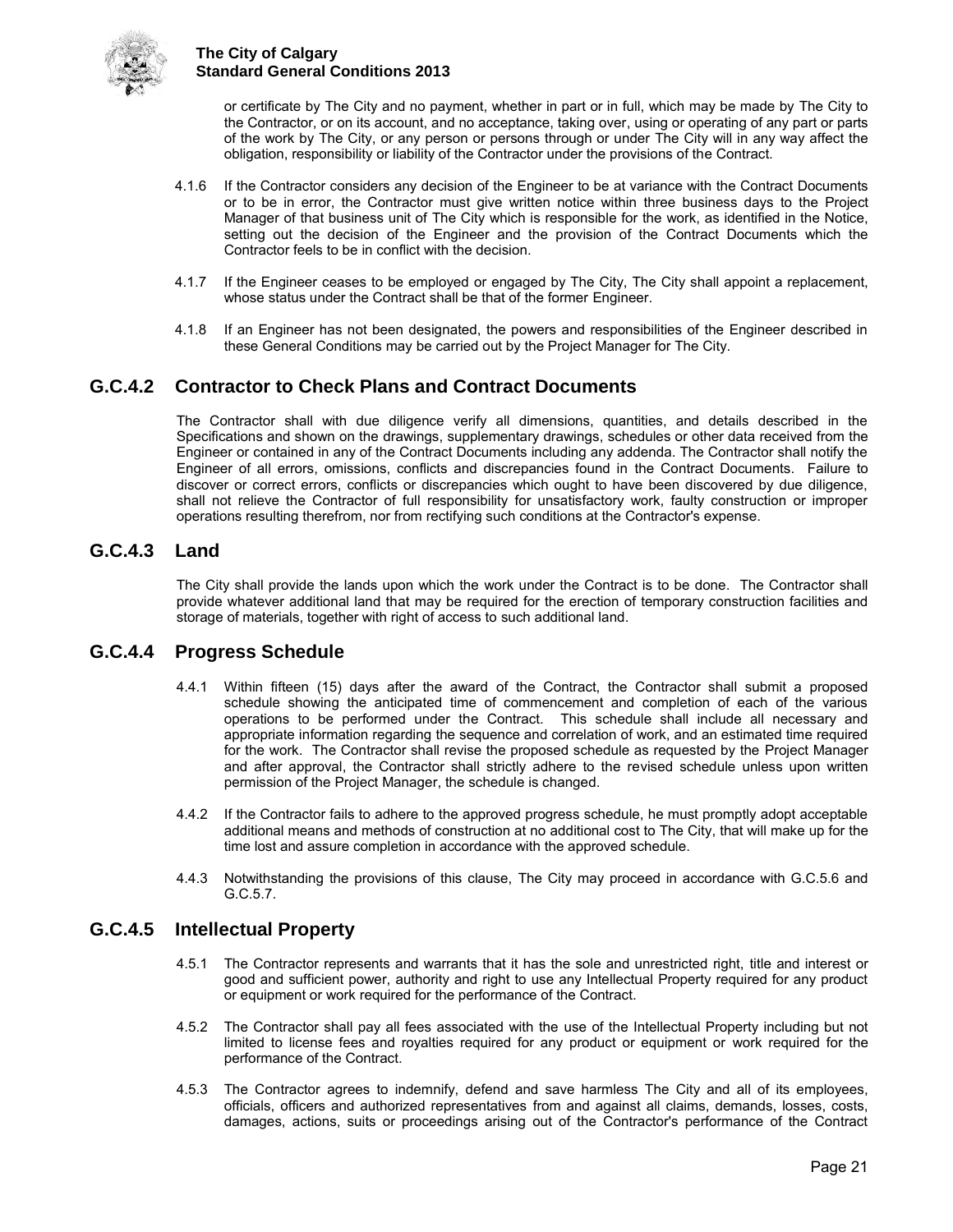

which are attributable to an infringement or an alleged infringement by the Contractor, or anyone for whose acts he may be responsible, of any Intellectual Property Right.

- 4.5.4 Notwithstanding G.C.4.5.3, if The City is enjoined or there is a reasonable likelihood that it may be enjoined as a result of an injunction or claim from using any Intellectual Property that is incorporated into or associated with any product or equipment or work by the Contractor which is attributable to an infringement or alleged infringement by the Contractor, the Contractor, at its sole expense, shall:
	- (a) procure the right for The City to continue using the infringing or allegedly infringing Intellectual Property; or
	- (b) replace or modify the Intellectual Property to make it non-infringing, so long as such replacement or modification does not adversely affect the performance or use of the product or equipment or the work generally, all subject to the prior approval by The City; or
	- (c) if neither (a) or (b) is commercially reasonable, the Contractor shall pay The City the lesser of the amount equal to fees paid for the product or equipment or the work or the amount of the damages and expenses suffered by The City.

## <span id="page-27-0"></span>**G.C.4.6 Explosives and Blasting**

- 4.6.1 When explosives are used, the Contractor shall be responsible for their handling, storage and transportation in accordance with City Bylaws, the *Explosives Act (Canada)* and the regulations made thereunder, the *Transportation of Dangerous Goods Act (Alberta)*, the *Occupational Health and Safety Act (Alberta)*, as amended, including the *Occupational Health and Safety Code 2009*, (including Part 33), and any regulations thereunder (hereinafter referred collectively to as the "OH&S Legislation"), and the applicable provisions respecting explosives and the transportation thereof found in the current Calgary Fire Prevention Bylaw and any amendments thereto or substitutions thereof. In the event of any conflict, the Contractor shall comply with the more stringent provision.
- 4.6.2 Notwithstanding the above, no blasting may be carried out without the prior written approval of the Engineer.
- 4.6.3 Notwithstanding G.C.4.6.1 and G.C.4.6.2, the Engineer or the owner of a utility located within the vicinity may require the Contractor to present him with a report by a competent consulting Engineer containing sufficient information to demonstrate that any proposed blasting will be done in a reasonable and safe manner.

## <span id="page-27-1"></span>**G.C.4.7 Work Adjacent to Pipelines**

The Contractor shall comply with and ensure that its Sub-Contractors comply with all requirements of the *Pipeline Act* and all regulations thereunder, Part 32 of the *Occupational Health and Safety Code 2009* and Energy Resources Conservation Board Guide 30 Guidelines for Safe Construction Near Pipelines (collectively referred to as the "Provincial requirements"). If any of the requirements of these Standard General Conditions is inconsistent with the Provincial requirements, the Provincial requirements will govern.

- 4.7.1 Prior to any work being carried out adjacent to a pipeline, the Contractor will provide the Project Manager with a written outline of how it plans to carry out its work under the Contract in accordance with applicable legislation. In addition, prior to any work being carried out adjacent to a pipeline, the Contractor must provide all of its employees and Sub-Contractors that will be working around pipelines with the following information:
	- (a) The proper procedure for the location of pipelines, including a locate by way of contacting Alberta One Call;
	- (b) An appropriate emergency plan that meets the requirements of G.C.4.13 and includes a list of field location telephone numbers, Alberta One Call, and a list of emergency telephone numbers;
	- (c) The estimated or expected location and elevation of all pipelines on the site;
	- (d) The nature of the materials in the pipelines or, if no longer in use, the nature of the materials previously in the pipelines;
	- (e) Any health and safety risks and any dangers associated with striking, scraping or in anyway damaging the pipelines; and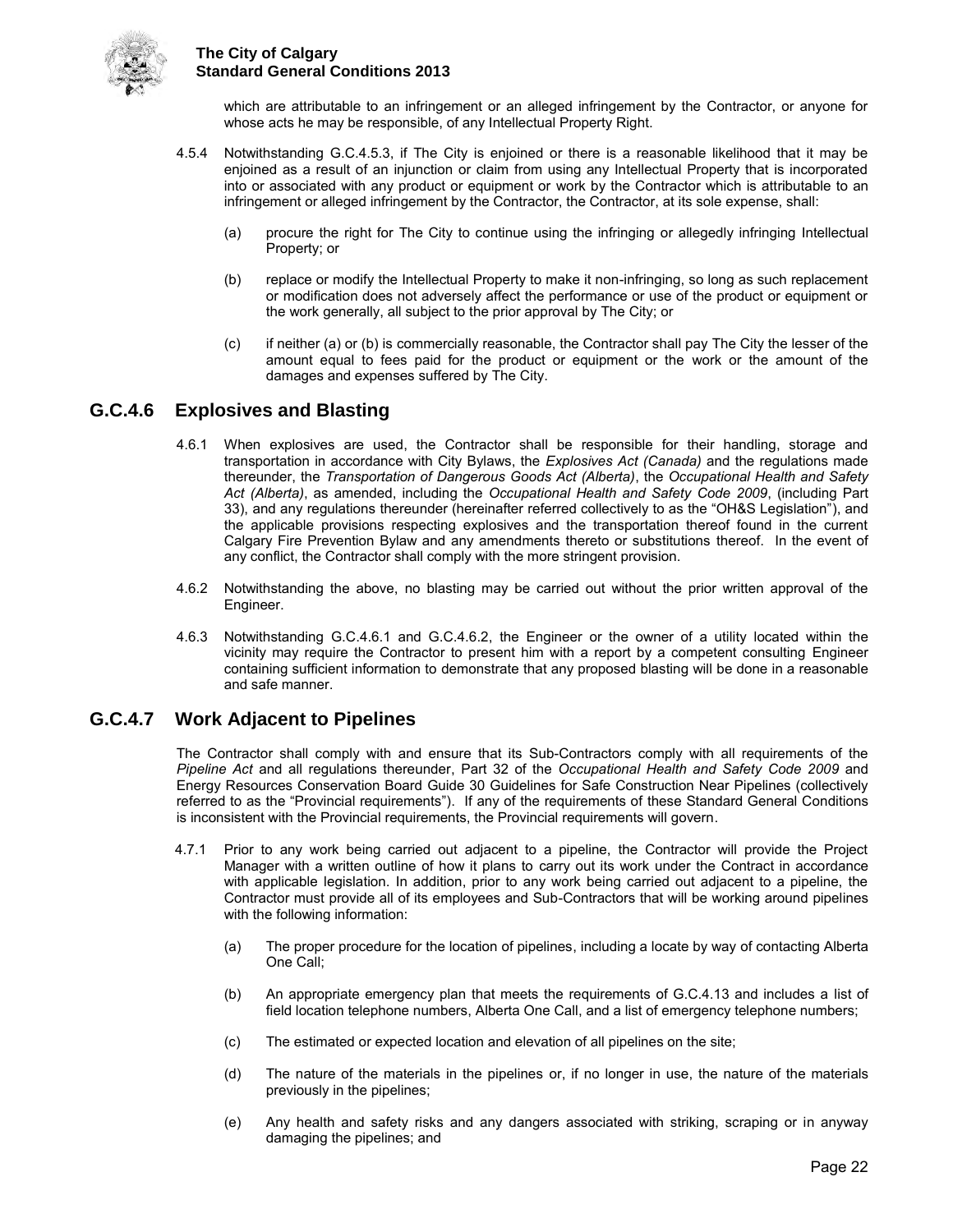

- (f) The proper procedure for reporting any damage or disrepair of a pipeline.
- 4.7.2 Prior to any work being carried out adjacent to a pipeline, the Contractor is responsible for obtaining and distributing to all parties involved in the construction complete plans showing exact or expected locations and elevations of all pipelines on the site.
- 4.7.3 The expected locations and elevations of all existing pipelines must be clearly marked on the job site. The Contractor is responsible for ensuring that all markers for pipeline locations are in place at all times during construction, and is responsible for ensuring that markers are highly visible and consist of flagged stakes, snow fencing or equivalent.
- 4.7.4 Pipelines must be hand-exposed at selected points on the construction site, especially where pipeline crossings occur or the pipeline is to be exposed. Equipment must be kept at predetermined distances above the line and parallel to the line. Notwithstanding locations and elevations provided on plans it is the sole responsibility of the Contractor to verify accuracy by hand exposing the pipeline or to verify accuracy by using other non-destructive means acceptable to the Engineer and pipeline operator. The Contractor shall provide notice to the pipeline operator and invite a representative to be present during such exposure activities.
- 4.7.5 For any work in the vicinity of a pipeline, the Contractor must contact the pipeline operator at least fortyeight (48) hours prior to the commencement of the work. The Contractor shall arrange for a representative of the pipeline operator to be present during certain construction operations unless the pipeline operator declines to send a representative to the worksite while construction operations are undertaken near the pipeline.
- 4.7.6 Prior to any work in the vicinity of a pipeline the Contractor shall ensure that all of the following requirements are met:
	- (a) the Contractor has obtained written approval from the pipeline operator to carry out the excavation;
	- (b) arrangements are made for a representative of the pipeline operator to be present on site to oversee the excavation and backfill stages and to inspect the pipeline;
	- (c) the pipeline representative has approved the excavation, utility support and backfill procedures;
	- (d) all pipeline locations have been verified and that the pipeline properly has been or is hand exposed or exposed in a non-destructive manner; and
	- (e) if required, adequate ramping has been constructed over all pipeline crossings.
- 4.7.7 If at any time a pipeline is struck, scraped, damaged, or in any way interfered with by the work, the Contractor must immediately inform the pipeline operator, The City, the Alberta Energy Resources Conservation Board, and all other applicable regulatory agencies.
- 4.7.8 If a pipeline is struck, scraped, damaged or in any way interfered with by the Contractor, The City reserves the right to immediately shut down the construction site until a meeting is held between the Contractor and the Engineer or its representative at which time the Contractor will be required to provide a full report on the pipeline damage and what steps have been taken to rectify the situation. G.C.4.35.12 (Contamination Discovery) must be followed in the event suspected or potentially contaminated ground is exposed during construction activities.
- 4.7.9 The Contractor must meet or exceed the minimum construction requirements listed below in the absence of any requirements being specified by the owner or operator of the pipeline.
	- (a) All pipeline installations require a minimum of 0.80 metres of cover over the pipeline;
	- (b) All pipeline installations under road ditches require a minimum of 1.10 metres of cover over the line;
	- (c) Where heavy construction equipment will be crossing pipelines, adequate ramping over the pipeline must be constructed to the satisfaction of the owner or operator of the pipeline; and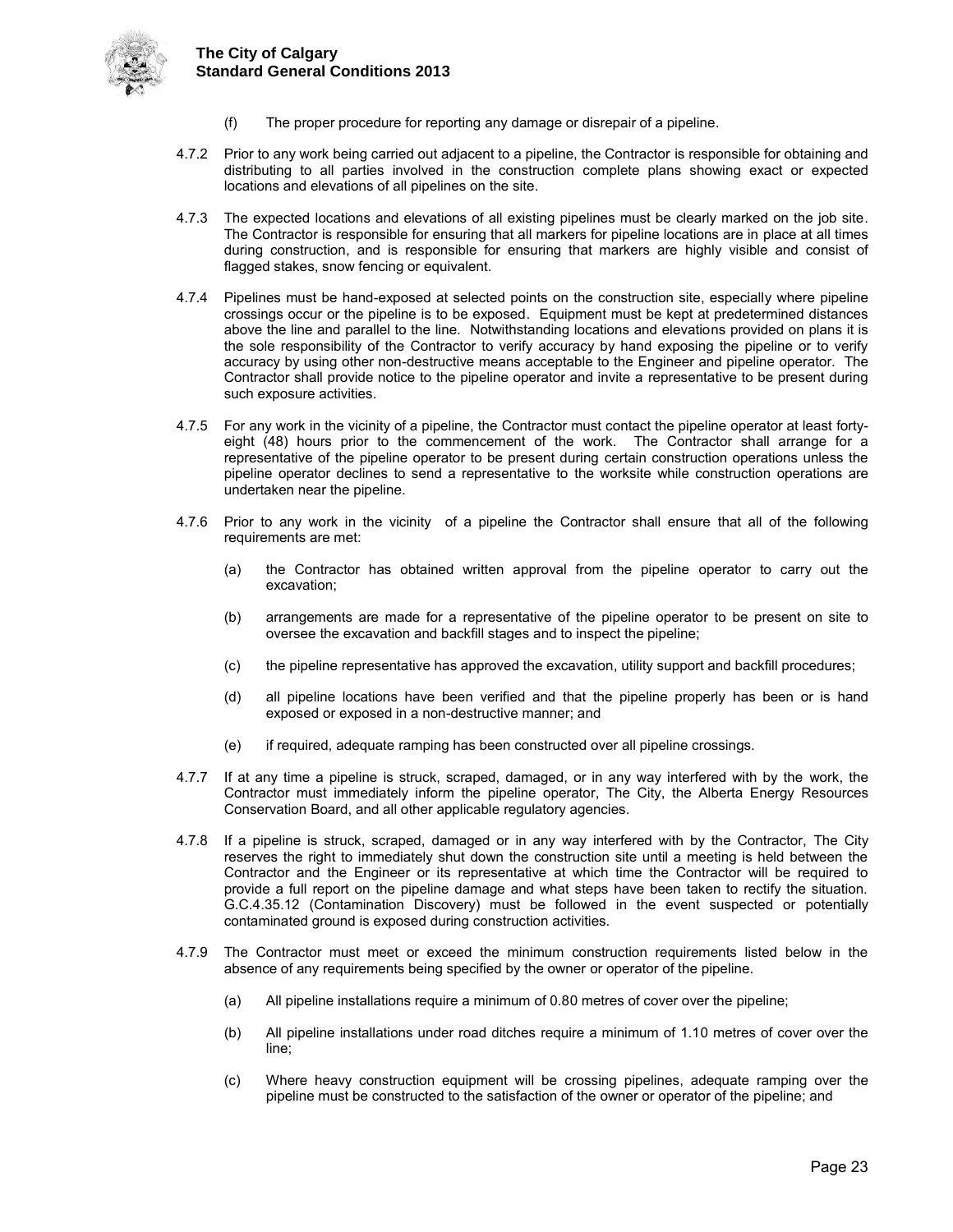

(d) The relevant legislative requirements, including those referred to in the introductory words to this G.C.4.7.

## <span id="page-29-0"></span>**G.C.4.8 Compliance with Legislation**

The Contractor shall comply with all relevant legislation and requirements of those federal, provincial, municipal or other governmental bodies, agencies, tribunals or authorities having jurisdiction and lawfully empowered to make or impose laws, bylaws, rules, orders or regulations with respect to the Contractor's obligations. Relevant legislation includes any applicable amendments and regulations.

## <span id="page-29-1"></span>**G.C.4.9 The Historical Resources Act**

- 4.9.1 The Contractor shall comply, and shall ensure that its Sub-Contractors comply, with the *Historical Resources Act (Alberta)*, any regulations thereunder, and any applicable bylaws.
- 4.9.2 Where in the course of work under the Contract any actual or suspected archaeological or historical artifacts are unearthed, the Contractor shall immediately:
	- (a) suspend all operations in the vicinity of the find;
	- (b) notify the Engineer of the location of the find and the nature of the materials, structures or artifacts found; and
	- (c) ensure that the site is preserved until its significance can be assessed.
- 4.9.3 Any material delay caused through compliance with the *Historical Resources Act (Alberta)* may result in a time extension only for performance of Contract and The City shall not be obliged to pay any additional amount because of such delay.

### <span id="page-29-2"></span>**G.C.4.10 Workers' Compensation**

- 4.10.1 The Contractor shall ensure compliance both by the Contractor itself and each Sub-Contractor with the requirements of the *Workers' Compensation Act (Alberta)* and any regulations thereunder. Contractor, as well as each Sub-Contractor it engages, must maintain an account in good standing with the Workers' Compensation Board for all employees based in Alberta. The Contractor's account must include coverage for all partners, proprietors or directors of the firm, company or corporation who are based in Alberta and will be present or may have cause to be present at the worksite. The Contractor must provide to the City verification from the Workers' Compensation Board that the Contractor has an account in good standing with the Workers' Compensation Board prior to proceeding with the work, and The City may seek further verification any time during the performance of the Contract. Notwithstanding any other provisions in the Contract Documents, The City may refuse to make a final payment to the Contractor unless the Contractor furnishes a letter or other evidence from the Workers' Compensation Board that the Contractor's account, and each Sub-Contractor's account, with the Board is in good standing.
- 4.10.2 If at any time The City receives from the Workers' Compensation Board advice to the effect that the account of the Contractor or any Sub-Contractor has ceased to be in good standing with the said Board, or that there are amounts which the Contractor or any Sub-Contractor owes to the Board, by reason of any act or omission of the Contractor or any Sub-Contractor, or of any order made by the Workers' Compensation Board, or if The City receives from the Workers' Compensation Board a demand for payment by The City by reason of any act or omission of the Contractor or any Sub-Contractor under the provisions of the *Workers' Compensation Act (Alberta)*, The City may suspend payments due to the Contractor until either:
	- (a) the Contractor has obtained and submits to The City a letter of clearance from the Board indicating that the Contractor or Sub-Contractor, as the case may be, no longer owes money to the Board, or has otherwise been brought into good standing with the Board; or
	- (b) The City pays the Workers' Compensation Board the amount owing on behalf of the defaulting Contractor or any Sub-Contractor or the amount of the demand for payment in respect of the Contractor or any Sub-Contractor.
- 4.10.3 If The City is required to pay any amount to the Workers' Compensation Board of Alberta on behalf of the Contractor, or any Sub-Contractor, or by reason of any act of omission of the Contractor, or any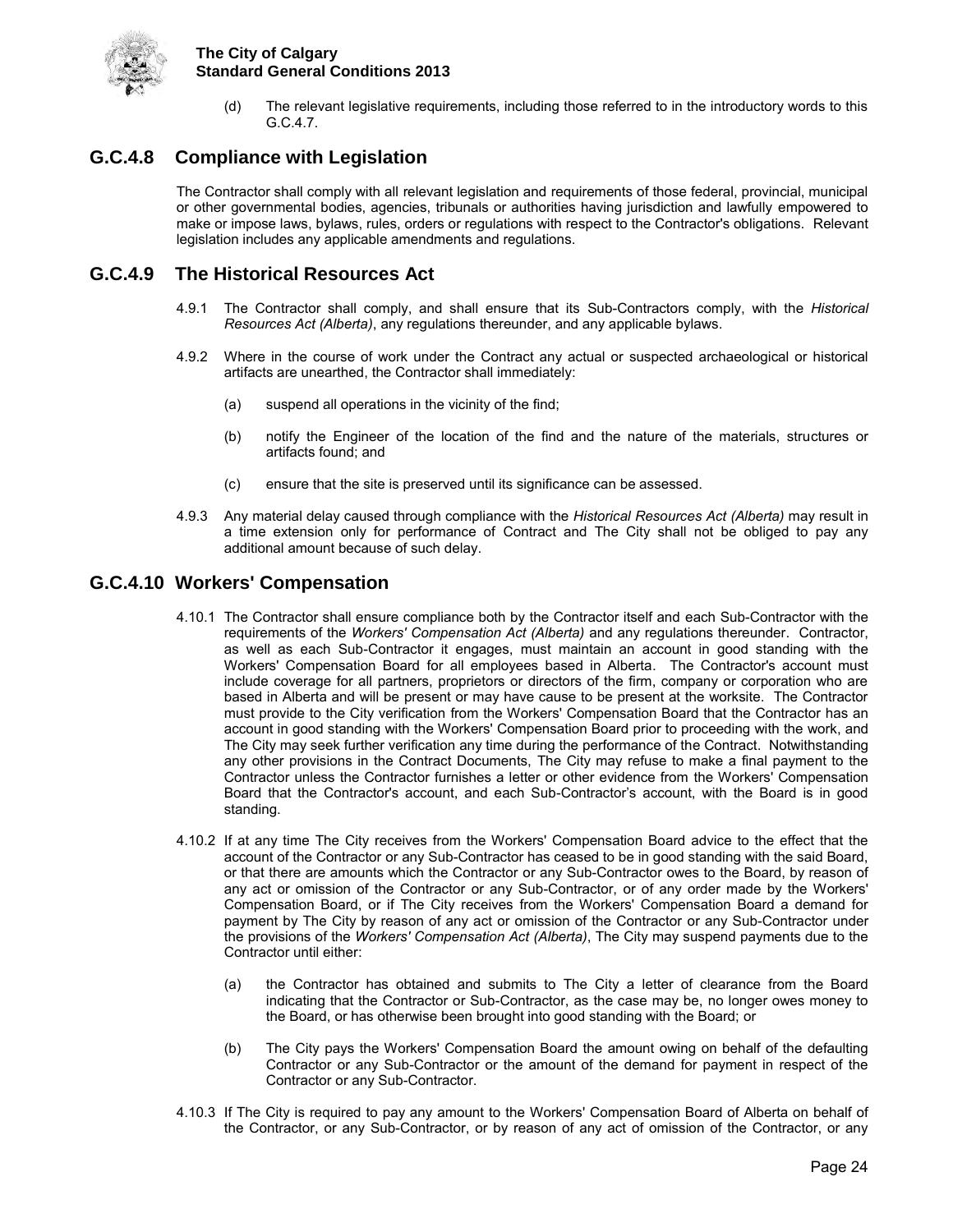

Sub-Contractor, The City may deduct the amount from any amount owing to the Contractor under the Contract or under any other Contract, or may demand a reimbursement by the Contractor to The City for the amount so paid by The City. This right shall be in addition to and not in substitution for any other right at law or in equity which The City has by reason of the failure of the Contractor to comply with the provisions of the *Workers' Compensation Act (Alberta)*.

4.10.4 As indicated in G.C.3.4.8, if the Contractor or Subcontractor is an exempt industry or does not qualify for Workers' Compensation coverage in Alberta, the Contractor or Subcontractor must provide an employer's liability extension to its CGL policy.

## <span id="page-30-0"></span>**G.C.4.11 Occupational Health and Safety**

- 4.11.1 Unless otherwise provided in the Special Conditions, providing the successful Tenderer meets The City's requirements for assuming the role of prime contractor, the successful Tenderer for the Contract will be designated as "prime contractor" as described in the OH&S Legislation (such legislation as defined in G.C.4.6). As "prime contractor", the Contractor will ensure, as far as it is reasonably practicable to do so, that the OH&S Legislation is complied with in respect of the worksite where there are two or more employers involved in work at the worksite at the same time.
- 4.11.2 Where Tenderers are not required to have been pre-qualified, Tenderers who are not pre-qualified are required to submit the applicable forms and submissions with the Bidder's Information Sheets in order for The City to evaluate the capability of the Tenderer to assume the role and function of "prime contractor". Further to G.C.2.9.1, The City may reject any Tender where the Tenderer fails to qualify as a "prime contractor" in the opinion of The City, acting reasonably.
- 4.11.3 Prior to accepting a Tenderer as the "prime contractor" of a worksite, The City considers the ability of the Tenderer to establish and maintain a system or process that will ensure full compliance with the OH&S Legislation, in respect of the worksite. The Tenderer's safety management system submission as a minimum, will include the following elements:
	- (a) hazard identification, assessment, and control;
	- (b) worksite inspections and site safety (tailgate) meetings;
	- (c) orientation and training;
	- (d) emergency response planning;
	- (e) incident reporting and investigation; and
	- (f) job specific procedures and applicable codes of practice.

A more detailed, contract-specific review and disclosure of how subcontractors are integrated into the prime contractor's safety management systems and processes above, along with OH&S compliance strategies proposed for the work may be verified prior to accepting the Tenderer as prime contractor.

Tenderers may be interviewed at the business unit level as part of the contract specific review and disclosure.

Tenderers who have been pre-qualified are required to advise The City of any change to the information they provided to The City for the purpose of pre-qualification.

- 4.11.4 Unless provided otherwise in the Special Conditions, Bids will only be considered where the Bidder has received a Certificate of Recognition ("COR") or a small Employer Certificate of Recognition ("SECOR") as sanctioned by Alberta Employment and Immigration, Workplace Health and Safety, or equivalent certificate or designation under an equivalent program in a jurisdiction other than Alberta, prior to close of tenders. Accreditation should be evidenced by inclusion of a valid COR, or other certificate or designation, with the Bid. Any Bidder that does not provide such proof of accreditation may have its Bid rejected for non-compliance. The Contractor must also make all reasonable efforts to maintain this accreditation throughout the term of the Contract. It will be the responsibility of the Contractor to demonstrate the equivalency of any other certificate or designation.
- 4.11.5 The City shall identify the Project Manager responsible for the work and designate in writing a person employed by either the Contractor or The City at the worksite to ensure that the Contractor, its agents, employees, any Subcontractor, its employees and agents, and any employee of any other employer that is present at the worksite, comply with all of the provisions of the OH&S Legislation throughout the course of the project.
- 4.11.6 The Contractor shall post and maintain at a conspicuous location or locations The City of Calgary designation of prime contractor notice, which will be provided by the Project Manager. The prime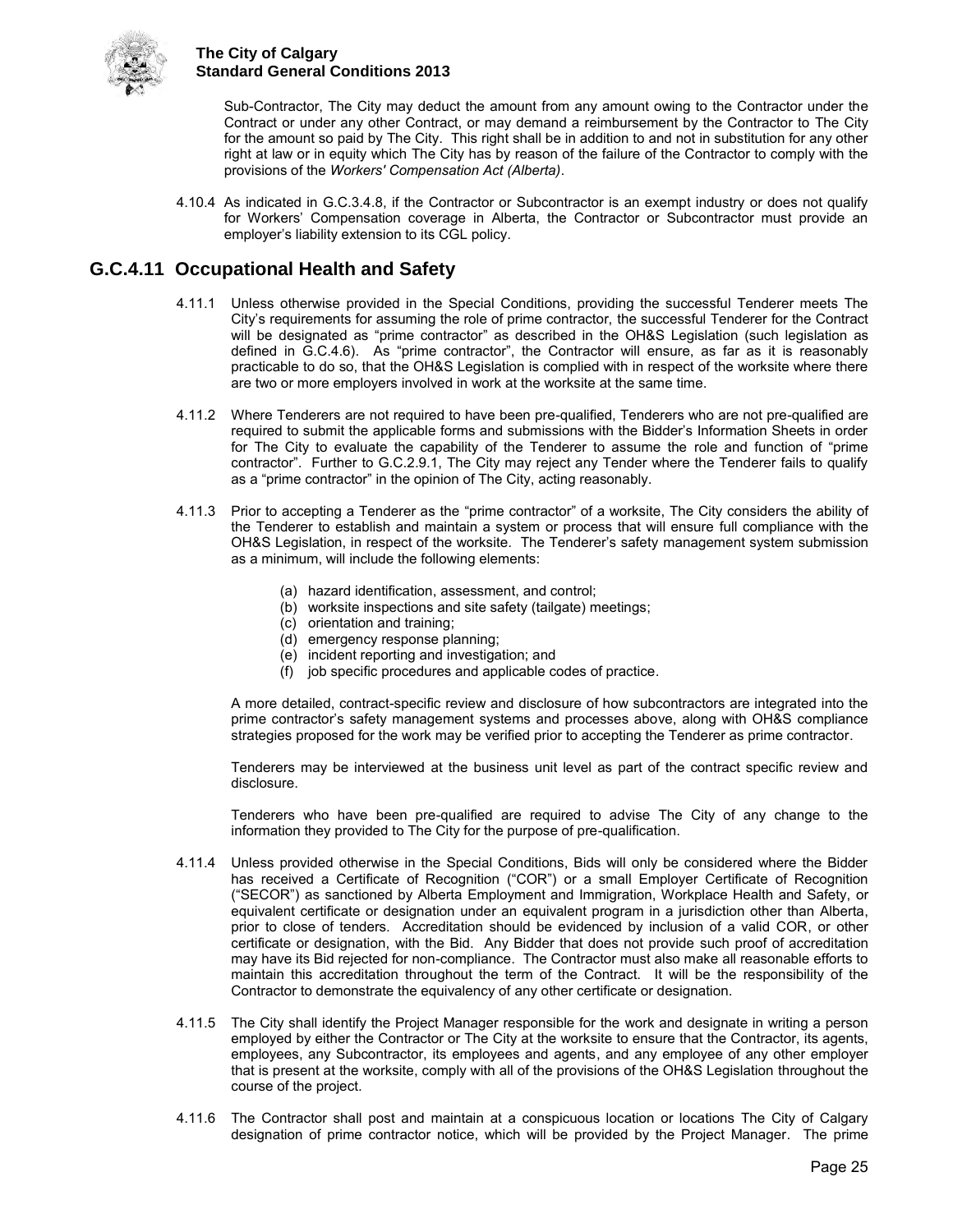

contractor notice must be signed by The City and the Contractor and indicate the name of the person designated on behalf of the Contractor for this purpose. It is the responsibility of the Contractor to ensure all workers at the worksite are aware of the person designated in the prime contractor notice.

- 4.11.7 Appropriate training should have been completed by the Contractor's designate and by any person appointed as site designate, including Leadership for Safety Excellence, prime contractor training and Construction Safety Training System.
- 4.11.8 The "prime contractor" must hold a pre-construction meeting prior to any Contractor or Subcontractor commencing any portion of the work. This meeting should include worksite safety as a standing agenda item. The agenda item will address all applicable safety legislation worksite safety policies, procedures, incident reporting, and the requirement to be in compliance therewith.
- 4.11.9 The Project Manager shall provide and the Contractor shall post and maintain at a conspicuous location or locations a list of telephone numbers appropriate for contacting key Contract personnel in the event of an emergency (hereinafter "Emergency Call Card").
- 4.11.10 In any case where, pursuant to the provisions of OH&S Legislation, an officer orders the Contractor or any Subcontractor to cease work because of non-compliance with OH&S Legislation, or because the officer is of the opinion that work is being carried out in a manner that is unhealthy or unsafe to the workers engaged in the work or present at the location where the work is being carried out, The City may suspend the work until the non-compliance is corrected or terminate the Contract upon at least twenty-four (24) hours notice in writing. The Contractor shall not be entitled to any additional time for completion of the Contract by reason of the Contract being suspended as provided in this condition notwithstanding any other provision in the Contract Documents. Without limiting the generality of G.C.4.14, the Contractor shall indemnify and save harmless The City from and against all losses and claims, demands, actions payments, suits recoveries and judgments of every nature and description brought or recovered against The City by reason of the failure of the Contractor, its agents or employees or both, or any Subcontractor, its agents or employees or both, to comply with all of the provisions of the OH&S Legislation or other safety related legislation or requirements.
- 4.11.11 In the event of a serious injury or an incident having the potential of causing a serious injury as defined in the OH&S Legislation, the Contractor shall, in addition to complying with the provisions of the OH&S Legislation, notify the Project Manager or Project Manager's designate or agent immediately. The Contractor will submit a copy of the incident report, including investigation findings and corrective actions, to the Project Manager in a timely manner.

## <span id="page-31-0"></span>**G.C.4.12 Sanitation**

- 4.12.1 The Contractor shall prevent the committing of any nuisance on the worksite, or on adjoining property, and shall discipline any employee or Sub-Contractor who commits a nuisance.
- 4.12.2 The Contractor shall provide and maintain sufficient sanitary facilities in accordance with the OH&S Legislation for the use of all personnel involved with the work.

## <span id="page-31-1"></span>**G.C.4.13 First Aid and Emergency Response**

- 4.13.1 The Contractor shall ensure that the appropriate first aid services, supplies, and equipment are provided, maintained, and accessible at the worksite according to the requirements of the OH&S Legislation.
- 4.13.2 In addition to calling the emergency telephone numbers listed on the Emergency Call Card posted at the worksite pursuant to G.C.4.11.9, the Contractor must establish an emergency response plan for responding to an emergency that may require medical assistance, shelter in place, rescue or evacuation, according to the requirements outlined in OH&S Legislation.

## <span id="page-31-2"></span>**G.C.4.14 Indemnity**

The Contractor agrees to indemnify, defend and save harmless The City and all of its employees, officials, officers and authorized representatives from and against any and all suits, actions, legal proceedings, administrative proceedings, claims, demands, damages, liabilities, losses, interest, legal fees, costs and expenses of whatsoever kind or nature, including personal injury or death and damage or loss of any real or personal property, whether arising before or after completion of the work and in any manner directly or indirectly caused, occasioned or contributed to in whole or in part, by reason of any wrongful act, error, omission, fault, or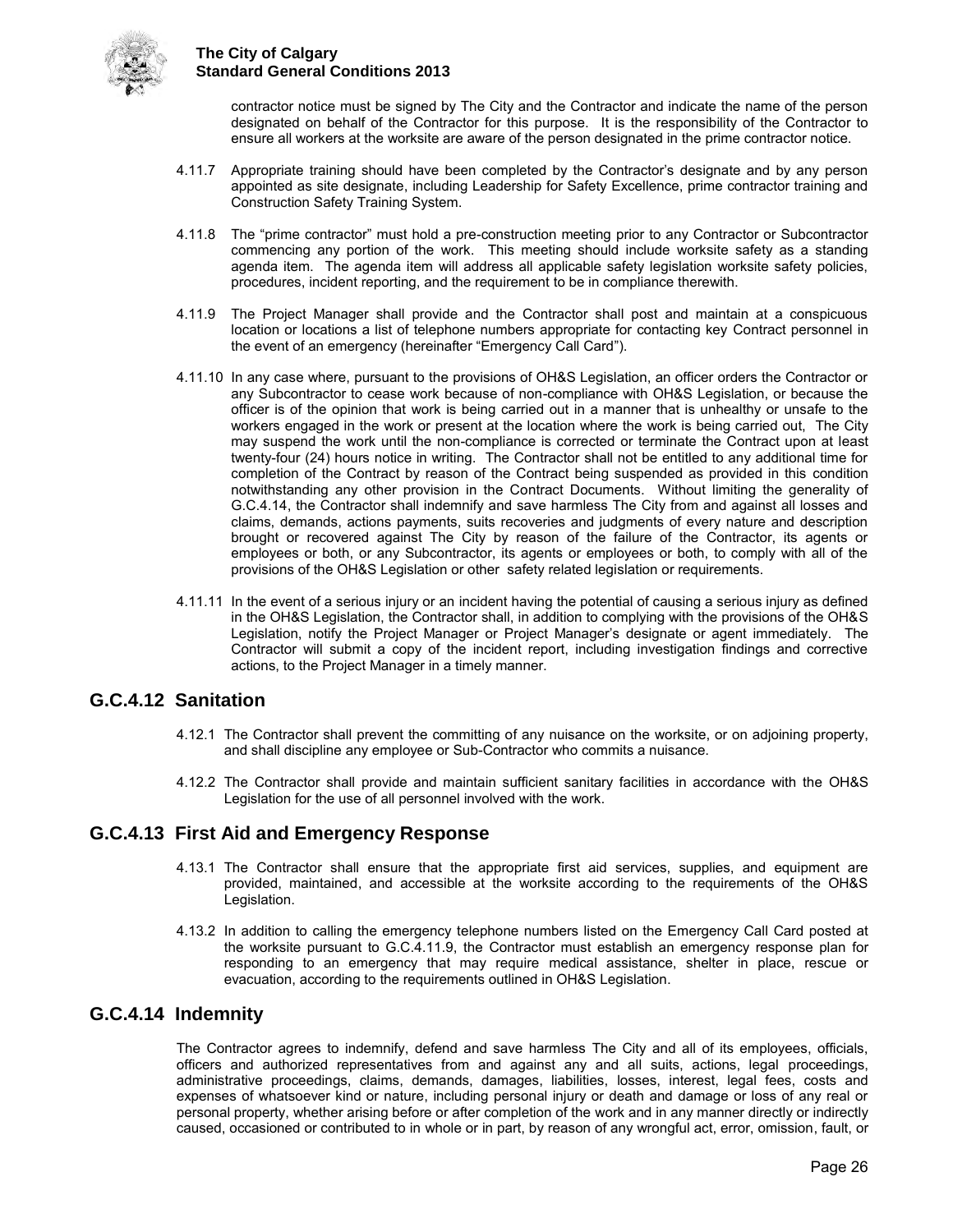

breach of the Contract of the Contractor, Sub-Contractor, or of anyone acting under the Contractor's direction or control or on its behalf in connection with or incidental to the performance of the Contract.

## <span id="page-32-0"></span>**G.C.4.15 Contract Documents and Drawings on the Worksite**

The Contractor shall maintain a set of project drawings on the worksite and record accurately all significant deviations from the project drawings caused by site conditions and any changes ordered by the Engineer. The Contractor shall keep one copy of the Contract Documents, specifications and all addenda including reviewed Shop Drawings, Notices of Proposed Change and Change Orders, other modifications to the Contract, test records and permits, on the worksite in good condition. These documents and drawings must be available to the Engineer and to its representative throughout the duration of the project. The Contractor shall submit the updated project drawings to the Engineer prior to the issuance of the Construction Completion Certificate. Unless otherwise provided in the Contract Documents, the Engineer will be responsible for revising the original drawings with the information from the updated project drawings.

## <span id="page-32-1"></span>**G.C.4.16 Use of Premises**

- 4.16.1 The Contractor shall confine its equipment and apparatus, the storage of materials and the operations of its workers and Sub-Contractors, to limits set by the common law, by the applicable statutes of Alberta and Canada and regulations made thereunder, by the bylaws of The City and by permits and directions of the Engineer. The Contractor shall not unreasonably encumber the premises with construction materials.
- 4.16.2 Unless specifically authorized to do so by the Contract Documents, the Contractor shall not endanger the safety of any structure by any means whatsoever during the performance of the work. If the Contractor anticipates there being risk to any structure by the performance of the work he should bring this to the attention of the Engineer or the Project Manager and seek direction.
- 4.16.3 The Contractor shall comply with the Project Manager's instructions, including any instructions with signs, advertisements, fires and smoking.

### <span id="page-32-2"></span>**G.C.4.17 Survey Responsibilities**

- 4.17.1 The Contractor shall provide the Engineer with assistance, as required, to make any surveys and measurements, and to establish or check lines and grades.
- 4.17.2 The Contractor must arrange survey work schedules with the Engineer or its representative, such that adequate time is allowed for the necessary survey work to be done prior to its proposed construction. The Engineer will not be responsible for any delays as a result of the Contractor's failure to arrange these survey work schedules.
- 4.17.3 The Contractor shall employ a person or persons capable of performing the duties of a survey assistant.
- 4.17.4 The Contractor shall safeguard all points, stakes, grade marks, and benchmarks (collectively "survey marks") made or established on the work. The Contractor shall solely bear the expense of reestablishing any survey marks and for rectifying work improperly installed due to failing the protect or removing without authorization, any survey mark. If the Contractor requires additional staking, the Contractor shall bear the expense of such staking.

## <span id="page-32-3"></span>**G.C.4.18 Key Personnel and Site Supervision**

- 4.18.1 The Contractor shall keep on the worksite at all times when construction operations are being performed a general superintendent, foreman, and any lead of a specialized activity or lead of environmental or safety responsibilities as identified in its Bid or as has been approved in writing by the Project Manager. Once the names of the proposed superintendent, foreman and other designated personnel have been submitted, the Contractor shall not substitute any other superintendent, foreman or other designated personnel without the advance written consent of the Project Manager.
- 4.18.2 Further to G.C.4.18.1 but for greater clarity, The City reserves the right to insist upon having the key personnel of the Contractor identified in the Bid assigned to and responsible for the execution of the project. If any one such key personnel is not available or ceases to be available, any replacement person must have equivalent experience and qualifications and be approved by The City's Project Manager.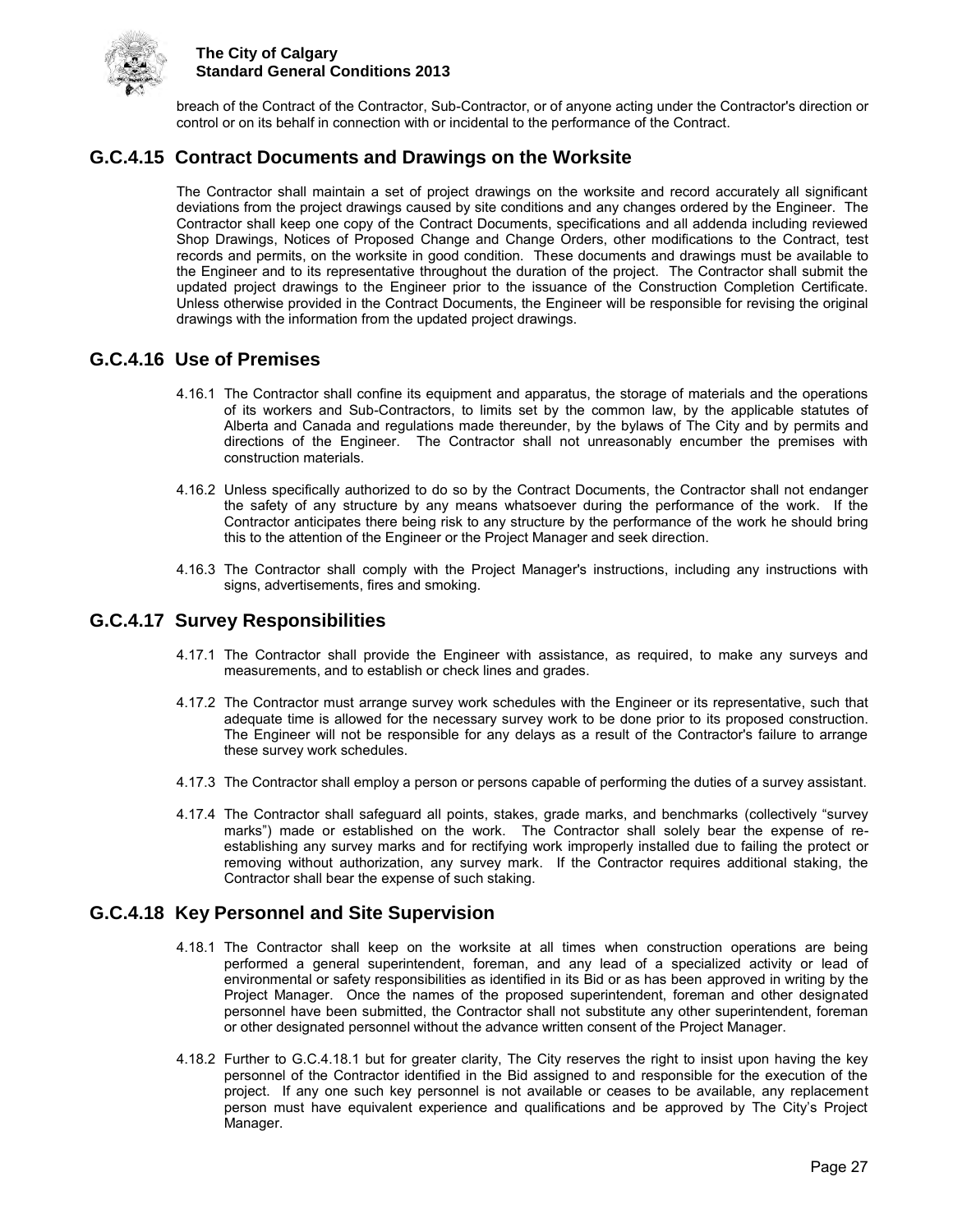

- 4.18.3 If the Contractor is unable to provide or keep on the worksite key personnel in accordance with its Bid and G.C.4.18.1 or 4.18.2, The City reserves the right to suspend or terminate the Contract.
- 4.18.4 The superintendent or foreman or other designated personnel shall represent the Contractor, and the Contractor acknowledges that any directions given to the superintendent or foreman by the Project Manager will be deemed to have been given to the Contractor.
- 4.18.5 The Project Manager shall arrange for a system which will allow the Contractor and the Project Manager to contact each other on short notice.

## <span id="page-33-0"></span>**G.C.4.19 Office Facilities for Contractor and the Engineer**

The Contractor shall provide a temporary office for its own use. The Contractor shall provide an office for the Engineer, if there is a resident Engineer on the project, of not less than seven (7) square metres, accessible only to the Engineer and its staff. The Engineer's office must be furnished with a table for drawings at least one metre by 1.8 metres, a small desk with at least four drawers, and two chairs. The building must have light, heat, proper ventilation, and an operational telephone. The offices must be placed on the job site and made available at least forty-eight (48) hours before the work is commenced, and be removed by the Contractor at the completion of the work.

### <span id="page-33-1"></span>**G.C.4.20 Signs at the Worksite**

- 4.20.1 On projects located off street and lane rights-of-way the Contractor shall erect, on the site, one freestanding sign which complies with all sign specifications detailed in the Contract Documents and includes the following information:
	- (i) the name of the job;
	- (ii) the Owner;
	- (iii) the Project Manager, and the general information number for The City 3-1-1; and
	- (iv) the General Contractor, and the General Contractor's telephone number.
- 4.20.2 For work located on street or lane rights-of-way, which is not signed with the Alberta Cities Transportation Partnership and the Roads Business Unit inquiry sign, the Contractor shall place a minimum of two (2) portable or free standing signs which include the Contractors name, telephone number and the phrase "Working to Improve Your City".
- 4.20.3 All signs must be professionally designed and made, and the layout and location of all signs must be approved by the Project Manager.
- 4.20.4 All signs must be placed so as not to interfere with any traffic flow directional sign, or permanent and temporary traffic control device. The Contractor shall monitor each sign, to ensure it is not impeding traffic flow, has not been knocked over, and has not been removed from the approved location. Monitoring should be done on at least a daily basis.
- 4.20.5 The Contractor will:
	- (a) Provide and erect a project identification sign on temporary site fence.
	- (b) Maintain the sign in good condition for the duration of the work. Clean periodically as required.
	- (c) Only post appropriate warning signs where applicable, or other types of signs for which approval or direction has been given. Any other type of sign or advertising is not permitted unless prior approval in writing has been given by The City.
	- (d) Provide safety and instruction signs and notices including graphic symbols conforming to CSA standard CAN/CDS-Z321-96 (R2006).
	- (e) Provide maintenance of site signs, and maintain approved signs and notices in good condition for duration of project, and dispose of off site on completion of project or earlier if directed by Engineer; and
	- (f) Provide, prior to commencement of work where hazardous or volatile materials or substances are used, a barricade for the entire area and post an adequate number of "NO SMOKING" signs.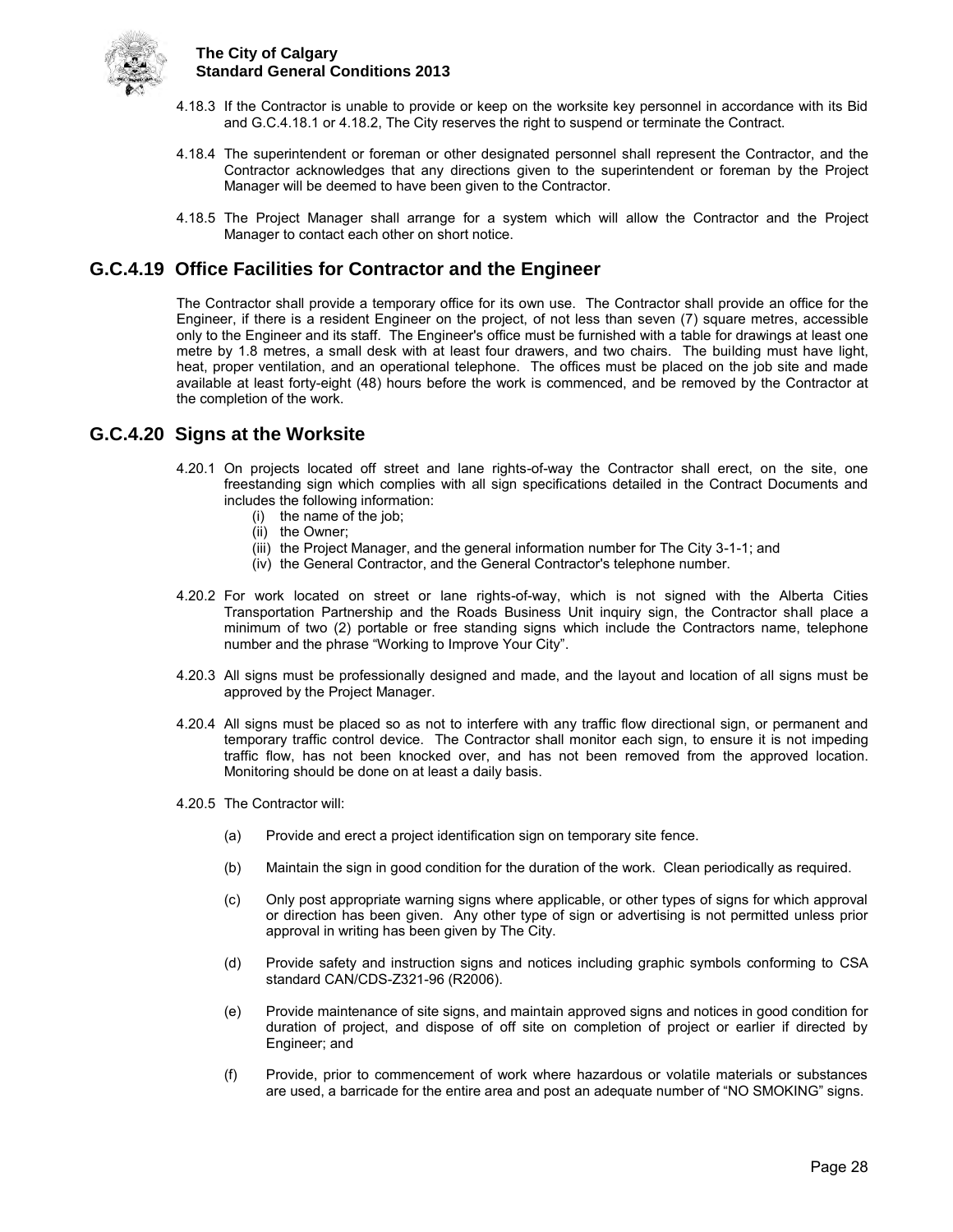

## <span id="page-34-0"></span>**G.C.4.21 Installation, Maintenance, and Performance Standards for Temporary Traffic Control**

- 4.21.1 With the exception of emergency related work, all temporary traffic control installations on City streets must first be approved by the Manager of Traffic, Roads, or designate. Contact should be made through the Detour and Special Events Coordinator at (403) 268-3658. The Manager of Traffic, or designate, shall determine the type of temporary traffic control installations required, and through the Engineer shall direct the work to ensure proper co-ordination.
- 4.21.2 All temporary traffic control devices must conform to the latest edition of each of the following documents: "Manual of Uniform Traffic Control Devices for Canada", The City of Calgary "Sign Code Manual" and "Temporary Traffic Control Manual".
- 4.21.3 (a) The Contractor shall notify Traffic a minimum of four (4) working days in advance of when the temporary traffic controls are required at (403) 268-3658. The City shall provide temporary traffic control for the following roads as designated in Transportation System Bylaw 41M95, as amended or replaced from time to time:
	- (i) freeways;
	- (ii) expressways;
	- (iii) majors;
	- (iv) collectors; and
	- (v) all roadways and lanes within the Central Business District.

 For the purpose of this clause the Central Business District is defined as the area bounded by 14th Street West, the Bow River, 6th Street East, and 12th Avenue South.

- (b) The Contractor shall provide the temporary traffic control for the following roads as defined in Bylaw 41M95 as amended or replaced from time to time:
	- (i) Residential;
	- (ii) Industrial; and
	- (iii) Lanes (excluding those in the central business district).
- 4.21.3.1 The Contractor shall provide worksite protection for all construction projects regardless of roadway classification or location, and the inspection thereof on a reasonably frequent basis (which should be at least daily in most circumstances). Worksite protection includes, but is not limited to, all devices such as barricades and flashing lights in the immediate construction area to secure the worksite from motorists and pedestrians.
- 4.21.3.2 The Contractor must carry out, or arrange for, inspections of temporary traffic control installations for all construction projects, regardless of roadway classification or location, on a reasonably frequent basis (which should be at least daily in most circumstances). If maintenance or washing of any temporary traffic control described in G.C.4.21.3 (a) above is required, the Contractor should either inform The City (through the Detour and Special Events Coordinator at (403) 268-3658) in order for The City to do the required maintenance or washing, or carry out the required maintenance or washing with its own forces at its sole cost and expense. The Contractor must maintain reasonable records of inspections and the actions taken as a result of the inspections.
- 4.21.4 If the Contractor fails to install or maintain its temporary traffic control devices in a condition to the satisfaction of the Manager of Traffic or designate, the construction occurring during this period may be deemed unsatisfactory and not be considered for payment, and the Manager of Traffic or designate may shut down the work until the temporary traffic control deficiencies have been corrected. Maintenance of temporary traffic control devices includes, but is not limited to, washing and hand repairs, as required. The Contractor shall monitor on a minimum daily basis (preferably ongoing) temporary traffic control devices and any deficiency must be dealt with promptly.
- 4.21.5 The prior review and approval of Traffic is required for all temporary traffic control devices which are to be used in advance of or in and around the worksite to direct traffic around the worksite. Traffic will arrange for advertising the temporary traffic control installations. All costs incurred by Traffic for temporary traffic control advertising will be borne by the City Department tendering the project. Traffic will monitor each temporary control installation and worksite at least once per week. The Contractor must also monitor, and maintain records of such monitoring of, the temporary traffic control installations and the worksite on a more frequent basis, which should be at least daily and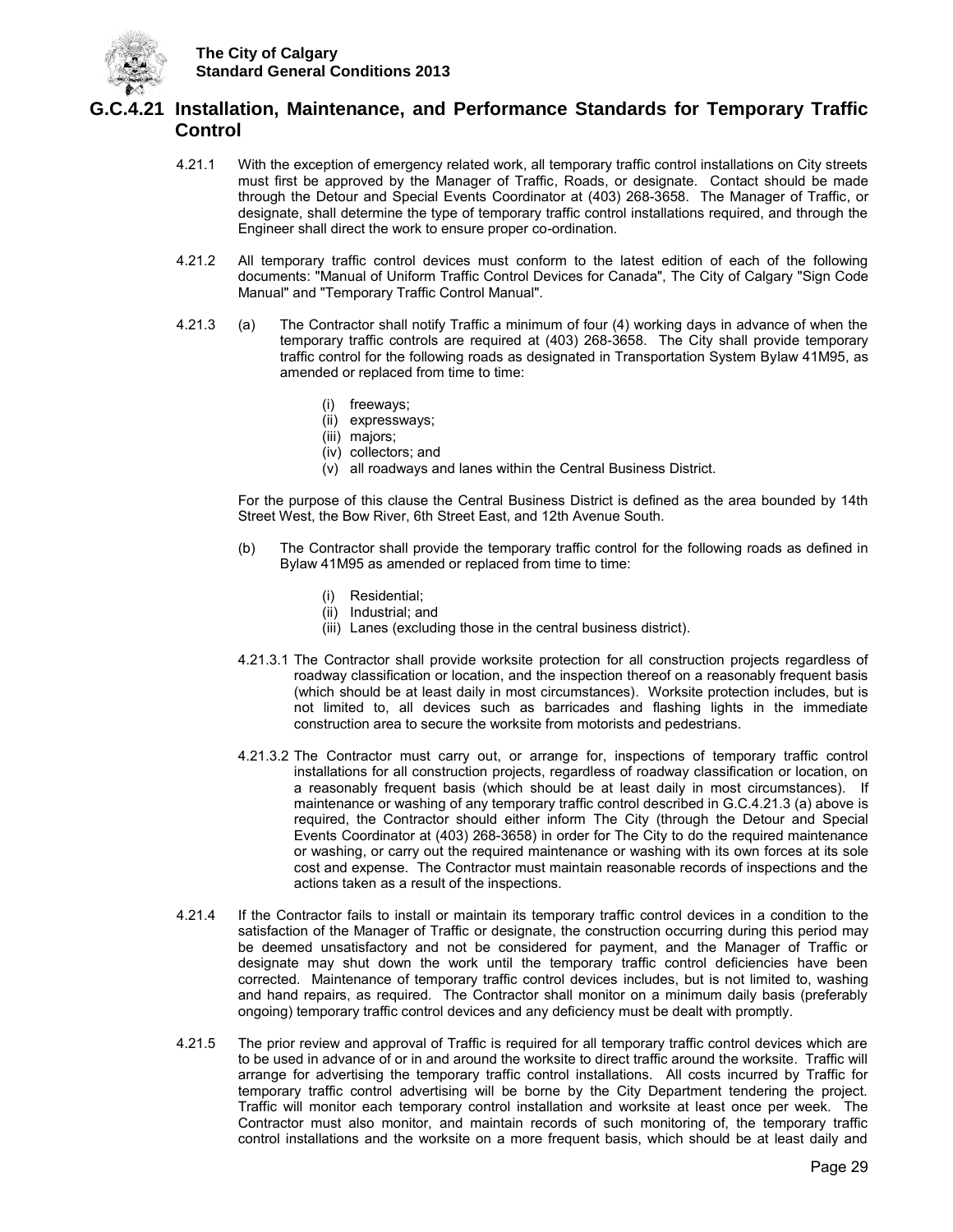

advise Traffic of any deficiencies in the temporary traffic control installations for roads described in G.C.4.21.3(a).

- 4.21.6 At all times the Contractor shall comply with the *Traffic Safety Act (Alberta)* and any regulations thereunder. Should the Contractor damage or knock down a traffic control device, railway sign, or signal or traffic sign of any kind or a parking meter, or become aware that the same has been damaged or knocked down, the Contractor shall report the damage promptly to the Engineer and the Detour and Special Events Coordinator. Further, the Contractor shall comply with The City's Street Bylaw 20M88 whenever and to the extent such provisions of either the Act or the Bylaw are applicable to the work. If it is necessary to remove a sign which has been placed by The City on or adjacent to a public street to control, direct, warn or advise vehicles and the public using the street, the Contractor shall reinstall the sign on a secure portable stand not imbedded in the ground in a location as near as practical to the original location. The Contractor shall immediately thereafter notify the Engineer and the Detour and Special Events Coordinator of the changed location of the sign. If the Contractor observes that any such sign located by The City or temporarily relocated by the Contractor has been moved from the position in which either The City or the Contractor placed it, or has been knocked down or removed from the worksite, the Contractor shall promptly report this matter to the Engineer and the Detour and Special Events Coordinator.
- 4.21.7 In the event of an emergency, the Contractor shall act immediately to ensure the safety of the public and on-site workers, and immediately report full details of emergency situation to the Engineer and the Detour and Special Events Coordinator.
- 4.21.8 The Contractor, whenever reasonable, shall provide and maintain reasonable access to all public and private property adjacent to the worksite. If any temporary closure of access is necessary, this must be coordinated with the Project Manager and reasonable notice must be provided to every resident and every business that will be affected.
- 4.21.9 The Contractor and the Engineer shall arrange with Calgary Transit and Traffic any re-routing of transit vehicles that is needed to accommodate the work.

 The Contractor shall advise the Engineer and the Detour and Special Events Coordinator at least two (2) weeks prior to the date when re-routing is required to be put into effect.

 Where the work of the Contractor will interfere with garbage collection, the Contractor shall notify Waste & Recycling Services at least seven (7) days in advance of the work. The Contractor shall also notify every residence and every business affected by the interference at least seven (7) days in advance of the work, by delivery of a notice form, which will be provided by Waste & Recycling Services.

- 4.21.10 Where temporary traffic control devices are supplied by the Contractor, the Contractor must maintain such devices, barricades, and lighting. If Traffic is required to maintain Contractor supplied devices, the cost of such maintenance will be charged to the Contractor through the Engineer.
- 4.21.11 The Contractor shall remove all signs, amber flashing lights, and barricades, after the temporary traffic control installation is no longer required by the Engineer or Traffic.

## <span id="page-35-0"></span>**G.C.4.22 Closing of Streets or Sidewalks**

The Contractor shall prepare a schedule showing streets which are required to be closed or partially closed for the purposes of carrying out the Contract. The schedule must be submitted in writing three business days in advance and approved by the Engineer before commencing any work. Work is prohibited between 6:00 and 9:00, and between 15:00 and 18:00 Monday through Friday on all streets where parking is prohibited during these hours. Any construction occurring during the prohibited periods will be deemed unsatisfactory, and not be considered for payment. Where parking is restricted at all times a special permit is required from the Manager of Traffic or designate. Closures on Saturdays, Sundays and Public Holidays can only be permitted with at least four (4) days advance notice and written approval by the Engineer.

## <span id="page-35-1"></span>**G.C.4.23 Hauling Routes, Load Limits and Weigh Scales**

4.23.1 The Contractor's hauling units and trucks must keep to designated truck routes. Any other haul routes which are not designated truck routes must be approved by Traffic prior to the Contractor's hauling units or trucks utilizing same.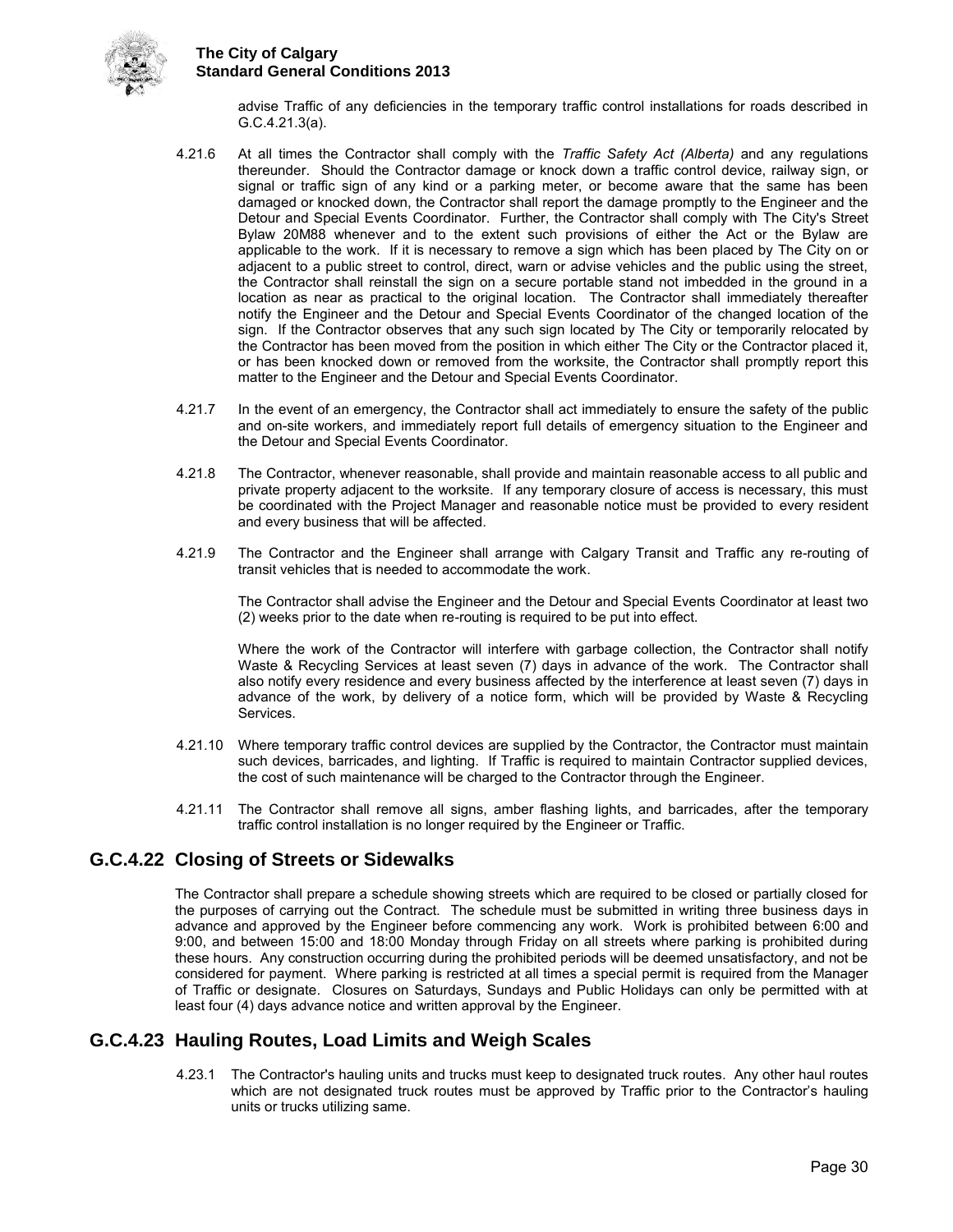

- 4.23.2 The Contractor shall comply with the axle loadings and other weight requirements currently in force in the City of Calgary.
- 4.23.3 For any Contract where payment is to be made by unit weight, the Contractor, at its expense, shall provide, install and operate an approved scale. The scale must be tested by the Measurement Branch of Industry Canada at the Contractor's expense prior to any material being weighed on the said scales and the customary certificate exhibited to the Engineer. The scale will be retested at the Contractor's expense as often as the Engineer may direct. The scale must be of a capacity sufficient to weigh any single axle or tandem loaded vehicle leaving the plant or pit in one operation.
- 4.23.4 The scale for weighing materials must be equipped with an automatic printer providing a ticket or tape with the following information:
	- 1. net weight;
	- 2. date;
	- 3. destination of load (code no.); and
	- 4. truck number.
- 4.23.5 Truck tare must be established and recorded twice daily. The first tare is to be taken prior to the first morning load and second tare prior to the first afternoon load.
- 4.23.6 The Contractor is responsible for retaining the original copies of the haul cards in the scale house until the following working day when all such cards and a detailed Summary Sheet showing daily tonnage totals, tares and truck numbers are to be provided to the Engineer or its representative on the worksite before 16:00 hours.

### <span id="page-36-0"></span>**G.C.4.24 Protection of Work, Property and of the Public**

4.24.1 The Contractor shall be responsible for protecting the work and for protecting The City's property from all loss, damage or injury arising in connection with the Contract. In particular, but not so as to restrict the generality of the foregoing, the Contractor in having carried out any ditching or excavation operations on streets and at other locations, shall ensure that necessary and adequate precautions are taken to prevent subsidence or withdrawal of support of sidewalks and curbs, carriageways, existing utilities and other property resulting from such ditching and excavation operations. The Contractor shall be responsible for making good any such loss, damage or injury except, subject to G.C.4.2, such as may be directly due to error in the Contract Documents.

The Contractor shall also be responsible for protecting adjacent property as required by law or by the Contract Documents or where it is otherwise necessary, and make good any resultant loss, damage or injury arising in connection with the Contract.

Where the work is performed at or in the vicinity of any place to which the public has or may gain access, it is the responsibility of the Contractor to ensure that all things necessary to protect each and every member of the public from loss or personal bodily injury (including death) caused by or contributed to or in any way connected with the Contract are done diligently and expediently.

- 4.24.2 Without limiting the responsibility of the Contractor under G.C.4.24.1, if the Engineer instructs the Contractor;
	- (a) to take any action which in the opinion of the Engineer is necessary or desirable to protect any member or members of the public from loss or personal bodily injury (including death) or from the danger thereof arising from or in connection with that performance of the Contract;
	- (b) to cease performing any portion or all of the Contract in a way which, in the opinion of the Engineer, may cause or increase the danger to the public, and to perform the same in a manner which, in the opinion of the Engineer, will remove or reduce to an acceptable minimum danger to the public; or
	- (c) to close off access by the public to any area in the vicinity of the work which in the opinion of the Engineer cannot be made sufficiently safe, and to provide alternative safe access for the public or those parts of it which are entitled to such access;

then the Contractor shall comply with the instructions of the Engineer to the Engineer's satisfaction. The obligations of the Contractor under this clause are in addition to and not in substitution for the obligations contained in G.C.4.11 and G.C.4.13.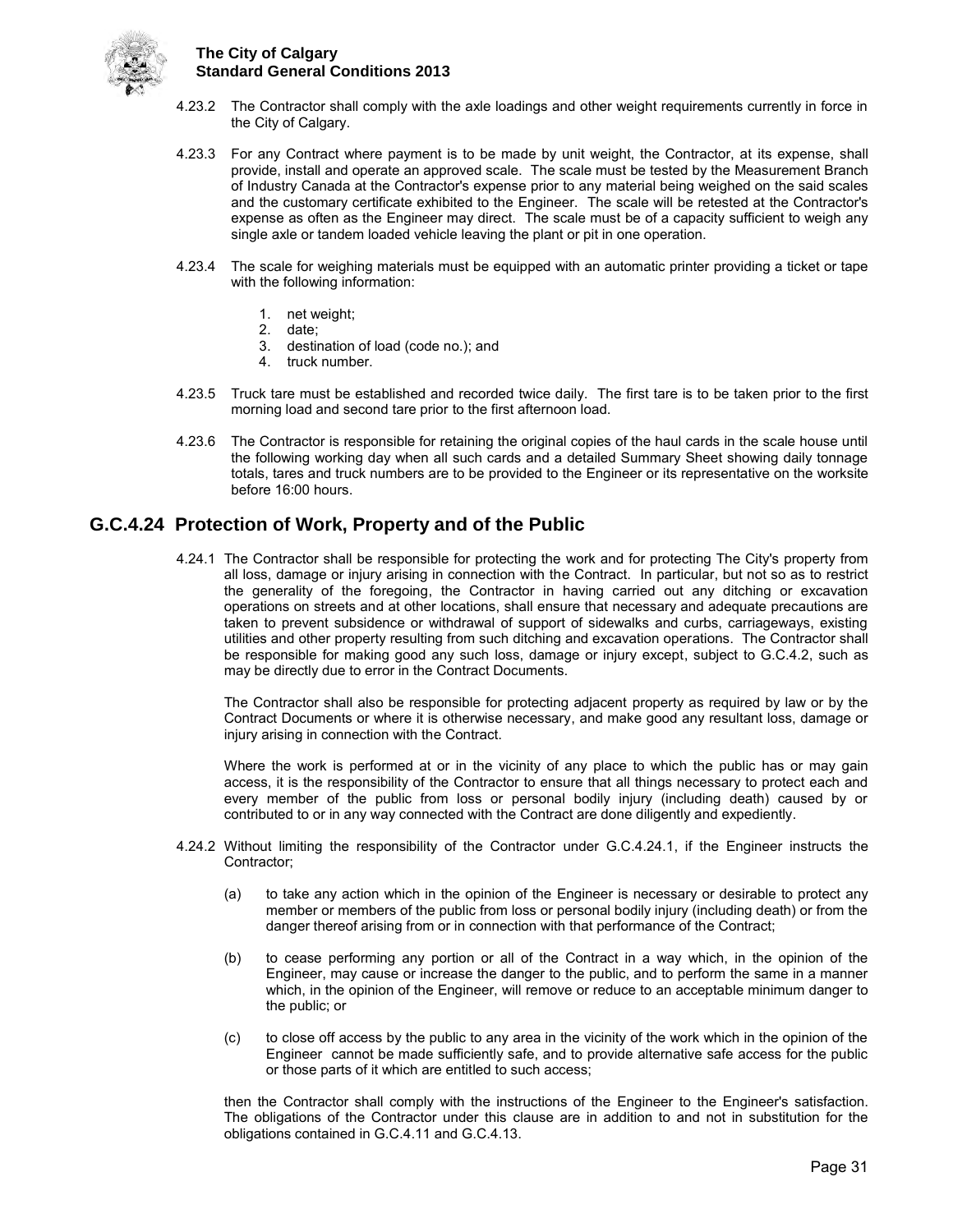

## <span id="page-37-0"></span>**G.C.4.25 Legal Survey and Control Monuments**

The Contractor shall ascertain the location of all survey evidence (legal or control) which will or may be affected by the work and shall notify the Engineer and Infrastructure and Information Services, Corporate Services by contacting the Manager, Field Surveying Services at (403) 268-1640 at least two business days in advance of construction. The Contractor shall not remove any such evidence unless instructed to do so by the Engineer.

The Contractor shall safeguard all such survey evidence and shall bear the entire expense of re-establishing any such survey evidence that becomes damaged or removed during the Contractor's operations.

## <span id="page-37-1"></span>**G.C.4.26 Tools, Plant and Equipment**

If at any time before the commencement or during the progress of the work, tools, plant or equipment appear to the Engineer to be unsafe, or inappropriate to secure the quality of work required, or to achieve the proper rate of progress, the Engineer may order the Contractor to increase the safety, or efficiency of tools, plant or equipment to augment them or to substitute new tools, plant or equipment as the case may be, and the Contractor must conform to such order at the Contractor's sole cost. The failure of the Engineer to make such demand will in no way relieve the Contractor of its obligation to secure the quality of workmanship and rate of progress necessary to complete the work within the time required by the Contract Documents and to the satisfaction of the Engineer.

## <span id="page-37-2"></span>**G.C.4.27 Testing of Materials**

- 4.27.1 The City may conduct quality control testing to establish the acceptability of materials and workmanship used on City projects and to determine if the provisions of the Contract have been complied with by the Contractor. The City may engage private engineering consultants, in which instance they will be agents of The City on matters of quality control testing. Testing will be carried out at the discretion of The City or the Engineer and will not be subject to direction or control by the Contractor. The Contractor shall not rely on The City's testing program for its quality control, but shall instigate such testing as may be required to ensure that the work complies in all respects with the requirements of the Contract. The costs associated with this testing are to be paid by the Contractor and to be included in their Total Tendered Price.
- 4.27.2 The Engineer may order testing or retesting of any work whether or not such work has been subject to quality control testing under G.C.4.27.1. Testing or retesting will be commissioned and controlled by The City or Engineer and will not be subject to direction or control by the Contractor. If such testing or retesting shows the work to comply with the provisions of the Contract, The City shall pay the cost of the testing or retesting or both. If such testing shows that any material portion of the work does not comply with the Contract, the Contractor shall pay all associated costs of the testing or retesting or both.
- 4.27.3 The Contractor shall ensure that The City has free right of access to any site for purposes of inspection or sampling, including plants or mills, where work is in progress producing materials for use on the project. If so requested by The City, the Contractor shall make himself available and shall assist as The City conducts quality control testing.
- 4.27.4 The Contractor at its own expense shall furnish for the Engineer's approval such samples as the Engineer may reasonably require.
- 4.27.5 The Contractor shall be responsible for the work, including any and all work performed by any Subcontractor of the Contractor, complying with all relevant requirements of the Contract Documents. In the event of any non-compliance of any of the work with the Contract Documents, or any case of there being an absence of evidence or insufficient evidence of quality control or quality assurance having been duly exercised by or on behalf of the Contractor for any of the work, all costs and impacts of verifying the acceptability of such work will be the responsibility of the Contractor regardless of the outcome of the verification. The method and criteria for verifying acceptability will be at the sole discretion of the Engineer.

#### <span id="page-37-3"></span>**G.C.4.28 Inspection of Work**

4.28.1 The Engineer shall at all times have access to the work and the Contractor shall provide proper facilities for such access and for inspection.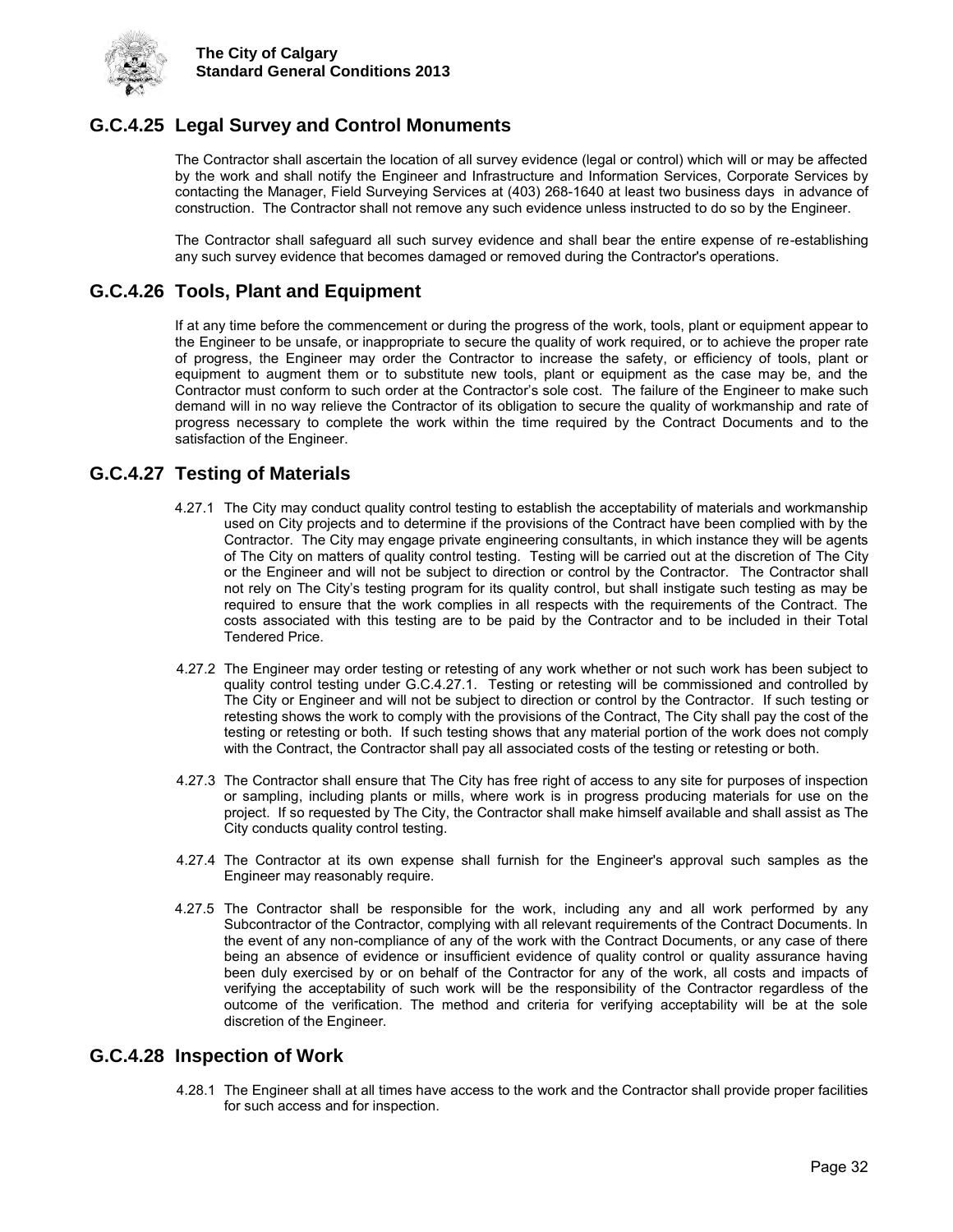

- 4.28.2 If the Contract Documents, the Engineer's instructions, Federal or Provincial statutes or regulations or City bylaws require any work to be specially tested or approved, the Contractor shall give the Engineer timely notice of its readiness for inspection, and, if the inspection is by any authority other than the Engineer, advise the Engineer of the date fixed for such inspection. Inspections by the Engineer will be made within a reasonable time. If any work has been covered without approval or consent of the Engineer, it must, if required by the Engineer, be uncovered for examination and subsequently recovered, both at the Contractor's expense.
- 4.28.3 The Engineer may order re-examination of questioned work. If such re-examination shows the work to comply with the provisions of the Contract, The City shall pay the cost of re-examination. If re-examination shows that the work does not comply, the Contractor shall pay all associated costs.
- 4.28.4 None of the actions or failures to act listed below will relieve the Contractor from being responsible for any failure to supply materials and complete the work in compliance with the Contract Documents:
	- (a) Any inspection of the work by the Engineer or the failure of the Engineer to make any inspection or to make a sufficient number of inspections;
	- (b) Any lack of thoroughness of any inspection made by the Engineer;
	- (c) Any failure of the Engineer to observe defective workmanship or to observe or reject or condemn defective materials used by Contractor or a Sub-Contractor; or
	- (d) Any failure or inadequacy in directing attention of the Contractor, or of any other person, to the inadequacy or other deficiency as to the manner in which the Contract is being performed, or as to the inadequacy of any material or equipment used in the performance of the work or incorporated in the work.
- 4.28.5 Similarly, where The City has inspectors observing the performance of the Contract or the materials used in the work, such inspectors are acting for the sole benefit of The City and nothing that such inspectors do or fail to do will relieve the Contractor from strict compliance with all of the provisions of the Contract Documents with relation to the work, the materials being supplied or any other aspect of the Contract.
- 4.28.6 Any acceptance by the Engineer or the Owner of any portion or component of the work that uses or incorporates substituted material will not relieve the Contractor from being responsible to complete the work in compliance with the Contract Documents, unless a written approval from the Engineer is obtained pursuant to G.C.3.12.

## <span id="page-38-0"></span>**G.C.4.29 Location and Disruption of Existing Services**

- 4.29.1 The existence, location, elevation and condition of underground utilities is not guaranteed, and notwithstanding any other provisions in the Contract, the Contractor shall be responsible for determining through Alberta One Call (1-800-242-3447 or www.alberta1call.com) or other effective means the location and elevation of all sewer, water and gas mains or lines, electric light, power or telephone or fibre optic conduits, or other structures or utilities, by non-destructive means acceptable to the utility owner, and shall pay for any service supplied by providers or owners of public utilities such as Atco Gas and Pipelines Ltd. ("Atco"), Enmax Corporation ("Enmax"), Telus Corporation ("Telus"), other utilities or telecommunications companies and The City's Water Services Business Unit. The Contractor shall also be responsible for notifying the appropriate persons of its intention to carry out operations in the vicinity of any such main, line, conduit or other structure or utility, at least one (1) week in advance of any operations being carried out, including:
	- (a) The Director, Water Services in the case of water mains or lines;
	- (b) The Director, Water Services in the case of sewer lines or mains or storm water facilities;
	- (c) Telus, Shaw Communications Inc., and other telecommunications companies in the case of telecommunications conduits or lines or cable;
	- (d) Atco in the case of gas mains or lines;
	- (e) Enmax in the case of electric or power conduits or lines;
	- (f) The Director, Calgary Transit in the case of Calgary Transit installations;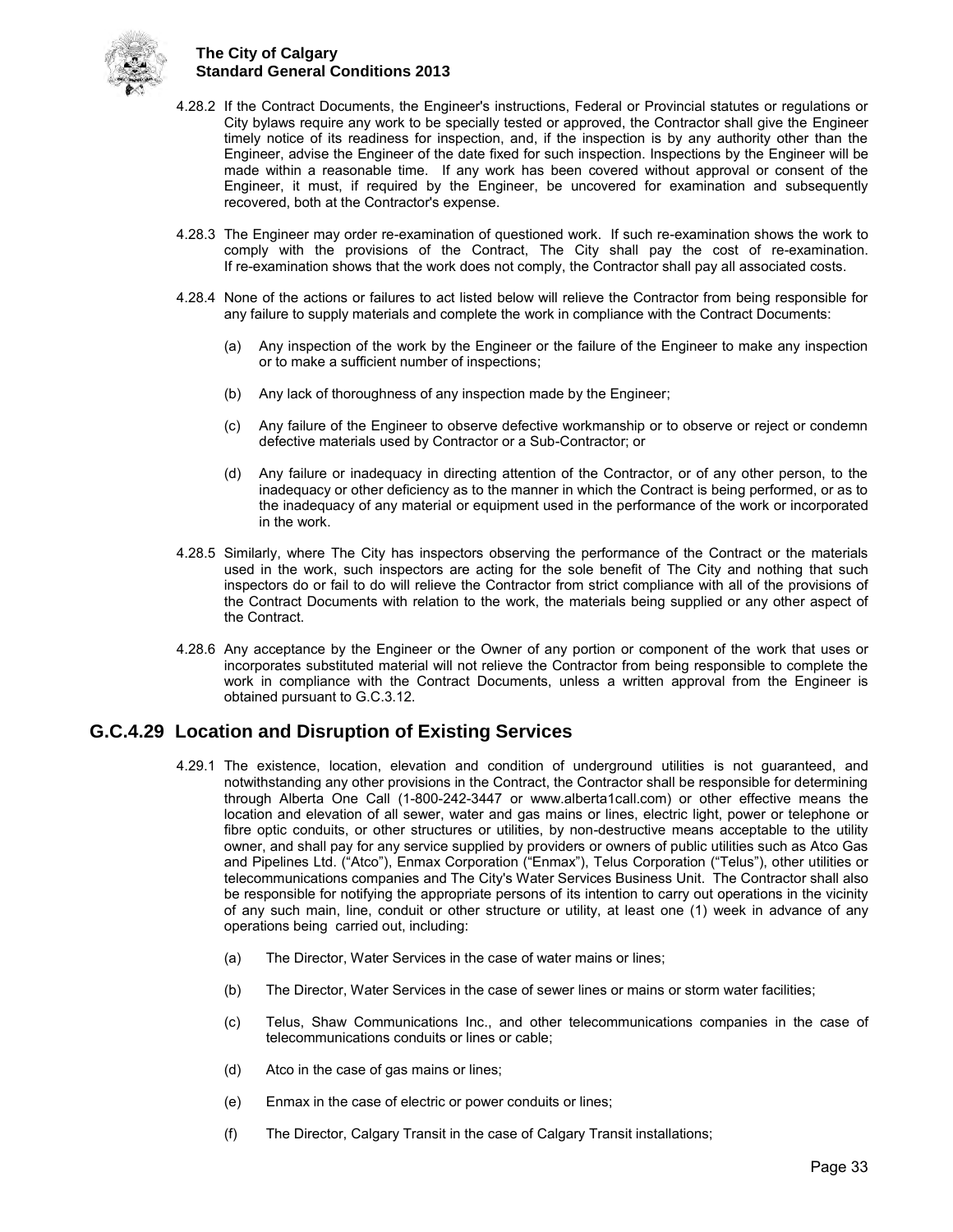

- (g) The Director, Parks in the case of irrigation systems; and
- (h) The Director, Roads, in the case of street lighting.
- 4.29.2 Without limiting the generality of the provision of G.C.4.14, the Contractor shall indemnify and save harmless the owner of any main, line, conduit or other such structure or utility for any loss or damage which may be suffered by owner because of damage to any such main, line, conduit, or other such structure or utility, in any way caused by the operations of the Contractor in the performance of the Contract.
- 4.29.3 Where utilities are to be moved, repaired or replaced the Contractor shall make its own arrangements with the utility company or City department concerned for the alterations necessary, and will notify the Engineer of all such requirements.
- 4.29.4 Excavation in the vicinity of existing structures and any utilities must be carefully performed, and utilities which cross an excavation must be properly supported or shored to prevent settlement. Where trenching is to be done under existing utilities, such utilities must be adequately supported or shored before backfilling commences and the support or shoring left in place if appropriate. The Contractor should confirm what is appropriate with the owner of each utility involved.
- 4.29.5 The City shall pay for any necessary alterations, repairs or replacement of any utilities which intersect the line of the proposed work, unless the Contractor is otherwise required to pay for any or all such measures pursuant to an obligation or commitment outside the Contract.
- 4.29.6 The Contractor shall make its own arrangements for any utility service it may require.
	- (a) The Contractor shall protect, relocate or maintain existing active services as required. When inactive services are encountered, cap off in a manner approved by the authorities having jurisdiction over the service, and
	- (b) report existing services encountered during excavation (not previously known) to the Engineer and further instructions from the Engineer.

#### <span id="page-39-0"></span>**G.C.4.30 Contractor's Right to Stop Work or Terminate Contract**

- 4.30.1 The Contractor may stop work or terminate the Contract three (3) business days after written notice of its intention has been received by the City Clerk, the City Solicitor and the Engineer or Project Manager, if:
	- (a) Work on the Contract is stopped under an order of a court having actual or apparent competent jurisdiction or by the actual or apparent authority of a federal, provincial or municipal government, and such order or exercise of authority is not related to an act or omission of the Contractor; or
	- (b) The City fails to pay the Contractor any sum certified by the Engineer or Project Manager as being due under the Contract within thirty (30) days of the date set out in the Engineer's or Project Manager's progress certificate as being due, or thirty (30) days after The City received the progress certificate, whichever is the later date.
- 4.30.2 Upon the Contract being terminated pursuant to G.C.4.30.1, subject to the provisions of the *Builders' Lien Act (Alberta)* The City will pay to the Contractor all amounts then due to the Contractor under the terms of the Contract, as well as any amount which the Contractor is able to establish that it is legally entitled to receive for loss of anticipated profit and the cost of any additional damage which the Contractor may have suffered by reason of termination of the Contract.
- 4.30.3 Notwithstanding G.C.4.30.1 and G.C.4.30.2, The City will not be obliged to make any payment earlier than would be required under the Memorandum of Agreement. The retention of any amount due to the Contractor which is required to be retained pursuant to the *Builders' Lien Act (Alberta)*, the Contract or any other Act or Regulation, will not create a right for the Contractor to suspend work or terminate the Contract.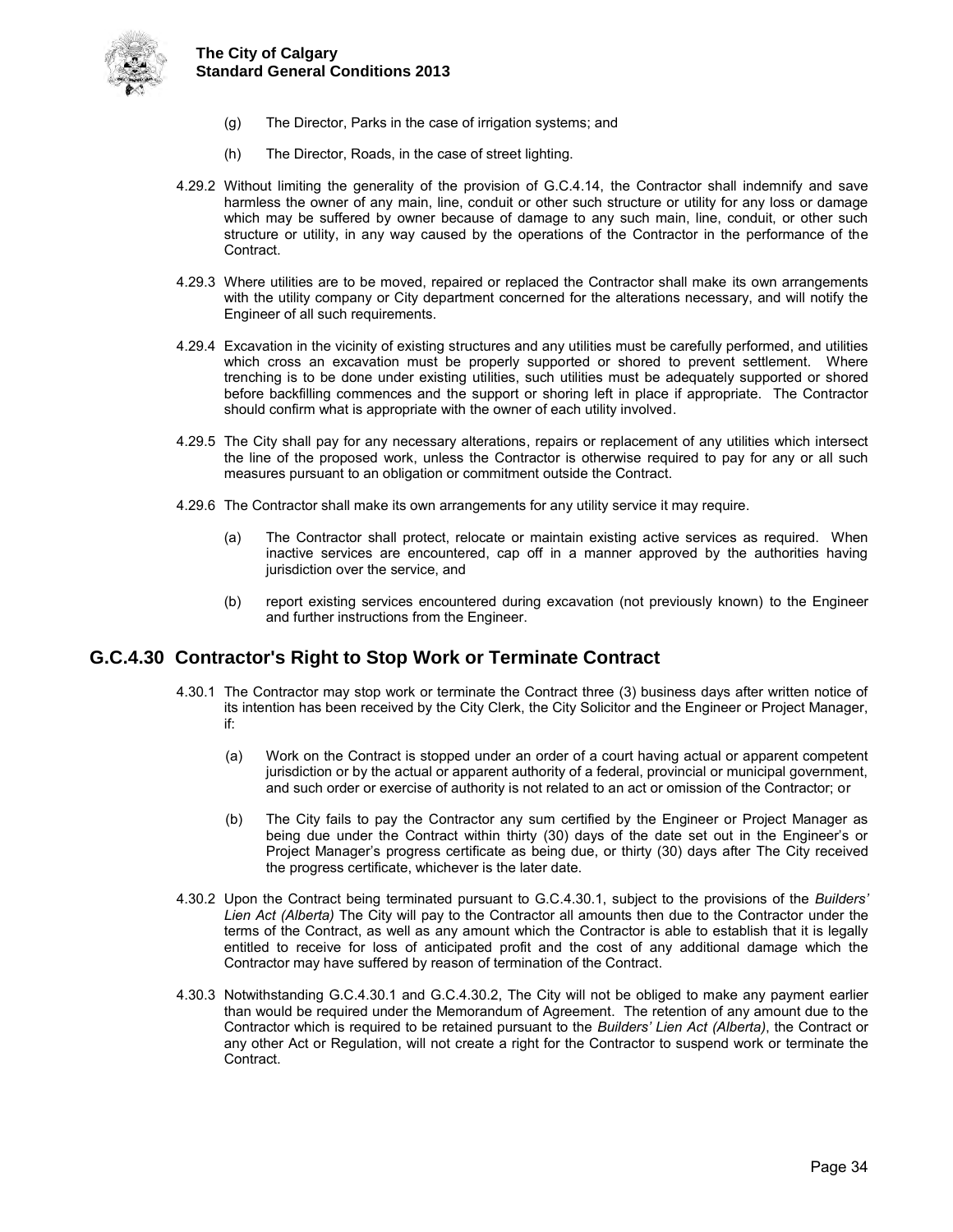

## <span id="page-40-0"></span>**G.C.4.31 Sub-Contracts**

- 4.31.1 The City reserves the right to disapprove any proposed Sub-Contractor. Once the names of the proposed Sub-Contractors have been submitted, the Contractor must not engage another Sub-Contractor without the prior written consent of the Project Manager.
- 4.31.2 The Contractor shall be fully responsible to The City for the acts and omissions of its Sub-Contractors, and all its employees and agents.
- 4.31.3 Nothing contained in the Contract Documents creates any contractual relation between any Sub-Contractor and The City.

## <span id="page-40-1"></span>**G.C.4.32 Relations of Contractor and Sub-Contractor**

The Contractor agrees to bind every Sub-Contractor by those terms of the Contract which apply to the Sub-Contractor's work. Upon the request of The City or a Sub-Contractor, the Contractor will provide the Sub-Contractor a copy of the Contract or any Contract Documents that apply to that Sub-Contractor's work.

## <span id="page-40-2"></span>**G.C.4.33 Claiming of Damages by Another Contractor**

- 4.33.1 Should the Contractor suffer damage by an act or omission of any Other Contractor employed by The City upon the work, the Contractor should make its claim in writing against the Other Contractor and at the same time advise The City in writing of the claim and furnish a copy of the claim made against the Other Contractor. The Contractor shall advise the Engineer in writing within forty-eight (48) hours after the happening of the event which caused such damage to the Contractor. The Engineer will consider such claims and the responsibility for the damage and advise the Contractor thereof in writing.
- 4.33.2 Where the Contractor suffers loss or damage by reason of an act or omission by any Other Contractor where the Contract between the Other Contractor and The City (hereinafter referred to as the "other contract") provides that the Contractor is or may be added as a party to the other contract for the purpose of obtaining relief at law or in equity for the loss or damage suffered by the Contractor, the Contractor may, unless the Other Contractor has agreed to settle such claim, sue the Other Contractor to obtain relief for such loss or damage, upon the Engineer or Project Manager certifying to The City that the Contractor has so suffered loss or damage by reason of the Other Contractor, and the Contractor may do so whether the Contractor is designated by name or added to the other contract by implication only. The Contractor shall not name The City as a party to such action unless and until The City so agrees in writing and if, The City does so agree, the Contractor shall indemnify and save harmless The City against any loss, court costs, expense, damage or judgment arising out of such action.
- 4.33.3 Should the Contractor cause damage to the Other Contractor on the work, the Contractor shall upon notice by The City settle with the Other Contractor by agreement if it agrees to so settle. If the Other Contractor sues The City on account of any damage alleged to have been so sustained, The City shall notify the Contractor, who shall defend such proceedings at its own expense, and if any judgment against The City arises therefrom, the Contractor shall be responsible and pay the amount of such judgment and all costs incurred by The City.
- 4.33.4 If another contract, with the Other Contractor that has suffered damage by reason of any act or omission of the Contractor in the performance of the Contract, contains provisions the same as or substantially similar to the provisions of this clause then, unless the Contractor has been able to settle the claim of the Other Contractor, and if the Engineer has certified that the Other Contractor has suffered damage which, if it were a party to the Contract would give the Other Contractor a right of action under the Contract, then the Other Contractor, whether specifically named in the Contract or not, will be deemed to be a party to the Contract. Any of the obligations of the Contractor to complete the work, or any portion of it, in a particular manner or to a designated standard or within a specified time will be deemed to be obligations owed by the Contractor to both The City and the Other Contractor so as to allow the Other Contractor to sue the Contractor without naming or joining The City in any action. If the other Contractor does name or join The City in any action arising out of performance, nonperformance or inadequate, insufficient or negligent performance then the Contractor shall defend the action on behalf of The City and shall indemnify and save harmless The City against any and all loss, cost, expense, claim, judgment or settlement arising out of such action.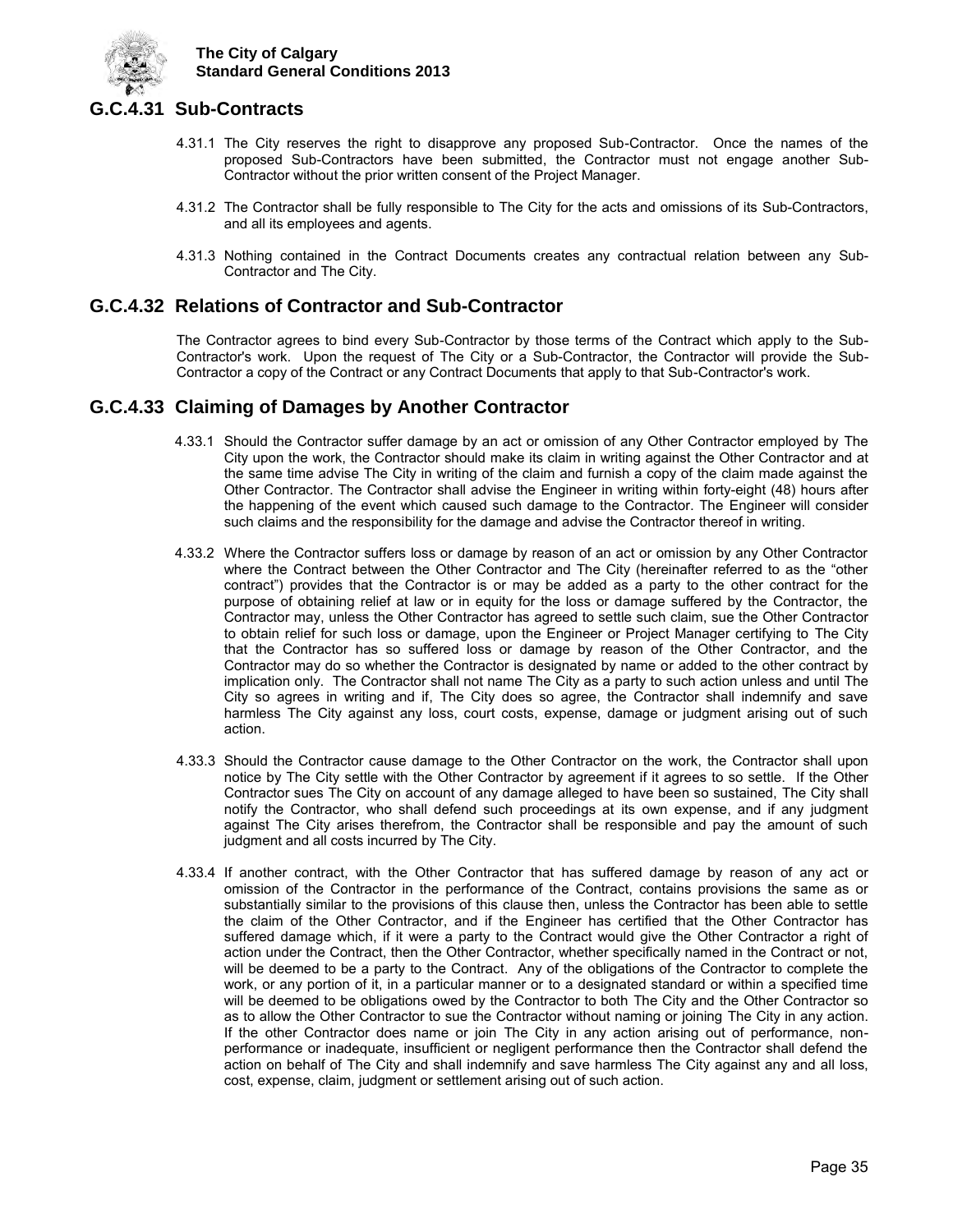

## <span id="page-41-0"></span>**G.C.4.34 Cutting, Patching and Digging**

- 4.34.1 The Contractor shall do all cutting, fitting or patching of the work that may be required, and properly tie-in such work with any work of Other Contractors shown in, or reasonably implied by, the Contract Documents.
- 4.34.2 The Contractor shall not endanger any existing work by cutting, digging or otherwise, and must not cut or alter the work of any Other Contractor except with the consent of the Engineer and then only to the extent permitted by the Engineer.

## <span id="page-41-1"></span>**G.C.4.35 Environmental Control**

The Contractor must ensure that appropriate environmental controls are implemented, including, but not limited to, the following:

#### **4.35.1 Environmental Responsibilities**

The Contractor will ensure that environmental considerations are part of all project planning, activities and operations. The Contractor must be familiar with and communicate The City of Calgary's Environmental Policy and the Contractor's Environmental Responsibilities Package and Acknowledgement Form to all on-site personnel, including Subcontractors that are engaged in the work. The Contractor must maintain documentation and records as evidence that the environmental requirements for the work have been implemented and are being maintained. Verification of Compliance may include requests for documents and for worksite inspections.

#### **4.35.2 Environmental Training and Orientation**

Contractors and Subcontractors working on the worksite will ensure they have documented and maintained records of environmental training and orientation as evidence of a level of awareness of environmental issues related to the work and competence appropriate to their assigned activities.

#### **4.35.3 Erosion and Sediment Control**

- (a) The Contractor must comply with all applicable legislation and adhere to the requirements specified in the current edition of The City of Calgary Guidelines for Erosion and Sediment Control to ensure protection of water bodies, storm water infrastructure, public and private property, and the environment.
- (b) For all sites greater than two (2.0) hectares in overall site size, an Erosion and Sediment Control ("ESC") Report and drawings must be developed and implemented. ESC Reports and drawings must be stamped and signed by a Professional Engineer (P.Eng.) or Professional Agrologist (P.Ag.) licensed to practice in Alberta, or by a Certified Professional in Erosion and Sediment Control (CPESC), and submitted to Water Resources (Attention: Erosion Control Coordinator). Amendments and updates to reports and drawings must be forwarded to Water Resources (Erosion Control Coordinator or the designated Erosion Control Technician) for review and approval. A project pre-construction meeting should include a review of erosion and sediment control measures.
- (c) For sites smaller than two (2.0) hectares but equal to or greater than 0.4 ha, assuming there are no site characteristics that indicate a higher than normal ESC concern, only a drawings submission will be required. Contact the Water Resources Erosion Control Coordinator at (403) 268-2655 to discuss. A project pre-construction meeting should include a review of erosion and sediment control measures.
- (d) For site less than 0.4 ha. where there are no site characteristics that indicate higher than normal ESC concerns, only good housekeeping practices will be required. Contact the Water Resources Erosion Control Coordinator at (403) 268-2655 if you have questions. Water Resources reserves the right to request a letter outlining the good housekeeping practices that will be implemented on a site.
- (e) ESC Reports and drawings for Development Permits (DP) and Development Liaisons (DL) must be submitted to the File Manager of Urban Development. For projects where a Development Permit is not required the Contractor must submit the ESC Report and drawings to The City Project Manager.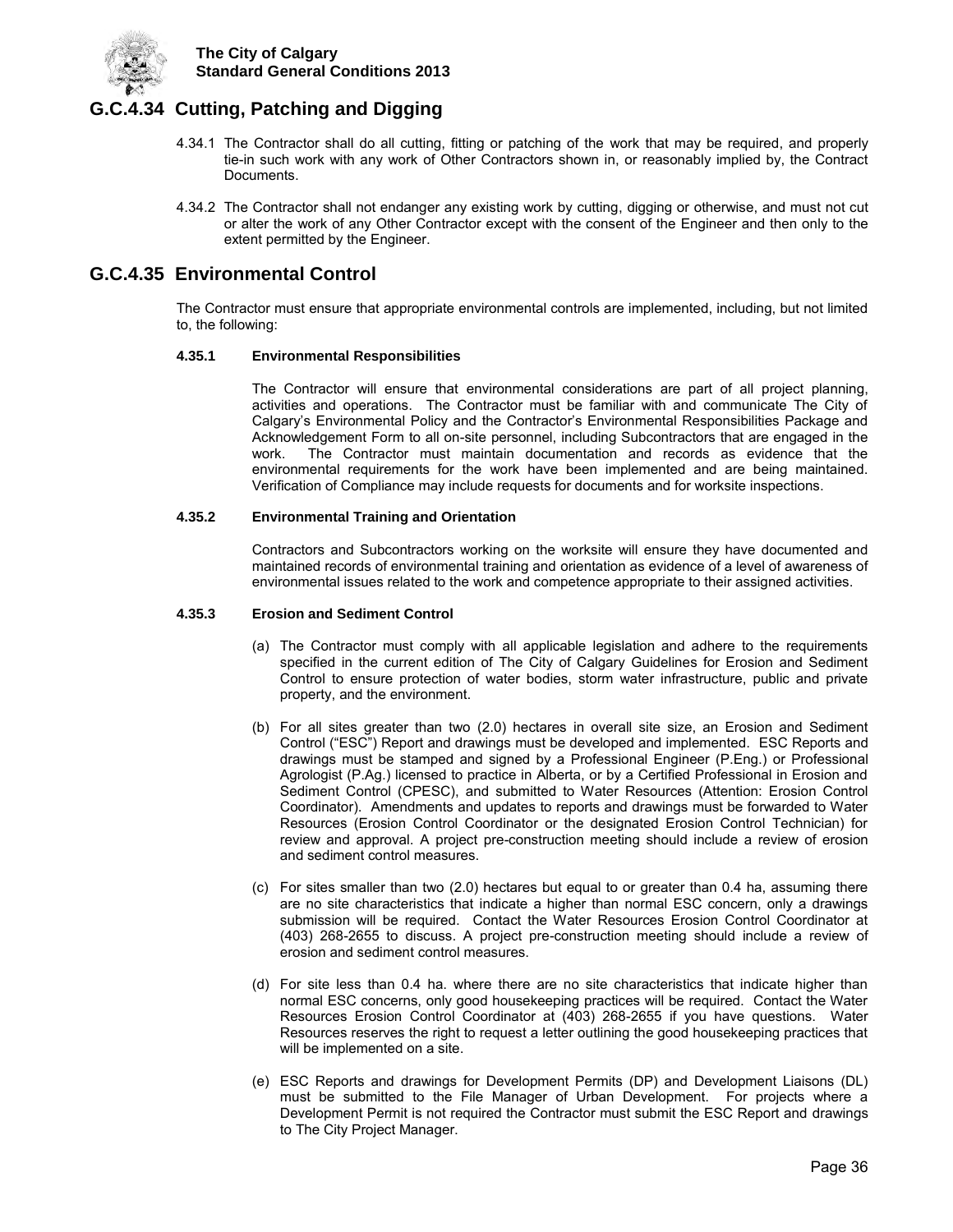

- (f) Regardless of the size of the worksite, where applicable Contractors must implement the following practices on all sites:
	- Consider phasing construction so that areas with high erosion potential are constructed in a minimum amount of time with permanent stabilization (e.g. landscaping) measures implemented early;
	- Divert clean runoff (e.g. pavement runoff) away from exposed soils or unstabilized areas;
	- Minimize the area of disturbed ground that is exposed to erosion at any one time;
	- Control erosion at the source by preventing soil detachment and transportation (erosion control);
	- Minimize the extent and duration of disturbance to vegetation;
	- Stabilize access and egress points to reduce off-site tracking;
	- Stabilize and contain stockpiles;
	- Control wind blown and fugitive dust;
	- Minimize compaction of native soil by appropriately locating temporary roads and materials storage;
	- Minimize exposed slope lengths by breaking up into smaller slopes via controls;
	- Provide temporary cover on exposed soils that are prone to erosion;
	- Maintain subsoil grades in a non-compacted roughened state;
	- Provide sufficient capture and storage to contain sediment-laden runoff within the site (sediment control);
	- Monitor the effectiveness of controls regularly (at least every seven days) and during or within twenty-four (24) hours of precipitation  $(> 12 \text{ mm}$  rainfall in any twenty-four (24) hour period or precipitation on wet or partially frozen soils) or snowmelts. Maintain all controls as required, including repair and replacement of controls that are ineffective:
	- Maintain up to date ESC inspection and maintenance records on site;
	- Plan for and implement emergency measures as required;
	- Correctly install (per manufacturer/designer specifications), inspect and maintain erosion and sediment controls;
	- Prevent the release of sediment-laden water or contaminated water to waterbodies and to the storm sewers as a result of construction dewatering, surface washing, sand blasting, saw cutting, washing vehicles, washing out of concrete mixers and concrete trucks (including chutes and tools), and any other activities that could result in a prohibited discharge and;
	- Remove all temporary erosion and sediment controls when no longer required and at end of Contract.
- (g) The Contractor must ensure that appropriate practices are in place to minimize erosion and manage sedimentation. These practices must be implemented, monitored and maintained during the term of the Contract. In the event, however, that an authorized City representative reasonably deems that there is an erosion or sedimentation problem or both, the authorized City representative will promptly give notice of the problem to the Project Manager and the Contractor. After being notified, the Contractor, subject to the advice of the Project Manager or the Engineer or both, shall take timely action to address the problem. Failing this, The City may take such steps as are necessary to appropriately address the problem at the expense of the Contractor. The City will notify the Contractor in writing of any such actions taken within seventy two (72) hours. Any costs incurred by The City may be set off against any sums owed by The City to the Contractor under the Contract.

#### **4.35.4 Construction Site Water Management**

The Contractor must:

- Install, inspect and maintain temporary drainage systems as required throughout the duration of the Contract and must remove temporary drainage systems upon completion of the Contract;
- Obtain a Drainage or Dewatering Permit from Water Resources prior to discharging impounded water (due to surface runoff or groundwater infiltration) to the storm drainage system (As per Drainage Bylaw 37M2005). For requests to discharge to the storm drainage system, the Water Resources Erosion Control Coordinator must be contacted at (403) 268-2655. For requests to discharge to the sanitary sewer, the Water Resources Industrial Monitoring Supervisor must be contacted at (403) 268-4558;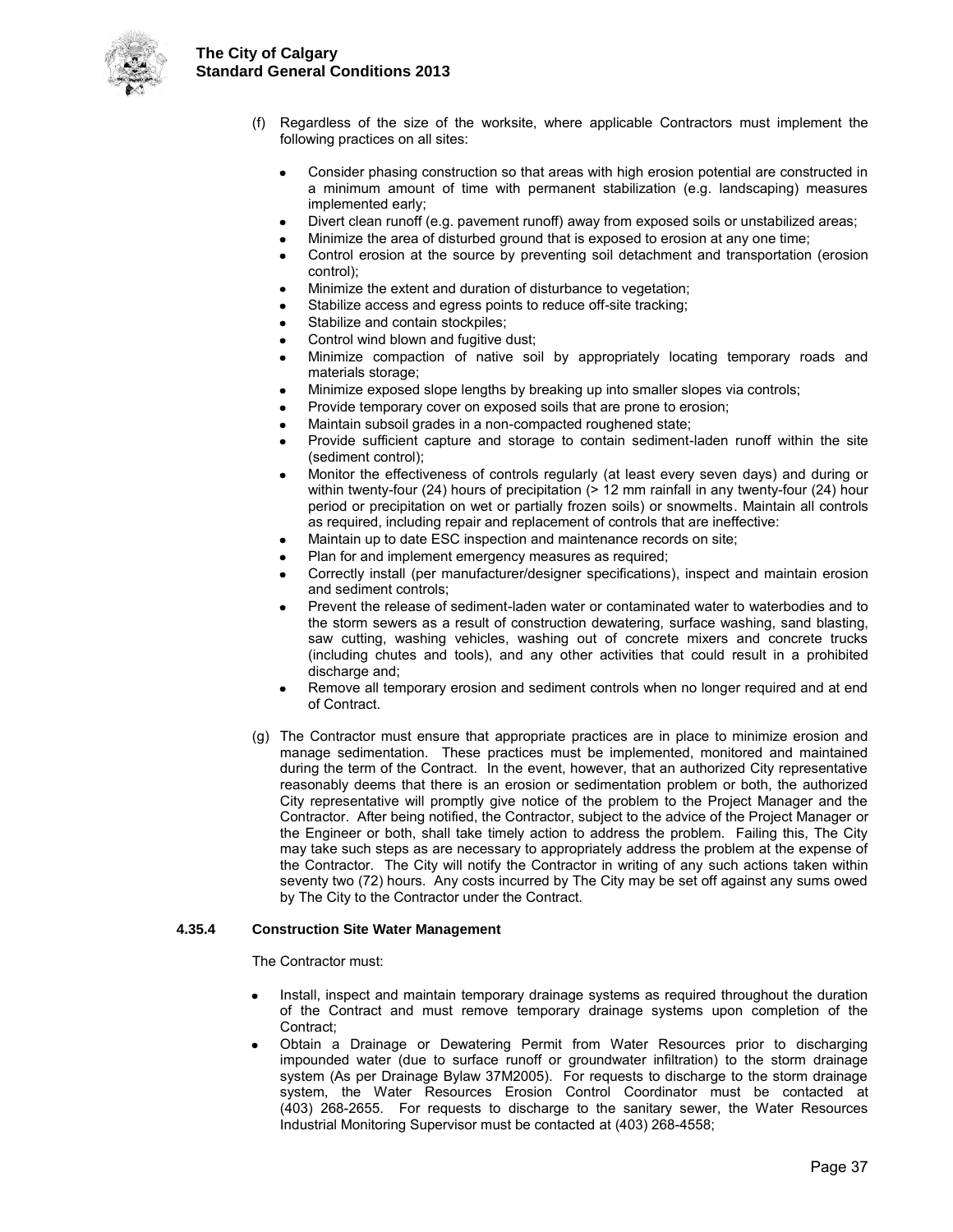

- Not allow slurry to enter into any watercourse or the storm or sanitary sewer system when undertaking saw cutting or coring activities, and the slurry must be disposed of in accordance with all applicable regulations and guidelines; and
- Not allow concrete washout or waste from drums, chutes and tools to be discharged where it could enter the storm drainage system either directly or as a result of subsequent precipitation event. In instances where concrete washout is to occur or surplus concrete is to be stored on site, a City approved containment system is required.

#### **4.35.5 Soil Conservation and Stockpiles**

The Contractor must:

- Provide temporary stabilization of exposed soils (e.g. mulch or other temporary cover, surface roughening) where wind erosion (dust) or water erosion or both could contribute sediment to off-site areas, including water bodies, streets, storm infrastructure, and property;
- Ensure stockpiles, in place for more than 30 days, are properly stabilized and contained in order to prevent any off-site impacts. Stockpile slopes must not be steeper than a 4H:1V ratio;
- Locate stockpiles in flat, contained areas of the worksite;
- Maintain a one metre separation between topsoil and subsoil stockpiles and care must be taken to prevent mixing of topsoil and subsoil during stripping. All storage stockpile locations must be recorded and this information must be available at the site. Additional erosion and sediment controls and practices for stockpiles are referenced in the current edition of the Guidelines for Erosion and Sediment Control;
- Control annual weeds on exposed soils before they can set seed in order to reduce the likelihood of spread;
- Ensure equipment moving from areas with weeds or non-native species into natural areas is clean and free of weeds; and
- Ensure any use of a registered herbicide is approved by the Project Manager in accordance with the City's Integrated Pest Management Program (IPM).

#### **4.35.6 Tree and Plant Protection**

- (a) As required by the Street Bylaw (20M88), the Contractor must supply a Tree Protection Plan to Urban Forestry when construction or construction related activities occur on City lands (including road right of way and boulevards) within 6 metres of a City tree. To verify tree ownership or to inquire about tree protection plans, Urban Forestry can be contacted through 311.
- (b) Contractors must adhere to the Tree Protection Bylaw (23M2002).
- (c) The Contractor must plant all trees, shrubs and groundcover in conformity with the most current edition of Parks Development Guidelines and Standard Specifications, Landscape Construction Specifications.

#### **4.35.6.5 Water Supply and Disposal**

The Contractor must ensure that suitable and approved water supply and water disposal methods are implemented refer to G.C.4.45 and G.C.4.35.4, respectively. To obtain a Hydrant Connection (HCU) contact the Water Services & Water Resources stockroom at (403) 268-4416 or (403) 268-4712.

#### **4.35.7 Site Management**

The Contractor must:

- Suitably locate, secure and label chemical, fuel and lubricant storage areas to prevent and minimize the impact of any releases or contamination on-site or off-site;
- Ensure that for all hazardous materials there is 110% secondary containment capacity for the largest container plus 10 percent of the aggregate capacity of all other containers;
- Ensure hazardous materials on the worksite are managed appropriately. Site specific hazardous materials management procedures must be developed, documented and communicated to all Contractor and Subcontractor personnel;
- Prevent and control tracking of dirt offsite and within the worksite and adjacent areas, including thoroughfares and walkways;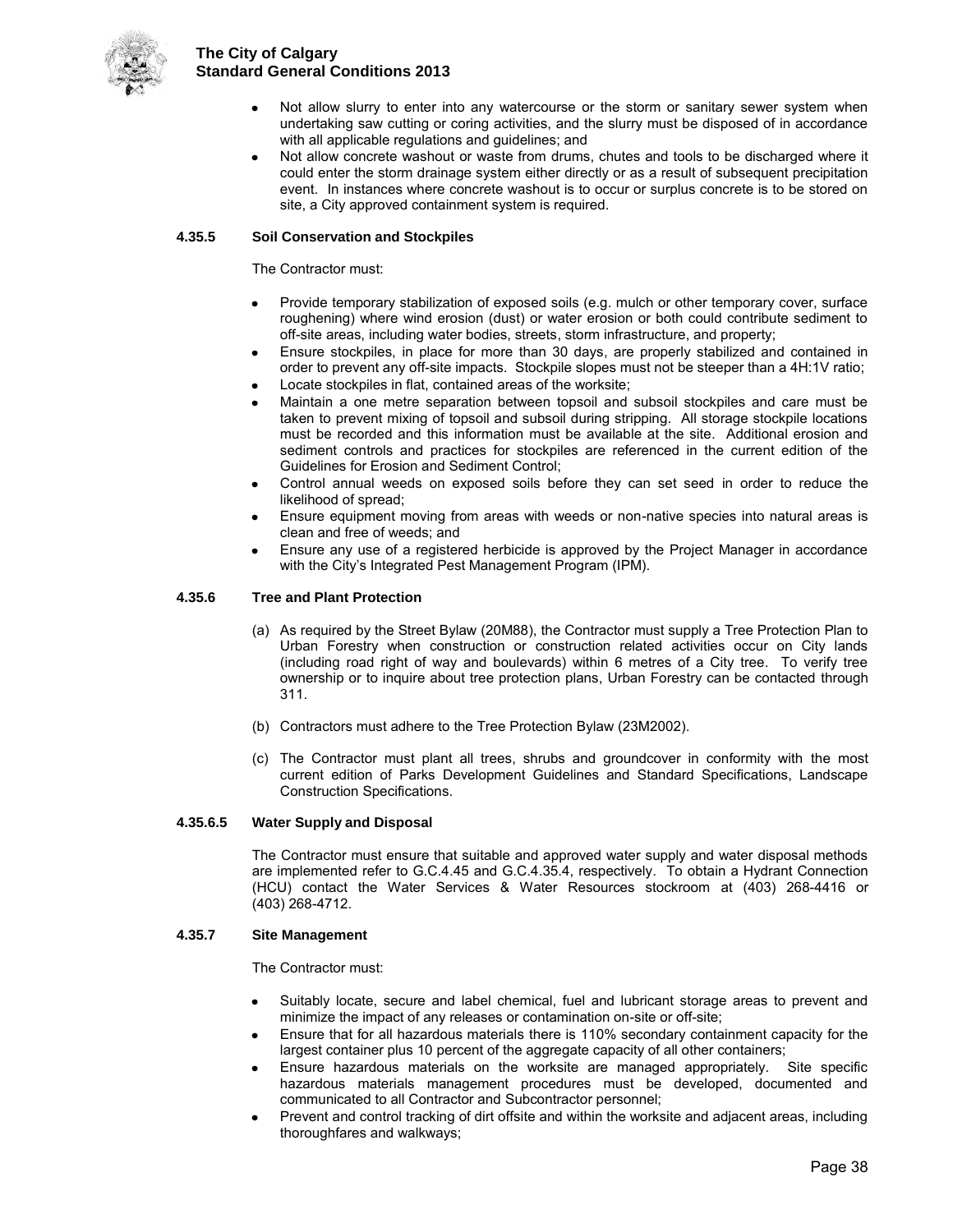

- Take all reasonable measures to control dust within the worksite, including, but not limited to haul roads, dump sites, stockpiles and detour roads, for the duration of the Contract. This includes control of dust created by the passage of public traffic through the worksite. Dust control could include the use of non-potable water;
- Promptly remove all mud, dirt, debris and other materials deposited by construction during the construction and rehabilitation period and dispose of such material appropriately;
- Keep the worksite free from accumulations of debris or waste;
- Ensure storage of waste and material is controlled to prevent off-site migration from the worksite;
- Ensure all containers (for example drums) containing waste material resulting from any activity are identified, labelled, managed and disposed of appropriately; and
- Ensure that spill kits are present at all worksites.

#### **4.35.8 Recycling and Waste Management**

The Contractor must:

- Identify how waste will be reduced and diverted from the landfill or recycled. At a minimum, the Contractor will recycle cardboard, paper, wood, asphalt, concrete, metal and plastics and provide the City Project Manager written justification for not diverting any of these waste streams from landfill;
- Retain and submit copies of all waste records for materials disposed and recycled. These will be provided to the City Project Manager upon request in a summary sheet form, indicating for each product or material, the record number, the quantity or weight recycled or disposed (where reasonably practical), the destination, and how the material is classified under the Waste Control Regulation (AR 192 / 96) and the Transportation of Dangerous Goods Regulation (SOR / 2001-286);
- Provide appropriate on-site collection containers for debris and waste and remove waste materials regularly from the worksite;
- Dispose of waste material from City projects to disposal sites designated for the appropriate material. All disposal sites must be pre-approved by the Project Manager;
- Ensure all proposed waste disposal sites are approved licensed landfills;
- Not burn or bury materials or waste on the worksite; and
- Not dispose of materials or waste into waterways, storm or sanitary sewers.

#### **4.35.9 Fuelling**

- (a) Contractor personnel must be present at the transfer point during fuelling operations and for the duration of the fuelling process.
- (b) Spill kits or drip pads or both must be present at location during refuelling.
- (c) Fuelling or maintenance of equipment must not take place within 30 meters of waterways including the storm sewer system or environmentally sensitive areas unless a written standard operating procedure is developed, approved by the Project Manager, and followed.
- (d) Fuelling procedures must be communicated to all onsite personnel involved in the fuelling or maintenance operations.
- (e) No servicing or repair of machinery may occur within 30 metres of an environmentally sensitive area or waterbody unless directed by The City of Calgary Fire Department Hazardous Materials Section (HazMat) or a regulatory authority.
- (f) Fuelling requirements outlined in the *Alberta Fire Code* and other legislation must be followed (e.g. prohibit smoking, appropriate labeling).
- (g) The transportation of dangerous goods is restricted in the Central Business District as detailed in Bylaw 23M2005, and amendment of Bylaw 13M2004.

#### **4.35.10 Spill Prevention**

The Contractor must implement and document transportation, handling and storage methods that will prevent chemical, fuel, lubricant and other hazardous substance releases on or around the site caused by construction or demolition related activity.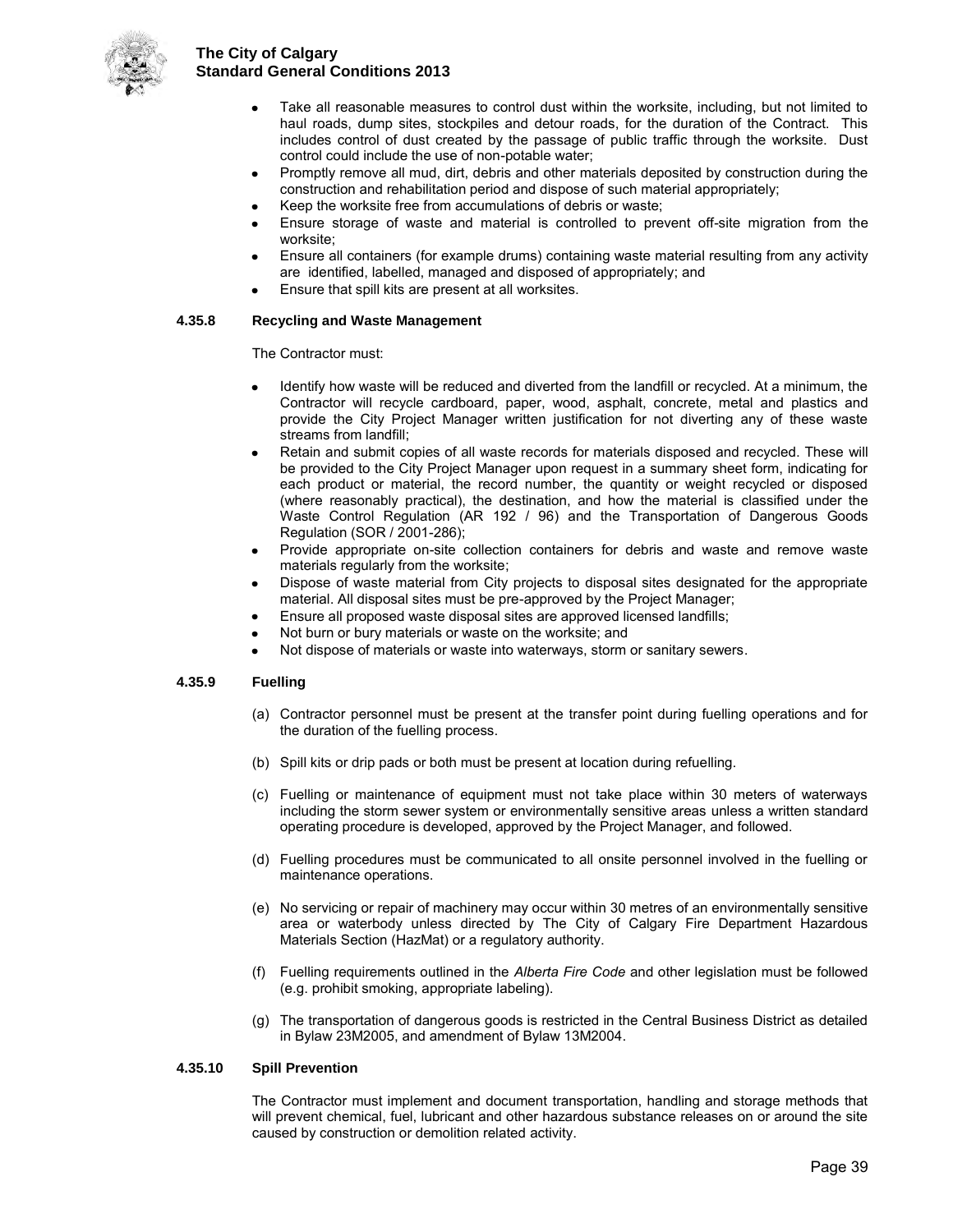

#### **4.35.11 Release Reporting and Cleanup**

The Contractor must:

- Maintain a list of key contacts and phone numbers for reporting spills and other incidents and ensure the contact list is posted in a visible location at the worksite as per G.C.4.11.9;
- Stop, contain and clean up any releases if reasonable and safe to do so;
- Immediately report all spills and releases (including sediment laden water into the storm drainage collection system and releases to the air) to the Project Manager, The City of Calgary and the Fire Department Hazardous Materials Section (HazMat) by Fax (403) 287-4202. Notify any other regulatory authorities with jurisdiction when release reporting is required. If the product enters or is heading towards a waterway or sewer system, or assistance is needed the Contractor should call 911 and request dispatch of the Fire Department;
- Keep adequate quantities of appropriate absorbent material readily available (i.e. in reasonable proximity to the potential hazard, vehicle or equipment) for spill containment;
- Contain, remove and remedy the spill or release in accordance with applicable laws and in consultation with The City, HazMat or any other regulatory authorities with jurisdiction as required after any spill or release;
- Provide adequate documentation concerning the containment and remedy of any spill or release and the management and disposal of contamination or hazardous materials in accordance with applicable legislation and as requested by The City;
- Refer to The City of Calgary's Corporate Substance Release Reporting Program [\(www.calgary.ca,](http://www.calgary.ca/) key search words "substance release reporting program"); and
- When heavy equipment will be working in or immediately adjacent to environmentally sensitive areas such as waterbodies and wetlands hydraulic fluids that meet ASTM D-6046 (or equivalent) for reduced toxicity will be considered whenever practical and feasible.

#### **4.35.12 Contamination Discovery**

- (a) The Contractor must immediately notify The City of Calgary Fire Department Hazardous Materials (HazMat) (911 for Emergency or for Non-Emergency (403) 264-1022) and the Project Manager of any unexpected contamination encountered during the work, Alberta Environment and Sustainable Resource Development, and any other regulatory authority with jurisdiction must also be contacted if is known to be a reportable release.
- (b) The Contractor must promptly notify the Project Manager of any suspected or potentially hazardous building materials exposed during the work.
- (c) In the event that HazMat determines that an emergency situation exists, HazMat will assume control of the worksite in the area of the contamination. HazMat will provide the necessary services and provide direction to the Contractor as needed on how to manage and dispose of any contamination or hazardous material encountered during the work. Once the emergency situation no longer exists, control is returned to the Contractor.
- (d) If an emergency situation does not exist, or once the emergency situation is under control, the Project Manager will be responsible for any further dialogue with Alberta Environment and Sustainable Resource Development or other applicable regulatory agency and for determining the necessary steps to manage the contamination. The Contractor must work with the Project Manager to implement measures necessary to complete the work and meet Contract requirements, including possible removal and disposal of contamination or hazardous materials and proper Personal Protective Equipment (PPE) for employees on site. The City will disclose any available information regarding the nature of the contamination or the hazardous materials to the Contractor. The Contractor is responsible for providing documentation concerning the management and disposal of contamination or hazardous materials in accordance with applicable legislation and as requested by The City.
- (e) The Contractor must allow The City, or its representatives, unrestricted access to the worksite to investigate the contamination or hazardous materials.
- (f) The parties acknowledge that work at the worksite may have to be suspended until the suspected contamination or hazardous materials have been fully investigated, characterized and managed in accordance with the requirements of the applicable regulatory agencies. Costs associated with any such delay will be determined on a case by case basis.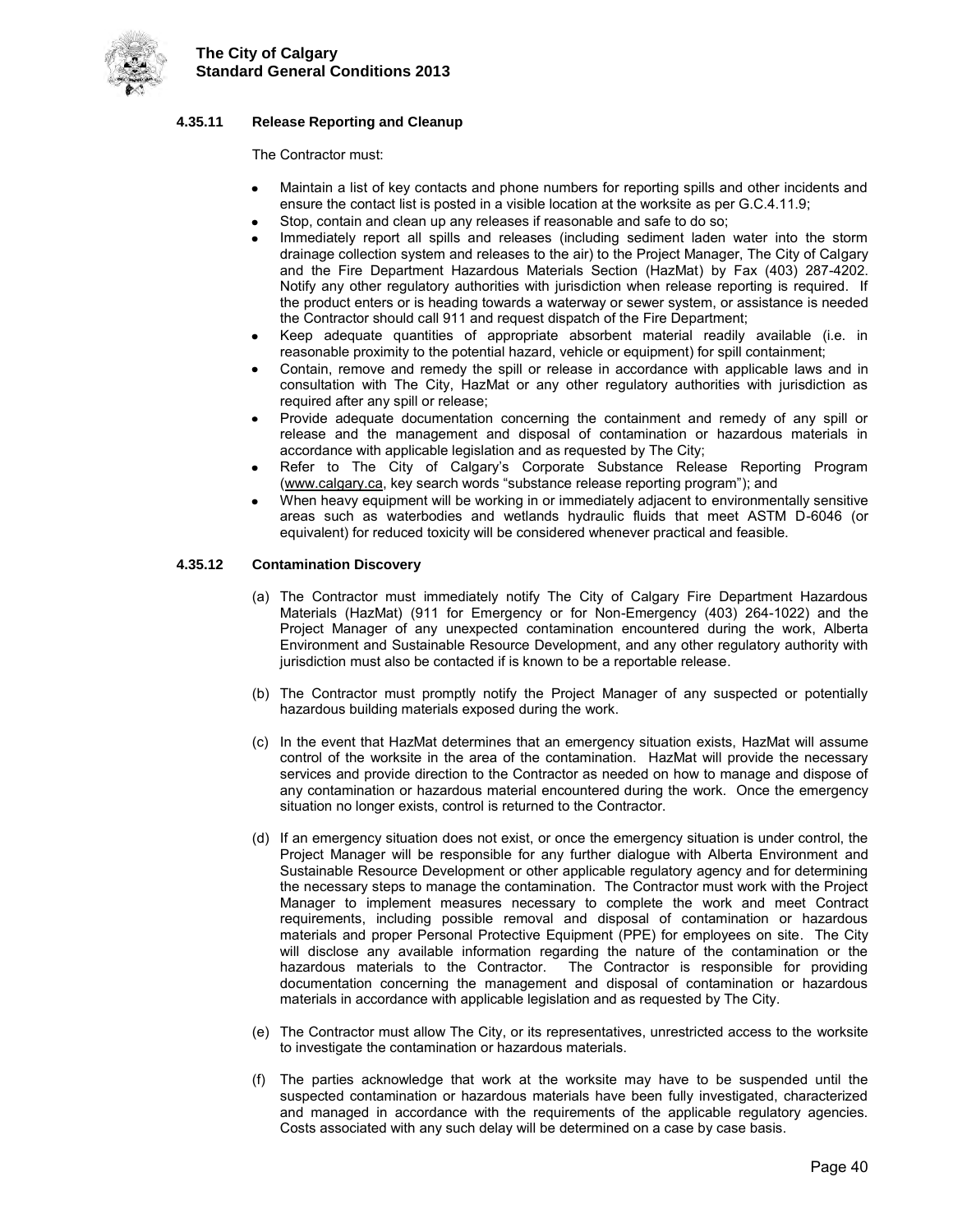

(g) The Contractor should refer to The City of Calgary's Contamination Discovery Response Procedure for Ground Disturbance [\(www.calgary.ca/esm](http://www.calgary.ca/esm) under Contractor Environmental Responsibilities).

#### **4.35.13 Offsite Disposal of Excavated Soil or Material**

Excavated soil or material, that is not otherwise required for fill or for other purposes at the worksite under the Specifications or Special Conditions, is to be disposed of offsite. Whether or not a disposal site has been designated, the Contractor must dispose of the materials at a site that is appropriate for the soil or material. The City does not make any representation or warranty as to the suitability of an excavated soil or material for offsite deposit or disposal at any particular site or for any particular purpose. For The City of Calgary Cleanfill Disposal Sampling Requirements contact Waste and Recycling Services – Environmental Control Technologist at (403) 268-8440 or email: cleanfill@calgary.ca.

#### **4.35.14 Recycled and Imported Fill Material**

- (a) The source location of any imported or recycled fill material to be used in the work must be approved by the Project Manager prior to material being brought onsite. Analytical verification may be requested to ensure material meets applicable guideline criteria.
- (b) Any changes in the source location of the fill material must be reported immediately to the Project Manager.

#### **4.35.15 Vehicle Idling Reduction**

The Contractor will familiarize itself with The City's Vehicle Idling Reduction Policy, and minimize the idling of vehicles and equipment not essential for performance of the work.

#### **4.35.16 Application of Pesticides and Herbicides**

For control of weed species Contractor may apply species specific pesticides as approved by the City Project Manager, in accordance with The City's Integrated Pest Management Program (IPM). The Contractor is to use City approved applicators.

In the event of a pesticide application the Contractor is to install and collect signs as per the direction of the City Project Manager.

When applying a pesticide, a Contractor must complete a Daily Pesticide Application Report (R1305) while on site during the day of application. These forms will be provided to the Contractor by The City's Project Manager. All Daily Pesticide Application Reports must be submitted to the Project Manager by November 15 annually or prior to construction completion certification (CCC) – whichever comes first.

#### <span id="page-46-0"></span>**G.C.4.36 Payments by Contractors**

- 4.36.1 Unless otherwise stipulated, the Contractor shall provide all materials, supplies, labour, tools, equipment, light, power and other utilities necessary for the execution of the work.
- 4.36.2 The Contractor shall pay promptly all amounts due to any Subcontractor engaged by the Contractor.
- 4.36.3 The Contractor shall pay promptly for all tools, equipment, supplies, materials, light, power and other utilities including, but not limited to, any sum due for labour and services of any foreman, workman, labourer or other person.
- 4.36.4 The Contractor shall pay promptly for the use, rent or hire of any motor vehicles, equipment, machinery, temporary buildings, or structures erected by or for the Contractor.
- 4.36.5 The Contractor shall upon request by The City furnish evidence satisfactory to the Engineer and the City Solicitor whether any, some, or all of the payments required above have been made.
- 4.36.6 The Contractor shall indemnify and save harmless The City from and against any charges or claims in any way connected with the foregoing provisions of G.C.4.36.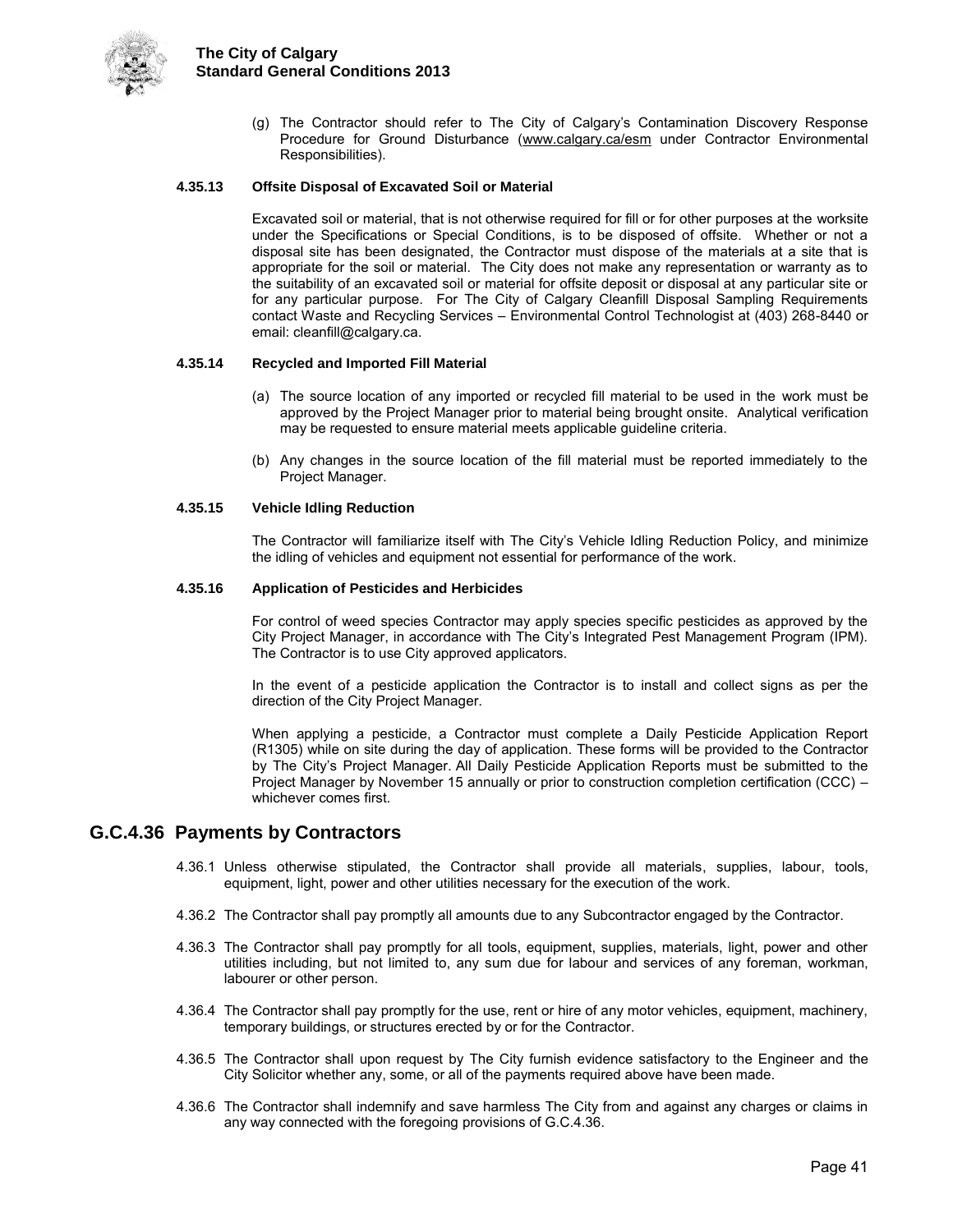

4.36.7 The bond or bonds required of the Contractor pursuant to these General Conditions shall be so drawn as to cover the obligations of the Contractor under this clause.

## <span id="page-47-0"></span>**G.C.4.37 Weather**

The Contractor shall at its own expense do any extra work caused by adverse weather. Subject to G.C.5.5, unless the Contract Documents otherwise provide, the occurrence of inclement or unfavorable weather conditions following the tender award shall not relieve the Contractor from the obligation to complete the Contract within the time limits set by the Contract Documents and to adhere to any schedule of work established pursuant to any provision of the Contract.

## <span id="page-47-1"></span>**G.C.4.38 Ownership of Drawings and Models**

All originals and copies of drawings and Contract Documents are the property of The City and if requested by The City, must be returned on completion of the Contract. The Contractor assigns to The City (subject to any third party's proprietary rights) all its right, title and interest including, without limitation, copyright and proprietary rights to any models, drawings or Contract Documents developed or prepared for The City (the "Deliverables"). The Deliverables exclude all third party works, software, products and Technical Elements (as defined in the following sentence), whether or not included or embedded in the Deliverables. Technical Elements include methods, processes, techniques, formulas, trade secrets, research, reports, technical data, know-how and forecasts used or generated by the Contractor, as well as data, modules, components, designs, utilities, subsets, objects, program listings, tools, models, diagrams, analysis frameworks, software scripts, templates, leading practices and specifications owned or developed by the Contractor prior to, or independently from, its engagement hereunder.

The Contractor retains all rights to any Technical Elements together with any modifications or improvements made to the Technical Elements during or as a result of the work. Accordingly, to the extent that any Technical Elements are integrated into any Deliverables, the Contractor hereby grants to The City a perpetual, worldwide, paid-up limited license to use such Technical Elements as integrated into such Deliverables for internal purposes.

The Contractor may retain a copy of the Deliverables as reasonably required to comply with its professional obligations only. The Contractor shall not copy, use or allow a third party to use a Deliverable without the prior written consent of The City.

## <span id="page-47-2"></span>**G.C.4.39 Shop Drawings**

- 4.39.1 The Contractor shall arrange for the preparation of clearly identified Shop Drawings as called for by the Contract Documents or as the Engineer may reasonably request.
- 4.39.2 Prior to submission to the Engineer, the Contractor shall review each and every Shop Drawing. The Contractor shall confirm its review of each Shop Drawing by way of a signature or stamp of a signing officer for the Contractor accompanied by the date of signing or stamping. Such signature or stamp will represent confirmation that the Contractor has carried out a duly diligent review, including determining or verifying field measurements, field construction criteria, materials, catalogue numbers and similar data, and has coordinated the Shop Drawing with the requirements of the work and the Contract Documents.
- 4.39.3 At the time of submission, the Contractor shall notify the Engineer in writing of any deviations in the Shop Drawings from the requirements of the Contract Documents.
- 4.39.4 The Contractor shall submit Shop Drawings to the Engineer for its review with reasonable promptness and in orderly sequence so as to cause no delay in the work or in the work of other Contractors. If either the Contractor or the Engineer so requests they shall jointly fix the dates for submission and return of Shop Drawings. Shop Drawings must be submitted in the form of a reproducible transparency or prints as the Engineer may direct.
- 4.39.5 The Engineer shall review and return Shop Drawings with reasonable promptness so as to cause no delay. The Engineer's review will be for conformity to the design concept and for general arrangement only, and such review will not relieve the Contractor of responsibility for errors and omissions in the Shop Drawings or of responsibility for meeting all requirements of the Contract Documents unless and to the extent a deviation on the Shop Drawings has been approved in writing by the Engineer.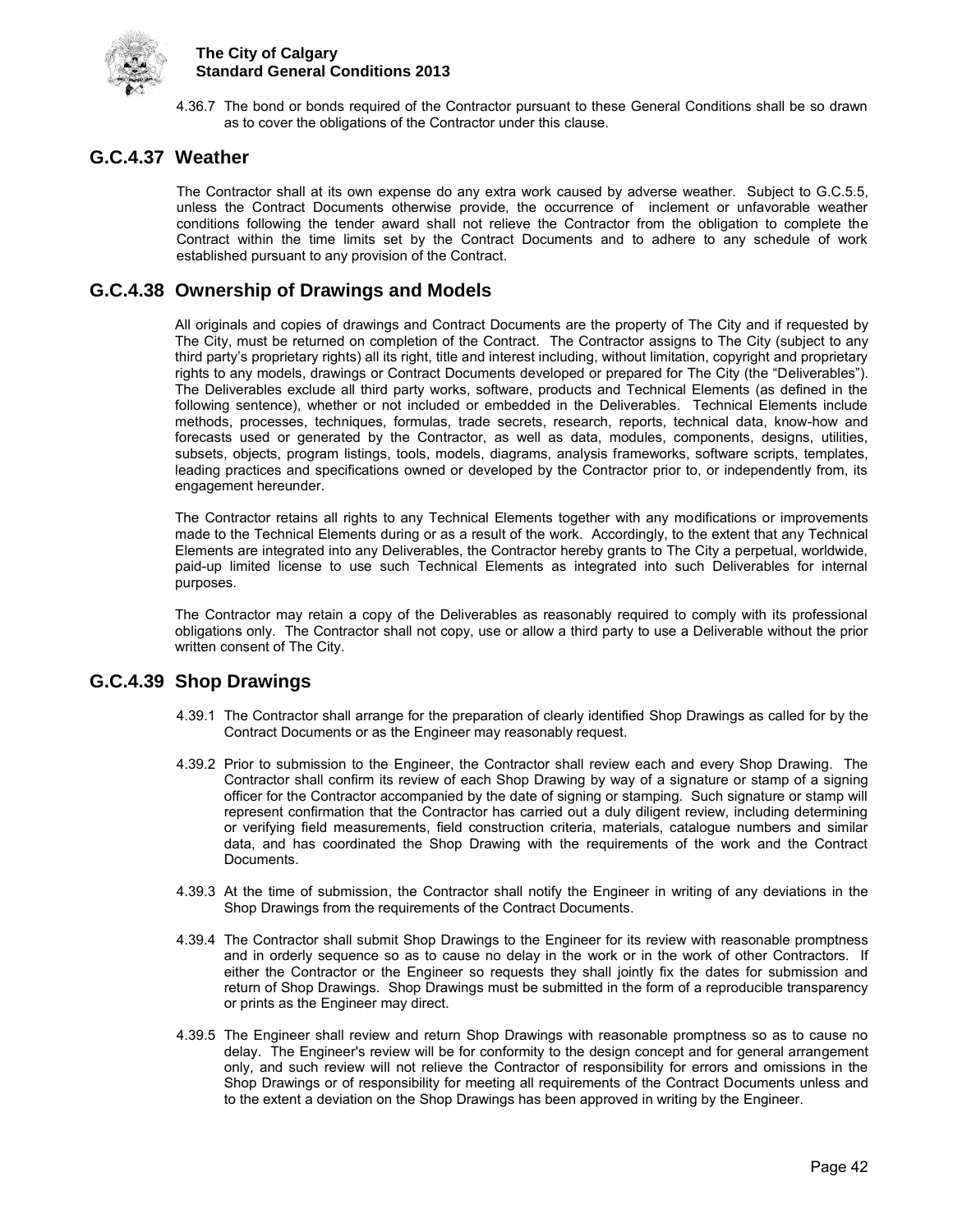

4.39.6 The Contractor shall make any changes in Shop Drawings which the Engineer may require in order for them to be consistent with the Contract Documents and re-submit unless otherwise directed by the Engineer. When resubmitting, the Contractor shall notify the Engineer in writing of any revisions other than those requested by the Engineer.

## <span id="page-48-0"></span>**G.C.4.40 Clean-Up and Restoration at Completion**

- 4.40.1 All survey stakes, signs, surplus material, equipment, tools, coverings, lumber, waste concrete, excess dirt, sod and gravel, shrubs and trees felled by the Contractor, rocks, boulders uncovered by the Contractor and all rubbish must be removed from the site immediately after the work has been completed. The site is to be left "broom-clean" or its equivalent, unless specified otherwise.
- 4.40.2 Where directed by the Engineer, the Contractor will restore to pre-construction condition and to the satisfaction of the Engineer all existing surfaces, structures, and services damaged during the work of the Contract including damage to items such as private curbs, walks, and driveways, fences, light standards, signs, and landscaping. No payment will be made for restoration unless specifically covered in the Tender and authorized by the Engineer.
- 4.40.3 Unless otherwise excepted, the Contractor will complete clean-up, including the removal of all surplus excavation from backsloping, within two (2) weeks from the time the backsloping was started, excepting main streets and bus routes, which must be cleaned up immediately after construction.
- 4.40.4 The cost of all clean-up, fills and backsloping under the Contract is deemed to be included in the Total Tendered Price.
- 4.40.5 Should the Contractor fail to execute the clean-up to the satisfaction of the Engineer, any further cleanup may be done by The City and the cost deducted from any amount due the Contractor.

## <span id="page-48-1"></span>**G.C.4.41 Correction of Work Before Final Payment**

- 4.41.1 The Contractor shall promptly remove from the premises all materials condemned by the Engineer as failing to conform to the Contract Documents, whether incorporated in the work or not, and the Contractor shall promptly replace the Contractor's own materials or work and shall make good all work of other Contractors destroyed or damaged by such removal or replacement without expense to The City.
- 4.41.2 If the Contractor does not remove such condemned materials or work within the time fixed by written notice from the Engineer, The City may remove them at the expense of the Contractor.

## <span id="page-48-2"></span>**G.C.4.42 Deductions for Uncorrected Work**

If in the opinion of the Engineer it is not expedient to correct defective work, or work not done in accordance with the Contract Documents, The City may deduct from the Contract price the difference in value between the work done and the work as called for by the Contract. The difference in value will be determined in the first instance by the Engineer.

## <span id="page-48-3"></span>**G.C.4.43 Correction of Work After Final Payment**

Neither the issuance of Construction Completion Certificate nor payment thereunder, nor any provision in the Contract Documents, will relieve the Contractor from responsibility for faulty materials or workmanship which appear within the period set out in G.C.4.44. The City shall promptly give notice of observed defects.

## <span id="page-48-4"></span>**G.C.4.44 Maintenance/Guarantee**

- 4.44.1 Unless otherwise specified, all materials incorporated into the work must be new and undamaged. Both workmanship and materials must be of the quality specified in the Contract Documents. Subject to the provisions of the Special Conditions and to the exception provided in this condition but notwithstanding any other provision of the Contract, the Contractor shall maintain, at no cost to The City, the work and every part thereof in reasonable working order and complete repair during the period of two years from the date of issue of the Construction Completion Certificate. Notwithstanding the generality of the foregoing, the Contractor will not be liable for:
	- (a) damage caused by parties who are strangers to the Contract, or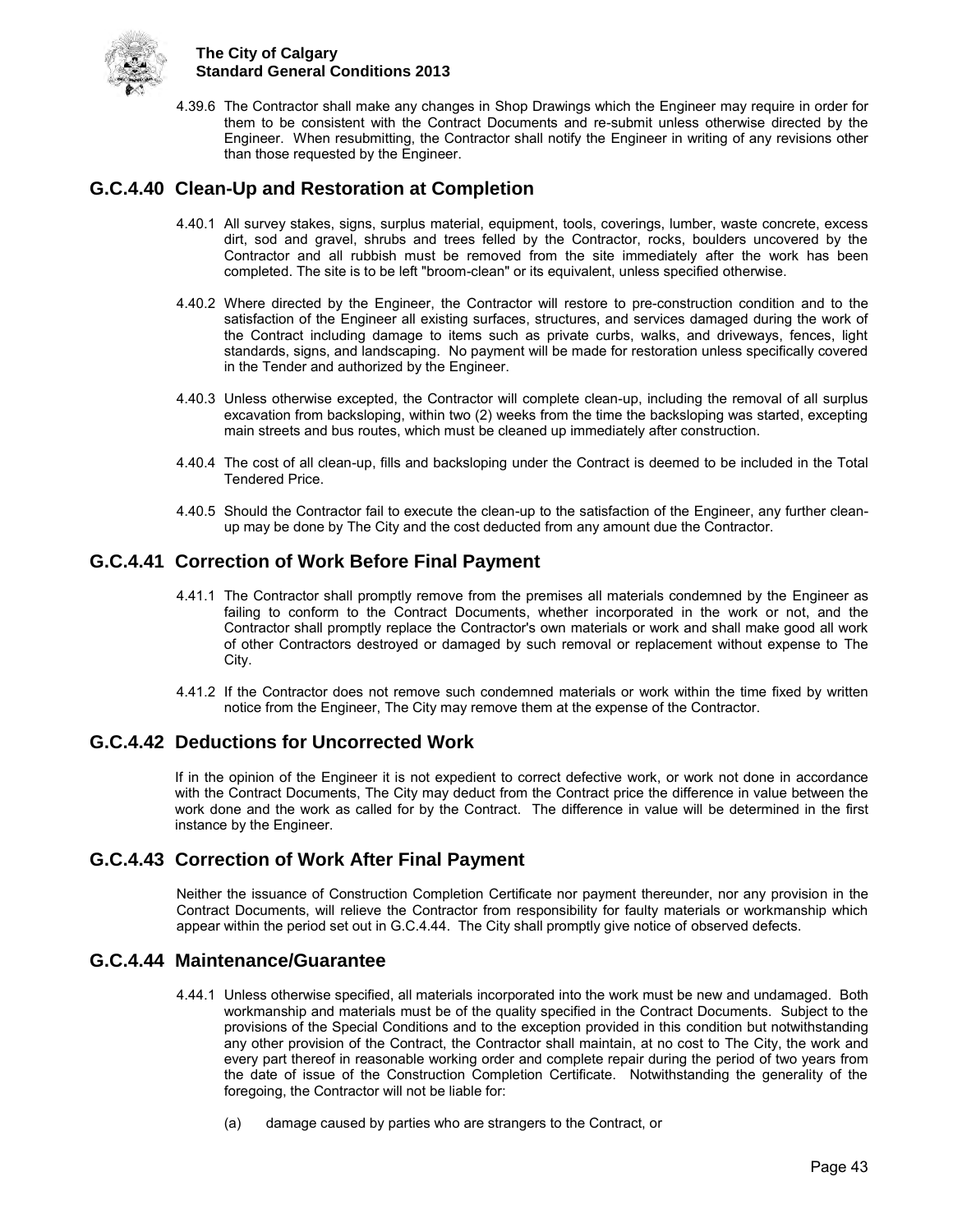

- (b) damage resulting from malicious acts of other parties, or
- (c) damage resulting directly from the operation of City snow plowing equipment, or
- (d) damage arising from settlement of streets or utilities where such streets or utilities are constructed by parties other than the Contractor, or
- (e) damage for which The City has specifically assumed responsibility in writing, or
- (f) any condition which in the opinion of the Engineer results from normal wear and tear, or
- (g) acts or omissions which in the opinion of the Engineer are beyond the control of the Contractor;

 where in each case the damage or condition arose subsequent to the issuance of the Construction Completion Certificate.

- 4.44.2 The Contractor, upon being so directed by the Engineer by a notice in writing during the maintenance period, shall repair or replace any defect in or failure of any part of the work within the time set out in and according to the notice, all to the satisfaction of The Engineer. At the end of the maintenance period The City may give a similar notice relating to all defects and failures in the work which have appeared during the maintenance period and which have not been rectified earlier. If the Contractor fails to repair or replace the defect or failure as required by any such notice, The City may proceed to have the repair or replacement made and may charge the Contractor with the cost thereof and at The City's option deduct the amount from any amount due to the Contractor by The City either under the Contract or any other contract or otherwise or may collect the same from the Contractor by any lawful means available to The City. At the end of the maintenance period, after all defects and failures have been corrected to the satisfaction of the Engineer, or if there are not any defects or failures in the work, the Engineer shall issue a Final Maintenance Certificate and The City will release the performance bond if requested in writing by the Contractor or its surety, and The City shall pay any amounts withheld pursuant to G.C.6.6.
- 4.44.3 Where the provisions of this clause refer to a default or failure in the singular, the same provisions will also apply to two or more defects or failures as though each were the subject of a separate Contract. The word "defect" means a lack or absence of something or condition essential to the completeness of the project or part thereof to which the notice relates and does not require that The City establish or allege that any portion of the workmanship was defective or the materials used were faulty. The word "default" means the failure of any portion of the work to remain in a good and sound condition free from defect or deterioration.
- 4.44.4 Neither any approval given by the Engineer or other representative of The City nor any payment made nor any provision of the Contract Documents will relieve the Contractor from its obligations of maintenance under this condition. The issuance of the Construction Completion Certificate may not be deemed to be, nor will it be interpreted as, a waiver of the maintenance requirements or any portion thereof unless it specifically so states.
- 4.44.5 Where applicable, the following work or services will be performed by The City during the period between the issuance of Construction Completion Certificate and issuance of the Final Maintenance Certificate:

#### 4.44.5.1 **Buildings**

- 
- 1. Janitorial or custodial;<br>2. Pavment of utilities co
- 2. Payment of utilities costs;<br>3. Routine maintenance (oth 3. Routine maintenance (other than defects and deficiencies) and operation of mechanical equipment including water treatment, filters, etc.;
- 4. Replacement of lighting bulbs;<br>5. Maintenance of grounds (other
- 5. Maintenance of grounds (other than specific landscaping covered elsewhere); and
- Repair of damages by vandalism.

#### 4.44.5.2 **Bridges and Streets**

- 1. Snow removal, plowing, or sanding as required;<br>2. Spring clean up of sanding materials;
- Spring clean up of sanding materials;
- 3. Repair of damage by snow plows;<br>4. Repair of damage by vehicle accid
- Repair of damage by vehicle accidents;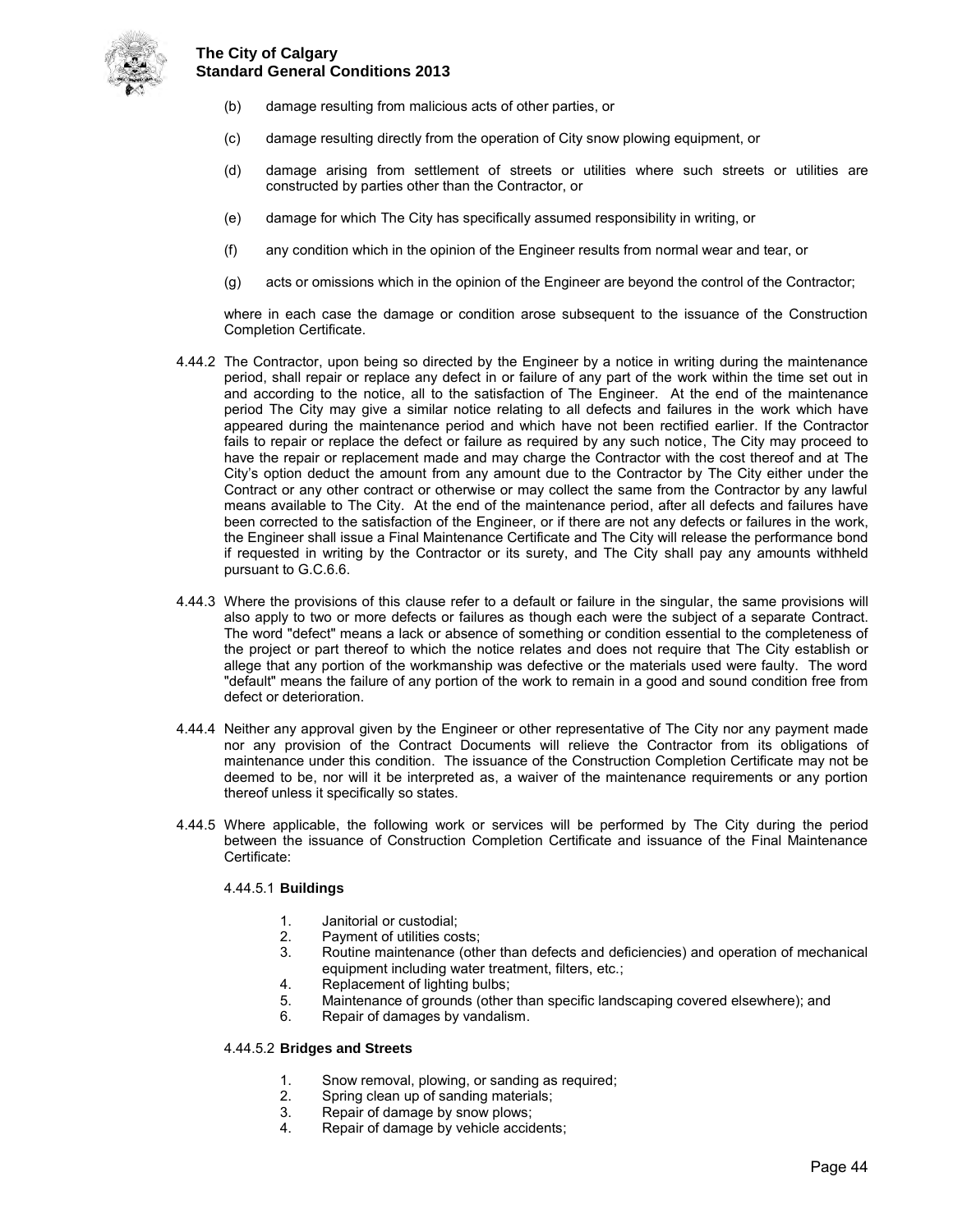

- 5. Repair of damage by vandalism; and,
- 6. Replacement of lighting bulbs.

### <span id="page-50-0"></span>**G.C.4.45 Authorization to Operate Fire Hydrants**

- 4.45.1 Withdrawal of water from fire hydrants for any purpose other than fire fighting is prohibited, unless authorized in writing by the Director, Water Services. The Director, Water Services may provide temporary authorization for the withdrawal of water from fire hydrants for construction purposes. Construction purposes includes dust control, grading and soil compaction and the construction of new landscapes prior to the issuance of a Final Acceptance Certificate, but excludes water used for irrigation purposes.
- 4.45.2 When the use of a fire hydrant is authorized for purposes other than fire fighting, the following conditions must be adhered to:
	- (a) the Contractor shall enter into a Hydrant Connection Unit ("HCU") Rental Agreement with Water Services, and such HCU may be either a Backflow Meter Assembly or a Meter Assembly used in conjunction with an approved air gap;
	- (b) the Contractor shall adhere to all provisions of the Water Utility Bylaw and all terms and conditions of the HCU Rental Agreement and the Hydrant Use Permit, and shall pay any required damage deposit, rental fee or inspection fee associated with such use;
	- (c) the Contractor shall ensure that water is taken only from hydrants for which an authorization has been granted; and
	- (d) the Contractor shall ensure that the HCU is properly connected to the hydrant and that the water meter is functioning at all times that water is being withdrawn from the water distribution system.
- 4.45.3 Water Services will provide no cost training to those people involved in operating fire hydrants pursuant to the authority set out herein. Assistance may be obtained by telephoning 311 and asking for Distribution Control.
- 4.45.4 Any improper use of a fire hydrant may result in one or more of the following:
	- (a) the HCU Rental Agreement being cancelled;
	- (b) the authorization to use fire hydrants being cancelled;
	- (c) the Contractor being liable for costs attributable to the improper use, including the cost of repairs of any damaged hydrant or watermain or both, as well as the costs of repairs required to City property or the property of third parties resulting from a watermain break.
- 4.45.5 Water for construction and other non-fire purposes can also be obtained from the Bulk Water Sales Stations located at various Fire Halls throughout The City. To use these bulk water facilities, an<br>application can be made at Utility Customer Accounts located on the 3<sup>rd</sup> floor of the Municipal Building, Monday through Friday from 08:00 to 16:30 hours. Information may be obtained by telephoning 311 or at [www.calgary.ca/waterservices,](http://www.calgary.ca/waterservices) and then clicking on Customer Service and then on Bulk Water Guide.

### <span id="page-50-1"></span>**G.C.4.46 Confidentiality and Freedom of Information and Protection of Privacy Act (FOIP)**

The City acknowledges that Tenders and other documents submitted by a Tenderer will contain information in the nature of a Tenderer's trade secrets or commercial, financial, labour relations, scientific or technical information of or about a Tenderer. The City acknowledges that Tenders and other documents submitted by a Tenderer are provided in confidence and will be protected from disclosure to the extent permissible under law. The Tenderer acknowledges that The City is bound by *The Freedom of Information and Protection of Privacy Act (Alberta)* and all documents submitted to The City will be subject to the protection and disclosure provisions of this Act. The Contractor hereby authorizes The City to provide Sub-Contractors with copies of the executed Contract or Contract Documents. The Contractor further confirms that by virtue of the Contractor's obligation under G.C.4.32, the Contractor is obligated to disclose information contained in the Contract Documents to Sub-Contractors. In the event that the Contractor fails to disclose such information to Sub-Contractors and The City discloses such information pursuant to this G.C.4.46, the Contractor agrees to indemnify and hold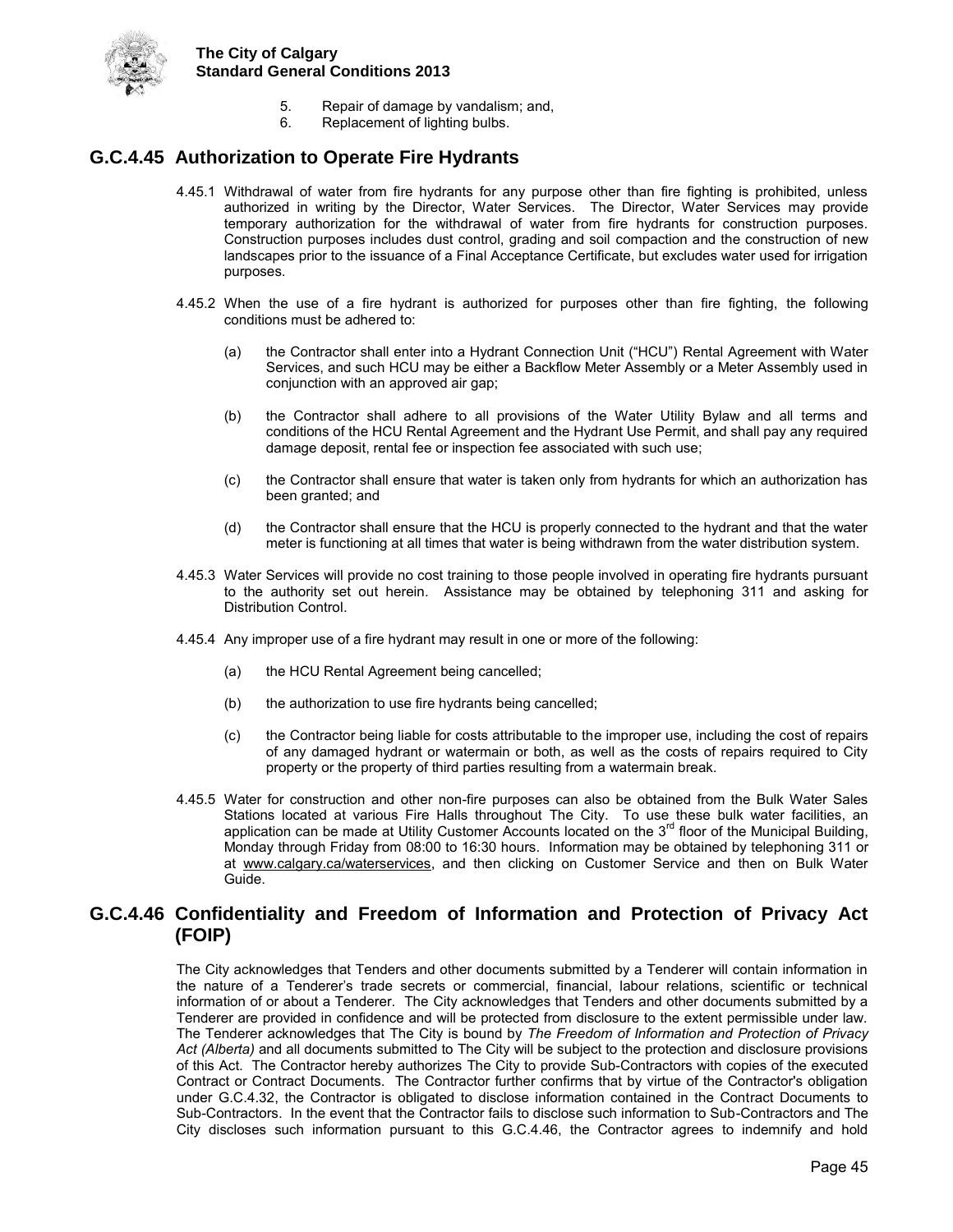

harmless The City for any loss or expense it may incur or damage it may suffer as a result of providing the disclosure.

## <span id="page-51-0"></span>**G.C.4.47 Conflict of Interest**

- 4.47.1 During the term of the Contract the Contractor must not engage in or provide, to any other person or company or entity, any service or act which would be reasonably perceived to be in conflict with the interest of The City in respect of the work or services or both being provided by the Contractor to The City.
- 4.47.2 The Contractor must provide timely disclosure of any actual or potential conflict of interest for this project, including any arising from any common ownership or association with any party that has worked on or is working on any part of the project.
- 4.47.3 Any failure to provide timely disclosure of any potential conflict of interest, or failure to avoid engaging in or providing to any other company or entity any service or act which could reasonably be perceived to be in conflict with the interest of The City in respect of the work or services or both being provided by the Contractor to The City or in violation of any legislation regarding fair competition, will be grounds for terminating the Contract with the Contractor. Any such failure may also be noted on the performance record maintained by The City for the Contractor.

## <span id="page-51-1"></span>**G.C.5 OBLIGATIONS OF THE CITY**

## <span id="page-51-2"></span>**G.C.5.1 Copies of the Documents**

In addition to an executed copy of the Contract, the Engineer shall furnish to the Contractor, free of charge, up to ten (10) copies of relevant construction drawings and specifications.

## <span id="page-51-3"></span>**G.C.5.2 Project Survey**

- 5.2.1 The Engineer will establish and be responsible for the accuracy of benchmarks and monuments and designate such to the Contractor. The Engineer or the Contractor, may in addition establish baselines and other principal controlling points, lines and grades, but the Contractor shall be responsible for the accuracy of its work in relation to the Engineer's benchmarks and monuments. Any points, lines or grades established by the Contractor may be checked by the Engineer.
- 5.2.2 Unless indicated otherwise on the drawings, all land surface elevations indicated or specified refer to geodetic datum.
- 5.2.3 The Engineer shall be responsible for the accuracy of grades established by The City.
- 5.2.4 Unless otherwise provided in writing, The City shall provide survey work for the following projects:
	- Sewer and water lines
	- L.R.T. track bed and trackage
	- Slope stakes for earth works
	- Grade stakes for full depth asphalt pavement
	- Sidewalk, curb and gutter, and bicycle paths
	- Fencing, sound attenuation barriers, guard barriers and miscellaneous small structures on L.R.T. and road projects.

For all other projects, The City shall establish one benchmark and two control lines only to establish the location from which the Contractor shall work in carrying out survey work required for its execution of the project.

5.2.5 The obligation of the Contractor respecting survey responsibilities are as outlined in G.C.4.17.

## <span id="page-51-4"></span>**G.C.5.3 Supplementary Drawings and Instructions**

5.3.1 When, in the opinion of the Engineer, it becomes necessary to explain more fully the work to be done or to illustrate the work further to show any change which may be required, additional drawings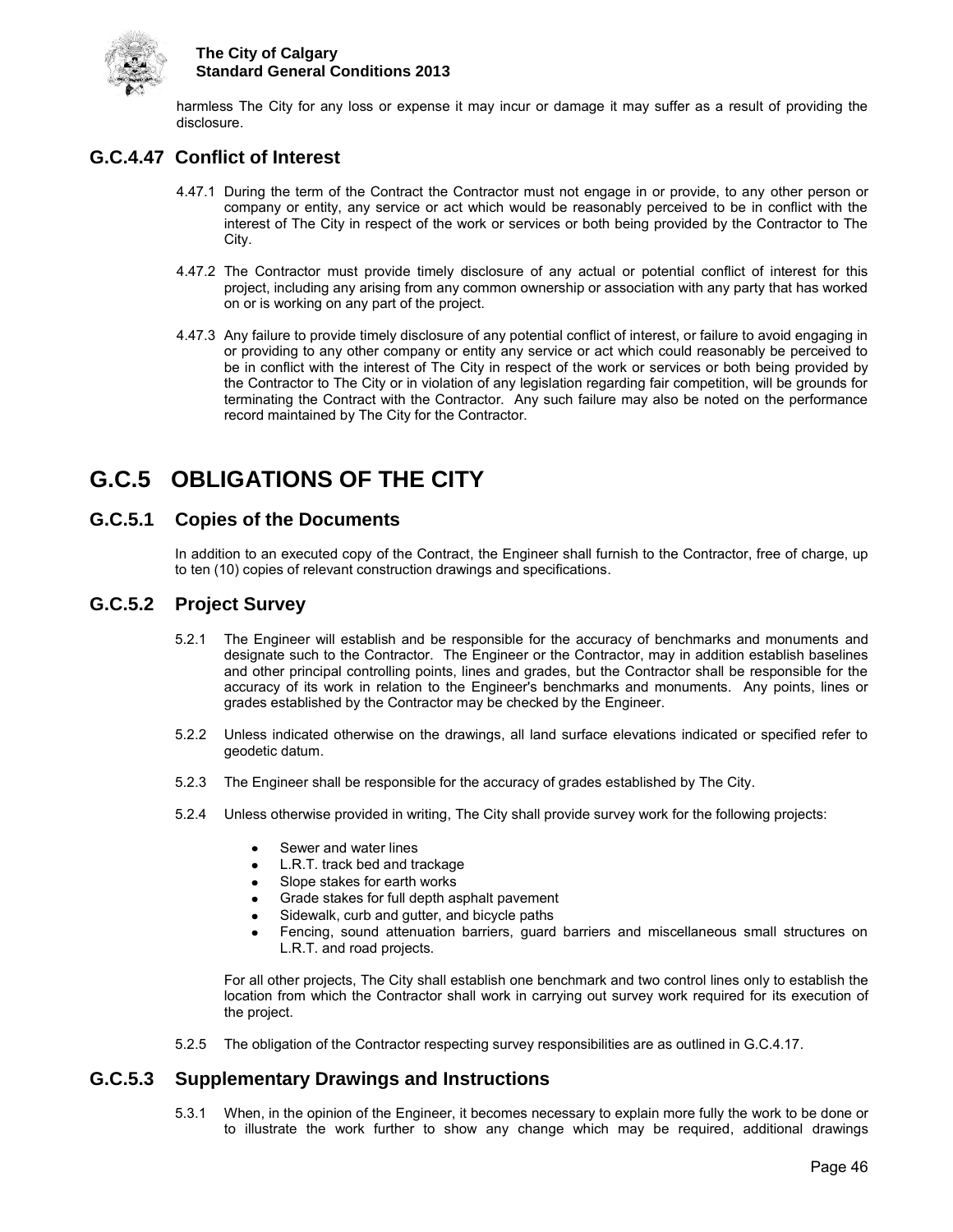

(sometimes referred to as "supplementary drawings") with specifications pertaining thereto will be prepared by the Engineer, and three (3) paper prints thereof will be given to the Contractor. The supplementary drawings shall be binding upon the Contractor with the same force as the drawings listed in the Memorandum of Agreement or included with the project specifications.

- 5.3.2 Instructions shall be deemed to have been duly given and received if delivered in writing to the individual, or to a member of the firm, or to an officer of the corporation for whom they are intended, or if delivered at or sent by mail to the address of the Contractor set out in the Memorandum of Agreement or any new address of which The City has written notice.
- 5.3.3 The Contractor shall furnish the Engineer with such information and drawings as may be required and shall not fabricate or construct the work until the information or drawings or both are approved in writing by the Engineer.
- 5.3.4 The Contractor, and the Engineer, if either so requests, shall jointly prepare a schedule, subject to change from time to time in accordance with the progress of the work, fixing the dates at which the various supplementary drawings will be required and the Engineer shall furnish them in accordance with this schedule. Under like conditions, a schedule will be prepared fixing the dates for submission of information or shop or working drawings, for the beginning of manufacture and installation of materials, and for the completion of the various parts of the work.

## <span id="page-52-0"></span>**G.C.5.4 Changes in the Work**

- 5.4.1 The Engineer may make changes by altering, adding to, or deducting from the work, and the Contractor shall carry out all such alterations, extensions or additions upon receipt of written notice from the Engineer to proceed with the said work. All such work is to be done under the provisions of the original Contract to the greatest extent practicable. Unless specifically provided in a Change Order or amendment to the Contract, no change, alteration, extension or addition or deletion to the work to be done and no extension of time for the completion of the said work will affect the obligations of the Contractor under the provisions of the Contract.
- 5.4.2 No change shall be made except on written instructions from the Engineer and no claim based on an addition to or deduction from the Contract sum or change in the time of completion will be valid unless confirmed by the issuance of a Change Order.
- 5.4.3 The value of changes shall be determined in accordance with G.C.6.2, "Determination of Cost of Changes".

## <span id="page-52-1"></span>**G.C.5.5 Time of Completion Extension**

- 5.5.1 If in performing the Contract the Contractor is delayed in completion of the work by:
	- (a) any undue delay in tender award,
	- (b) any act or omission of The City, the Engineer or any employee of The City,
	- (c) an act or default of another contractor employed by The City,
	- (d) changes in the work ordered by The City or by the Engineer, or
	- (e) any other cause of any kind which the Engineer decides justifies an extension of the completion time of the Contract, including extreme weather conditions,

then the time of completion may be extended for such time as the Engineer may decide is reasonable in view of the circumstances.

- 5.5.2 The Engineer shall not be obliged to extend the time of completion for any delay which occurred more than seven (7) days before the claim is made in writing to the Engineer. Notwithstanding the foregoing sentence, in the case of a continuing delay, the Contractor is only required to make one claim.
- 5.5.3 If no progress schedule is made or if the progress schedule is deficient with reference to drawings which may be required to be furnished by The City, no claim for the extension of time because of delay of less than two (2) weeks in furnishing such drawings will be considered. Otherwise the extension will only be made if and to the extent the delay in furnishing the drawings results in a delay in the completion of the project and then only to the extent that the claim for extension of time is reasonable.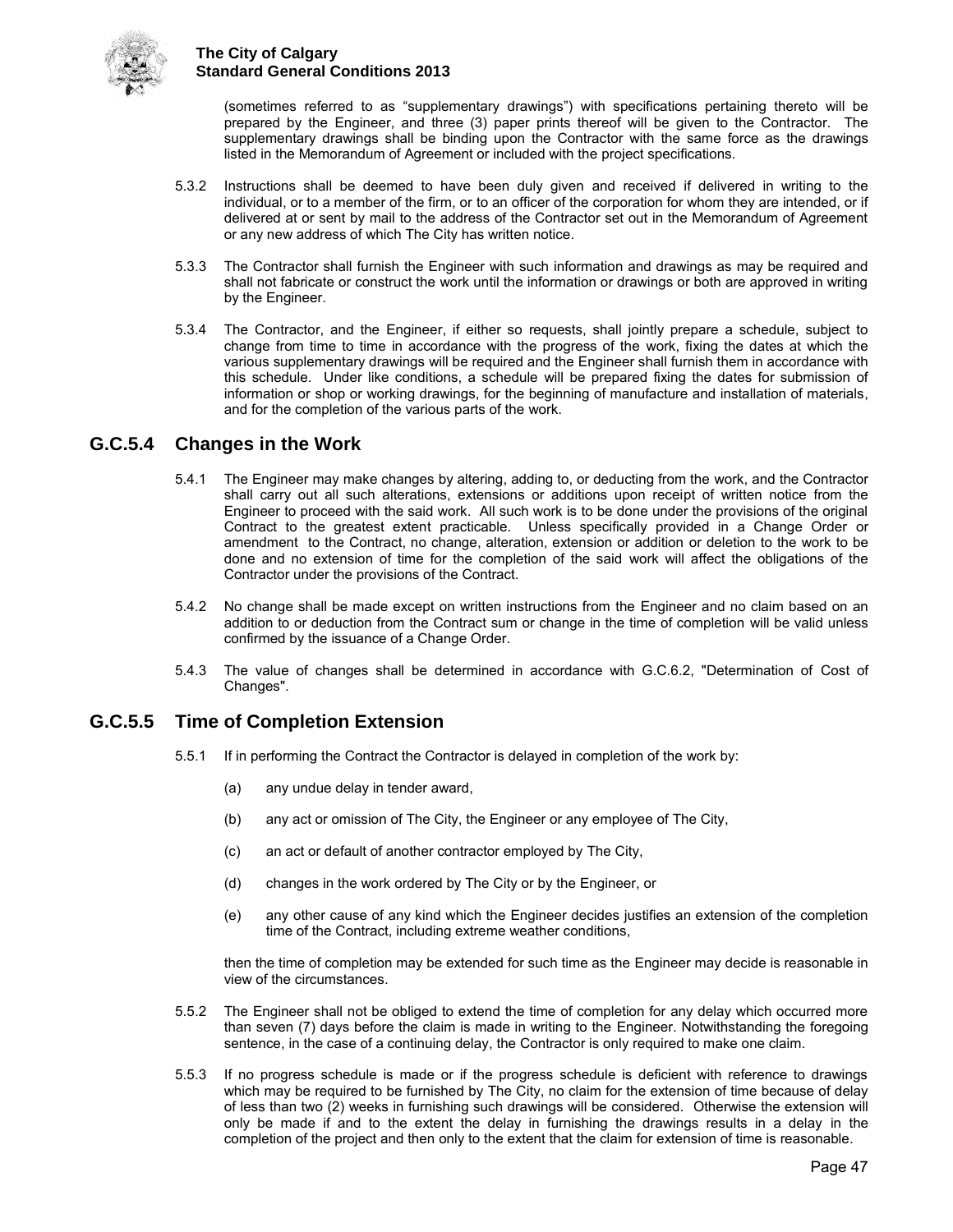

- 5.5.4 Unless the Engineer in its sole discretion directs otherwise, the only relief granted to the Contractor for any delays, for which the Contractor is not responsible, will be in an appropriate extension of time as herein provided.
- 5.5.5 The Engineer shall not, except upon written notice to the Contractor, stop or delay any part of the main Contract work pending decisions or proposed changes by The City.

## <span id="page-53-0"></span>**G.C.5.6 City's Right to Do Work**

- 5.6.1 If the Contractor neglects to carry out the work properly or fails to perform any part of the Contract, upon at least three (3) days written notice to the Contractor and without prejudice to any other remedy The City may have, The City may make good any deficiencies and deduct the cost thereof from the payment then or thereafter due to the Contractor.
- 5.6.2 None of the following:
	- (a) interference, or taking part in the work by The City under any of the provisions of the Contract;
	- (b) issuance or making of any account, statement, estimate or certificate of the Engineer referred to in the Contract;
	- (c) approval of any such account, statement, estimate or certificate by The City;
	- (d) payment, whether in part or in full, which may be made by The City to the Contractor or on its accounts; or
	- (e) acceptance, taking over, using or operating of any part or parts by The City, or by any person or persons through or under The City;

will in any way release the Contractor from any responsibility or liability to The City upon or under the Contract.

## <span id="page-53-1"></span>**G.C.5.7 City's Rights, including: to Declare Contractor in Default and Seek Remedies, and to Terminate Contract**

- 5.7.1 Without prejudice to any other right or remedy which The City may have at law or in equity and notwithstanding any dispute resolution processes as set out in G.C. 7.6, The City may do one or more of the following including: note the Contractor in default, seek remedies and terminate the Contract upon the occurrence of any one of the following events of default under this Contract ("Event of Default"):
	- (a) if the Contractor is adjudged bankrupt or seeks protection under any bankruptcy or insolvency legislation or a receiver is appointed by a court of competent jurisdiction on account of the Contractor's insolvency,
	- (b) if the Contractor makes any general assignment for the benefit of its creditors,
	- (c) except in cases covered by the provisions of G.C.5.5 of these conditions, if the Contractor refuses or fails to supply enough properly skilled workmen or proper materials,
	- (d) if the Contractor fails to make prompt payment to any Subcontractor or supplier of materials, or services,
	- (e) if, in the opinion of The City, the Contractor disregards any laws, statutes, regulations, or bylaws applicable to the work,
	- (f) if, in the opinion of the Engineer, the Contractor disregards instructions of the Engineer,
	- (g) if the Contractor otherwise materially breaches any material provision of the Contract Documents,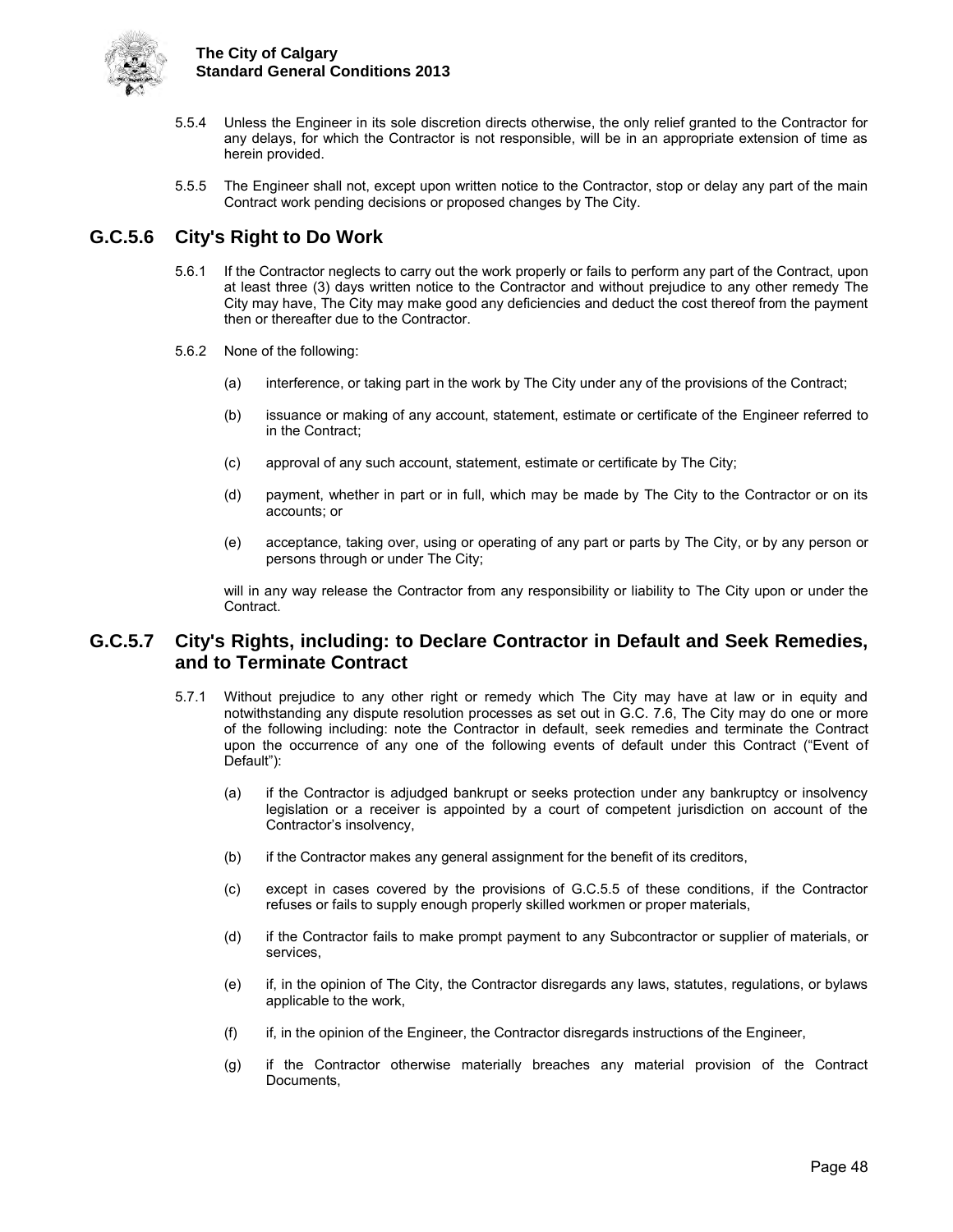

- (h) if the Contractor fails to continue to meet or exceed any prequalification requirements, if applicable, including not having assigned to the work key staff resources that were represented to be assigned during the prequalification or Tender process, or
- (i) if the Contractor fails to carry out the work, or provide services, or both, to a standard that is satisfactory to The City, acting reasonably.
- 5.7.2 Upon the occurrence of an Event of Default set out in 5.7.1(a) or (b), The City may immediately terminate the Contract or seek other remedies.
- 5.7.3 Upon the occurrence of an Event of Default set out in 5.7.1(c) through (i), the Engineer or Project Manager may give notice in writing of the Event of Default to the Contractor and an opportunity to cure such default. If, within seven (7) days of the receipt of such notice, the Contractor fails to either cure the Event of Default or take material steps that demonstrate to the Engineer or Project Manager that the default will be cured within a reasonable period of time in the circumstances, The City may declare a continuing default by the Contractor and seek remedies, or terminate the Contract and seek remedies.
- 5.7.4 The City's rights or remedies in law or in equity are not prejudiced in the event The City seeks remedies or terminates the Contract.
- 5.7.5 Notwithstanding the rights of The City to terminate the Contract as set out above, The City may, in its sole discretion, choose not to terminate the Contract and to do the work in the manner provided in G.C.5.6 by whatever method it may deem expedient without undue delay or expense.
- 5.7.6 If The City continues to regard the Contract as still in existence but undertakes to complete the work itself, the Contractor will not be entitled to receive any further payment until all work, including the rectification of deficiencies of the Contractor, has been completely performed. If the unpaid balance of the Contract price (for the work completed by the Contractor) exceeds the expense of finishing the work, such excess will be paid to the Contractor. If the expense of finishing the work exceeds the unpaid balance, the Contractor shall pay the difference to The City. The expense incurred by The City in completing any work, will be certified by the Engineer or Project Manager prior to any payments being made.
- 5.7.7 If The City, in its sole discretion and acting reasonably, determines that the Contractor has conducted itself in an unethical or criminal manner, The City may suspend or terminate the Contract immediately upon notice in writing.

## <span id="page-54-0"></span>**G.C.5.8 Emergencies**

The Engineer or Project Manager has authority to stop the progress of the work in an emergency affecting or threatening the safety of life, or of the structure, or of adjoining property. The Engineer or Project Manager has authority to make such changes and to order such work extra to the Contract or otherwise as may be necessary in the Engineer's or Project Manager's opinion.

## <span id="page-54-1"></span>**G.C.6 PAYMENT CLAUSES**

## <span id="page-54-2"></span>**G.C.6.1 Bid Breakdown**

On lump sum tenders the Bid breakdown required in the Bidder's Information Sheets may be used for purposes of progress payments during construction.

## <span id="page-54-3"></span>**G.C.6.2 Determination of Cost of Changes**

- 6.2.1 When the Engineer pursuant to the other provisions of the Tender Documents directs that any change in scope to the work be made which will require either an increase or a decrease in the amounts to be paid to the Contractor, the cost of the change will, subject to the limitations hereinafter set out in this clause, be determined by:
	- (a) A lump sum quotation, or
	- (b) A unit price quotation, or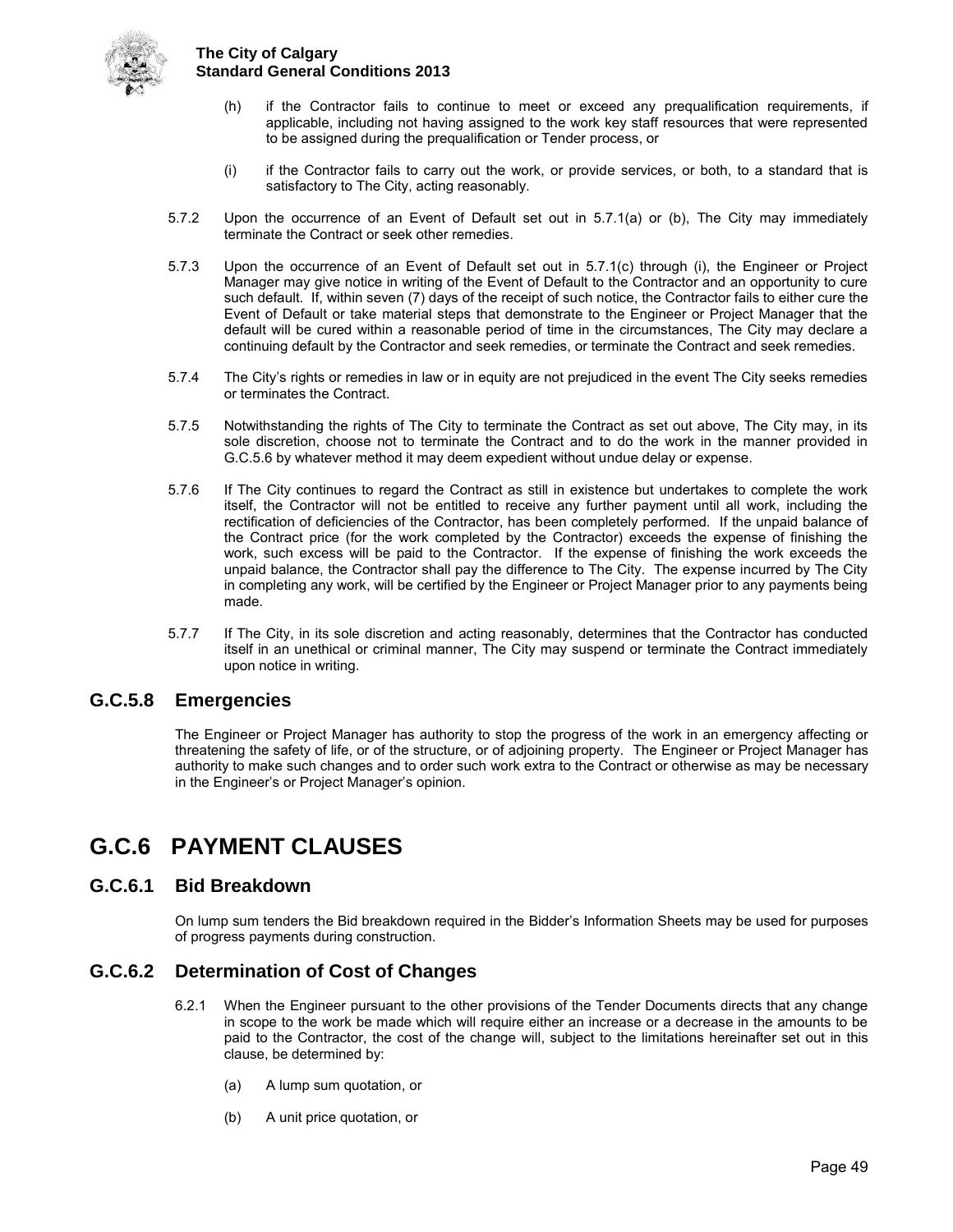

- (c) Unit prices where the same are provided in the Tender Documents, or
- (d) Calculated in accordance with the current edition of The City of Calgary Force Account Rates and 6.2.3 or
- (e) Net cost of labour, material and equipment.

The method to be used for determining the value of the change will be determined by the Engineer.

6.2.2 Where the cost of the change is required to be determined by method G.C.6.2.1(a) or G.C.6.2.1(b), the Contractor shall include in its quotation a complete breakdown of all costs included in the quotation including all material, equipment, labour, profit, overhead and administration. The total mark-up for both overhead and administration must not exceed five percent (5%) of the estimated cost to the Contractor or Sub-Contractor performing the work. The mark-up for profit must not exceed ten percent (10%) of the estimated cost to the Contractor or Sub-Contractor performing the work. Each mark-up will be based on the estimated cost to the Contractor or Sub-Contractor performing the work without any markups added.

Where the General Contractor is required to administer the work performed by a Sub-Contractor, the General Contractor will be entitled to a total mark-up of five percent (5%) for overhead and administration on the work to be performed by the Sub-Contractor. The mark-up will be based on the estimated cost to the Sub-Contractor performing the work without any mark-ups added.

No additional mark-ups will be allowed.

The Contractor shall clearly identify in its quotation any extension of time required to carry out the change.

6.2.3 Where the cost of the change is required to be determined by method G.C.6.2.1(d), all labour and material will be paid for at the Force Account Rates incorporated in the Contract Documents. These rates will not be increased to include a percentage of profit, overhead and administration as these items have already been included in the Force Account Rates. However, where the General Contractor administers the work performed by a Sub-Contractor, the General Contractor will be entitled to a ten percent (10%) mark-up for overhead and administration to the net cost of the work performed by the Sub-Contractor.

 Equipment supplied in connection with Force Account work and not covered under the Force Account Rates will be charged at the lowest competitive rate plus fifteen percent (15%) to cover all overhead and profit additions.

 Materials supplied in connection with Force Account work are to be charged at the lowest competitive rate plus fifteen percent (15%) to cover all overhead and profit additions.

 Rates for personnel employed on Force Account work who are not listed in the Force Account Rates incorporated in the Contract Documents will be charged at payroll cost plus fifteen percent (15%) addition for overhead and profit. The rates will be those applicable to The City of Calgary and established by Construction Labour Relations, an Alberta Association. All rates are inclusive of contributions to Workers' Compensation Board, Employment Insurance Commission, Canada Pension Plan, and Alberta Health Care, and where applicable, pension, hospital and welfare, apprenticeship and training, union and employee fund contributions.

 All rates must be submitted to and approved by the Engineer prior to the commencement of any Force Account work, and no payment will be made for Force Account work done without the prior written approval of the Engineer.

 Rates used for Force Account work will be those current at the date of written approval of the Force Account work by the Engineer.

- 6.2.4 Where the cost of the change is required to be determined by method G.C.6.2.1(e), except as otherwise herein provided, the percentages to be added will be:
	- (i) five percent (5%) for overhead and administration and ten percent (10%) for profit to the net cost of the Contractor or Sub-Contractor performing the work;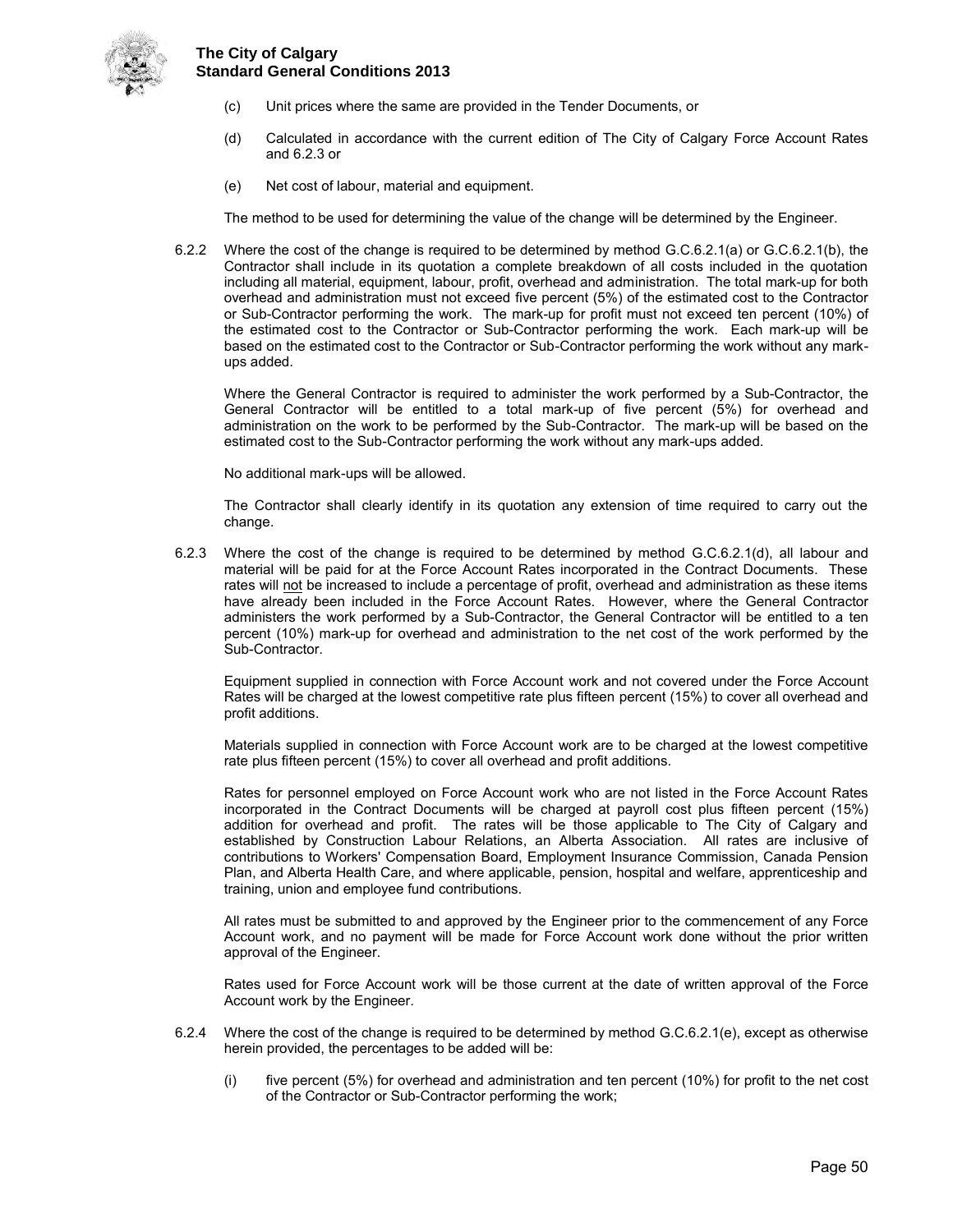

- (ii) rates for equipment either rented or owned by the Contractor will follow those rates set out in the Force Account Rates used by The City (whether the same appear in the Form of Tender or elsewhere) and these rates will not be increased to include a percentage of profit, overhead and administration as these items have already been included in the Force Account Rates. Equipment not covered under the Force Account Rates will be charged at the lowest competitive rates plus fifteen percent (15%) to cover all overheads and profit additions;
- (iii) where the General Contractor administers the work performed by a Sub-Contractor, the General Contractor will be entitled to a five percent (5%) mark-up for overhead and administration to the net cost of the work performed by the Sub-Contractor. No additional mark-ups will be allowed.
- 6.2.5 In the case of additional work to be paid for under the method determined by G.C.6.2.1(d) or G.C.6.2.1(e) or both, the Contractor shall keep and present in such form as the Engineer may direct, a correct account of the cost of labour, equipment and materials, together with relevant vouchers. The Engineer or Project Manager is to confirm the total amount, including profit and overheads due to the Contractor.
- 6.2.6 Notwithstanding the foregoing alternatives, where a Contractor has submitted a list of unit prices with its Tender which are or could be applicable to the extra or changed work, these unit prices are to be used, with no additional mark-up for overhead and profit, unless the Engineer in its sole discretion decides otherwise.
- 6.2.7 Pending final determination of the cost of changes, payments on account of changes will be made on the Progress Payment Certificates.
- 6.2.8 If either the cost of any proposed change or the length of extension of time related to any proposed change cannot be promptly agreed upon prior to commencing work on the proposed change, and if the Engineer requires the work to proceed, then the Contractor shall proceed immediately to carry out the said work upon receiving written notice from the Engineer to proceed.

The Engineer will then make a determination of the cost of the change and of the extension of time that will be granted for carrying out the change and will issue a Change Order confirming same. If the Contractor disagrees with the Engineer's valuation of the change or the extension of time granted for the change or both, the Contractor may request an independent valuation of the change as outlined in G.C.6.3

## <span id="page-56-0"></span>**G.C.6.3 Valuation of Changes in Work, Expenses Incurred or Damages Sustained**

If during the performance of the Contract or after the completion or abandonment of it a question or dispute arises between the parties hereto concerning:

- (a) the amount of damages sustained by The City by reason of an act or omission for which the Contractor is responsible under the Contract;
- (b) (i) the amount or value of any change or additional work that The City or Engineer requires or has required the Contractor to do pursuant to the provisions of the Contract;
	- (ii) the length of any extension of time to the Contract or portion of the Contract required or allowed due to any change or additional work that The City or Engineer requires or has required the Contractor to do pursuant to the provisions of the Contract; or
	- $(iii)$  both  $(i)$  and  $(ii)$ ;
- (c) the amount owing to the Contractor at the time that Contractor is entitled to an instalment payment during the performance of the Contract;

and the amount or value or both the amount and the value of the matter in question cannot be determined by agreement between the parties then either party may request by a notice in writing served on, delivered to or mailed to and received by the other party that a valuation be made to determine the amount or value or both of the matters in question. If the notice names and gives the address of a valuer to act for the party giving it, the party to whom the notice is given shall within seven (7) clear days after the notice is received select another valuer and forthwith advise the party requesting the valuation of the name and address of the valuer it selects. If the two valuers cannot agree on the amount or value to be determined they may select an umpire who may concur with either valuer or make a separate valuation and in any such event the finding of the umpire will be deemed to determine the amount or value in question for the purposes of the Contract. The valuation will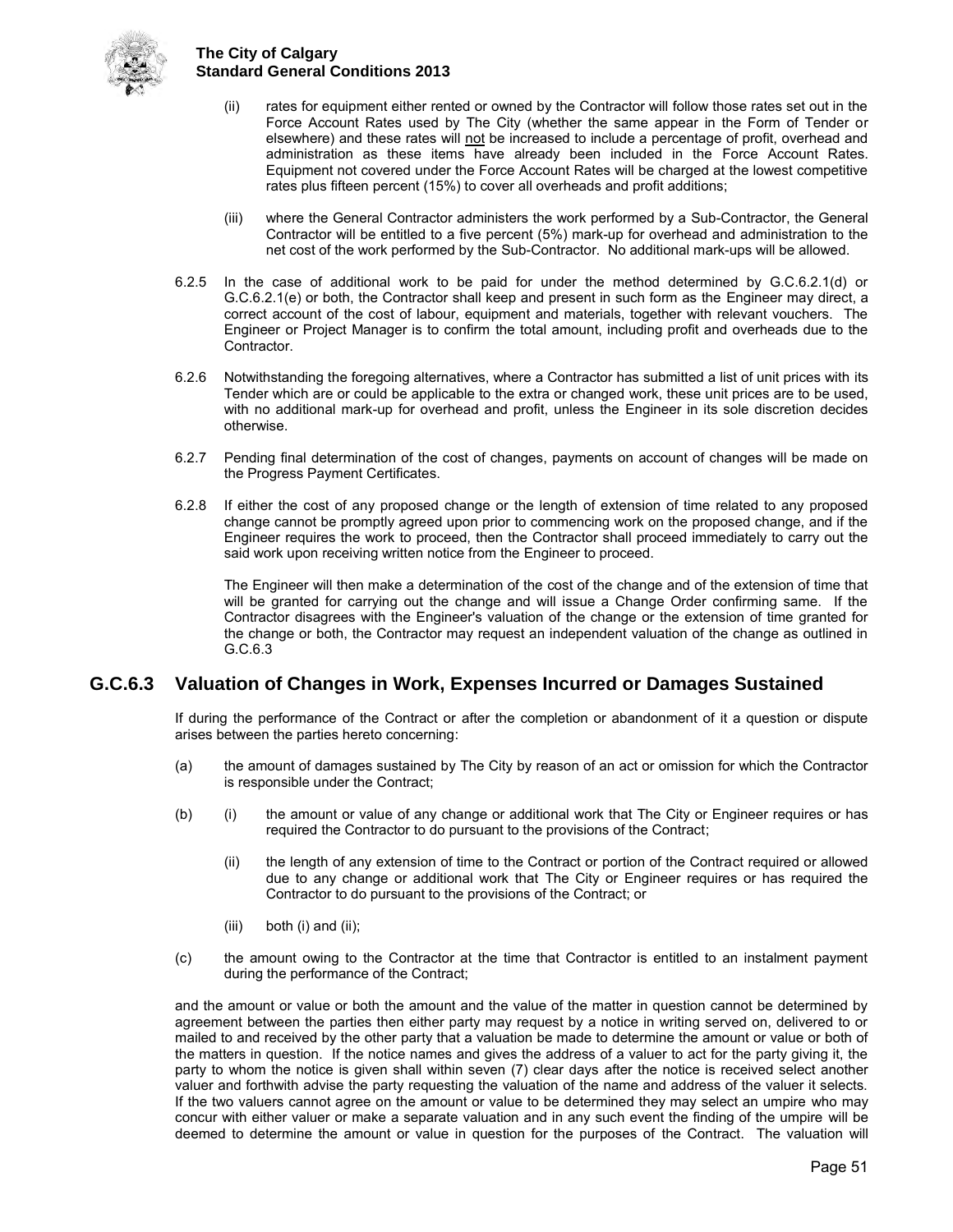

determine only the amount or value in question and neither the valuers nor the umpire may consider any question of liability or other question of law. A valuer or an umpire must not be an employee or agent of either party and must not be a person having a direct or indirect interest in the subject matter of the Contract. If the parties so agree a single valuer may be appointed to make the valuation. The fees to be paid to the valuers should be agreed by the parties prior to the valuation and each party will bear one-half of the expense arising out of the valuation.

## <span id="page-57-0"></span>**G.C.6.4 Contingency and Cash Allowances**

- 6.4.1 Contingency Allowances and Cash Allowances will be administered and adjusted as follows:
	- (a) Expenditures will be authorized by Change Order issued by the Engineer to the Contractor.
	- (b) Competitive quotations must be submitted to the Engineer when requested.
	- (c) A complete breakdown into net costs of labour and materials (all trades) must be supplied when requested by the Engineer.
- 6.4.2 Adjustment of Contingency Allowances

The value of adjustments to Contingency Allowances will be determined in accordance with the provisions of G.C.6.2.

6.4.3 Adjustment of Cash Allowances

The Contractors' lump sum tender must include administration markup, supervision, and other expenses related to any Cash Allowance which may be provided in the Tender Documents.

- (a) If the final cost of the work exceeds the Cash Allowance included in the Contract Documents, five percent (5%) of the difference between final cost of the work and Cash Allowance will be added to the Contract price for overhead and administration.
- (b) If the final cost of the work is less than the Cash Allowance included in the Contract Document, five percent (5%) of the difference between Cash Allowance and final cost of the work will be deducted from the Contract price for overhead and administration.

## <span id="page-57-1"></span>**G.C.6.5 Expenditure of Contingency Allowance**

No portion of the Contingency set out in the summary of amounts making up the Total Tendered Price including Contingency appearing after the schedules to the Form of Tender may be allotted to the performance or the correction or replacement of any work which the Contractor is required to do under the terms of the Contract Documents. Any additional or extra work done beyond the requirements of the Contract Documents is to be determined at the rates set out in the schedules to the Form of Tender or Bidder's Information Sheets and in the first instance will be a charge against any Contingency. In the event that there are changes, modifications or alterations made in the Specifications or in the drawings of a nature that increases the total cost of the work to the Contractor and if such changes have been approved by the Engineer and are chargeable to The City after the application of the provisions of G.C.5.4 and G.C.6.2, then such amounts will be first set off against the Contingency set out in the summary sheet following the Form of Tender notwithstanding the amounts set out in the Memorandum of Agreement unless there are extra approved expenditures pursuant to the provisions of these General Conditions.

The Contractor will have no right to or claim against any part of the Contingency. Such Contingency with an appropriate increase to reflect the applicable G.S.T. according to the relevant provisions of the Memorandum of Agreement will be deducted from the Total Tendered Price including Contingency Allowances. The Contractor will be entitled to the Total Tendered Price as set out on the Summary For Form of Tender, together with such changes as have been approved by the Engineer.

## <span id="page-57-2"></span>**G.C.6.6 Application for Payment**

Payment will be made on the valuation of work done during each calendar month. Materials will not be paid for until incorporated into the work and installed in their final locations in accordance with Article 3 of the Memorandum of Agreement, unless modified by the Special Conditions.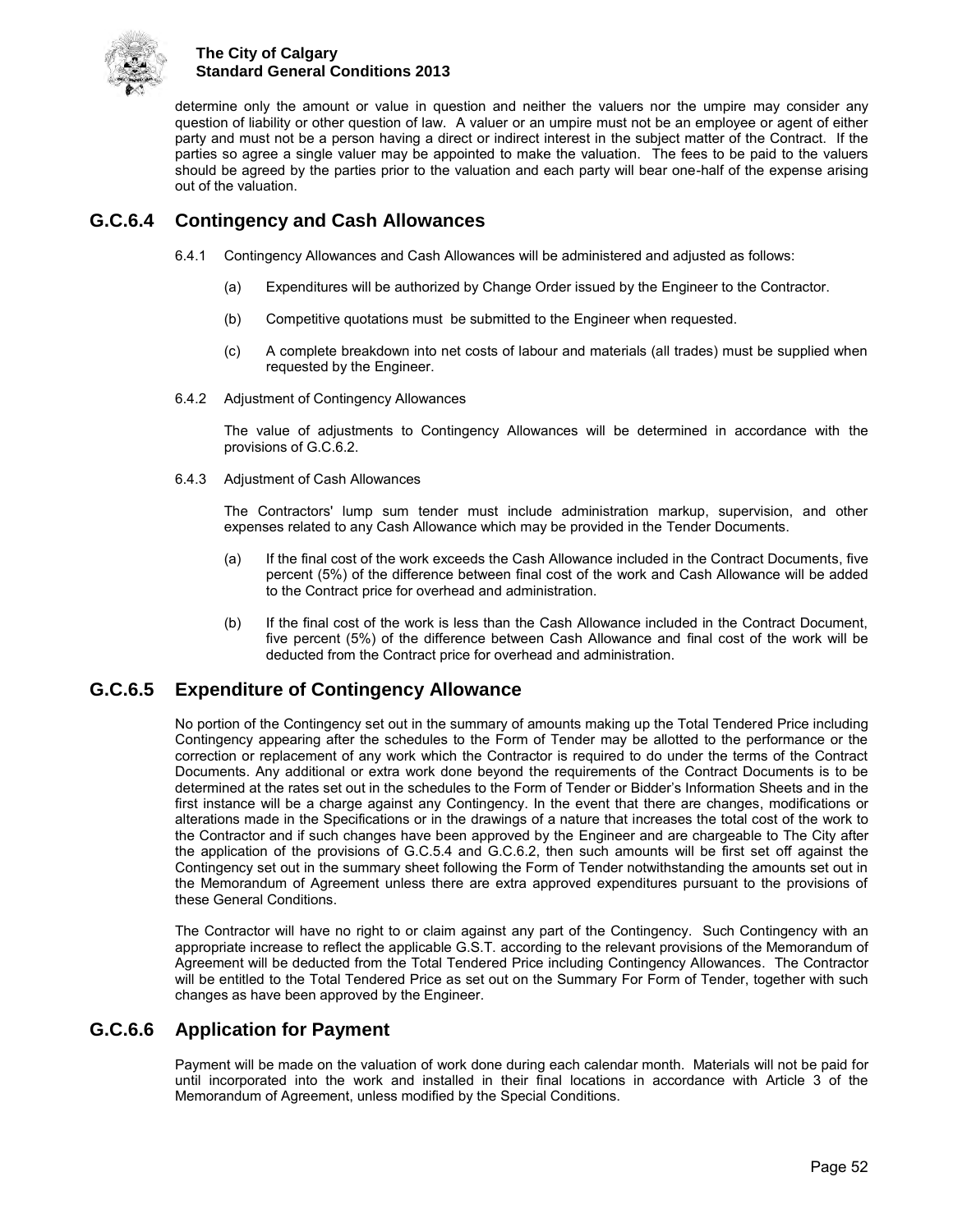

Application for payment for work done during each calendar month should be submitted to the Engineer within the five (5) working days after the end of each month, unless otherwise agreed to in writing by the parties. The Contractor should also provide a completed statutory declaration that all Subcontractors and suppliers have been paid and a clearance letter from the Workers' Compensation Board that the Contractor's account is in good standing.

Subject to the provisions set out in Article 3 of the Memorandum of Agreement, the application will be processed, and payment will be made to the Contractor within thirty (30) days from the date that application for payment was approved by the Engineer. In the event of an application for payment not being approved in full, if the Contractor reapplies for payment of the work that is not disputed, The City should be able to process the payment for that work. To expedite payment of invoices, Contractors should submit invoices in a format approved by The City.

Notwithstanding any other provision of the Standard General Conditions, when the Construction Completion Certificate is issued The City may withhold the lesser of ONE THOUSAND DOLLARS (\$1,000.00) or one percent (1%) of the Total Tendered Price that would otherwise be due to the Contractor and retain such amount until the Final Maintenance Certificate has been issued.

## <span id="page-58-0"></span>**G.C.6.7 Certificate and Payments**

No certificate issued, no payment made to the Contractor, nor partial or entire use or occupancy of the work by The City is to be construed as an acceptance of any work or material not in accordance with the Contract. The acceptance by the Contractor of final payment (not including payment made under G.C.4.44.2 for amounts withheld by The City under G.C.6.6) after issue of the Construction Completion Certificate will constitute a waiver and release by the Contractor of all claims against The City, except any previously made and still unsettled. To expedite payment of invoices, the Contractor should submit invoices in a format approved by The City. No amount named in a certificate issued by the Engineer may be due before expiry of the time provided for payment in Article 3 of the Memorandum of Agreement and no payment will be due or payable if any Builders' Lien arising under the Contract is registered against the property.

## <span id="page-58-1"></span>**G.C.6.8 Liens and Holdbacks**

- 6.8.1 In order to comply with the provisions of the *Builders' Lien Act*, The City must withhold ten percent (10%) of all progress payments on the Contract. The City is also prevented by law from making any further payments whatsoever to the Contractor under the Contract after a lien has been registered against the property by reason of work done under the Contract, either by the Contractor or a Subcontractor, or by reason of material supplied for work under the Contract. No portion of any payment may become due or payable until all liens arising out of the Contract (other than the Contractor's own) which have been registered against City property have been released or removed from The City's title as provided in the Memorandum of Agreement. Additionally, the Contractor must promptly remove all liens (other than its own) which have arisen by reason of work done or materials supplied under the Contract.
- 6.8.2 The City will accept an irrevocable letter of credit from a financial institution acceptable to the Director of Finance ("Letter of Credit"), or a bond ("Holdback Bond") issued by a surety company satisfactory to The City Solicitor and licensed to issue such bonds in the Province of Alberta, in lieu of withholding the ten percent (10%) holdback on progress payments. The Letter of Credit or Holdback Bond is to be in an amount of ten percent (10%) of the maximum amount of the Contract including any contingencies (including G.S.T, if applicable). Failure to extend or increase the Letter of Credit or Holdback Bond may result in The City realizing upon the Letter of Credit or Holdback Bond or taking other action under the Contract, including termination of the Contract.

The Letter of Credit or Holdback Bond must be valid for sixty (60) days beyond the Contract Completion date. If the Contract is extended in duration or value or both, or if in the opinion of the Engineer the completion will be delayed, the Letter of Credit or Holdback Bond must be extended or increased accordingly.

The Letter of Credit or Holdback Bond and any additions thereto must be forwarded to the Project Manager or Engineer within seven (7) days of acceptance of the Tender award. Any reduction of the amount of the Letter of Credit or Holdback Bond must, prior to any such reduction, be authorized by the Project Manager or Engineer. If the Contractor decides to have the ten percent (10%) lien holdback deducted from the progress payments, no interest will be paid by The City to the Contractor on the holdback amount.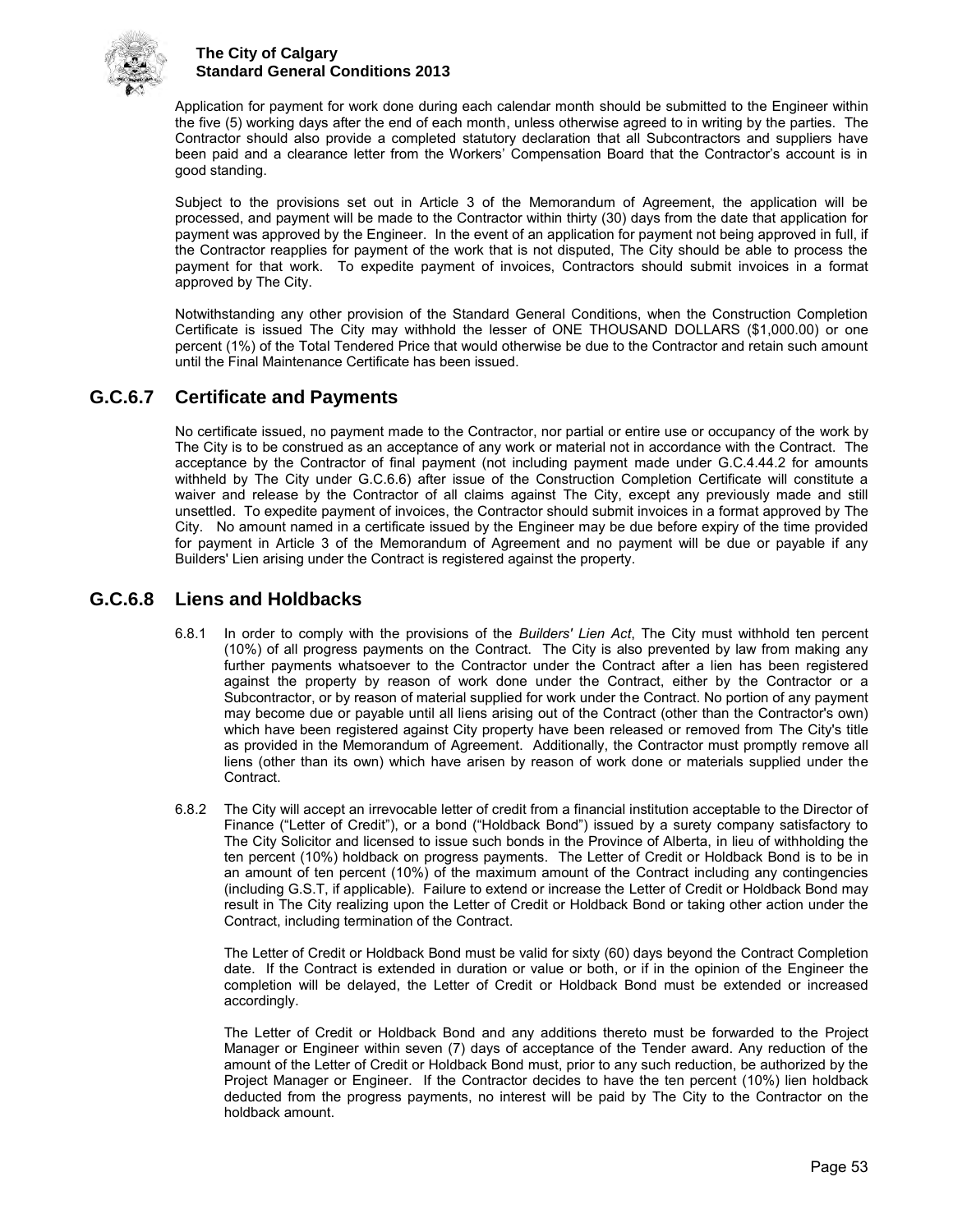

A Letter of Credit or Holdback Bond will be returned to the Contractor within sixty (60) days following the issue of the Construction Completion Certificate if requested in writing by the Contractor or financial institution, in accordance with the provisions of Article 3 of the Memorandum of Agreement.

- 6.8.3 Where in the opinion of the City Solicitor the *Builders' Lien Act (Alberta)* allows the reduction or release of all or parts of the lien fund by reason of the completion of a Contract or sub-contract The City may, subject to all other provisions of this G.C. 6.8 relating to Liens and Holdbacks, release to the Contractor the appropriate amounts except those required to be retained pursuant to the said Act. The City will not release any such amounts retained as a lien fund unless and until the Contractor has at its own expense complied with all of the applicable provisions of the *Builders' Lien Act* and furnished such evidence as the City Solicitor may require indicating that no lien has been or could be registered in connection with the portion of the work which has been completed or if any such lien has been registered it has been duly discharged. Any deviations in release of holdback from the procedure described in this G.C. 6.8.3 will be noted in the Special Conditions.
- 6.8.4 Where The City is not required to retain on the Contract any lien fund pursuant to the *Builders' Lien Act (Alberta)* The City may nevertheless retain the equivalent amount of monies which would constitute such a lien fund from each payment made under the Contract until the Construction Completion Certificate is issued for the entire Contract.
- 6.8.5 The Contractor must also furnish in addition to the evidence required by G.C.6.8.3 a clearance letter from the Workers' Compensation Board that the Contractor's account is in good standing, and a statutory declaration indicating that all payments made by the Contractor in respect of sub-contracts, wages and materials have been made. If in the opinion of the Engineer any portion of the work so completed might require adjustment, rectification, repair or replacement during the maintenance period set out in G.C.4.44 and a portion of the amount which might otherwise be released from the holdback should be retained, The City may refuse to release all or any portion of the said amount. If The City releases all or any portion of the amount to be retained as holdback The City may require as the condition of such release such bond or bonds, deeds, undertakings or other securities as it considers necessary or desirable to protect The City against liability, loss, claims or damage by reason of such payment, or to assure the continued acceptability of the work.
- 6.8.6 Payments of the statutory holdback to the Contractor will be made at the following stages provided that the conditions attached to each stage have been completed.

## **Stage 1 - Substantial Performance**

- 1. A Contract or a subcontract is substantially performed:
	- (a) when the work under a Contract or a subcontract or a substantial part of it is ready for use or is being used for the purposes intended, and
	- (b) when the work to be done under the Contract or subcontract is capable of completion or correction at a cost of not more than:
		- (i) three percent (3%) of the first \$500,000.00 of the Contract or subcontract price,
		- (ii) two percent (2%) of the next \$500,000.00 of the Contract or subcontract price, and
		- (iii) one percent (1%) of the balance of the Contract or subcontract price.
- 2. The value of work actually done and materials actually furnished will be calculated on the basis of:
	- (a) the Contract price, or
	- (b) the actual value of the work done and materials furnished, if there is not a specific Contract price.
- 3. (a) If conditions set out above have been satisfied then the Substantial Performance Certificate ("S.P.C.") can be issued by the Contractor or a Subcontractor. After the expiry of forty-five (45) days from the date of the S.P.C. and the Contractor having furnished to The City a certificate of title showing that no liens have been registered against the property connected to the Contract or in the vicinity of the Contract, and this has been verified by the Engineer, a separate Payment Certificate suitably endorsed will be issued for the release of the major lien fund, or portion thereof, which will be paid by The City by the later of thirty (30) days after the expiry of the lien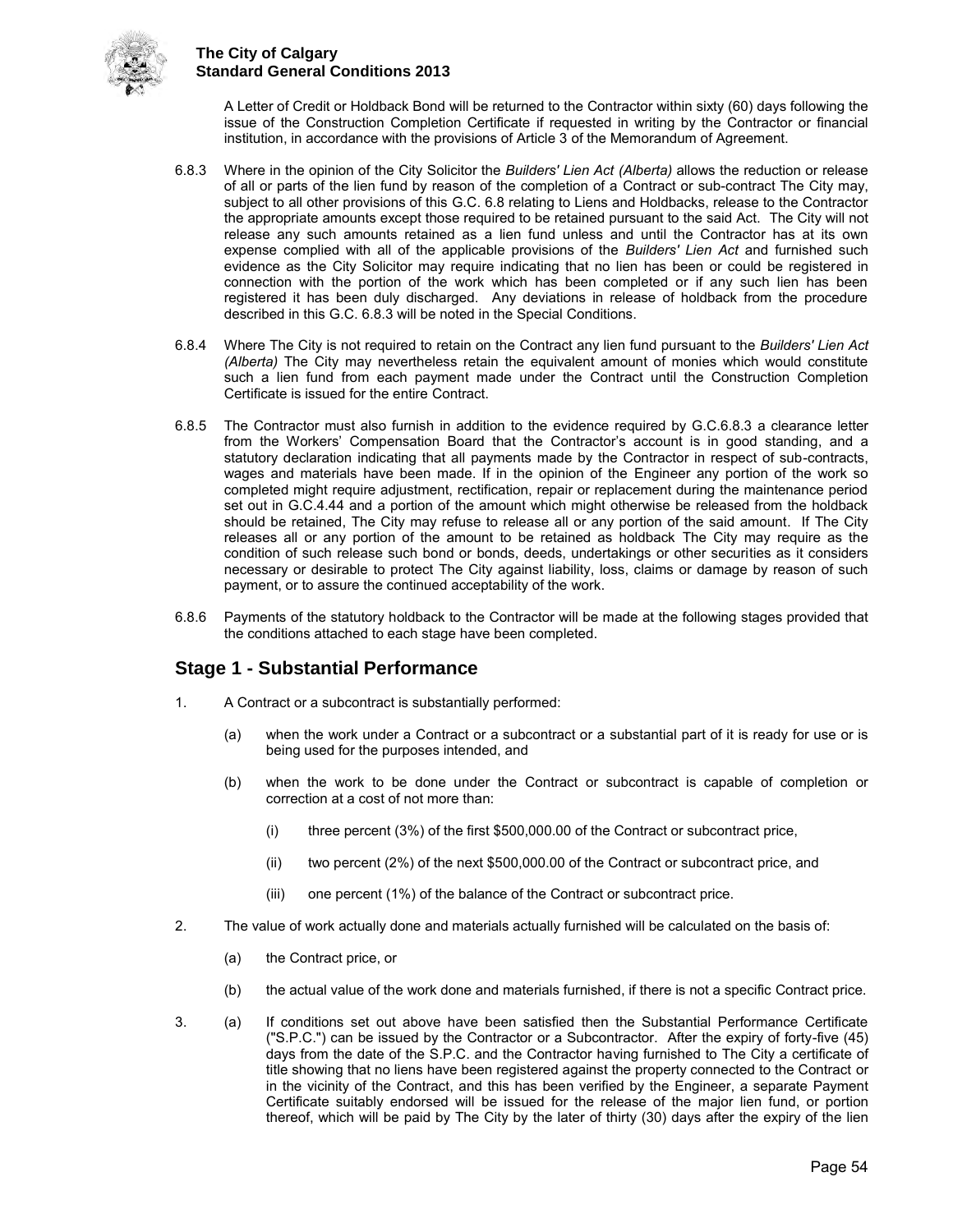

period or thirty (30) days after receipt of an invoice from the Contractor for the release of the holdback.

- (b) In the event of the work being carried out on lands held by The City as road, where no certificate of title has been issued, the requirement of furnishing a certificate of title as set out in 6.8.6.3(a) will not apply, and instead the Contractor must provide a clearance letter from the Workers' Compensation Board that the Contractor's account is in good standing and a statutory declaration that no liens, charges or other encumbrances are registered or contemplated in respect of the property (including lands) connected to the Contract or in the vicinity of the Contract.
- 4. The issuance of a Substantial Performance Certificate will be by the Contractor or Subcontractor and not by the Consultant or Engineer. (Refer to Section 19 of the *Builders' Lien Act*.)

## **Stage 2 - Construction Completion**

A Construction Completion Certificate can be issued when all work (including deficiencies and all seasonal work) has been totally completed. The City at its discretion may also consider issuing a conditional Construction Completion Certificate that identifies deficiencies, if in the opinion of The City, such deficiencies are relatively minor. If no liens have been registered and if all the requirements of the Memorandum of Agreement have been met, then The City within sixty (60) days after the Construction Completion Certificate issue date will pay to the Contractor the monies held in the minor lien fund, or major lien fund or lien fund in a case where a Substantial Performance Certificate is not issued.

## <span id="page-60-0"></span>**G.C.6.9 Measurement of Quantities (Unit Price Work)**

The quantities of work performed will be computed by the Engineer on the basis of measurements taken by the Engineer and these measurements will be final and binding.

## <span id="page-60-1"></span>**G.C.6.10 Changes in Taxes and Duties Applicable to Contract**

6.10.1 Except as and to the extent otherwise provided in the Contract Documents, the Contractor shall pay any and all federal or provincial duties, sales taxes, excise taxes, charges or surcharges which at the time of submission of tender by the Contractor for the Contract are applicable to the operations of the Contractor and to the materials supplied and equipment incorporated in the work by the Contractor under the Contract.

If after the date of submission of tender for the Contract, any federal or provincial duties, sales, fuel or excise taxes applicable to and included in materials and equipment which are supplied under the Contract for incorporation in the project for which the Contract is called are increased or decreased so as to change the amount payable by the Contractor for such materials, except as referred to in 6.10.3, or 3.11.4, the consideration payable by The City to the Contractor with respect to such materials and equipment will be adjusted in a manner deemed equitable by the Engineer.

For the purposes of the Contract, federal or provincial duties, sales, fuel or excise taxes include but are not restricted to those imposed under the following Acts: *The Excise Act, The Excise Tax Act, The Customs Act, The Customs Tariff Act, Fuel Tax Act (Alberta), The Alberta Environmental Protection and Enhancement Act* and any other legislation that succeeds or replaces the Acts described, or any other legislation that may be applicable from time-to-time. Where a tax is changed after the date of submission of tender but public notice of the change has been given by the Minister of Finance or Provincial Treasurer before that date, the change will be deemed to have occurred before the date of submission of tender, effective as at the date announced by the Minister of Finance or Provincial Treasurer. For greater certainty, increases or decreases of taxes or duties after the date of tender can arise as a result of any Federal or Provincial Budgetary pronouncements, rulings or any judicial or quasi-judicial decisions affecting the rate of tax or duty on the status of the Owner or Contractor.

6.10.2 Pursuant to changes referred to in 6.10.1 the Contractor shall file a claim for and cooperate fully with The City and with the proper authorities in seeking to obtain such refunds in the manner established by the other provisions of the Contract Documents. The Contractor shall provide The City with a certified statement setting out any increase or decrease in the cost to the Contractor and shall furnish evidence relating to such change in price and to the increase or decrease of every duty or tax applicable to material incorporated in the work and shall provide The City with access to or copies of all the changes in prices which the Contractor must pay or deduct by reason of such changes in taxes or duties. All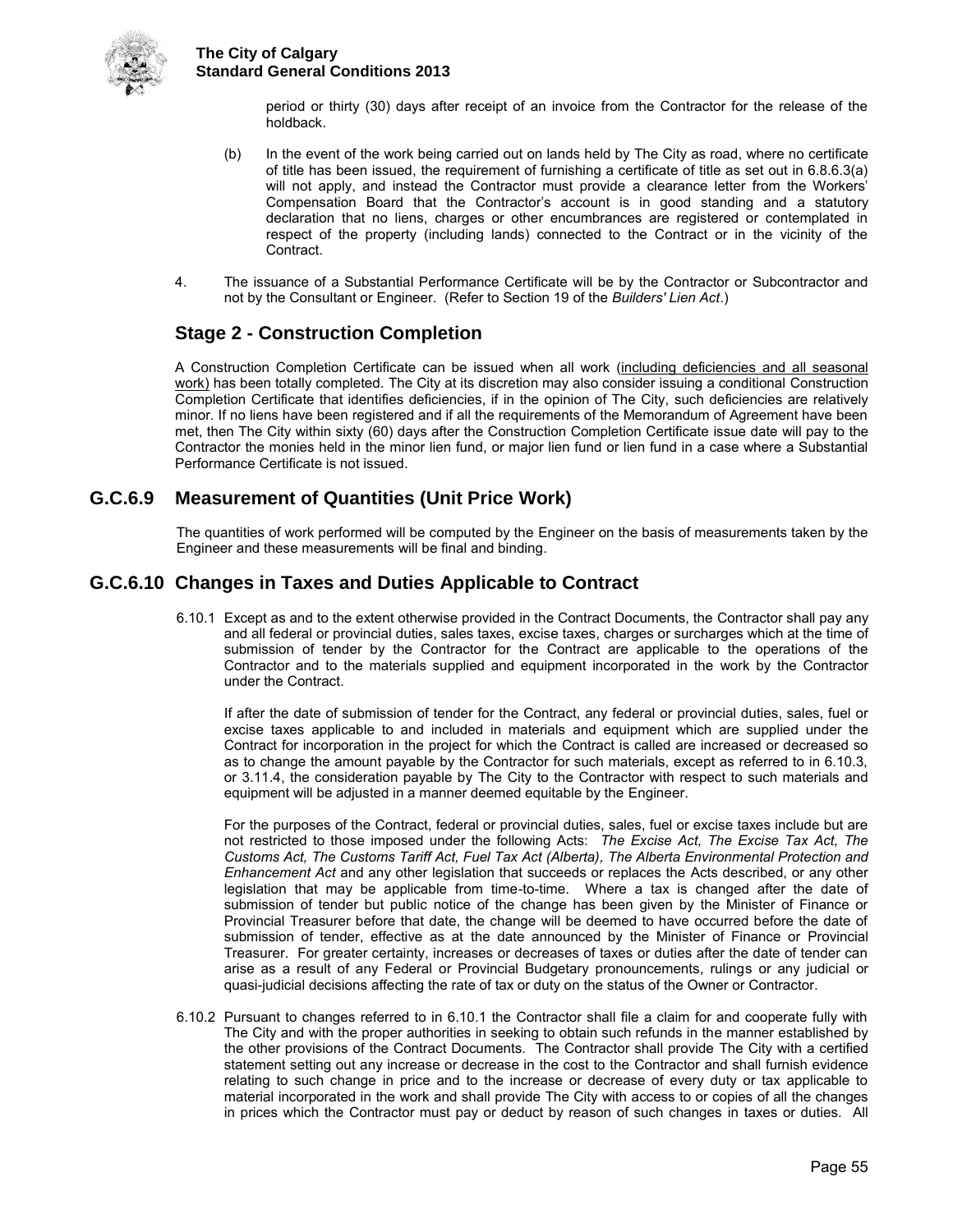

refunds or credits obtained by the Contractor resulting in decreased cost to the Contractor must be disclosed to The City and be for the benefit of The City.

The changes referred to herein do not refer to any other costs incurred by the Contractor including administrative costs of calculating the adjustment to the Contract price.

6.10.3 Where public notice of a change in Goods and Services Tax has been given by the Minister of Finance subsequent to date of submission to Tender, The City shall pay the G.S.T. rate in effect at time of billing. Changes in G.S.T. rates will not affect costs or result in losses to the Contractor and thus the Contractor will not be eligible to request reimbursement from The City.

## <span id="page-61-0"></span>**G.C.6.11 Non-Resident Withholding Taxes**

The Contractor acknowledges that the supply of services described herein may be subject to Non-Resident Withholding Taxes ("NRWT") pursuant to the *Canadian Income Tax Act* and the Canada/US Tax Convention (1980) and protocols through 1997. The City of Calgary, as the purchaser, may be required to withhold a prescribed percentage of its remittance to a foreign Contractor for the account of the Canada Revenue Agency, unless the Contractor is able to provide The City with a copy of a waiver letter obtained from the Canada Revenue Agency. The waiver letter must be received by The City of Calgary prior to payment of the Contractors invoice. This clause is applicable to all transactions subject to NRWT, and includes but is not restricted to rentals and services performed in Canada by a non-resident as defined in the regulations. The City shall attempt to note the specific NRWT conditions applicable on any subsequent purchase orders.

## <span id="page-61-1"></span>**G.C.7 ADDITIONAL CONDITIONS**

## <span id="page-61-2"></span>**G.C.7.1 Accidents and Failures**

If by reason of any accident or failure or other event occurring to or in connection with the work, or any part thereof, either during the execution of the work or during the Maintenance Period, any remedial or other work or repair that in the opinion of the Engineer is urgently required and necessary to the equipment and materials furnished under the Contract, and if the Contractor is unable or unwilling to promptly do such work or repair, The City may by its own or other workers do such work or repair as in the opinion of the Engineer is necessary. If the work or repair so done by The City is work which in the opinion of the Engineer the Contractor was liable to do at the Contractor's expense under the Contract, then all costs and charges properly incurred by The City in so doing must on demand be paid by the Contractor to The City, or may be deducted by The City from any monies due, or which may become due, to the Contractor. The Engineer will notify the Contractor in writing of the occurrence of any such event referred to herein, as soon as reasonably practicable after its occurrence.

## <span id="page-61-3"></span>**G.C.7.2 Force Majeure**

- 7.2.1 The performance of any of the obligations of the Contract may be delayed or suspended at any time while, but only for so long as, such party is hindered or prevented from performance by an event of "Force Majeure" which, includes, but is not limited to, an event of fire, flood, earthquake, element of nature, explosions, acts of God or of the public enemy, war, terrorism, sabotage or other unlawful acts, and any other similar event beyond the commercially reasonable control of a party that could not have been reasonably foreseen and prevented by means reasonably available to it and that occurred without such party's fault or neglect. A failure of a party's agents or Subcontractors to meet any obligation in relation to this Contract when failure by such agent or Subcontractor does not itself result from a Force Majeure event shall not be considered an event of Force Majeure.
- 7.2.2 No party will be deemed to be in default in performance of any of its obligations while and so long as performance would be in violation or in conflict with any law, order, rule or regulation of any civil or military agency of authority, while the same is or purports to be in force, provided that upon such a law, order, rule or regulation being finally declared invalid by a court of competent jurisdiction, the party will no longer be excused.

## <span id="page-61-4"></span>**G.C.7.3 Availability of Products**

7.3.1 Upon receipt of the Letter of Award, the Contractor shall review product requirements and anticipate foreseeable delivery delays in any items. If delays in deliveries of materials, equipment or articles (herein collectively referred to as "Product") are foreseeable, and these will delay the Contractor in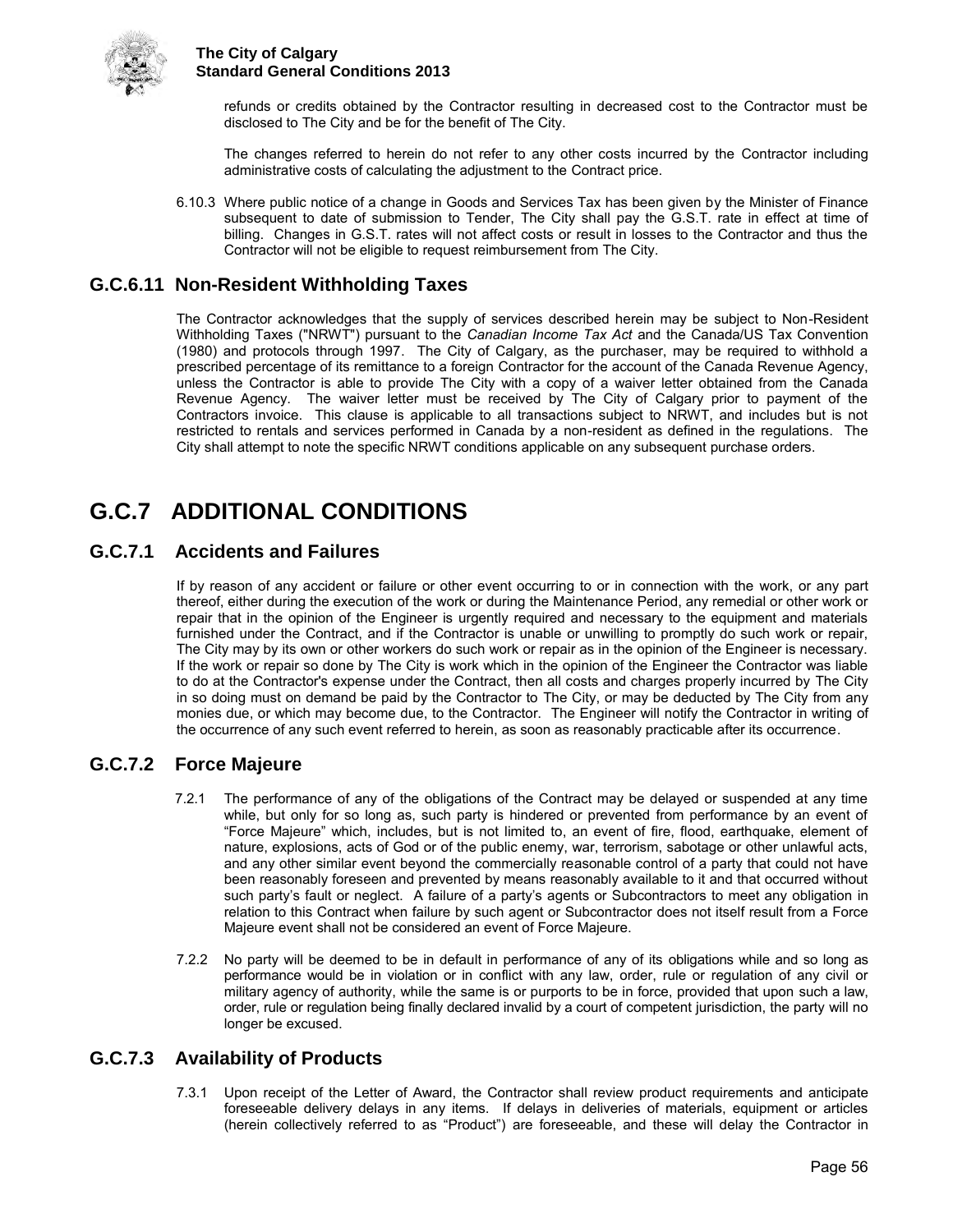

performance of the work, the Contractor shall propose substitutions of Product or other remedial action in ample time to prevent delay in performance of the work.

- 7.3.2 If such proposal is not given to the Engineer by the Contractor, The City reserves the right to substitute, or have the Engineer substitute, more readily available Product at any time in order to prevent delays at no additional cost to The City.
- 7.3.3 No substitution of any Product will be permitted unless the specified item cannot be delivered to the job site in time to comply with the schedule and the Engineer has approved the substituted Product.
- 7.3.4 To receive approval, a proposed substitute Product must equal or exceed the quality, finish and performance of the Product specified or shown in the Contract, and must not exceed the space requirements allotted on the drawings.
- 7.3.5 The Contractor must provide documentary proof of equality, difference in price (if any), and the respective delivery dates in the form of certified quotations from Sub-Contractors of both specified Product and proposed substituted Product.

## <span id="page-62-0"></span>**G.C.7.4 Contract Numbers**

The Contract number for a Contract will be the number assigned by The City for that Contract at the time of award.

## <span id="page-62-1"></span>**G.C.7.5 Photographs and Publicity**

- 7.5.1 No photographs of the site or of any portion of the work will be permitted without prior approval of The City.
- 7.5.2 No press or publicity releases will be permitted without prior approval of The City.

## <span id="page-62-2"></span>**G.C.7.6 Dispute Resolution**

- 7.6.1 G.C.6.3 provides a mechanism for valuations in the event of a dispute between the parties. G.C.4.1.4 provides that the Engineer is in the first instance the interpreter of the Contract Documents. If the mechanisms provided in these provisions are either not suitable for a particular type of dispute or not successful in resolving a dispute between the parties, then the dispute resolution procedures described in G.C.7.6.2 are to be followed.
- 7.6.2 Subject to G.C. 5.7 and G.C.7.6.1, unless otherwise agreed to in writing by both parties any dispute between the parties as to the interpretation of, subject matter of, or in any way related to, any one or more of the Contract Documents, is to be resolved by the two parties attempting to reach a fair and equitable resolution by using, in good faith, one or more of the following means, in the order listed, until a resolution is arrived at. The means to be used are:
	- (a) negotiation;
	- (b) mediation;
	- (c) arbitration; or
	- (d) legal proceedings in a court of competent jurisdiction.
- 7.6.3 Except as provided for in 7.6.2 herein and for the purposes of preserving a limitation period or obtaining an appropriate interim order or remedy where reasonably necessary, unless otherwise agreed to in writing by the two parties, it will be a condition precedent to the bringing of any legal proceedings that the means or procedures in this clause have been used and followed in good faith. With respect to mediation, unless otherwise agreed to in writing by both parties, mediation will be in accordance with the procedures of the ADR Institute of Canada, Inc. (hereinafter sometimes referred to as the "Institute"), using as mediator a third party neutral person either as mutually agreed to by the parties, or if the parties are unable to agree as selected by the Institute. With respect to arbitration, unless otherwise agreed to in writing by both parties, arbitration is to be by way of a single arbitrator pursuant to the *Arbitration Act (Alberta)*, in accordance with the rules and procedures of the Institute.
- 7.6.4 Without limiting G.C.7.6.2 but for greater clarity, if The City has terminated the Contract under G.C.5.7 pursuant to an Event of Default, The City will not be obligated to participate in negotiation, mediation or arbitration.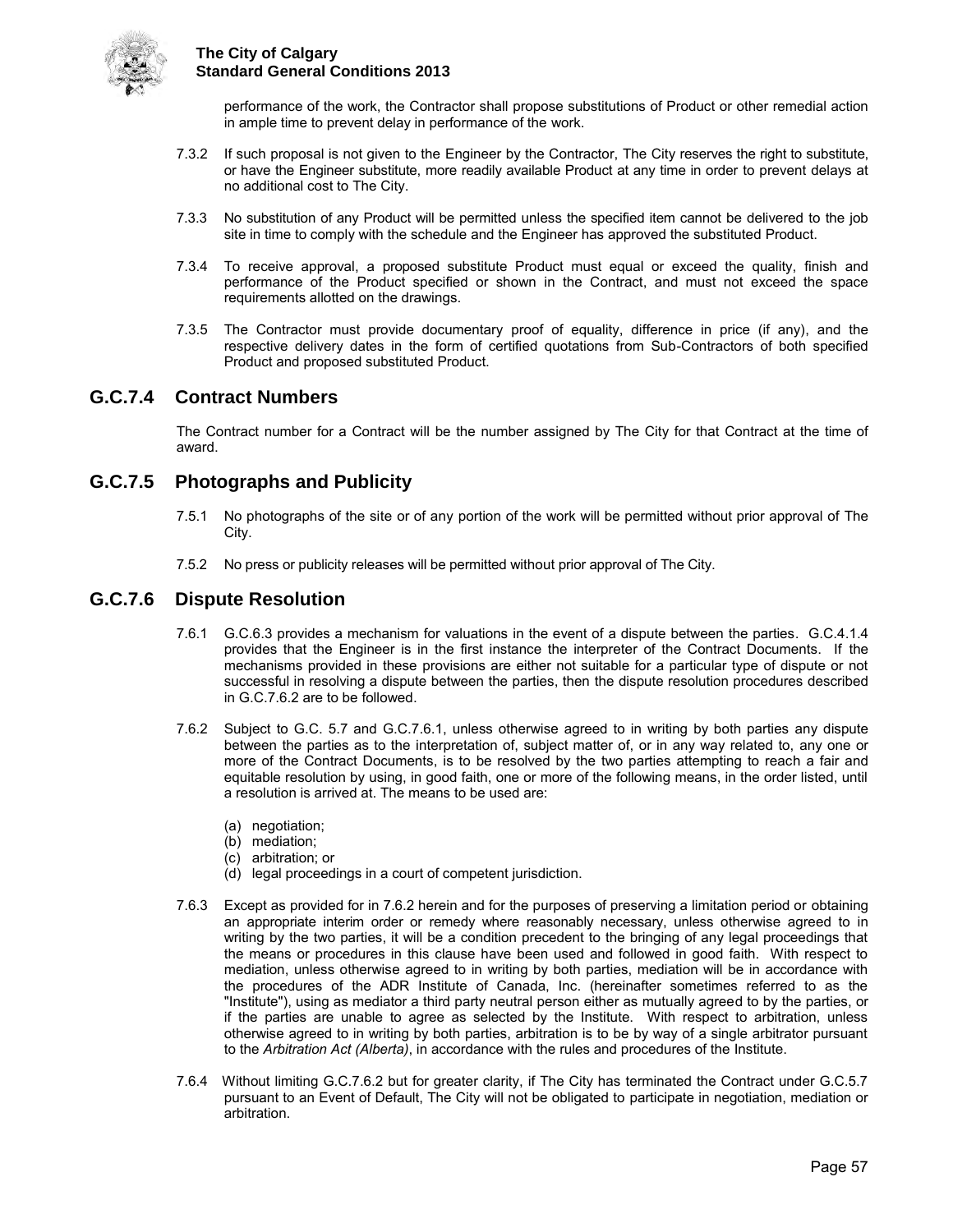

## **STANDARD GENERAL CONDITIONS 2013**

## **INDEX**

## **A**

| Acceptance or Reject of Tenders and Right to |  |
|----------------------------------------------|--|
|                                              |  |
|                                              |  |
|                                              |  |
|                                              |  |
| Alternate Designs to Tender Design 15        |  |
|                                              |  |
|                                              |  |

## **B**

## **C**

| City Service Connection Charges (Water, Sanitary |  |
|--------------------------------------------------|--|
|                                                  |  |
|                                                  |  |
|                                                  |  |
|                                                  |  |
|                                                  |  |
|                                                  |  |
|                                                  |  |
|                                                  |  |
| Contingency and Cash Allowances52                |  |
|                                                  |  |
|                                                  |  |
| Contractor's Right to Stop Work or Terminate     |  |
|                                                  |  |
| Correction of Work After Final Payment43         |  |
| Correction of Work Before Final Payment43        |  |
|                                                  |  |

## **D**

| Deductions for Uncorrected Work43 |  |
|-----------------------------------|--|
|                                   |  |
|                                   |  |
|                                   |  |
|                                   |  |
|                                   |  |
|                                   |  |

## **E**

Explosives and Blasting ...........................................22

## **F**

## **H**

## **I**

## **K**

|--|--|--|

## **L**

| List of Key Personnel, Sub-Contractors, Suppliers, |  |
|----------------------------------------------------|--|
|                                                    |  |

## **M**

| Manner of Resolving Inconsistencies5 |  |
|--------------------------------------|--|
|                                      |  |

## **N**

## **O**

| Office Facilities for Contractor and the Engineer28 |  |
|-----------------------------------------------------|--|
|                                                     |  |
|                                                     |  |
|                                                     |  |